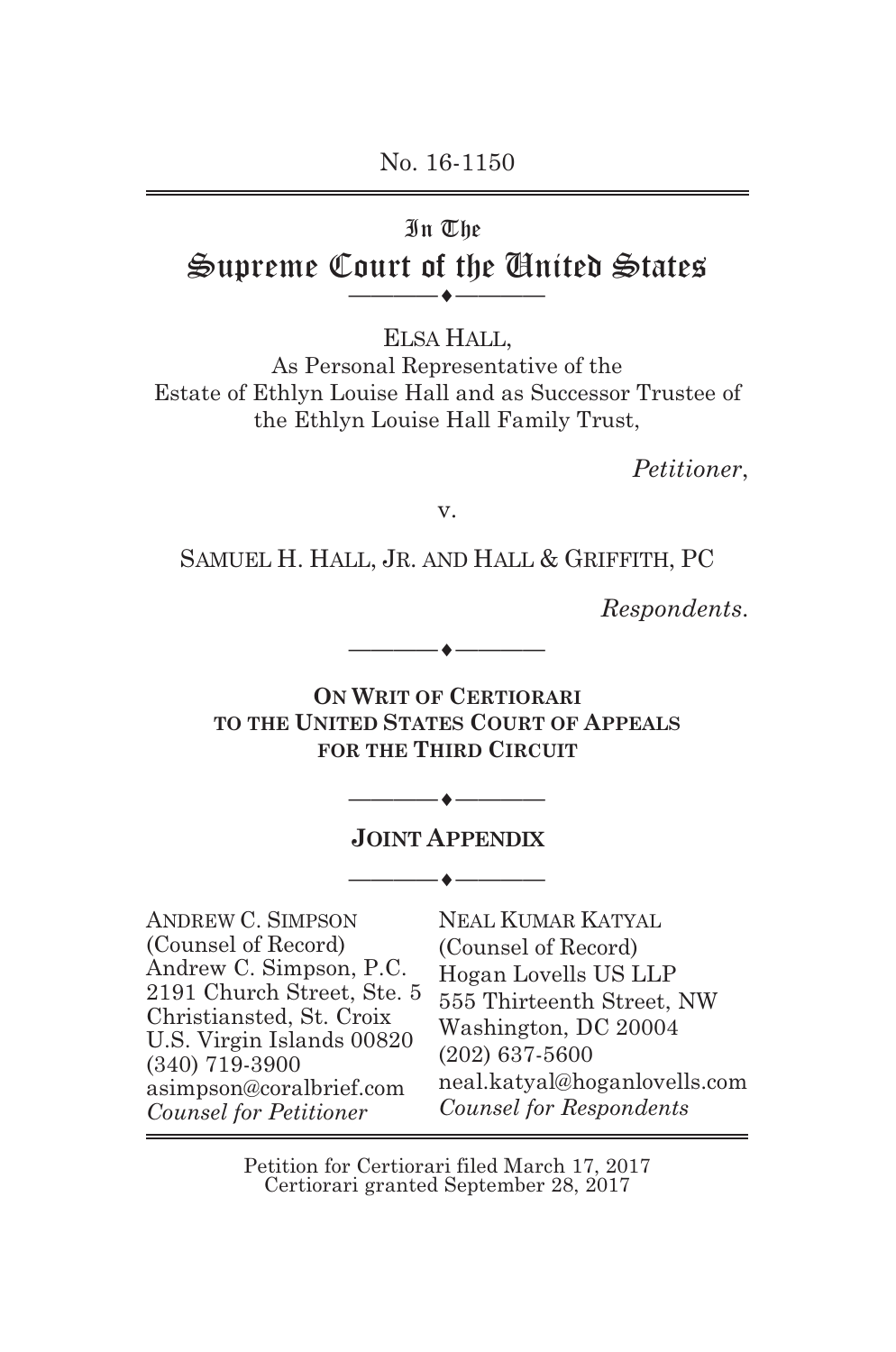#### JOINT APPENDIX TABLE OF CONTENTS

| The following documents appear in the Joint Appen-<br>dix:         |
|--------------------------------------------------------------------|
| Relevant Docket Entries in the U.S. District                       |
| Relevant Docket Entries in the U.S. Court of Ap-                   |
| Amended Complaint in Case No. 3:11-cv-54 17                        |
| Answer to Amended Complaint (with Counter-                         |
|                                                                    |
| Amended Complaint in Case No. 3:13-cv-95 108                       |
| Excerpts from pre-trial hearing held on January                    |
|                                                                    |
| The following documents appear in the Appendix<br>to the Petition: |
| Order consolidating cases                                          |
| U.S. District Court of the Virgin Islands en-                      |
| Judgment on the jury verdict                                       |
| U.S. District Court of the Virgin Islands en-                      |
|                                                                    |

i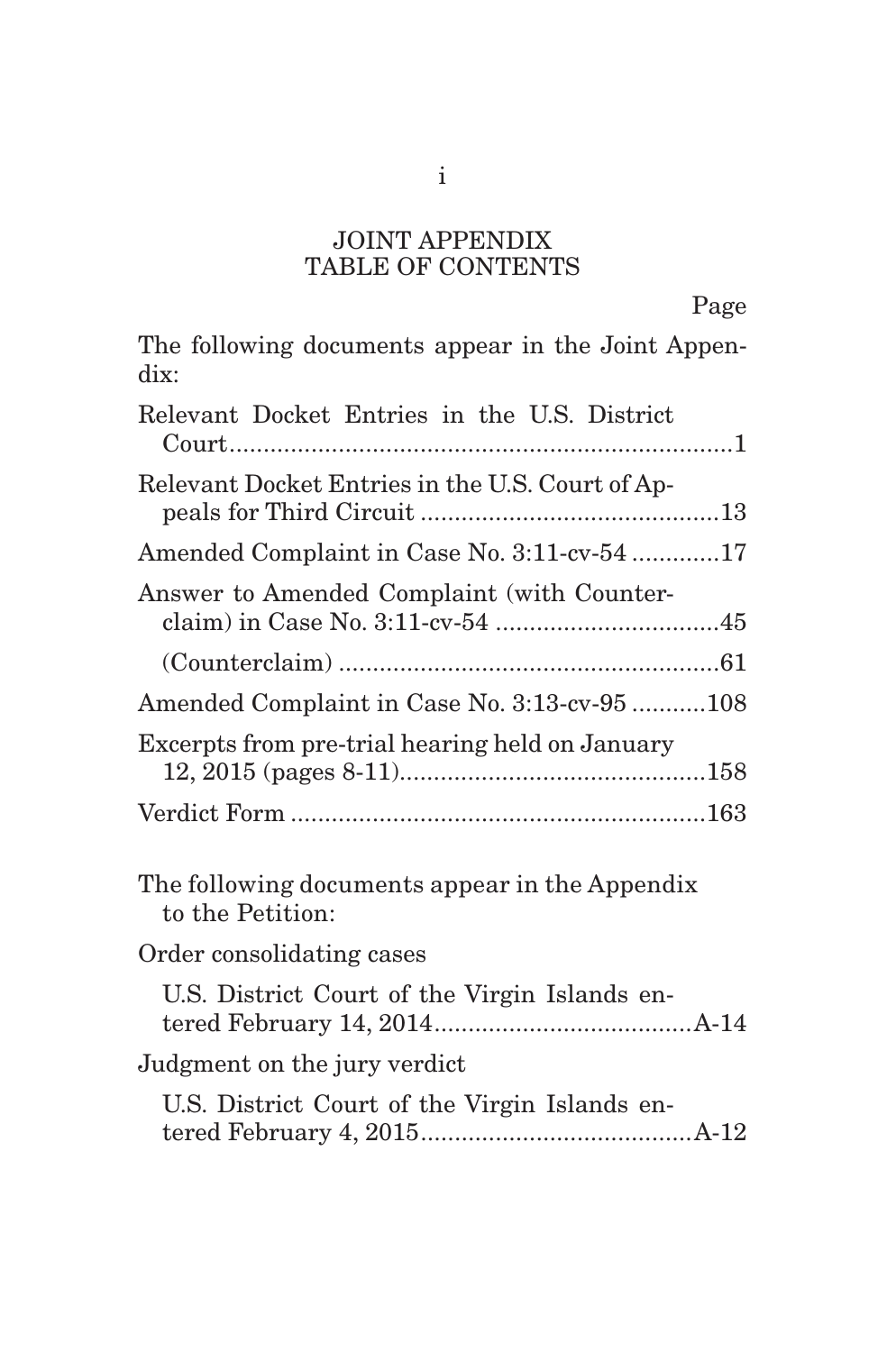# JOINT APPENDIX TABLE OF CONTENTS – Continued

Page

# Opinion

| U.S. Court of Appeals for the Third Circuit en- |  |
|-------------------------------------------------|--|
| $J$ udgment                                     |  |
| U.S. Court of Appeals for the Third Circuit en- |  |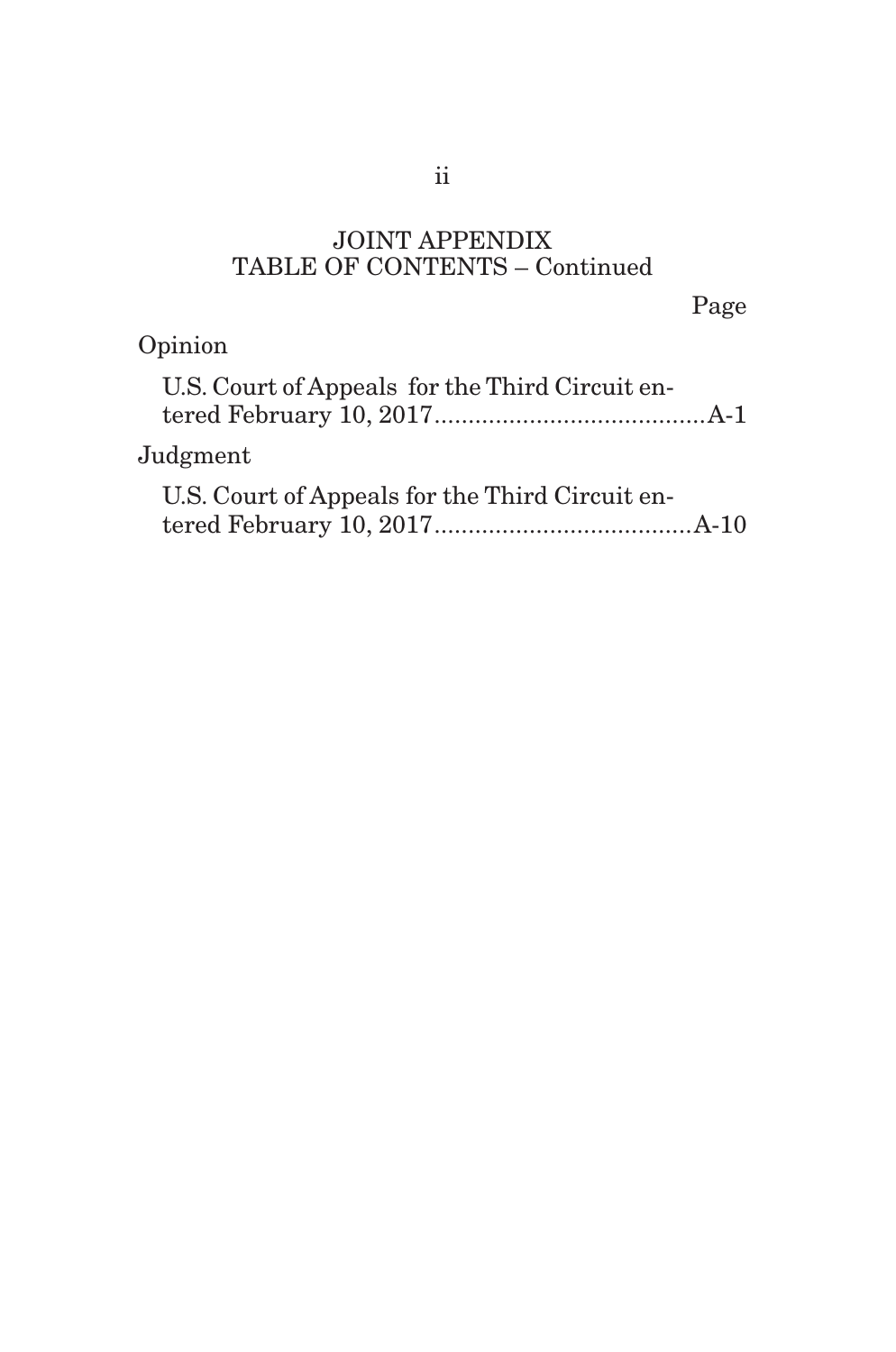# **Relevant Docket Entries**

District Court of the Virgin Islands District of the Virgin Islands (St. Thomas Division)

CIVIL DOCKET FOR CASE #: 3:11-cv-00054-CVG-RM Hall et al v. Hall et al Assigned to: District Judge Curtis V. Gomez Date Filed: 05/09/2011 Date Terminated: 02/04/2015

and

# CIVIL DOCKET FOR CASE #: 3:13-cv-00095-CVG-RM Hall v. Hall Assigned to: District Judge Curtis V. Gomez Date Filed: 10/01/2013

| Date Filed | $-54$               | $-95$ | Docket Text                                                                                                                                                                                                                                                                                                                                                                                                                                                                                   |
|------------|---------------------|-------|-----------------------------------------------------------------------------------------------------------------------------------------------------------------------------------------------------------------------------------------------------------------------------------------------------------------------------------------------------------------------------------------------------------------------------------------------------------------------------------------------|
|            | Dkt. $\#$ Dtk. $\#$ |       |                                                                                                                                                                                                                                                                                                                                                                                                                                                                                               |
| 05/09/2011 | 1                   |       | <b>COMPLAINT</b> against All<br>Defendants (Filing fee \$<br>350.) filed by Ethlyn Louise<br>Hall, Ethlyn Hall as trus-<br>tee of the Ethlyn Louise<br>Hall Family Trust. (Attach-<br>ments: $\#$ 1 Exhibit A, 2007<br>power of attorney, $# 2 Ex-$<br>hibit B, 2008 power of at-<br>torney, $\# 3$ Exhibit C, 2003<br>ground lease, #4 Exhibit D,<br>August 3, 2007 letter, #5<br>Exhibit E, Assignment, #6<br>Exhibit F, Surrender of<br>2003 ground lease, $# 7$<br>Exhibit G, 2008 ground |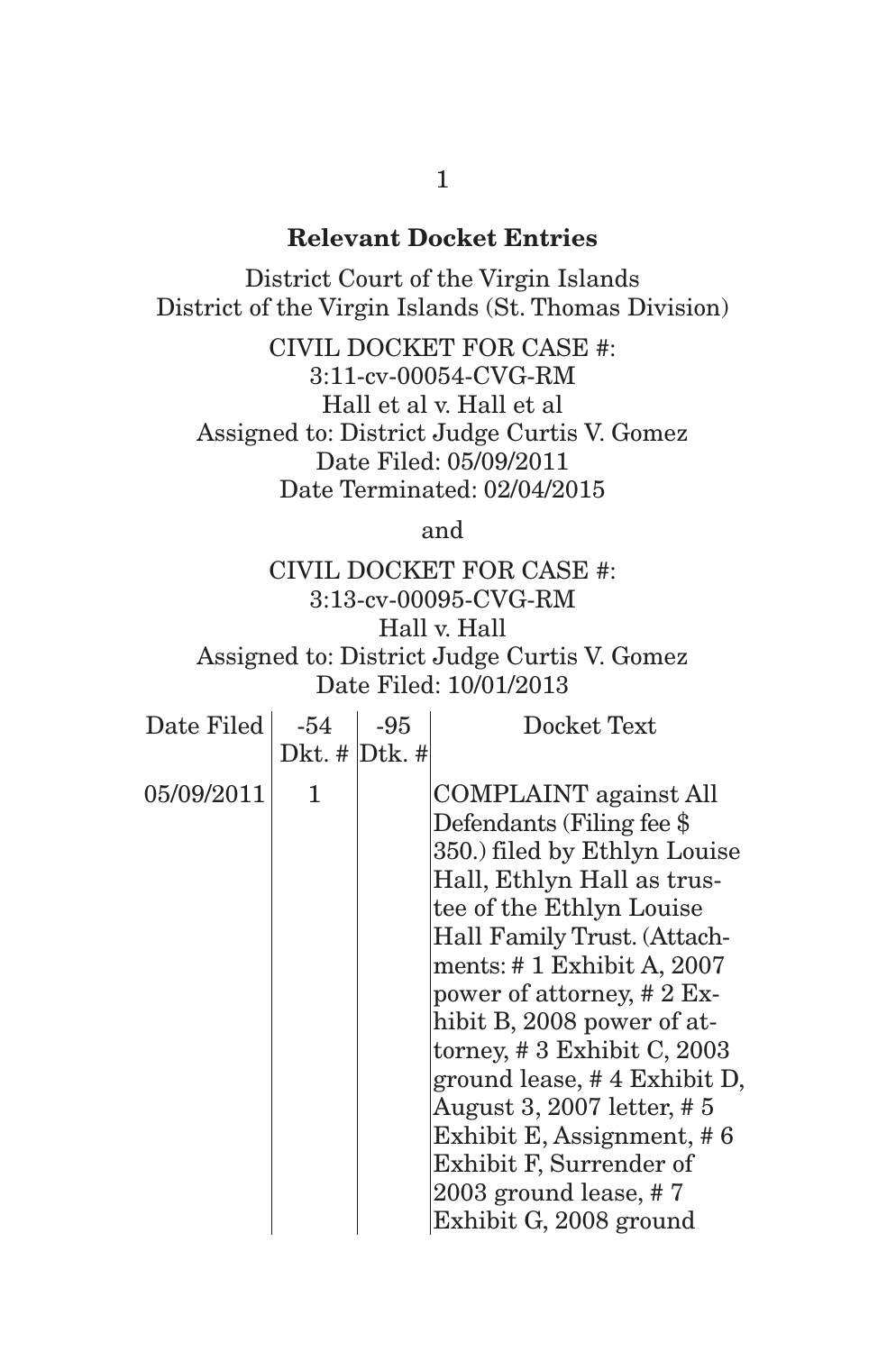|            |    | lease, #8 Exhibit H, closing<br>statement, #9 Exhibit I,<br>February 1, 2011 capital<br>gains letter, #10 Exhibit J,<br>1099-S for ground lease<br>transaction, #11 Civil Cover<br>Sheet Civil cover sheet, #<br>12 Summons to Hall & Grif-<br>fith, PC, #13 Summons to<br>Samuel H. Hall, Jr.) (Simp-<br>son,<br>Andrew) (Main Document 1<br>replaced on $5/9/2011$ )<br>(TRH). (Attachment 11<br>replaced on $5/9/2011$ )<br>(TRH). (Entered: 05/09/2011) |
|------------|----|-------------------------------------------------------------------------------------------------------------------------------------------------------------------------------------------------------------------------------------------------------------------------------------------------------------------------------------------------------------------------------------------------------------------------------------------------------------|
| 01/21/2013 | 32 | AMENDED COMPLAINT<br>filed as of right per Rule<br>$15(a)(1)$ against All Defend-<br>ants filed by Ethlyn Louise<br>Hall, Ethlyn Hall as trus-<br>tee of the Ethlyn Louise<br>Hall Family Trust. (Simp-<br>son, Andrew) (Entered:<br>01/21/2013                                                                                                                                                                                                             |
| 02/28/2013 | 43 | Defendants ANSWER to<br>Complaint with Jury De-<br>mand, COUNTERCLAIM<br>against Elsa Emily Hall by<br>Samuel Hall, Hall and<br>Griffth P.C. (Hall, Samuel)<br>Modified on 2/28/2013<br>(TRH). (Entered: 02/28/2013)                                                                                                                                                                                                                                        |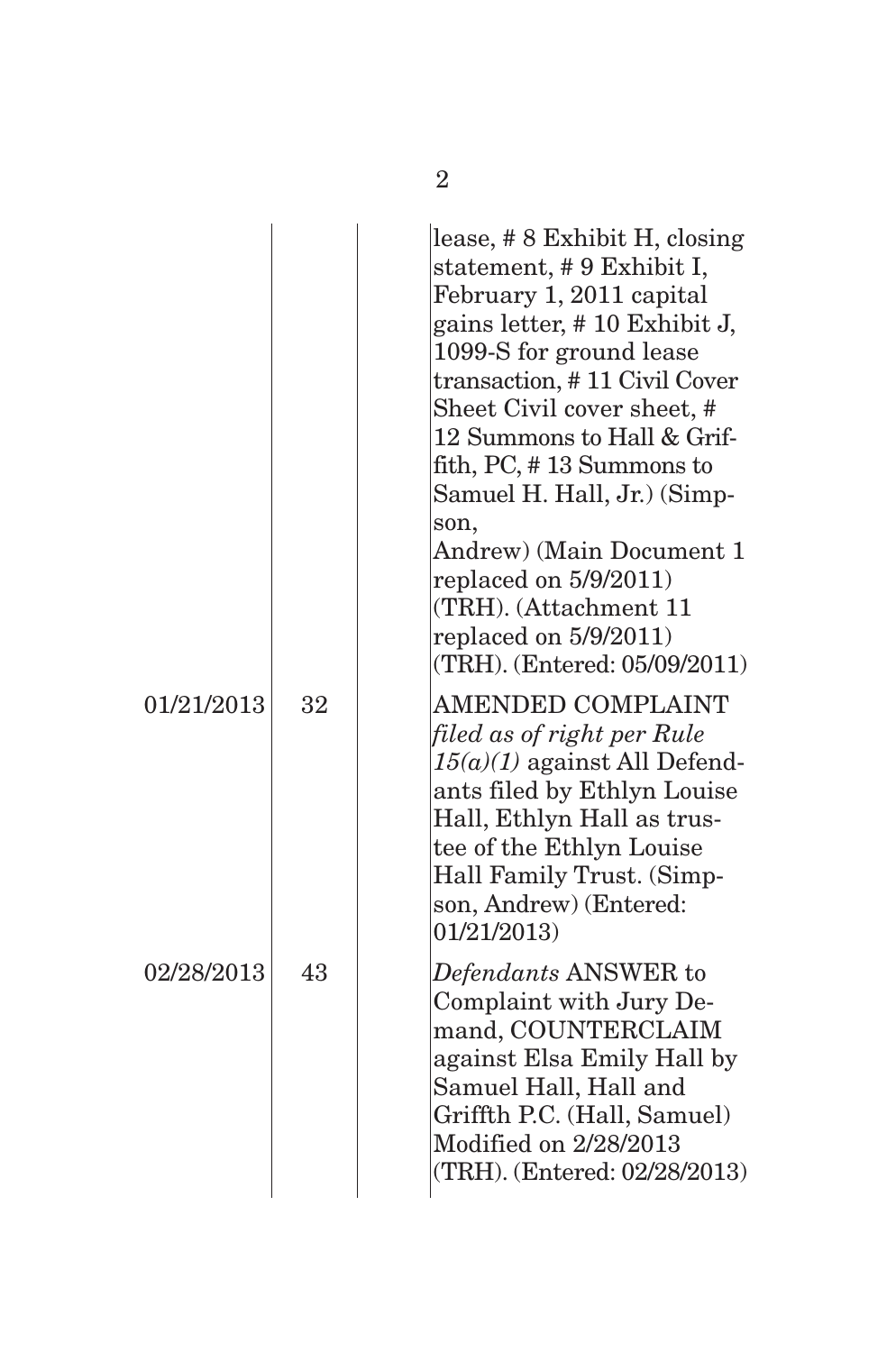| 04/10/2013 | 52 |              | <b>ANSWER</b> to 43 <i>Counterclaim</i><br>by Counter Defendant Elsa<br>Emily Hall. (Simpson, An-<br>drew) (Entered: 04/10/2013)                                                                                                                                          |
|------------|----|--------------|---------------------------------------------------------------------------------------------------------------------------------------------------------------------------------------------------------------------------------------------------------------------------|
| 10/01/2013 |    | $\mathbf{1}$ | <b>COMPLAINT</b> against Elsa<br>Emily Hall (Filing fee<br>\$400 receipt number 0391-<br>462666.) filed by Samuel H<br>Hall, Jr. (Thomas-Griffith,<br>Marie) (Additional attach-<br>ment(s) added on $10/1/2013$<br>#1 Civil Cover Sheet) (KAB).<br>(Entered: 10/01/2013) |
| 12/16/2013 |    | 8            | <b>AMENDED COMPLAINT</b><br>against Elsa Emily Hall filed<br>by Samuel H Hall, Jr. (Hall,<br>Samuel) (Entered: 12/16/2013)                                                                                                                                                |
| 12/16/2013 |    | 11           | <b>MOTION</b> to Consolidate<br>Cases by Plaintiff Samuel<br>H Hall, Jr. Motions referred<br>to Magistrate Judge Ruth<br>Miller. (Attachments: #1<br>Exhibit A) (Hall, Samuel)<br>(Entered: 12/16/2013)                                                                   |
| 01/09/2014 |    | 15           | Opposition to Motion re 11<br><b>MOTION</b> to Consolidate<br>Cases filed by Defendant<br>Elsa Emily Hall. (Beckstedt,<br>Carl) (Entered: 01/09/2014)                                                                                                                     |
| 01/25/2014 |    | 19           | <b>REPLY</b> to Opposition to<br>Motion re 15 Opposition to<br>Motion, 11 MOTION to<br>Consolidate Cases filed by                                                                                                                                                         |

3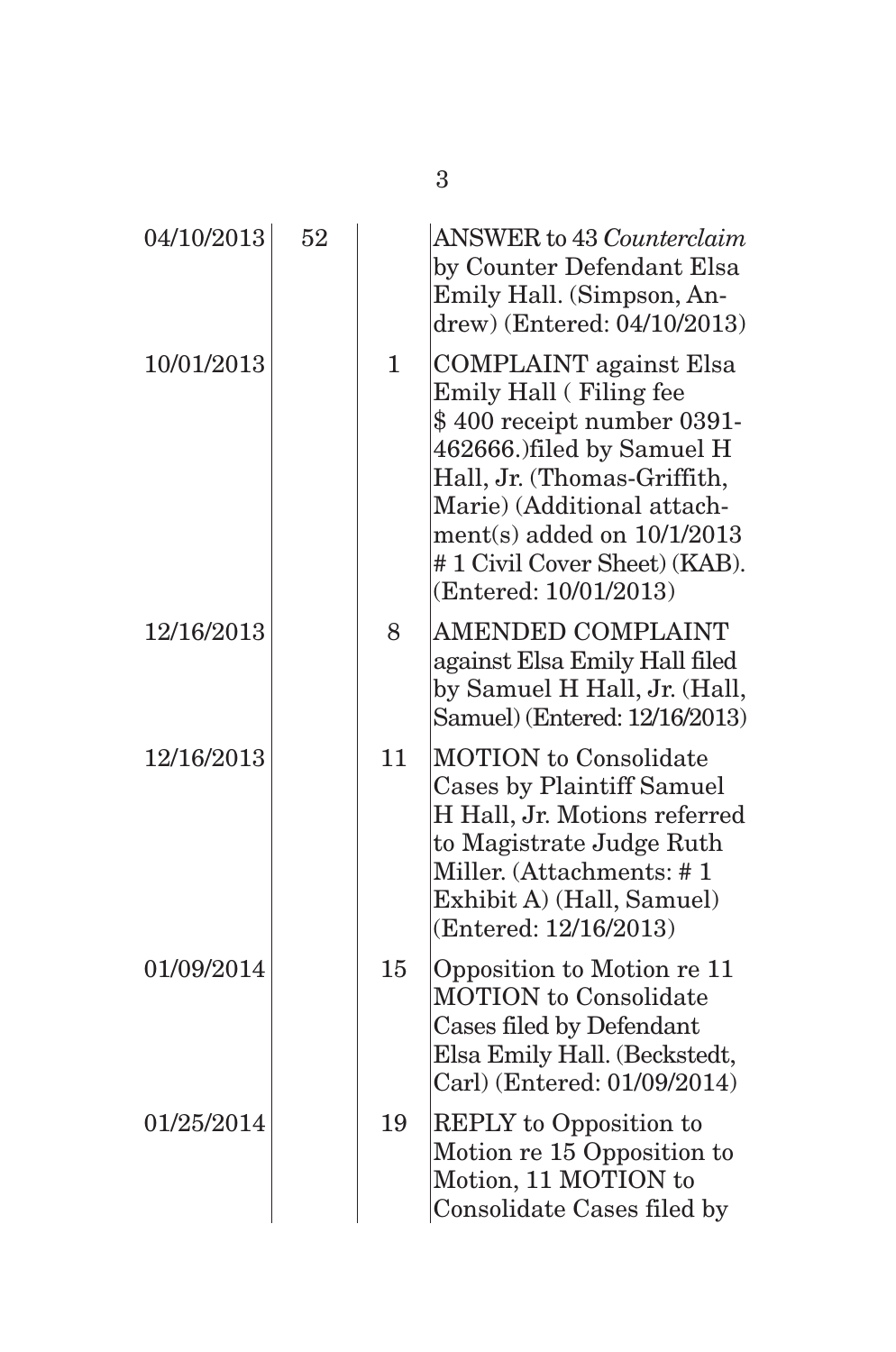|            |     |    | Plaintiff Samuel H Hall, Jr.<br>(Attachments: #1 Exhibit<br>Exhibit 1 - Excerpts from<br>the November 26, 2013<br>Deposition of Elsa Hall)<br>(Thomas-Griffith, Marie)<br>(Entered: 01/25/2014)                                                                                                                                                                                                                                                                                                      |
|------------|-----|----|------------------------------------------------------------------------------------------------------------------------------------------------------------------------------------------------------------------------------------------------------------------------------------------------------------------------------------------------------------------------------------------------------------------------------------------------------------------------------------------------------|
| 02/14/2014 | 151 | 24 | ORDER granting 11 Mo-<br>tion to Consolidate Cases<br>3:13-cv-95 and 3:11-cv-54.<br>All submissions in the con-<br>solidated case shall be filed<br>in case number 3:11-cv-54.<br>(RM) (AO) (Entered:<br>02/14/2014                                                                                                                                                                                                                                                                                  |
| 03/17/2014 | 176 | 41 | TRIAL MANAGEMENT<br>ORDER (RM): Status Con-<br>ference set for 7/8/2014 at<br>10:30 AM in Chambers be-<br>fore Magistrate Judge Ruth<br>Miller., Final Pretrial Con-<br>ference set for 1/13/2015 at<br>10:30 AM in STT Court-<br>room 2 before Magistrate<br>Judge Ruth Miller., Trial<br>set for 1/21/2015 at 09:30<br>AM in STT Courtroom 1<br>before District Judge Cur-<br>tis V. Gomez.) Associated<br>Cases: 3:11-cv-00054-CVG-<br>RM, 3:13-cv-00095-CVG-<br>RM (AO) (Entered:<br>03/17/2014) |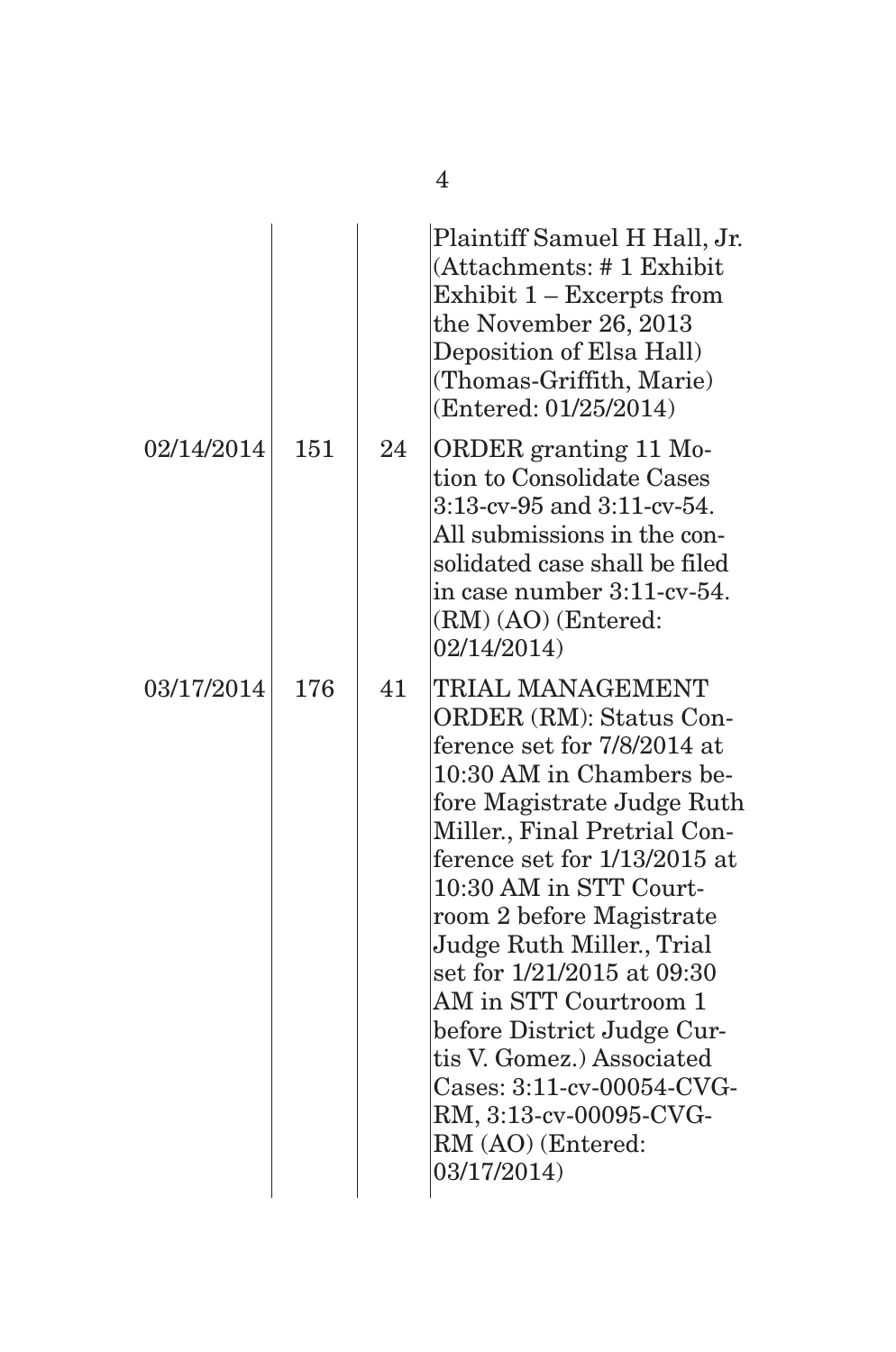| 11/24/2014 | 290 | 151 | AMENDED ORDER (RM):<br>The trial of these consoli-<br>dated matters is RESCHED-<br>ULED for January 12, 2015,<br>at 9:00 a.m. before District<br>Judge Curtis V. Gomez (Final<br>Pretrial conference is re-<br>scheduled for January 6,<br>2015, at 11:00 a.m., before<br>Magistrate Judge Ruth Mil-<br>ler; the parties shall file<br>their joint final pretrial or-<br>der no later than January<br>5, 2015; the parties shall<br>file their proposed jury in-<br>structions, proposed voir<br>dire, proposed verdict form<br>and a trial brief or memo-<br>randum pursuant to Local<br>Rule 16.1(c) no later than<br>January 8, 2015.) (This is a<br><b>TEXT ENTRY ONLY. There</b><br>is no.pdf document associ-<br>ated with this entry.) Associ-<br>ated Cases: 3:11-cv-00054-<br>CVG-RM, 3:13-cv-00095-<br>CVG-RM (TRH) (Entered:<br>11/24/2014) |
|------------|-----|-----|--------------------------------------------------------------------------------------------------------------------------------------------------------------------------------------------------------------------------------------------------------------------------------------------------------------------------------------------------------------------------------------------------------------------------------------------------------------------------------------------------------------------------------------------------------------------------------------------------------------------------------------------------------------------------------------------------------------------------------------------------------------------------------------------------------------------------------------------------------|
| 12/24/14   | 317 | 177 | <b>MOTION</b> to Sever by<br>Plaintiff Elsa Emily Hall.<br>(Attachments: #1 Exhibit<br>1, Order from Florida<br>Court, #2 Text of Proposed<br>Order) Associated Cases:<br>3:11-cv-00054-CVG-RM,                                                                                                                                                                                                                                                                                                                                                                                                                                                                                                                                                                                                                                                        |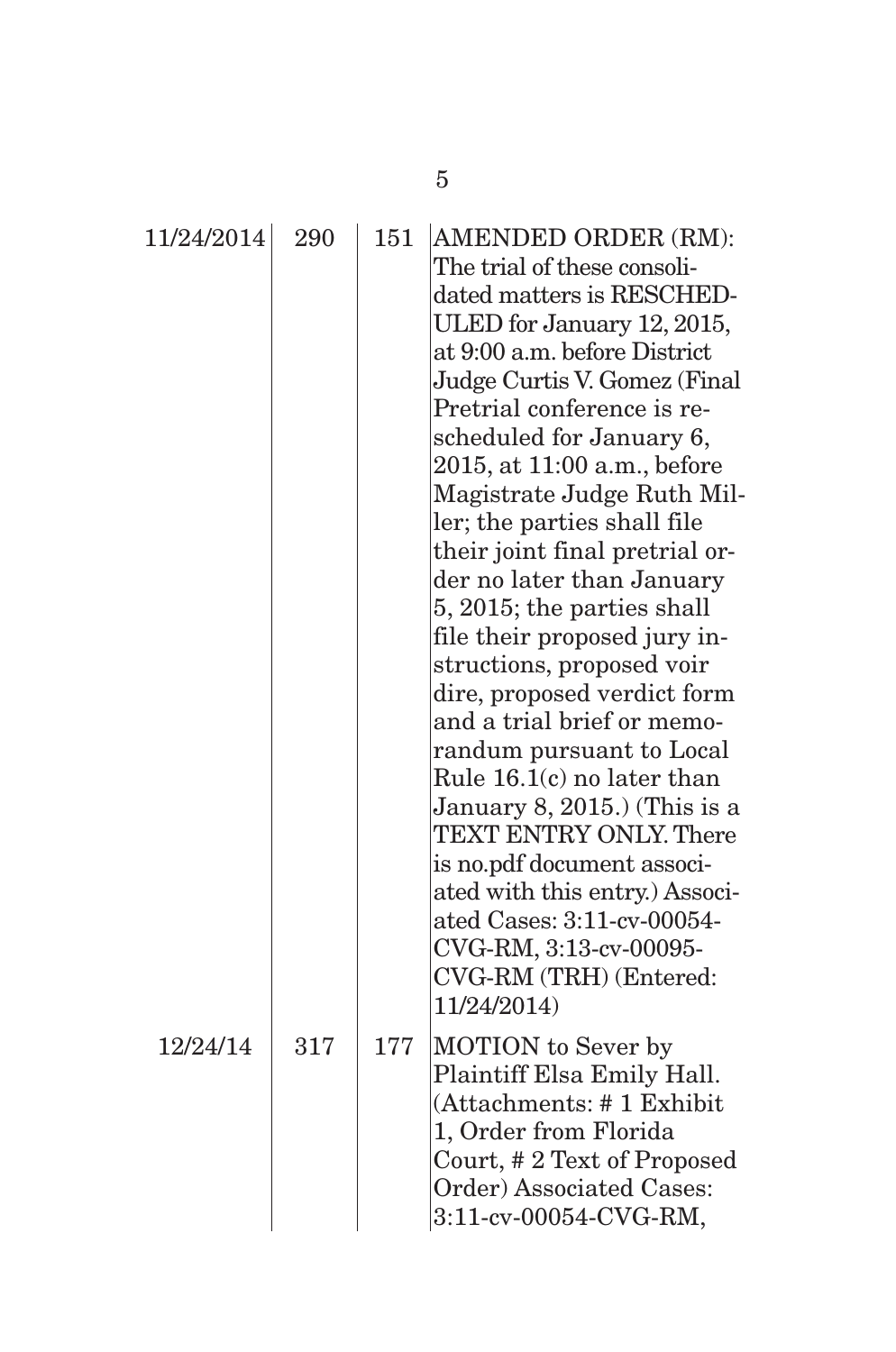|            |     |     | 3:13-cv-00095-CVG-RM<br>(Simpson, Andrew) (Entered:<br>12/24/2014)                                                                                                                                                                                                                                                                                                                                                                                     |
|------------|-----|-----|--------------------------------------------------------------------------------------------------------------------------------------------------------------------------------------------------------------------------------------------------------------------------------------------------------------------------------------------------------------------------------------------------------------------------------------------------------|
| 01/05/2015 | 334 | 194 | Opposition to Motion re<br>(317 in 3:11-cv-00054-CVG-<br>RM, 177 in 3:13-cv-00095-<br>CVG-RM) MOTION to<br>Sever filed by Defendants<br>Samuel Hall, Hall and Grif-<br>fith, PC, Counter Claim-<br>ants Samuel Hall, Hall and<br>Griffith, PC. (Attachments:<br>#12015 January 2 Notice<br>of Appeal) Associated<br>Cases: 3:11-cv-00054-CVG-<br>RM, 3:13-cv-00095-CVG-<br>RM (Thomas-Griffith, Ma-<br>rie) (Entered: 01/05/2015)                      |
| 01/06/2015 | 339 | 199 | <b>REPLY</b> to Opposition to<br>Motion re $(334$ in 3:11-cv-<br>00054-CVG-RM, 194 in<br>3:13-cv-00095-CVG-RM)<br>Opposition to Motion, filed<br>by Plaintiff Elsa Emily<br>Hall. (Attachments: #1<br>Exhibit 1, Last Will of<br>Ethlyn Hall (Florida), #2<br>Exhibit 2, Amendment to<br>Trust, #3 Exhibit 3, email<br>re improper attempt to<br>assert third party com-<br>plaint) Associated Cases:<br>3:11-cv-00054-CVG-RM,<br>3:13-cv-00095-CVG-RM |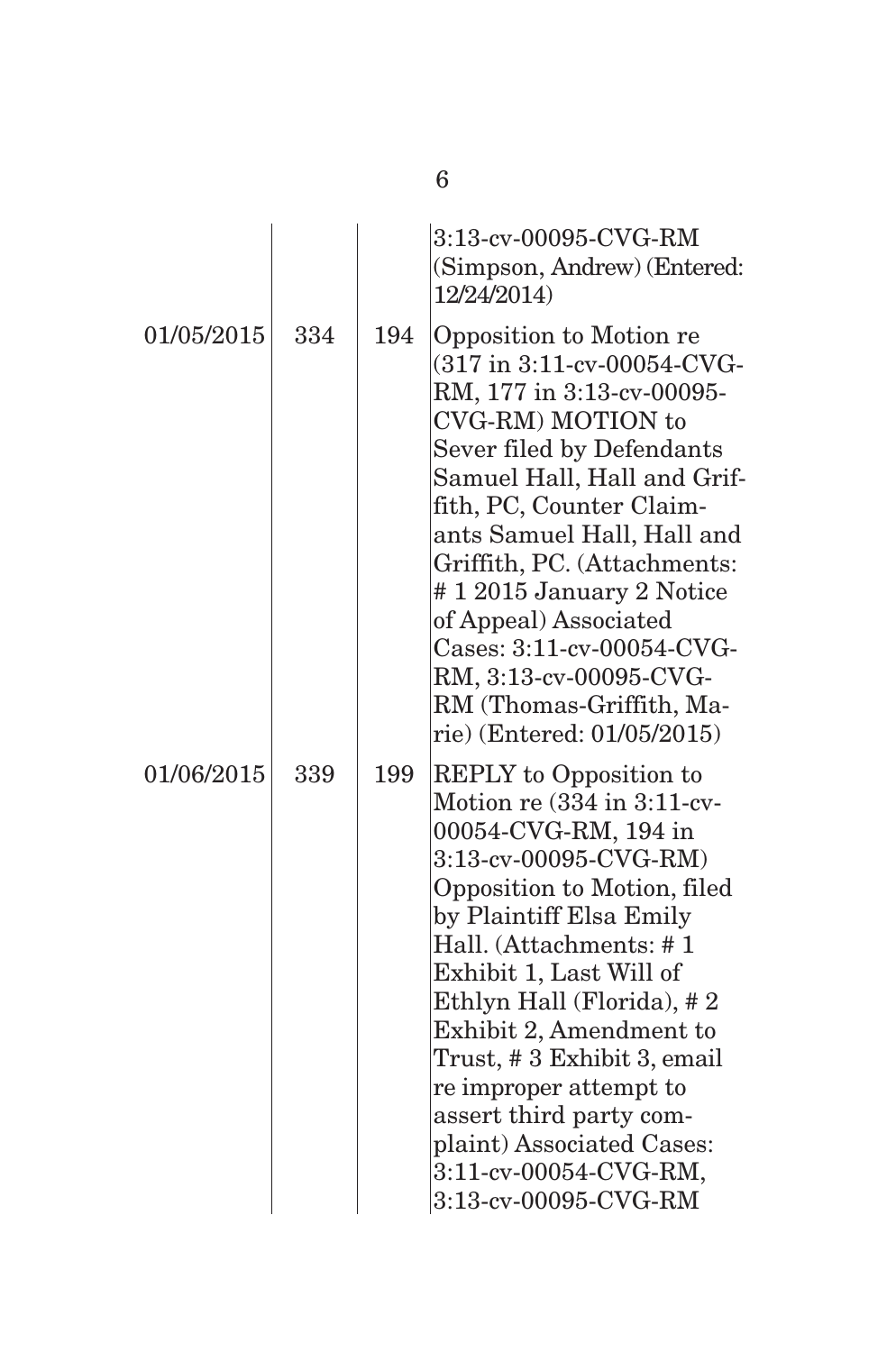|            |     |     | (Simpson, Andrew)<br>(Entered: 01/06/2015)                                                                                                                                                                                                                      |
|------------|-----|-----|-----------------------------------------------------------------------------------------------------------------------------------------------------------------------------------------------------------------------------------------------------------------|
| 01/15/2015 | 416 | 277 | <b>JURY VERDICT</b> in favor<br>of defendant Samuel Hall<br>Associated Cases: 3:11-cv-<br>00054-CVG-RM, 3:13-cv-<br>00095-CVG-RM (CAB)<br>(Entered: 01/20/2015)                                                                                                 |
| 02/04/2015 | 420 |     | <b>CLERK'S JUDGMENT</b><br>(KAB) (Entered: 02/04/2015)                                                                                                                                                                                                          |
| 02/04/2015 |     | 281 | <b>CLERK'S JUDGMENT</b> in<br>favor of Samuel H Hall, Jr<br>against Elsa Emily Hall<br>(KAB) (Entered: 02/04/2015)                                                                                                                                              |
| 03/04/2015 |     | 288 | <b>Amended MOTION for</b><br>Judgment NOV by Defend-<br>ant Elsa Emily Hall. (At-<br>tachments: #1 Exhibit<br>Memorandum in Support of<br>Rule 50 Motion, #2 Exhibit<br>Exhibit A, # 3 Exhibit Ex-<br>hibit B) (Bleecker,<br>Michelle) (Entered:<br>03/04/2015) |
| 03/04/2015 |     | 289 | Amended MOTION for<br>New Trial in accordance<br>with rule 59 by Defendant<br>Elsa Emily Hall. (Attach-<br>ments: #1 Exhibit Memo-<br>randum in Support of Rule                                                                                                 |

7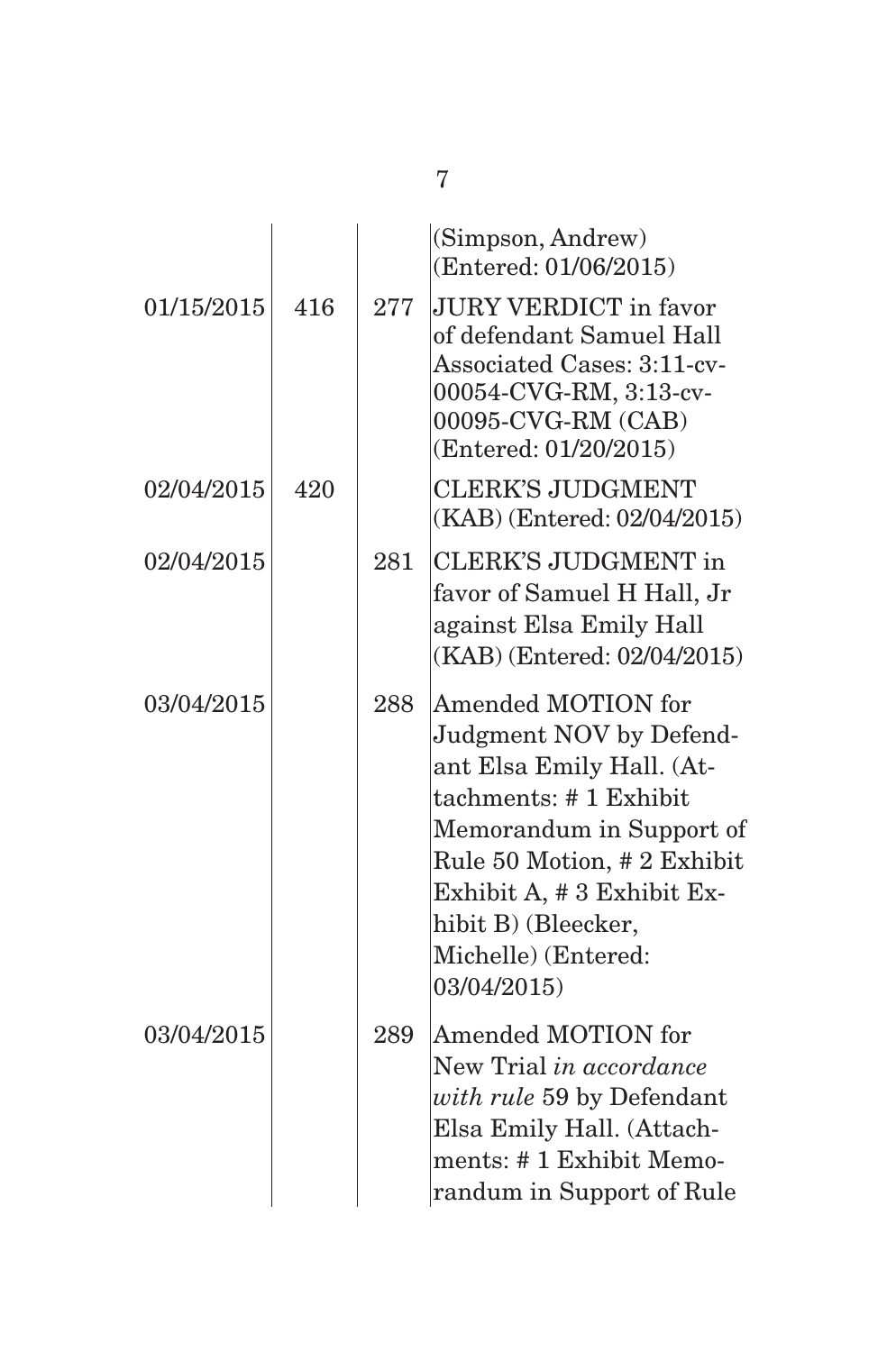|            |     |     | 59 Motion, # 2 Exhibit Ex-<br>hibit A, # 3 Exhibit Exhibit<br>$B, #4$ Exhibit Exhibit $C$ )<br>(Bleecker, Michelle)<br>(Entered: 03/04/2015)                                                                                                                                                                                                                                                                                                                                                                                                |
|------------|-----|-----|---------------------------------------------------------------------------------------------------------------------------------------------------------------------------------------------------------------------------------------------------------------------------------------------------------------------------------------------------------------------------------------------------------------------------------------------------------------------------------------------------------------------------------------------|
| 03/05/2015 | 426 |     | <b>NOTICE OF APPEAL as to</b><br>420 Clerk's Judgment by<br>Elsa Emily Hall. Filing fee<br>\$505, receipt number<br>0391-546663. (Simpson, An-<br>drew)<br>(Entered: 03/05/2015)                                                                                                                                                                                                                                                                                                                                                            |
| 03/24/2015 | 435 | 296 | Opposition to Motion re<br>(286 in 3:13-cv-00095-CVG-<br>RM) MOTION for Directed<br>Verdict filed by Defendants<br>Samuel Hall, Hall and Grif-<br>fith, PC, Counter Claim-<br>ants Samuel Hall, Hall and<br>Griffith, PC. (Attachments:<br>#1 Trial Transcript Ex-<br>cerpt – January 12, 2015, #<br>2 Trial Transcript Excerpt<br>- January 13, 2015, #3<br>Trial Transcript Excerpt -<br>January 14, 2015) Associ-<br>ated Cases: 3:11-cv-00054-<br>CVG-RM, 3:13-cv-00095-<br>CVG-RM (Thomas-Griffith,<br>Marie) (Entered:<br>03/24/2015) |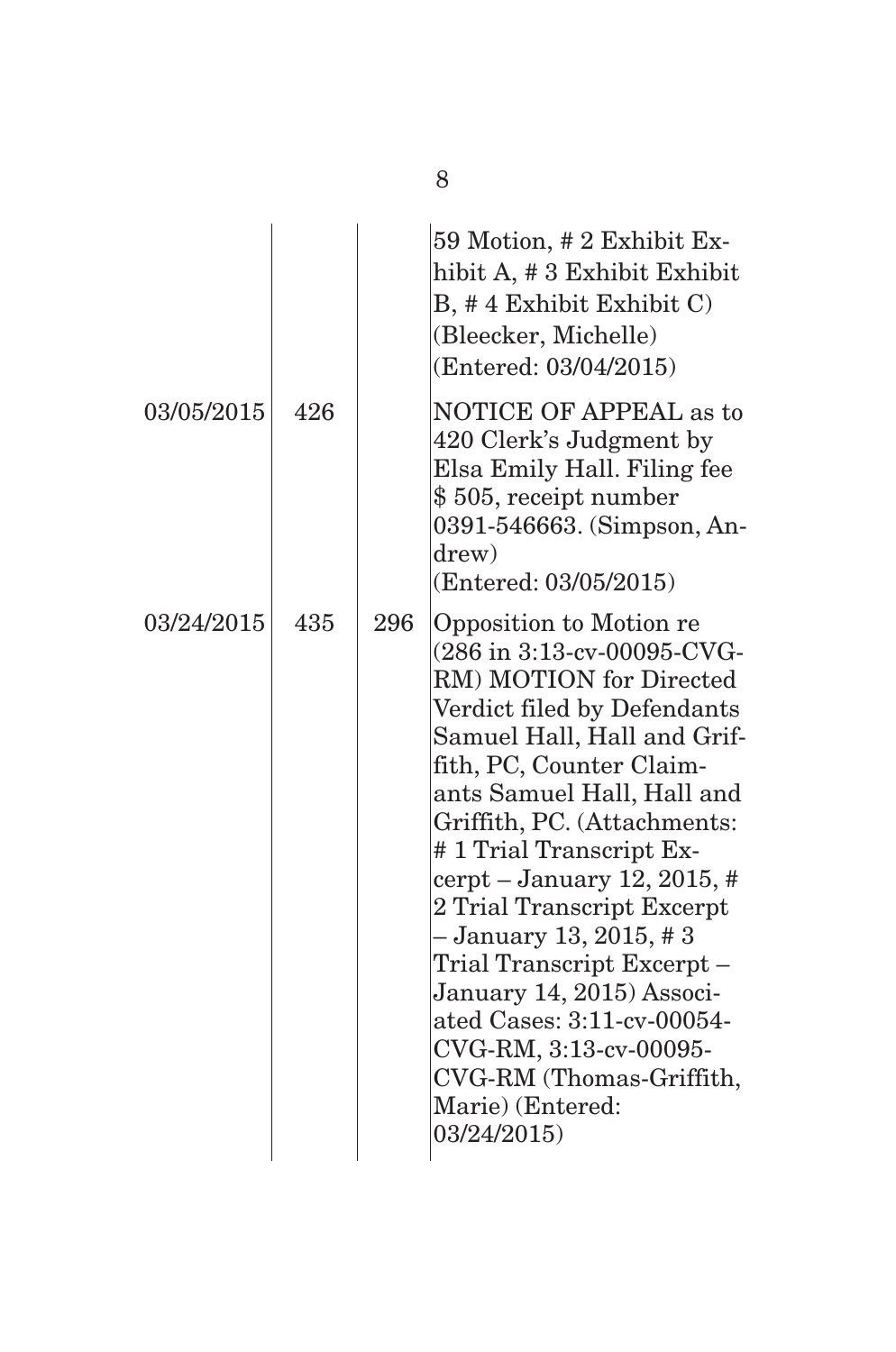| 03/31/2015 | 437 | 298 | Opposition to Motion re<br>(287 in 3:13-cv-00095-CVG-<br>RM) MOTION for New<br>Trial, (289 in 3:13-cv-<br>00095-CVG-RM) Amended<br><b>MOTION</b> for New Trial in<br>accordance with rule 59<br>filed by Plaintiff Samuel H<br>Hall, Jr. (Attachments: #1<br>Exhibit A, # 2 Exhibit B, #<br>3 Exhibit C) Associated<br>Cases: 3:11-cv-00054-CVG-<br>RM, 3:13-cv-00095-CVG-<br>RM (Thomas-Griffith,<br>Marie) (Entered: 03/31/2015) |
|------------|-----|-----|------------------------------------------------------------------------------------------------------------------------------------------------------------------------------------------------------------------------------------------------------------------------------------------------------------------------------------------------------------------------------------------------------------------------------------|
| 04/07/2015 | 439 | 300 | <b>REPLY</b> to Opposition to<br>Motion re (435 in 3:11-cv-<br>00054-CVG-RM) Opposi-<br>tion to Motion, Motion for a<br>Directed Verdict filed by<br>Defendant Elsa Emily Hall.<br>(Attachments: #1 Exhibit<br>Exhibit A) Associated<br>Cases: 3:13-cv-00095-CVG-<br>RM, 3:11-cv-00054-CVG-<br>RM (Bleecker, Michelle)<br>(Entered: 04/07/2015)                                                                                    |
| 04/14/2015 | 443 | 306 | REPLY to Opposition to<br>Motion re $(437 \text{ in } 3:11 \text{-cv-}$<br>00054-CVG-RM) Opposition<br>to Motion, filed by Defend-<br>ant Elsa Emily Hall.<br><b>Associated Cases:</b><br>3:13-cv-00095-CVG-RM,                                                                                                                                                                                                                    |

9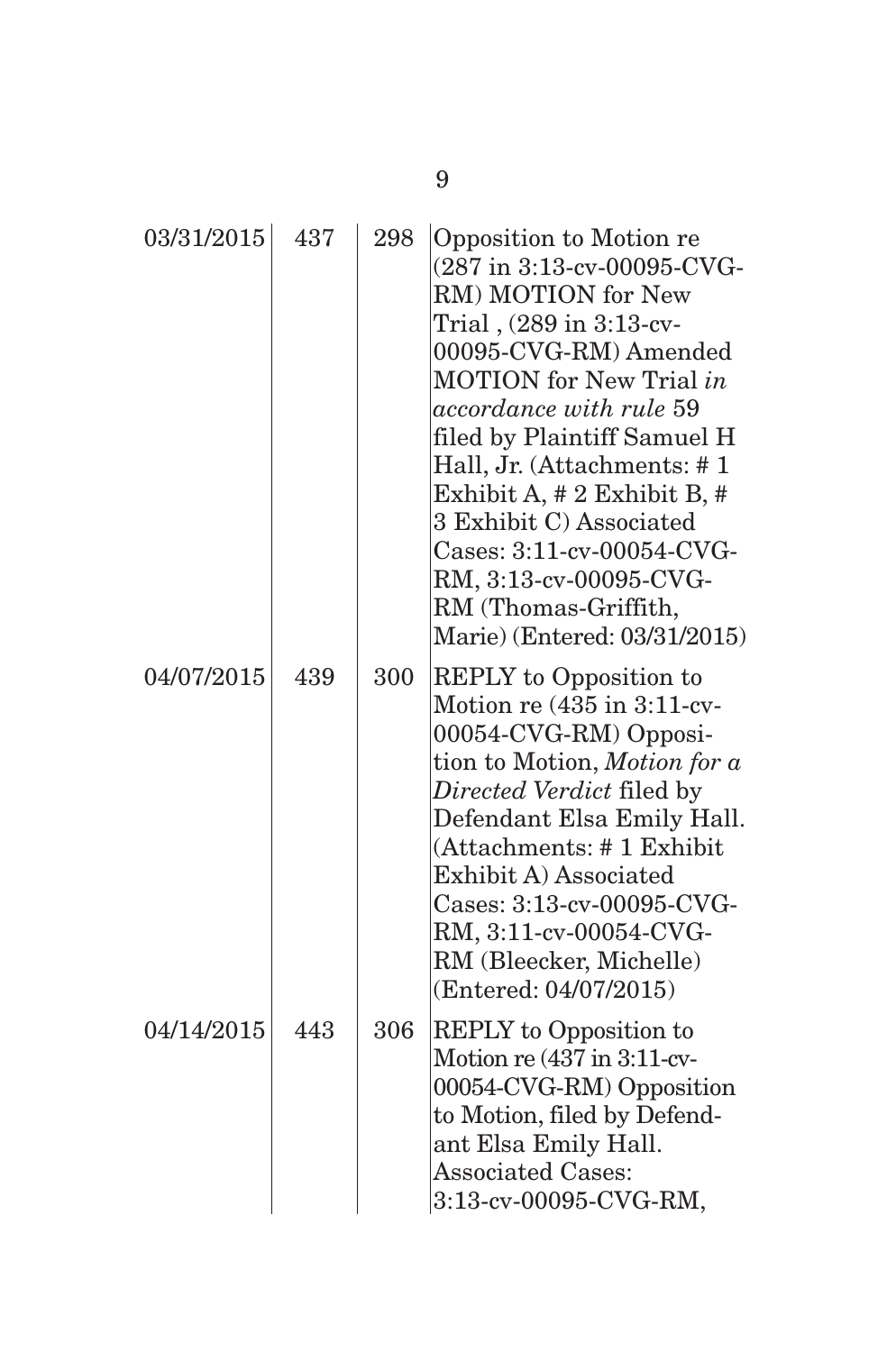| 04/23/2015 | 445 | 307 | 3:11-cv-00054-CVG-RM<br>(Bleecker, Michelle) (En-<br>tered: 04/14/2015)<br>ORDER (USCA) the appeal<br>is STAYED pending dispo-<br>sition of the two pending<br>motions $(426 \text{ in } 3:11$ -cv-<br>00054-CVG-RM) Notice of<br>Appeal filed by Elsa Emily<br><b>Hall Associated Cases:</b><br>3:11-cv-00054-CVG-RM,<br>3:13-cv-00095-CVG-RM<br>(KAB)<br>(Entered: 05/04/2015)                                                                                                                                                                                              |
|------------|-----|-----|-------------------------------------------------------------------------------------------------------------------------------------------------------------------------------------------------------------------------------------------------------------------------------------------------------------------------------------------------------------------------------------------------------------------------------------------------------------------------------------------------------------------------------------------------------------------------------|
| 03/30/2016 | 452 | 315 | <b>ORDER (CVG)</b> The motion<br>for judgment as a matter of<br>law is DENIED; a new trial<br>in the Samuel Hall Action<br>is GRANTED; the motion<br>for attorneys fees and costs<br>is DENIED insofar as it<br>seeks recovery in the Trust<br>Action; the motion for at-<br>torneys fees and costs is<br>MOOT insofar as it seeks<br>recovery in the Samuel<br>Hall Action; and by no later<br>than 3:00 PM on Monday,<br>April 11, 2016, Samuel Hall<br>and Hall & Griffith, P.C.,<br>shall, to the extent they<br>wish to do so, submit an<br>amended bill of costs in the |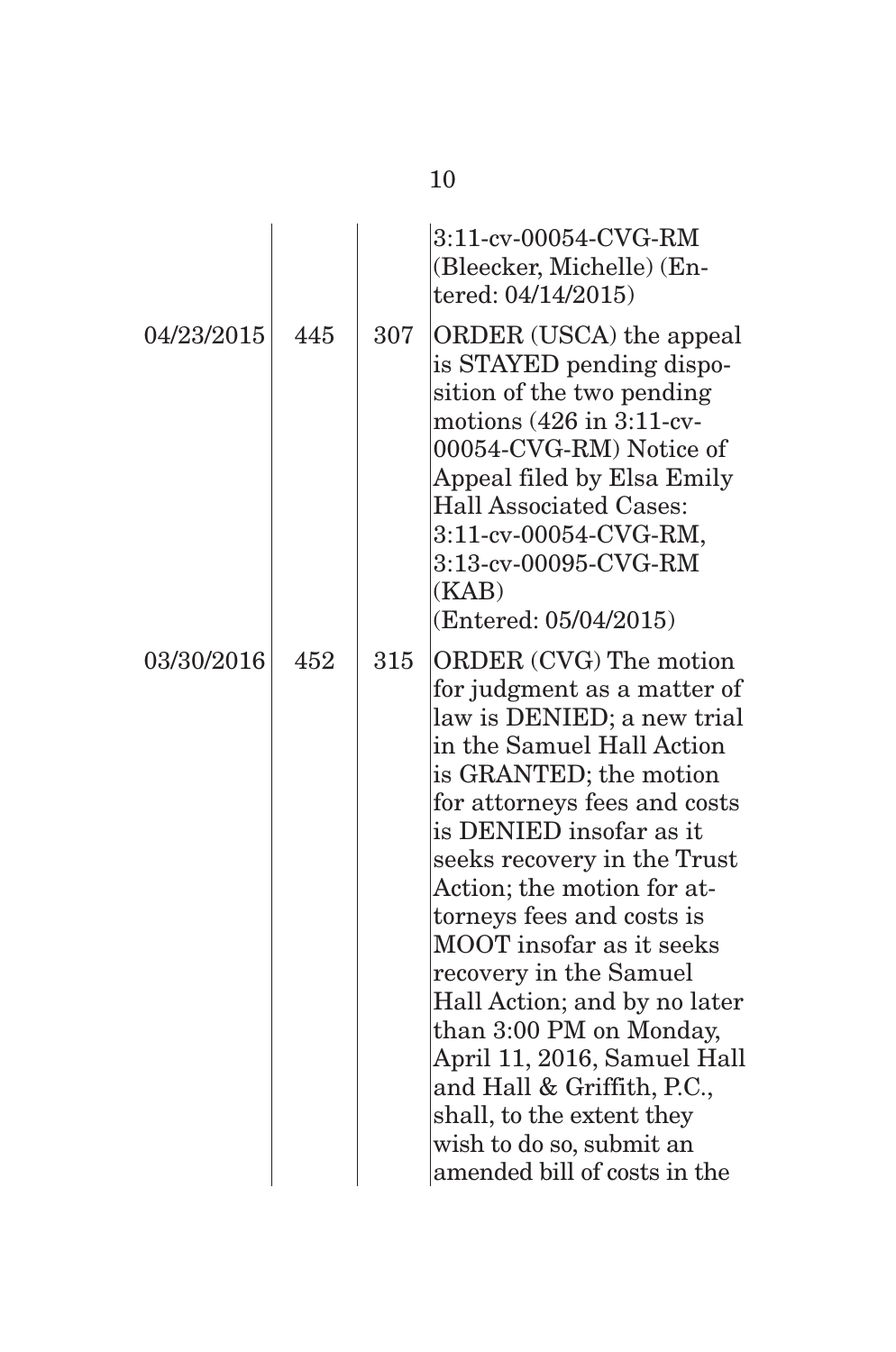|            |     |     | Trust Action. (AFS) (En-<br>tered: 03/30/2016)                                                                                                                                                                                                                                                                                                                                                                                                                                                                                                                                                                                                                              |
|------------|-----|-----|-----------------------------------------------------------------------------------------------------------------------------------------------------------------------------------------------------------------------------------------------------------------------------------------------------------------------------------------------------------------------------------------------------------------------------------------------------------------------------------------------------------------------------------------------------------------------------------------------------------------------------------------------------------------------------|
| 04/10/2016 | 454 | 316 | <b>MOTION</b> for Reconsidera-<br>tion re (452 in 3:11-cv-00054-<br>CVG-RM, 452 in 3:11-cv-<br>00054-CVG-RM, 452 in<br>3:11-cv-00054-CVG-RM,<br>452 in 3:11-cv-00054-CVG-<br>RM, 315 in 3:13-cv-00095-<br>CVG-RM, 315 in 3:13-cv-<br>00095-CVG-RM, 315 in<br>3:13-cv-00095-CVG-RM,<br>315 in 3:13-cv-00095-CVG-<br>RM) Order on Motion for<br>Judgment NOV, Order on<br>Motion for New Trial, Or-<br>der on Motion for Attorney<br>Fees by Plaintiff Samuel H<br>Hall, Jr. (Attachments: #1<br><b>Text of Proposed Order</b><br>Proposed Order) Associated<br>Cases: 3:11-cv-00054-CVG-<br>RM, 3:13-cv-00095-CVG-<br>RM (Thomas-Griffith, Ma-<br>rie) (Entered: 04/10/2016) |
| 03/22/2017 | 460 | 357 | MANDATE as to (426 in<br>3:11-cv-00054-CVG-RM)<br>Notice of Appeal filed by<br>Elsa Emily Hall (Attach-<br>ments: #1 Opinion dd<br>$2/10/2017$ , # 2 Judgment dd<br>2/10/2017) Associated Cases:<br>3:11-cv-00054-CVG-RM,                                                                                                                                                                                                                                                                                                                                                                                                                                                   |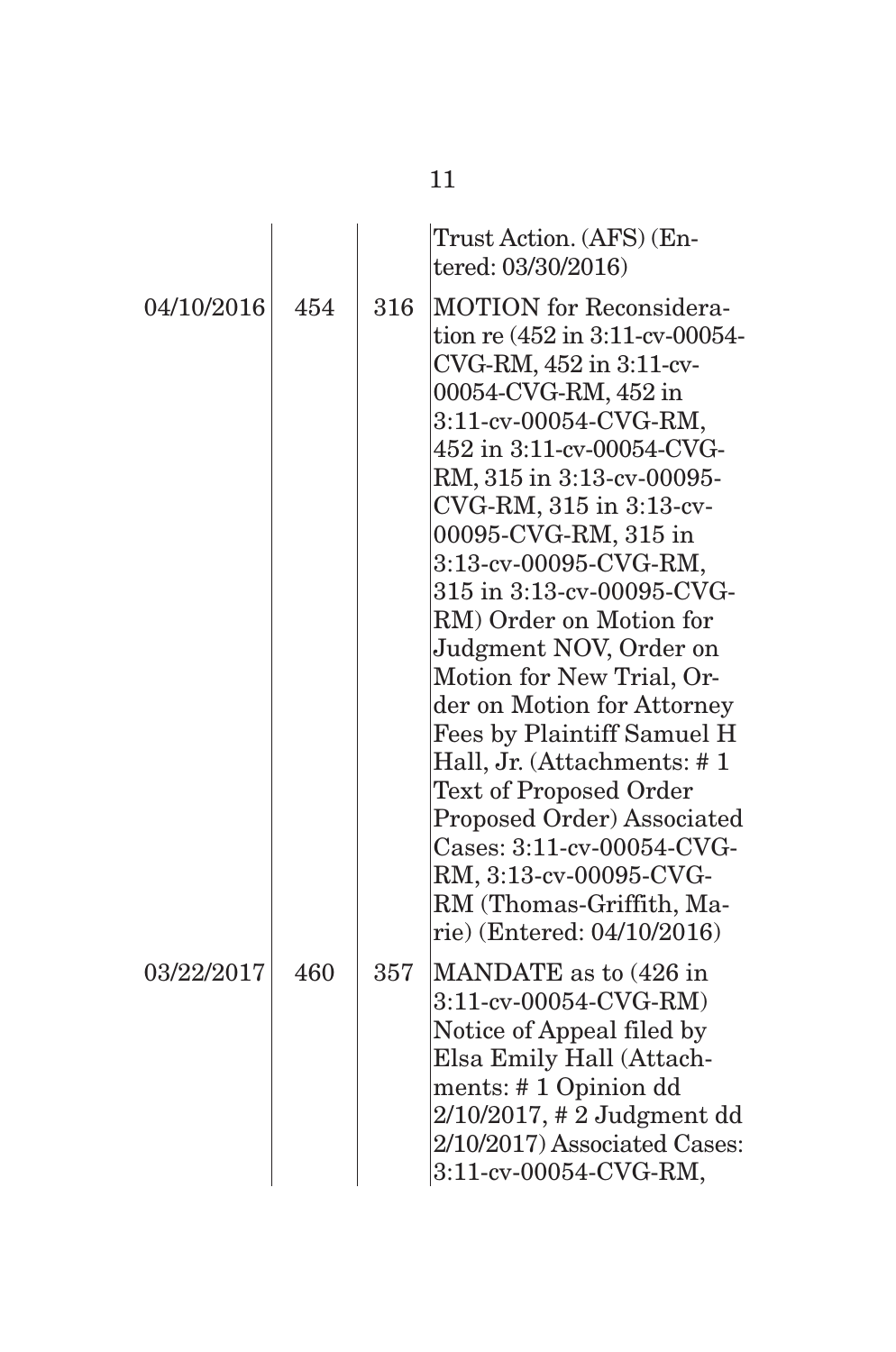|            |     |     | 3:13-cv-00095-CVG-RM<br>(KAB) (Entered: 03/23/2017)                                                                                                                                                                                                                        |
|------------|-----|-----|----------------------------------------------------------------------------------------------------------------------------------------------------------------------------------------------------------------------------------------------------------------------------|
| 03/30/2017 | 463 | 376 | <b>ORDER (CVG) Samuel</b><br>Hall's motion to reconsider<br>docketed in at ECF Num-<br>ber 454 is DENIED. (BRW)<br>(Entered: 03/30/2017)                                                                                                                                   |
| 04/05/2017 |     | 407 | Minute Entry for proceed-<br>ings held before District<br>Judge Curtis V. Gomez: Jury<br>trial held on 4/5/2017. (Court<br>Reporter Chandra Kean.)<br>(Attachments: #1 Exhibit<br>Sheet, # 2 Exhibit continu-<br>ation of exhibit sheet)<br>(CAB) (Entered:<br>04/05/2017) |
| 04/06/2017 |     | 417 | <b>JURY VERDICT</b> in favor<br>of plaintiff (CAB)<br>(Entered: 04/10/2017)                                                                                                                                                                                                |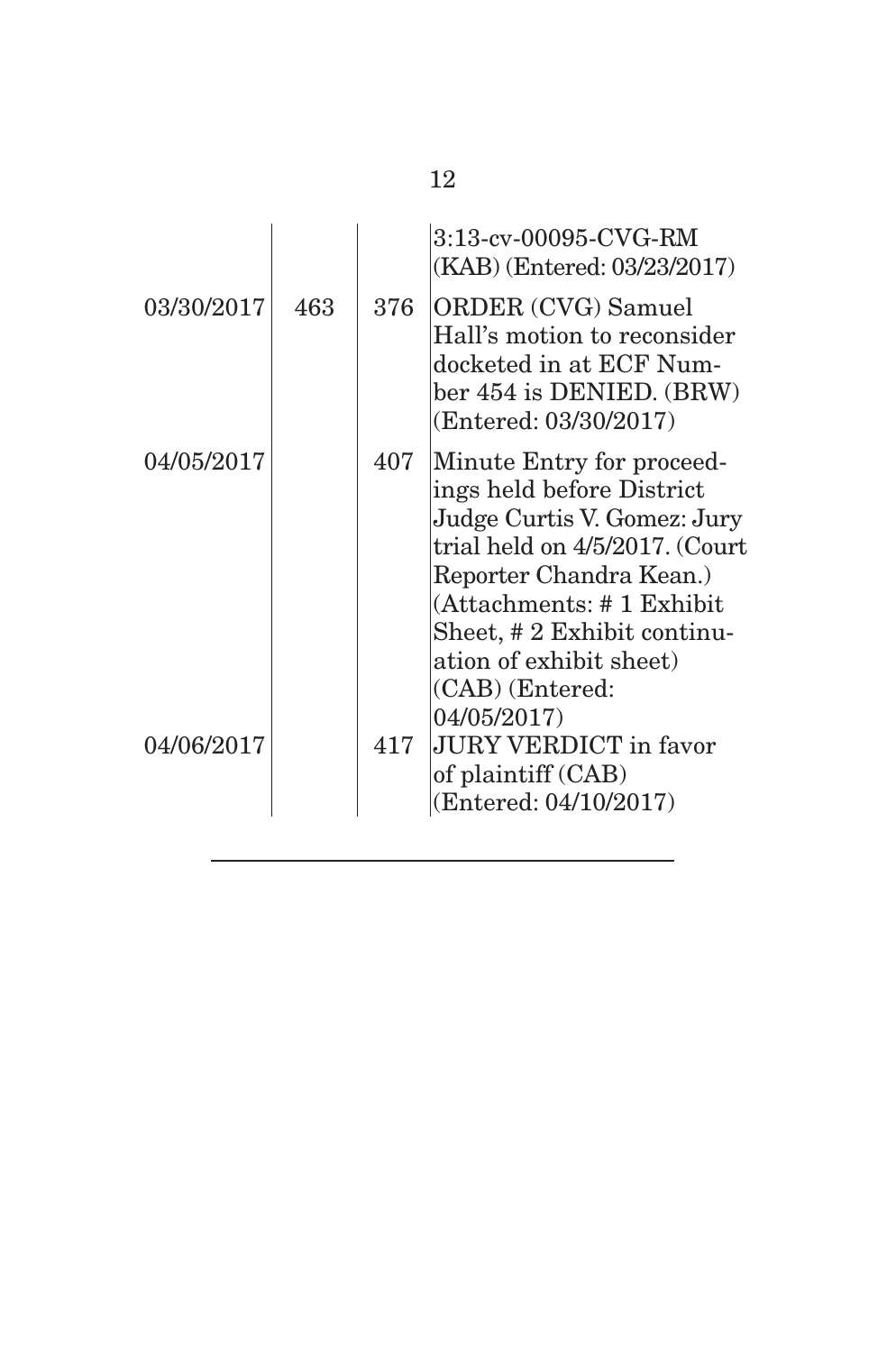# General Docket

Third Circuit Court of Appeals

### Court of Appeals Docket #: 15-1564

Elsa Hall v. Samuel Hall, et al.

- 03/10/2015 CIVIL CASE DOCKETED. Notice filed by Appellant Elsa Hall in District Court No. 3-11-cv-00054. (SB)
- 03/31/2015 ECF FILER: Motion filed by Appellees Samuel Hall and Hall & Griffith PC to dismiss case or Stay Appeal. Certificate of Service dated 03/31/2015. SEND TO MER-ITS – [Edited 05/24/2016 by SLC] (MET)
- 04/10/2015 ECF FILER: Response filed by Appellant Elsa Hall to Motion to dismiss case for lack of jurisdiction. Certificate of Service dated 04/10/2015. SEND TO MERITS – [Edited 05/24/2016 by SLC] (ACS)
- 04/15/2015 ECF FILER: Reply by Appellees Samuel Hall and Hall & Griffith PC to Response Motion to dismiss case for lack of jurisdiction, Response, filed. Certificate of Service dated 04/15/2015. SEND TO MERITS – [Edited 05/24/2016 by SLC] (MET)
- $04/23/2015$  CLERK ORDER RULE  $4(a)(4)$  staving case pending disposition of post decision motion(s). (SLC)
- 05/24/2016 ORDER (CHAGARES, GREENAWAY JR. and RESTREPO, Circuit Judges) referring to the merits panel the Motion to dismiss appeal filed by Appellees Samuel Hall and Hall & Griffith PC,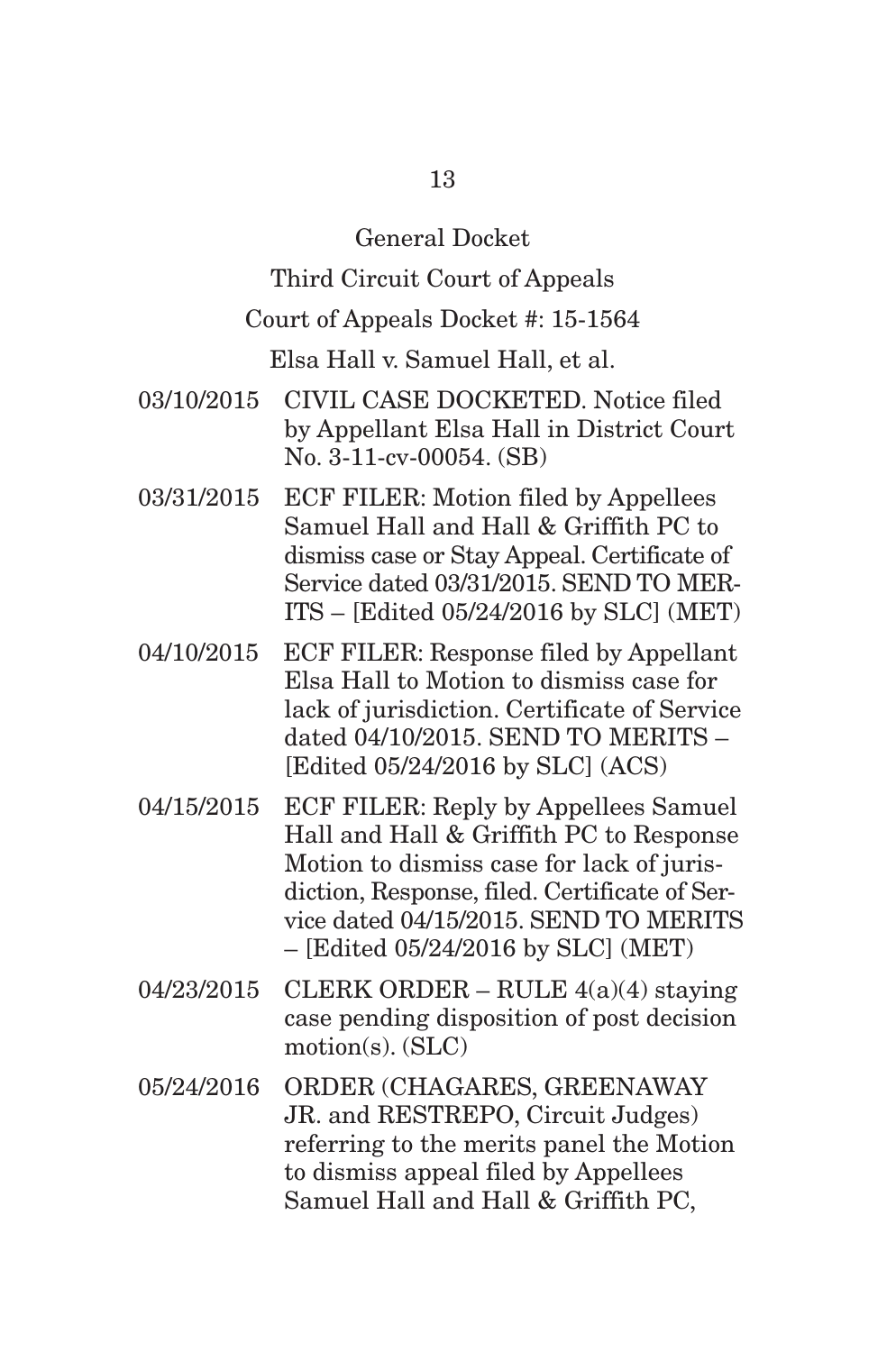Response filed by Appellant Elsa Hall and Reply by Appellees Samuel Hall and Hall & Griffith PC. The Clerk is directed to issue a briefing schedule in this matter. The parties are directed to address the issue of this Court's jurisdiction in their briefs, filed. Panel No.: GCO-003. Restrepo, Authoring Judge. (SLC)

- 06/02/2016 ECF FILER: Second Motion filed by Appellees Samuel Hall and Hall & Griffith PC to dismiss case for lack of jurisdiction. Certificate of Service dated 06/02/2016. SEND TO MERITS – [Edited 07/13/2016 by SLC] (MET)
- 06/02/2016 ECF FILER: Response filed by Appellant Elsa Hall to Motion to dismiss case for lack of jurisdiction. Certificate of Service dated 06/02/2016. SEND TO MERITS – [Edited 07/13/2016 by SLC] (ACS)

06/08/2016 ORDER (Clerk) referring to a motions panel the Motion to Stay Briefing Schedule, Response, Motion to Dismiss, and Response. The briefing schedule is hereby temporarily stayed pending the Court's decision on the motion to stay the briefing schedule and the motion to dismiss the appeal for lack of jurisdiction. If the motion to dismiss the appeal for lack of jurisdiction is denied or referred to the merits panel, Appellant's brief and appendix must be filed within 30 days of the date of the order referring the motion, filed. (SLC)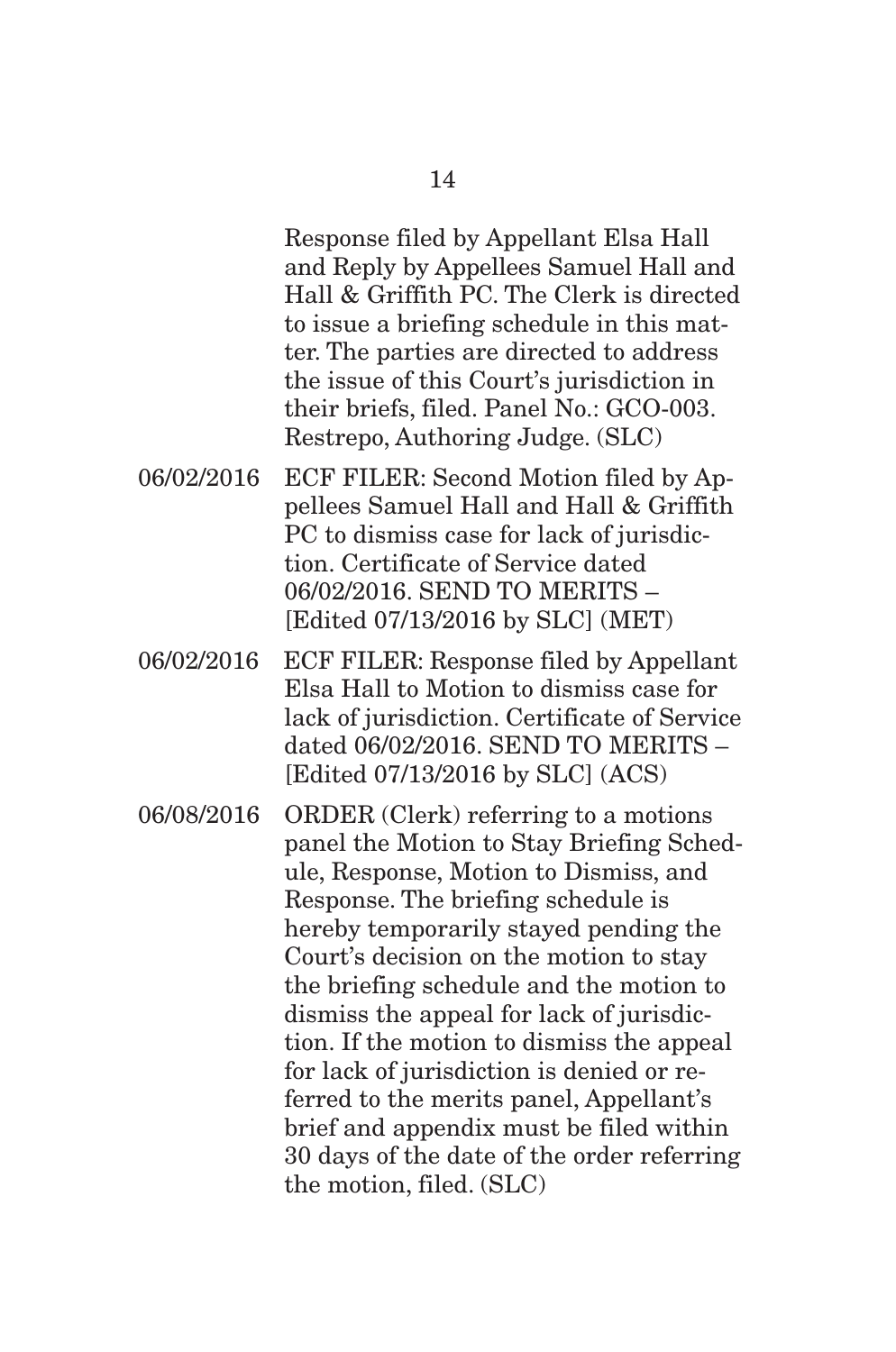- 06/09/2016 ECF FILER: Reply by Appellees Samuel Hall and Hall & Griffith PC to Response Response, Motion to dismiss case for lack of jurisdiction, filed. Certificate of Service dated 06/09/2016. (MET)
- 07/13/2016 ORDER (CHAGARES, GREENAWAY JR. and RESTREPO, Circuit Judges) denying Motion by Appellees to stay the briefing schedule. The temporary stay is lifted. The second motion by Appellee to dismiss appeal and Appellant's response thereto are referred to the merits panel. Appellant's brief and appendix must be filed and served within 30 days from the date of this order. The parties are directed to address jurisdiction in their briefs, filed. Panel No.: GCO-030. Restrepo, Authoring Judge. (SLC)
- 12/12/2016 ARGUED on Monday, December 12, 2016 in St. Thomas, USVI. Panel: CHAGARES, JORDAN and HAR-DIMAN, Circuit Judges. Andrew C. Simpson arguing for Appellant Elsa Hall; Marie E. Thomas-Griffith arguing for Appellees Samuel Hall, Hall & Griffith PC, (CMH)
- 2/10/2017 NOT PRECEDENTIAL OPINION Coram: CHAGARES, JORDAN and HAR-DIMAN, Circuit Judges. Total Pages: 8. Judge: JORDAN Authoring. Samuel also filed a motion to strike the Estate's brief and appendix. Because we are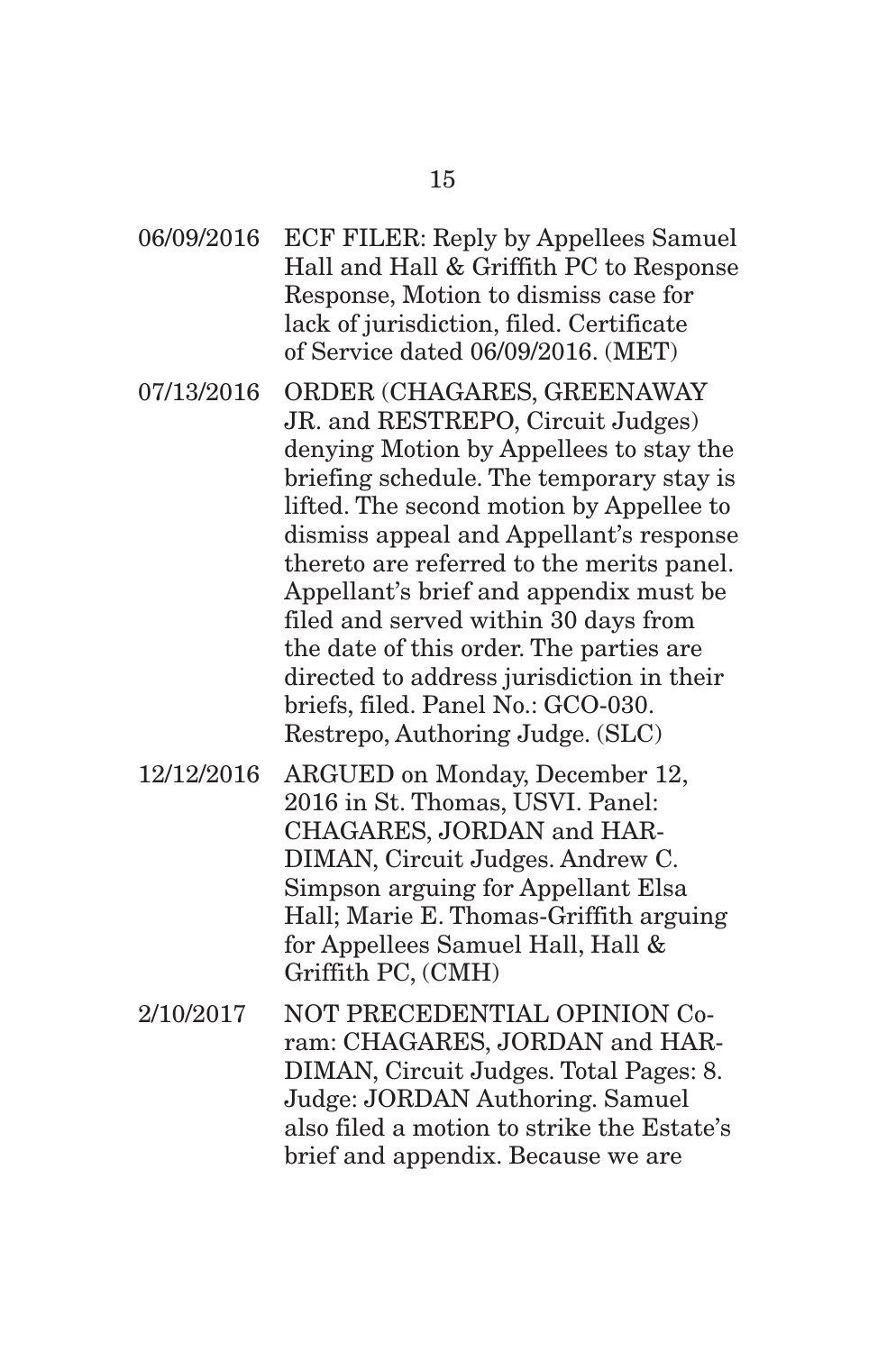dismissing for lack of jurisdiction, we do not consider that motion. (KR)

- 2/10/2017 JUDGMENT, Ordered and Adjudged by this Court that the appeal is dismissed for lack of jurisdiction. All of the above in accordance with the opinion of this Court. The parties are to bear their own costs. (KR)
- 03/22/2017 MANDATE ISSUED, filed. (SLC)
- 03/24/2017 NOTICE from U.S. Supreme Court. Petition for Writ of Certiorari filed by Elsa Hall on 03/17/2017 and placed on the docket 03/23/2017 as Supreme Court Case No. 16-1150. (CND)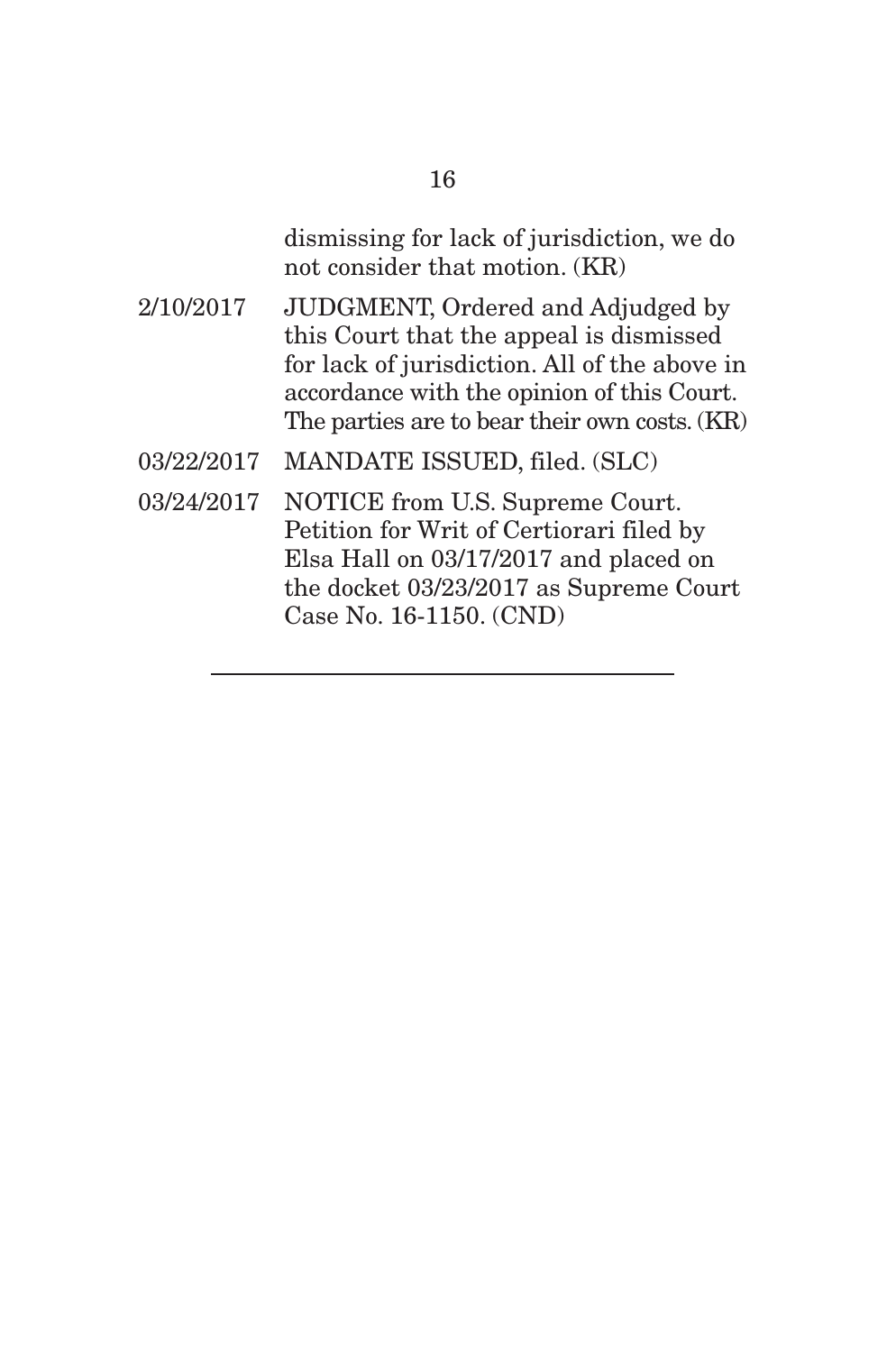**IN THE DISTRICT COURT oF THE VIRGIN ISLANDS DIVISION OF ST. THOMAS AND ST. JOHN**

| <b>ELSA HALL, AS PERSONAL</b><br><b>REPRESENTATIVE OF THE</b>   |                                             |
|-----------------------------------------------------------------|---------------------------------------------|
| <b>ESTATE OF ETHLYN LOUISE HALL</b><br>AND AS SUCCESSOR TRUSTEE | $ {\rm C\scriptstyle IV}$ . No. 3:11-cv-54  |
| OF THE ETHLYN LOUISE HALL<br><b>FAMILY TRUST,</b>               | <b>ACTION FOR</b><br><b>DAMAGES AND FOR</b> |
| PLAINTIFF,                                                      | AN ACCOUNTING                               |
| $\mathbf{V}_{\bullet}$                                          | <b>JURY TRIAL</b><br><b>DEMANDED</b>        |
| SAMUEL H. HALL, JR. AND<br>HALL & GRIFFITH, P.C.,               |                                             |
| EFENDANTS.                                                      |                                             |

#### **COMPLAINT**

(Filed Jan. 21, 2013)

 COMES NOW Plaintiff, Elsa Hall as Personal Representative of the Estate of Ethlyn L. Hall and as successor trustee of The Ethlyn Louise Hall Family Trust, and respectfully avers:

#### **JURISDICTION AND VENUE**

1. This Court has jurisdiction over this matter pursuant to 28 U.S.C. § 1332 as the parties are of diverse citizenship and the amount in controversy exceeds \$75,000.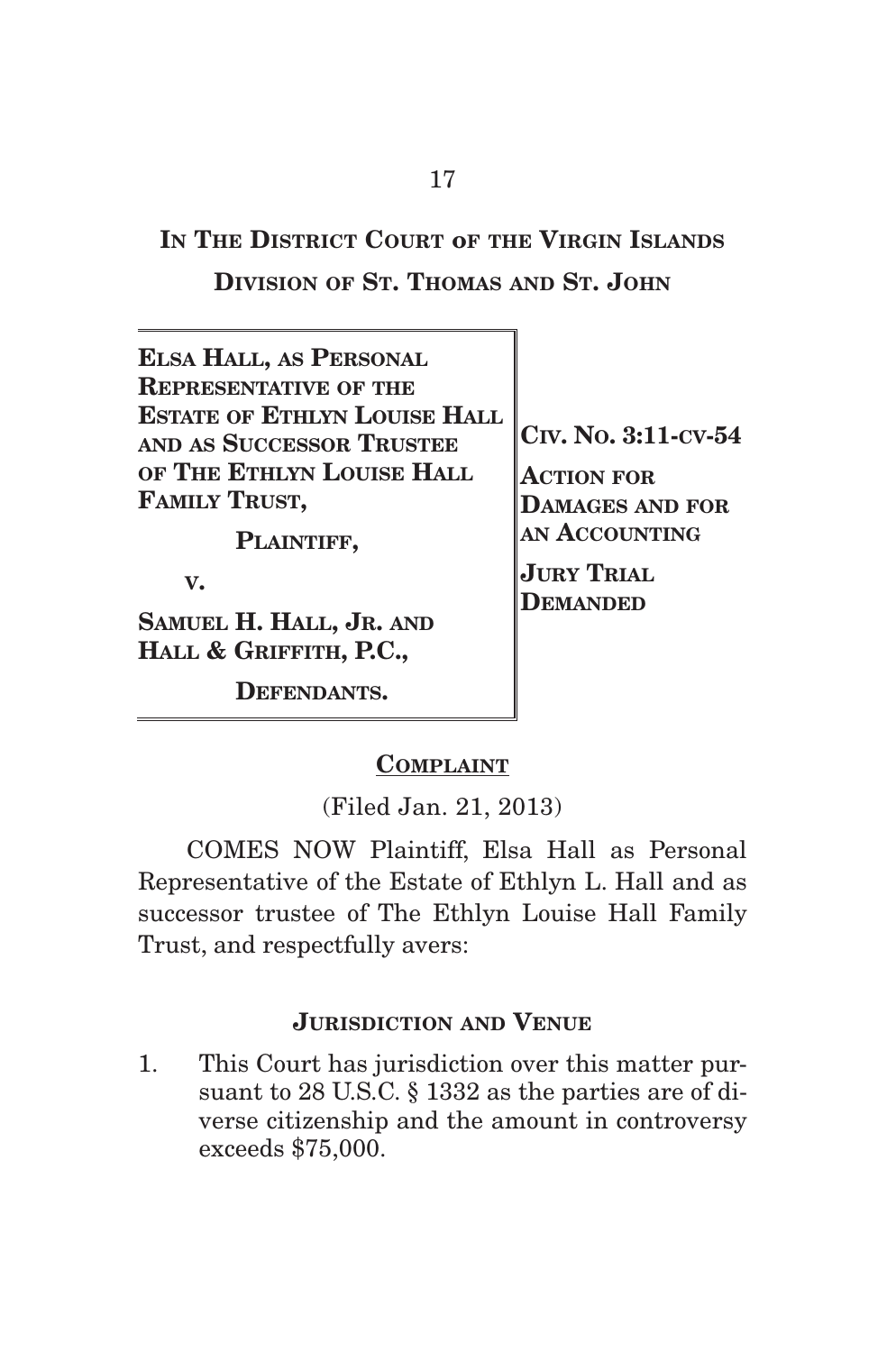2. The District of the Virgin Islands is an appropriate venue as both defendants are citizens of the U.S. Virgin Islands and a substantial part of the events giving rise to this claim occurred within the U.S. Virgin Islands.

#### **PARTIES**

- 3. Ethlyn Louise Hall permanently resided and was domiciled in the State of Florida from April 23, 2011 until her death on May 5, 2012. During that period, she was a citizen of the State of Florida.
- 4. Until her death, Ethlyn Louise Hall was the sole trustee of The Ethlyn Louise Hall Family Trust (hereinafter the "Trust"), an inter vivos trust dated December 15, 2010 as amended from time to time.
- 5. Plaintiff Elsa Hall permanently resides and is domiciled in the State of Florida.
- 6. Elsa Hall is the successor trustee of the Trust as, in accordance with the express terms of the trust, she became the sole trustee of the Trust upon the death of Ethlyn Louise Hall.
- 7. As of December 15, 2010, The Trust became the legal owner of the tangible and intangible real and personal property of Ethlyn Louise Hall.
- 8. On April 22, 2011, Ethlyn Louise Hall executed a document specifically transferring to the Trust all intangible property she owned, and specifically included any and all causes of action she had "against her son, Samuel H. Hall."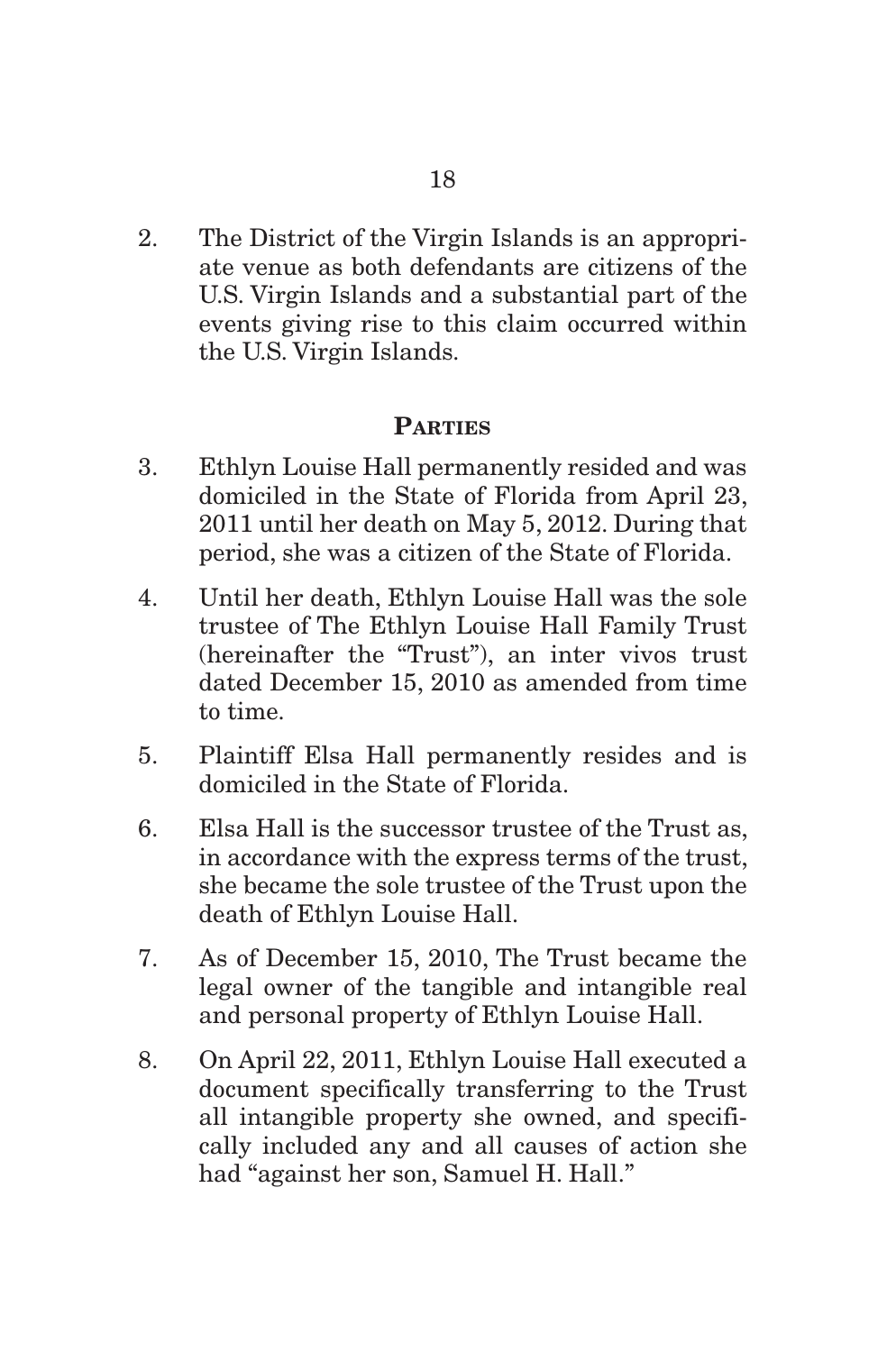- 9. As successor trustee, Elsa Hall is authorized to pursue all claims belonging to the Trust.
- 10. The last will and testament of Ethlyn Louise Hall named her daughter, Elsa Emily Hall, as her Personal Representative.
- 11. The last will and testament of Ethlyn Louise Hall bequeathed "the rest and residue of my property real, personal and mixed of every kind and nature wheresoever situated" to the Trust.
- 12. On May 11, 2012, Elsa Hall filed a petition for administration of the Estate of Ethlyn L. Hall in the Probate Division of the Circuit Court for Miami-Dade County, Florida and the matter was assigned case no. 12-1741 CP 05.
- 13. As Personal Representative, Elsa Hall has the legal authority to pursue all claims belonging to the Estate of Ethlyn L. Hall.
- 14. Defendant Samuel H. Hall, Jr. ("Defendant Hall") is a citizen of St. Thomas, U. S. Virgin Islands.
- 15. Hall & Griffith, P.C. ("Defendant Hall & Griffith") is a citizen of St. Thomas, U.S. Virgin Islands. It is incorporated in the Virgin Islands as a professional corporation. Its principal place of business is in St. Thomas, U.S. Virgin Islands.
- 16. Defendant Hall is a principal of Defendant Hall & Griffith.

#### **FACTUAL BACKGROUND**

17. Ethlyn Louise Hall is the mother of the Defendant Hall and Plaintiff Elsa Hall.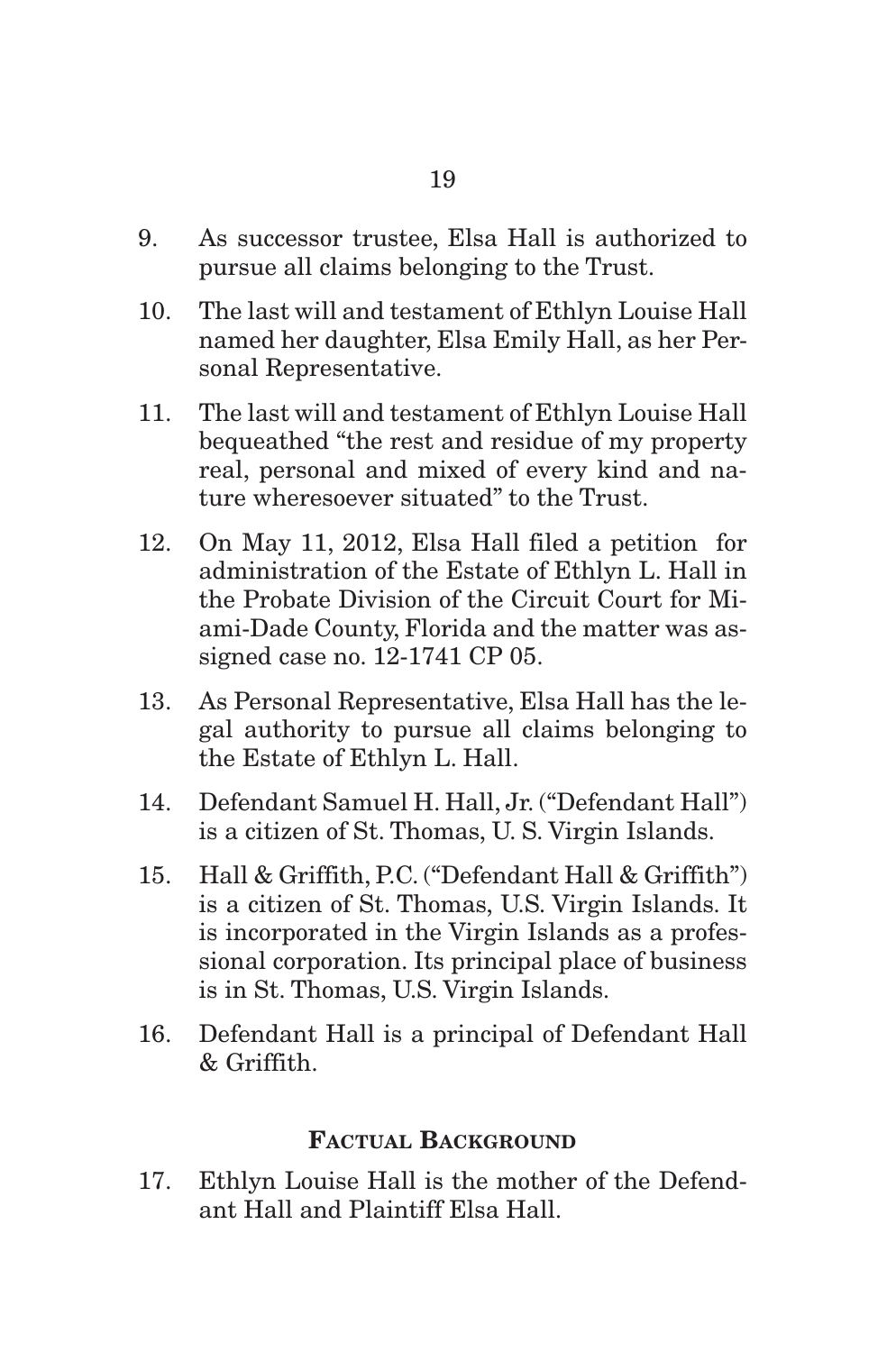- 18. Defendant Hall served as Ethlyn Louise Hall's attorney for over twenty years and in that capacity served as her trusted advisor and agent on all of her business matters.
- 19. At all times relevant hereto, Defendant Hall and/ or Hall & Griffith, P.C. acted as attorney and/or agent of Ethlyn Louise Hall.
- 20. On August 4, 2007, Ethlyn Louise Hall allegedly signed a Power of Attorney in favor of Defendant Hall, a copy of which is a part of the record of this matter as Doc. No. 1-1. This document was not notarized.
- 21. On August 13, 2008, Ethlyn Louise Hall allegedly signed another Power of Attorney in favor of Defendant Hall, which was notarized by Defendant Hall's law partner, Marie Thomas-Griffith, also a principal of Defendant Hall & Griffith. A copy of the August 13, 2008 Power of Attorney is a part of the record in this matter as Doc. No. 1-2.
- 22. Both of the powers of attorney (Doc. Nos. 1-1 and 1-2) were prepared by Defendant Hall as a part of his legal practice and were done in his capacity as an attorney acting on behalf of Ethlyn Louise Hall.
- 23. At all material times, until approximately April 19, 2002, Ethlyn Louise Hall was the owner of the plot of land known as Parcel 17, Estate Peter Bay, St. John.
- 24. On or about April 19, 2002, Ethlyn Louise Hall subdivided Parcel 17 into seven separate subplots, (Parcels 17-1 through 17-7) with certain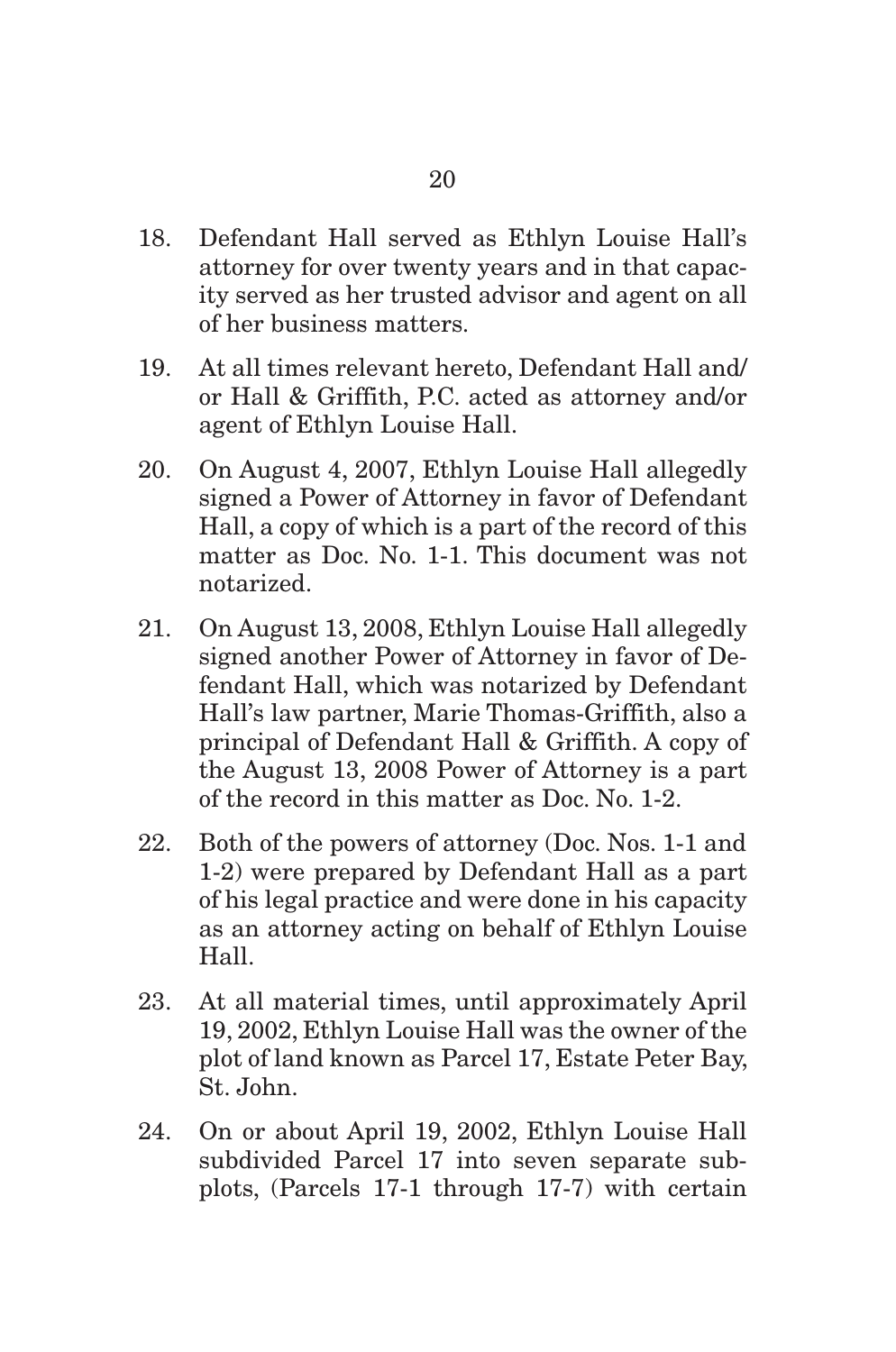25. On April 19, 2002, Ethlyn Louise Hall executed a Deed of Gift granting Defendant Hall the real property described as follows:

grandchildren.

Parcel No. 17-5, Estate Peter Bay, No. 2aa Maho Bay Quarter, St. John, U. S. Virgin Islands consisting of 1.161 acre, more or less.

- 26. On the same date, Ethlyn Louise Hall made the following gifts:
	- a. Parcel 17-2 to her daughter Elsa Hall;
	- b. Parcel 17-4 to her daughter Phyllis Hall Brin; and
	- c. Parcel 17-6 to her granddaughter Yassin Hall Young.
- 27. Defendant Hall represented Ethlyn Louise Hall in the aforementioned transactions, drawing up the legal documents to accomplish the gifts and recording same.
- 28. From April 19, 2002, until December 15, 2010, Ethlyn Louise Hall was the owner of the plot of land known as Parcel 17-7, Estate Peter Bay on St. John, U.S. Virgin Islands.
- 29. On December 15, 2010, Ethlyn Louise Hall transferred all of her property, including Parcel 17-7, Estate Peter Bay, to the Trust.
- 30. On January 24, 2003, Ethlyn Louise Hall, as Landlord, entered into a Ground Lease ("2003 Ground Lease") with Andrews St. John Trust, as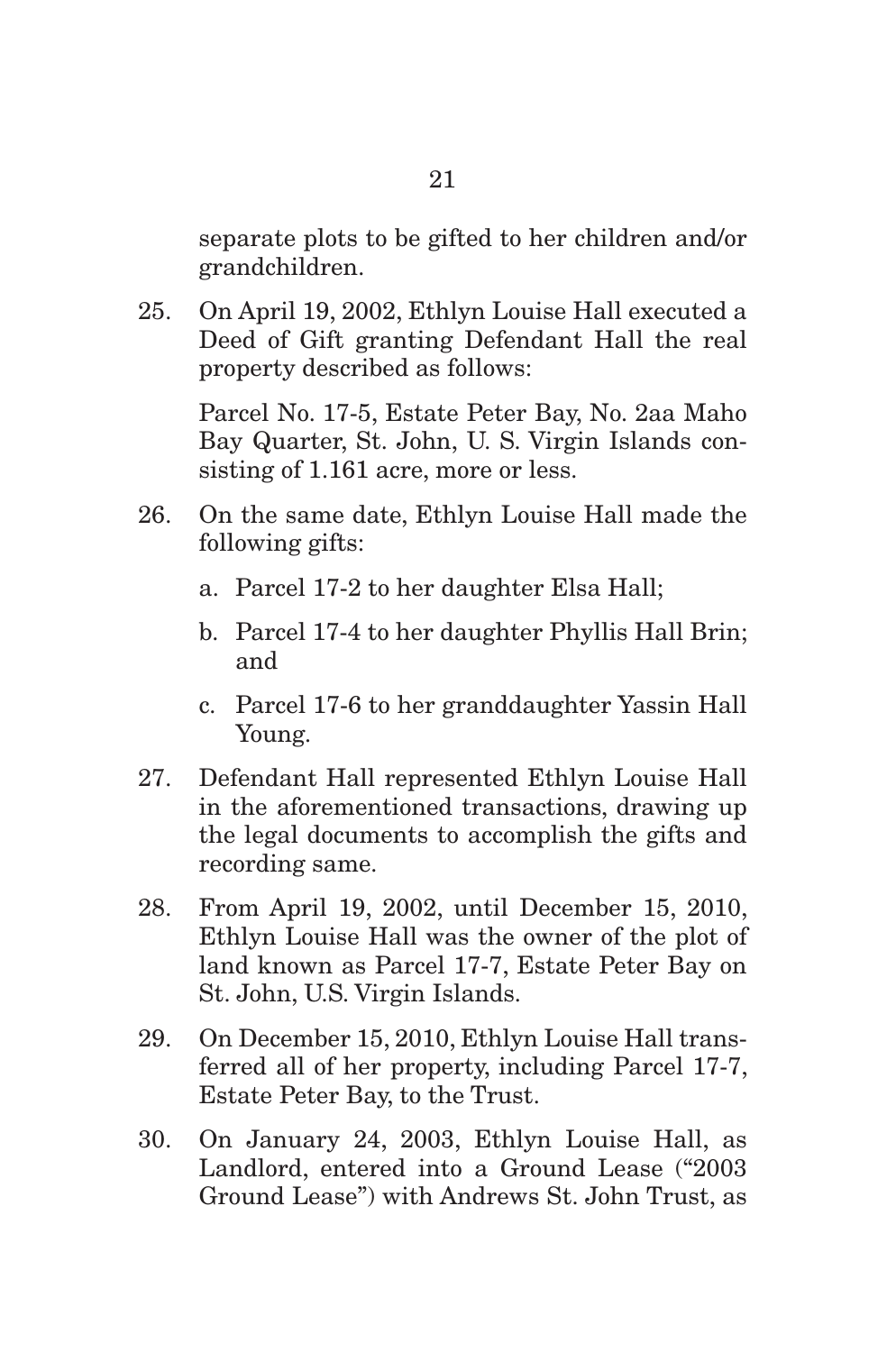Tenant (hereinafter "Andrews"), wherein Ethlyn Louise Hall leased Parcel No. 17-7 to Andrews for a period of fifty years, with Andrews to design and build two cottages at Andrews' sole expense – the first cottage of approximately 24 feet by 24 feet on Parcel 17-6 owned by Yassin Hall Young (the "First Cottage") and the second cottage of approximately 24 feet by 24 feet on Parcel 17-4 owned by Phyllis Hall Brin (the "Second Cottage").

- 31. The Lease provided that if the First Cottage was not completed within two years from the date of the Lease, Andrews was to pay rent of \$5,000 per month (\$2,500 to Yassin Hall Young and \$2,500 to Phyllis Hall Brin) until the date of completion, and if the Second Cottage was not completed within four years of the date of the Lease, Andrews was to pay \$2,500 per month to Phyllis Hall Brin
- 32. Additionally, if the two cottages were not completed, Ethlyn Louise Hall, Phyllis Hall Brin and Yassin Hall Young retained the right to seek injunctive relief and to sue for specific performance and would be granted a first priority lien on any improvements constructed on Parcel 17-7 by Andrews and on any income derived by Andrews from the use and enjoyment of Parcel 17-7.
- 33. A complete copy of the 2003 Ground Lease is a part of the record of this case as Doc. No. 1-3.
- 34. Pursuant to the terms of the 2003 Ground Lease, Andrews was also obligated to reimburse Ethlyn Louise Hall for all property taxes on Parcel 17-7,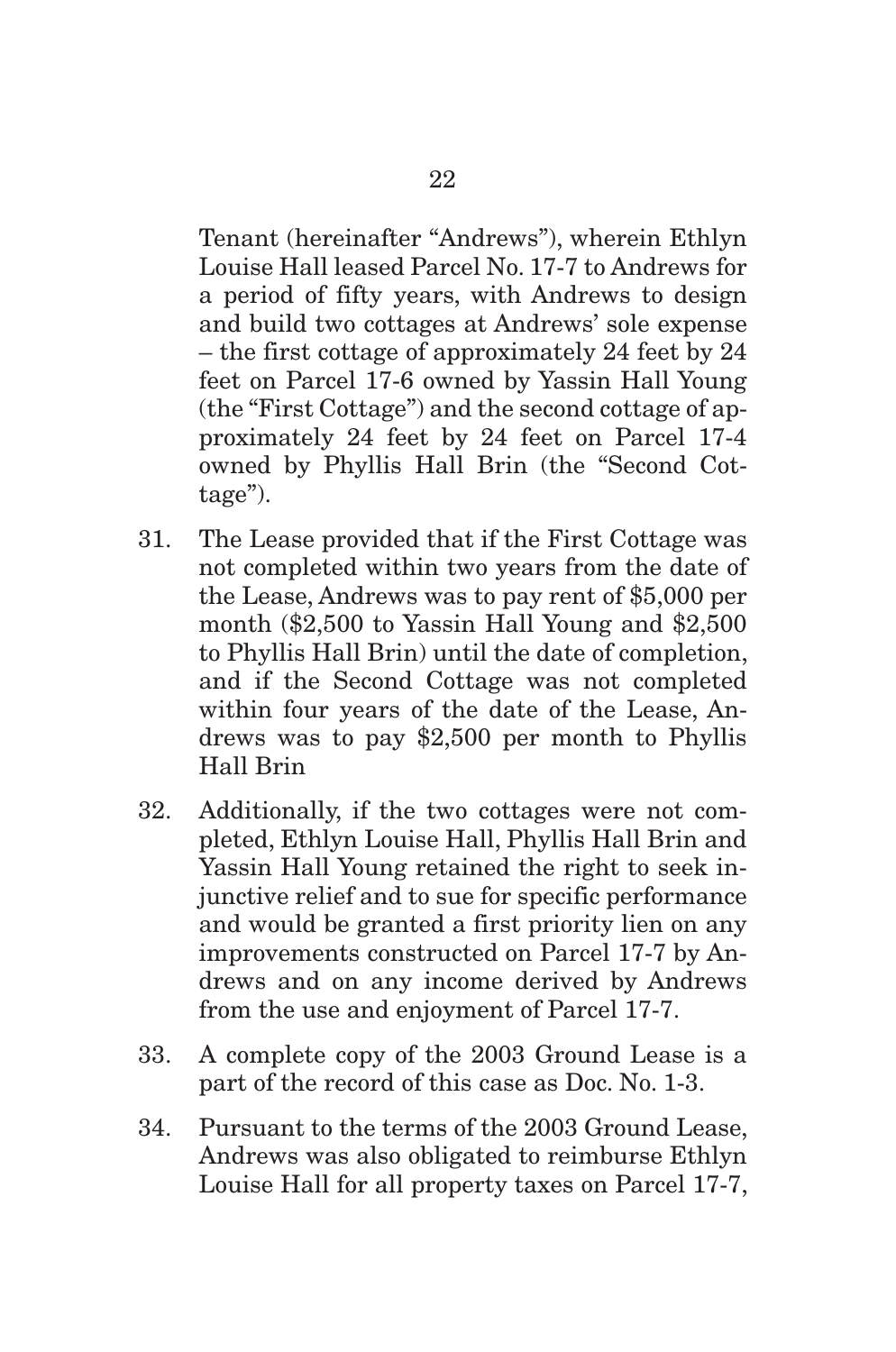including all property taxes on any improvements thereon.

- 35. The 2003 Ground Lease was drafted by Defendant Hall, as attorney for Ethlyn Louise Hall.
- 36. Defendant Hall, in his capacity as attorney for Ethlyn Louise Hall, managed the collection of rent under the terms of the 2003 Ground Lease; the reimbursement of property taxes to Ethlyn Louise Hall; and the construction of the two cottages.
- 37. On August 3, 2007, Defendant Hall drafted, and Ethlyn Louise Hall allegedly signed, a document asserting her agreement to allow Defendant Hall to halt or postpone construction on the cottage at Parcel 17-4, owned by Phyllis Hall Brin, and to reprogram the money from the 2003 Ground Lease that was to be utilized in the building of that cottage in favor of the construction of a house on Parcel 17-5 owned by Defendant Hall. This document states that the consideration for this agreement was to permit Defendant Hall "to complete his home in order to expedite his assistance of me in my future care on St. John." A copy of this document is a part of the record in this matter as Doc. No. 1-4.
- 38. The next day, on August 4, 2007, Defendant Hall drafted, and Ethlyn Louise Hall allegedly signed, an Assignment wherein Ethlyn Louise Hall assigned all of her interest in the 2003 Ground Lease to Defendant Hall in consideration for his "assistance with her future care and upkeep". A copy of said Assignment is a part of the record in this matter as Doc. No. 1-5.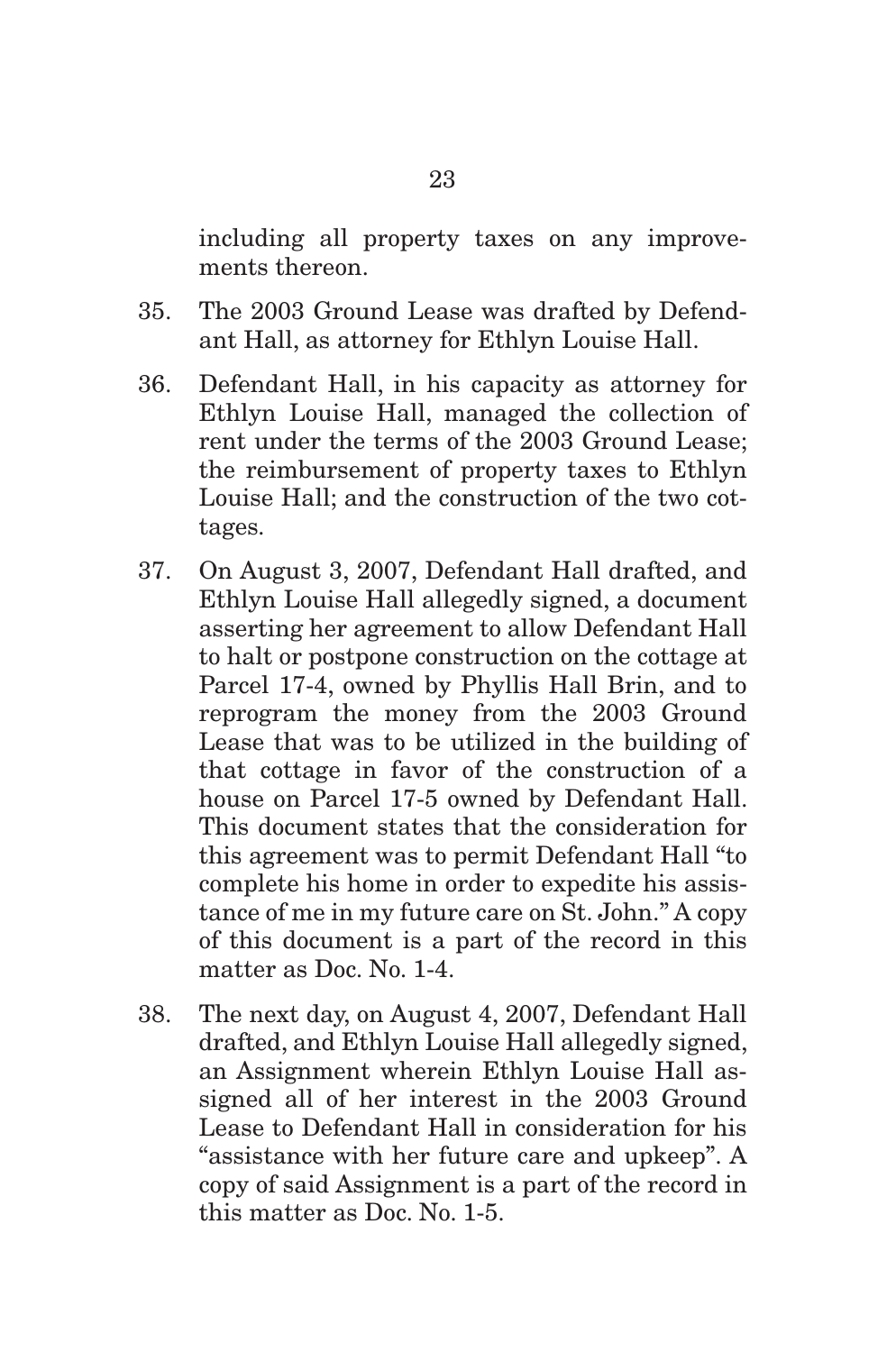- 39. At the time of the alleged execution of Doc. Nos. 1-4 and 1-5,, Defendant Hall was Ethlyn Louise Hall's attorney.
- 40. At no time did Defendant Hall ever provide Ethlyn Louise Hall with an accounting of the rent collected under the 2003 Ground Lease; nor did he account for or otherwise explain to Ethlyn Louise Hall how funds were spent on the construction of the cottages or on Defendant Hall's house under the terms of the 2003 Ground Lease.
- 41. Defendant Hall also failed to account for funds received for the reimbursement of property taxes on Plot 17-7.
- 42. Defendant Hall failed to advise Ethlyn Louise Hall as to any income he received on her behalf so that she could properly report same to the Virgin Islands Internal Revenue Bureau for the appropriate year when the income was received. Either the Trust or the Estate of Ethlyn L. Hall are responsible for any back taxes, penalties and interest owed as a result of such failure.
- 43. In August 2010, Ethlyn Louise Hall sent letters to Defendant Hall requesting that he provide her with a complete accounting of her financial obligations with regard to Parcel 17-7, and requesting information on the reimbursement of the property taxes paid on Parcel 17-7. Defendant Hall failed to respond to Ethlyn Louise Hall's requests for information.
- 44. In approximately March 2011, Ethlyn Louise Hall learned that on or about October 28, 2009 Defendant Hall, purporting to act "individually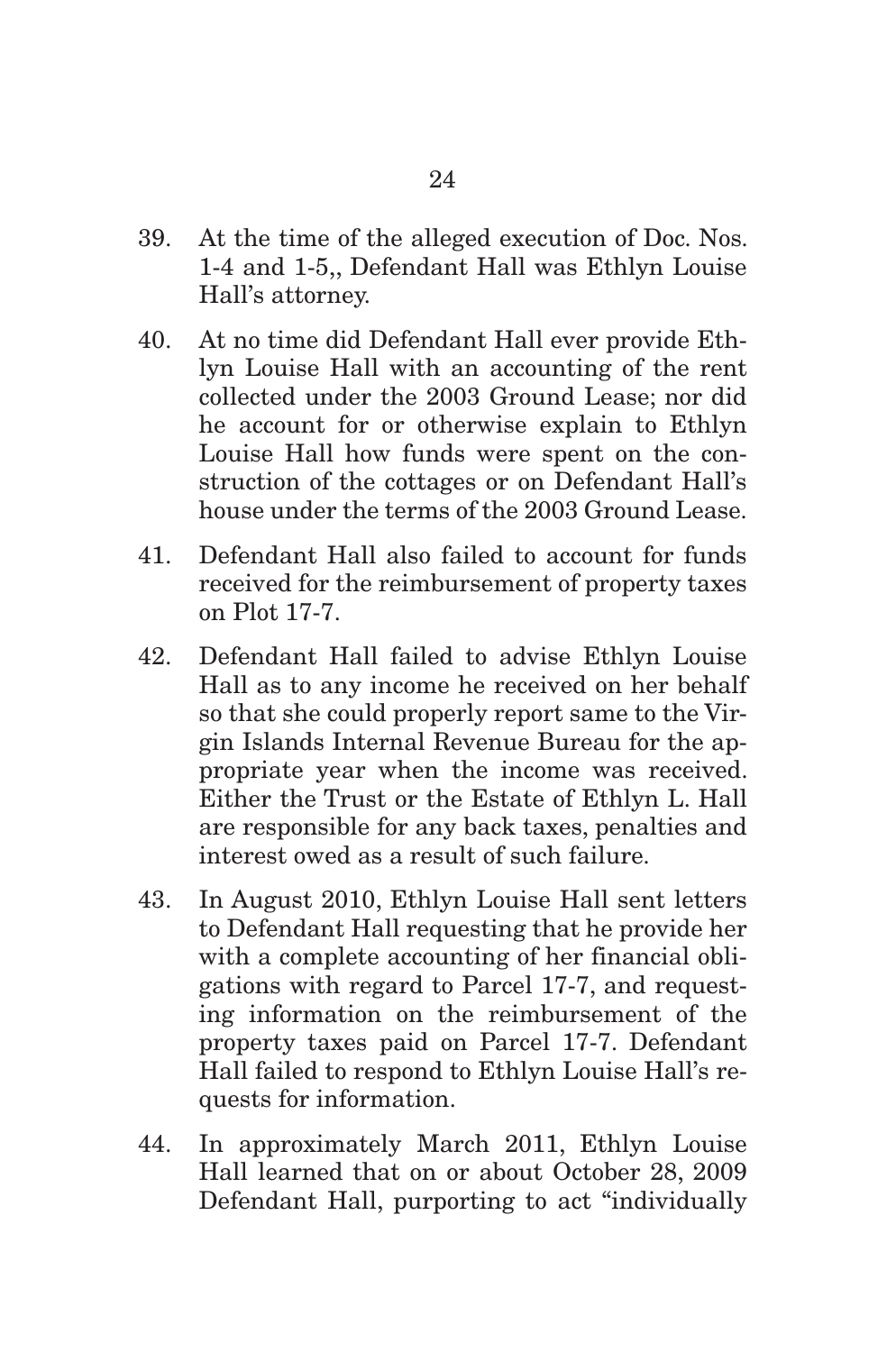and as attorney-in-fact for" Ethlyn Louise Hall, entered into an "Early Termination of Lease, Mutual Release and Estoppel Certificate" ("Release") with Andrews, releasing Andrews from any further obligation under the terms of the 2003 Ground Lease. A copy of the Release is a part of the record in this matter as Doc. No. 1-6. Ethlyn Louise Hall was not aware of this transaction at the time that Defendant Hall entered into it in October 28, 2009.

- 45. In approximately March 2011, Ethlyn Louise Hall learned that Defendant Hall, acting as attorney in fact for Ethlyn Louise Hall, entered into a Lease Agreement dated December 2, 2008 ("2008 Lease") with Talton Family Trust ("Talton") leasing Parcel 17-7 to Talton for a period of 75 years, with rent payment to be a lump sum of \$800,000, payable to Defendant Hall, as "agent and attorney in fact" for Ethlyn Louise Hall, and obligating Talton to reimburse Ethlyn Louise Hall for all property taxes on Parcel 17-7. A copy of the 2008 Lease is a part of the record in this matter as Doc. No. 1-7. Ethlyn Louise Hall was not aware of this transaction when Defendant Hall signed it on December 2, 2008.
- 46. According to a Closing Statement signed by Defendant Hall as attorney in fact for Ethlyn Louise Hall,, Defendant Hall received, on Ethlyn Louise Hall's behalf, a total of \$1,070,000 (\$270,000 paid by Jack Andrews between November 6, 2003 and November 23, 2007 and \$800,000 paid by Jack Andrews and David Talton between January 14, 2008 and February 23, 2010). A copy of the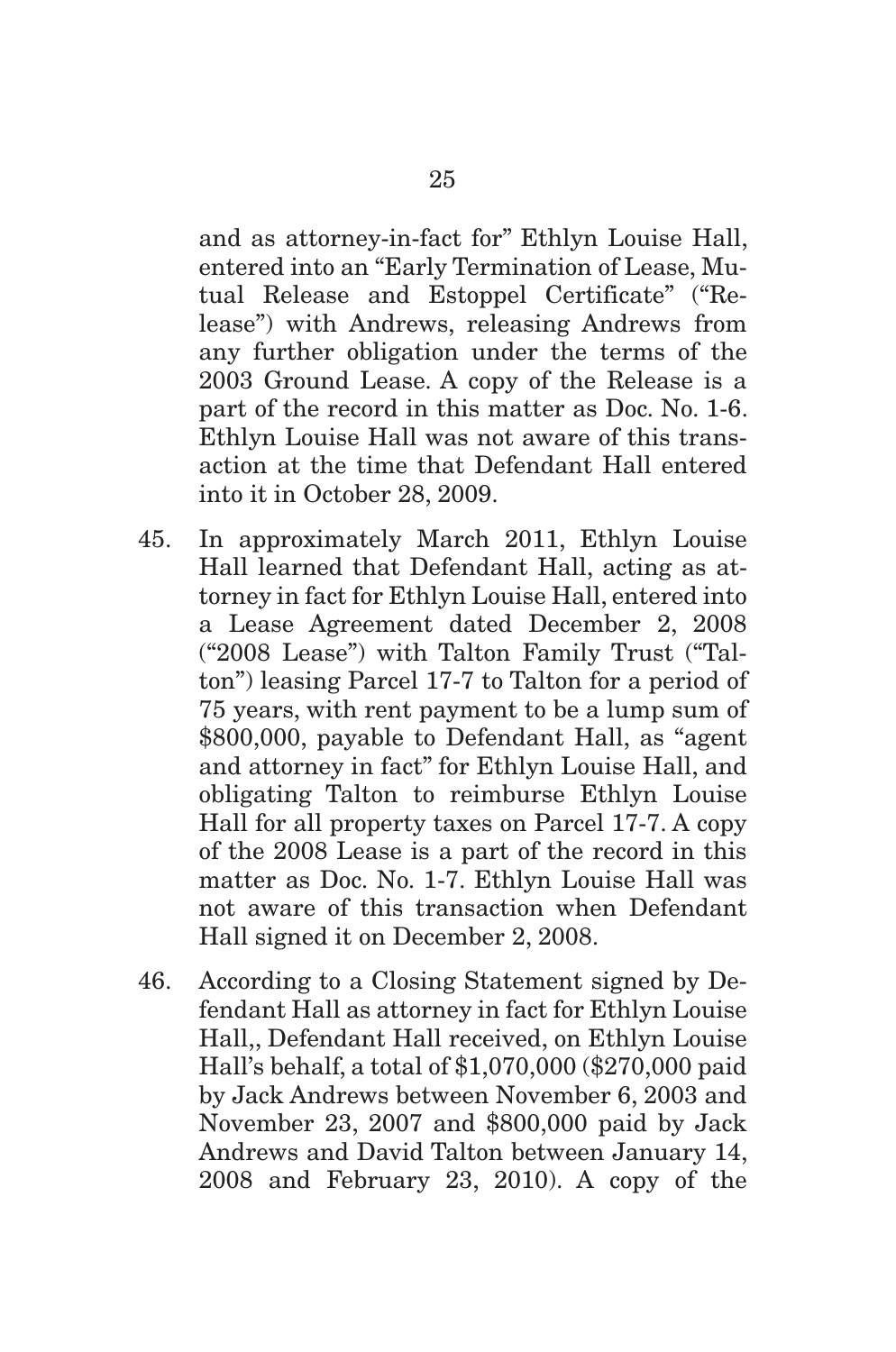closing statement is a part of the record in this matter as Doc. No. 1-8.

- 47. As of this date, Ethlyn Louise Hall has received no funds for monies collected under the 2003 Ground Lease and the 2008 Lease.
- 48. Defendant Hall has not provided an accounting to Ethlyn Louise Hall with regard to the \$1,070,000 allegedly collected on her behalf at the closing of the lease transaction on February 19, 2010 and Ethlyn Louise Hall is unaware of the location of those funds.
- 49. Despite Defendant' Hall's promise to Ethlyn Louise Hall to provide for her and assist in her care on St. John, Defendant Hall failed to provide Ethlyn Louise Hall with adequate monetary assistance for her needs.
- 50. In early February 2011, Ethlyn Louise Hall received a letter from Defendant Hall dated February 1, 2011, informing Ethlyn Louise Hall that the Lease on Parcel 17-7 generated a capital gain in 2010 totaling \$1,070,000 that was subject to a capital gains tax of 15%. A copy of this letter is a part of the record in this matter as Doc. No. 1-9. In the letter, Defendant Hall acknowledged that he, Phyllis Hall Brin and Yassin Hall Young all benefitted from these funds, through the building of their houses on Parcels 17-5, 17-4 and 17-6, respectively, but stated that Ethlyn Louise Hall must pay the capital gains tax on the amount in full and Defendant Hall and the other beneficiaries would reimburse Ethlyn Louise Hall for their respective shares received as a "gift" from Ethlyn Louise Hall.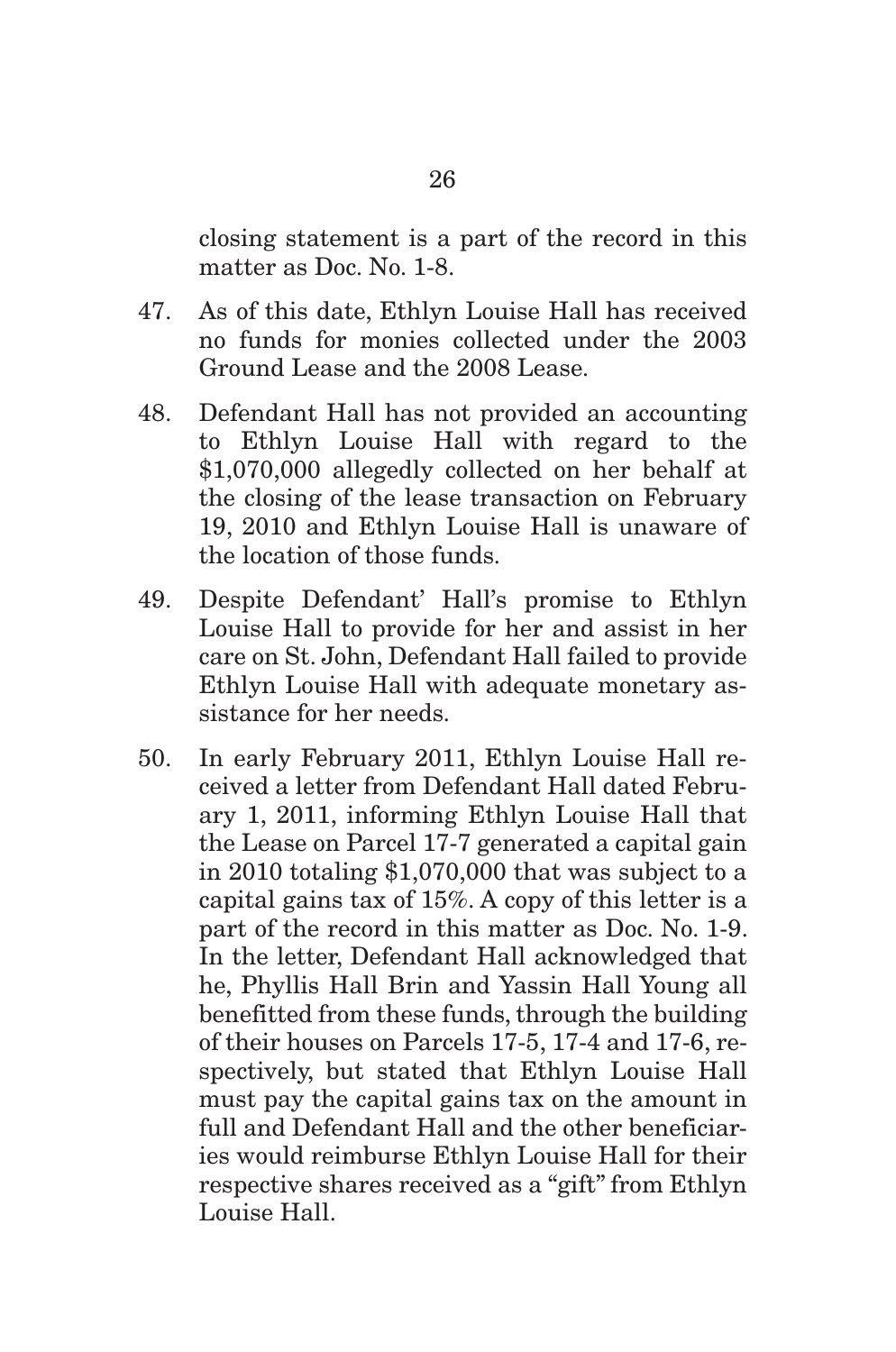- 51. The February 1, 2011 letter was the first notice to Ethlyn Louise Hall that she had any capital gain or other income in 2010 from the Parcel 17- 7.
- 52. Defendant Hall, through Defendant Hall & Griffith, generated a Form 1099-S stating that Ethlyn Louise Hall received gross proceeds of \$1,070,000 on February 19, 2010. A copy of the Form 1099-S is a part of the record in this matter as Doc. No. 1-10.
- 53. Defendant Hall asserts that the funds from the 2003 Ground Lease that he received through the August 3, 2007 Agreement (Doc. No. 1-4) and the August 4, 2007 Assignment (Doc. No. 1-5) were a gift to him from Ethlyn Louise Hall.
- 54. Despite continuing requests to Defendant Hall that he provide a full accounting of all funds collected and expended on Ethlyn Louise Hall's behalf, Defendant Hall has failed to provide the requested documents.
- 55. Despite continuing requests that Defendant Hall and Defendant Hall and Griffith turn over a complete copy of Ethlyn Louise Hall's files, Defendants have refused to do so.

# **COUNT I – BREACH OF FIDUCIARY DUTY ARISING OUT OF ATTORNEY-CLIENT RELATIONSHIP**

56. By virtue of Defendant Hall's attorney-client relationship with Ethlyn Louise Hall, he and his law firm Hall and Griffith, P.C. were Ethlyn Louise Hall's agent at all material times alleged in this complaint.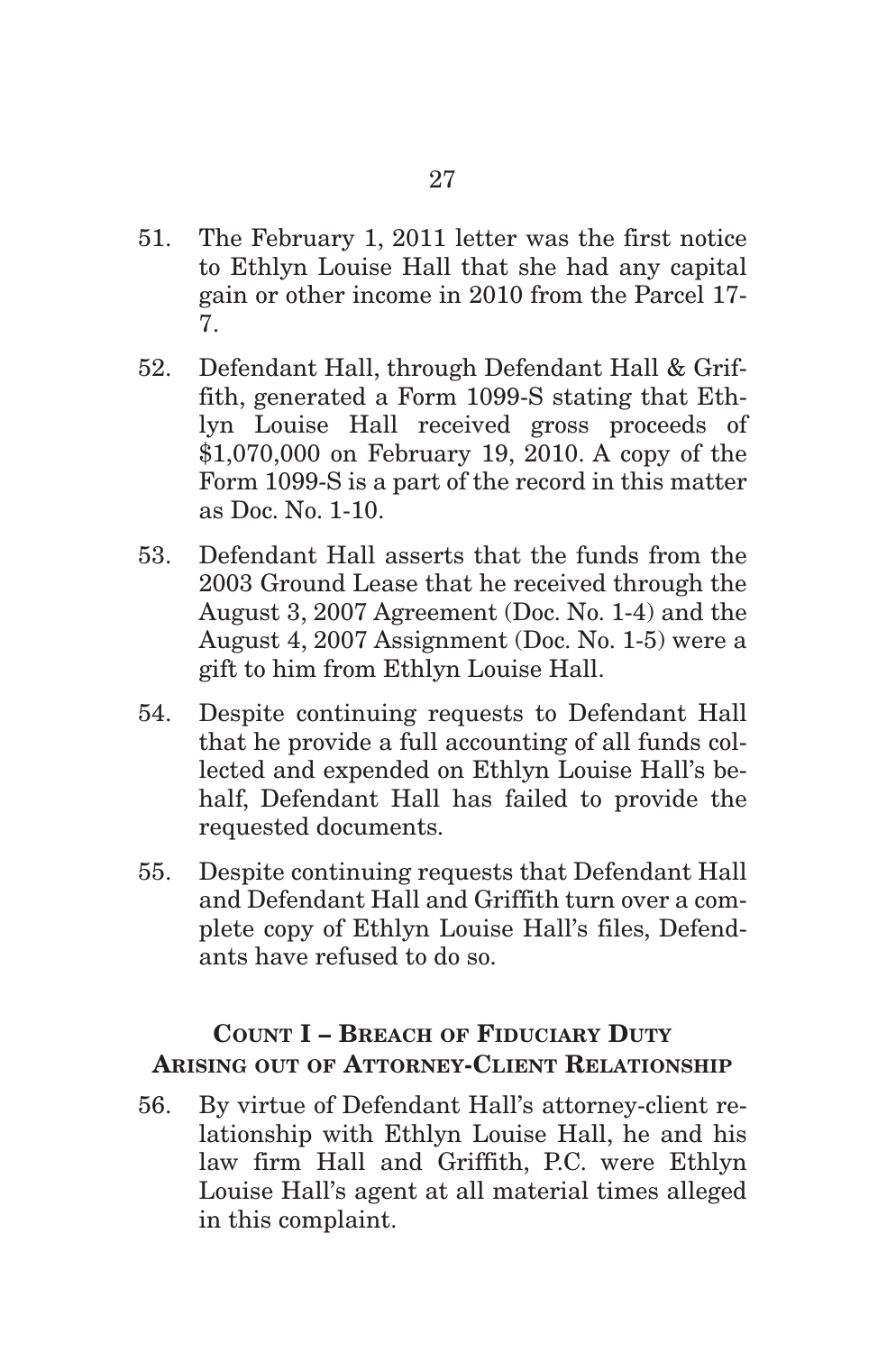- 57. As Ethlyn Louise Hall's agent, Defendants owed Ethlyn Louise Hall an absolute duty of loyalty and had a fiduciary duty to act in Ethlyn Louise Hall's best interests.
- 58. Defendants breached their fiduciary duty to Ethlyn Louise Hall:
	- a. by failing to maintain adequate records of all transactions entered into on behalf of Ethlyn Louise Hall;
	- b. by failing to provide Ethlyn Louise Hall with an accounting of all monies collected and expended on her behalf;
	- c. by failing to maintain communication with Ethlyn Louise Hall;
	- d. by altering the terms of or canceling contracts to which Ethlyn Louise Hall was a party without consulting her and obtaining her consent beforehand;
	- e. by entering into agreements with Ethlyn Louise Hall with regard to her assets that benefitted Defendant Hall personally (inherent conflict of interest);
	- f. by failing to collect monies due Ethlyn Louise Hall under the terms of the 2003 Ground Lease;
	- g. by failing to account for funds collected under the terms of the 2003 Ground Lease and the 2008 Lease;
	- h. by failing either to structure Ethlyn Louise Hall's financial transactions to avoid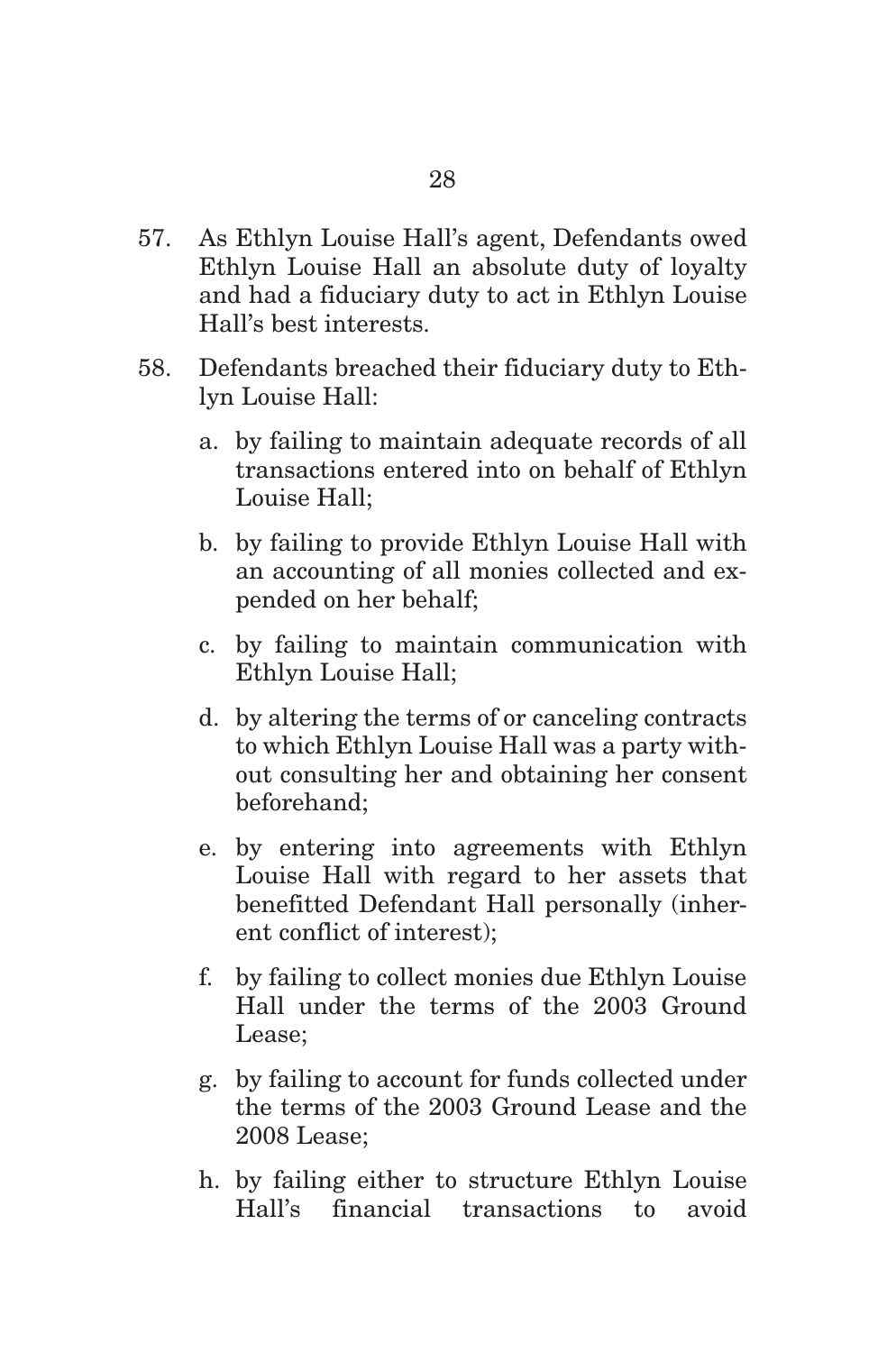unnecessary tax obligations or to obtain appropriate guidance from a tax expert so that Ethlyn Louise Hall's tax obligations could be minimized;

- i. by failing to keep Ethlyn Louise Hall informed as to the actions Defendants took that were purportedly on behalf of Ethlyn Louise Hall so that Ethlyn Louise Hall could make appropriate financial and tax plans;
- j. by failing to properly safeguard Ethlyn Louise Hall's property; and
- k. by failing to act solely in the interest of Ethlyn Louise Hall.
- 59. Ethlyn Louise Hall sustained damage, in the nature of property damage, due to Defendants breaches of their fiduciary duties.
- 60. By virtue of the transfer of all of Ethlyn Louise Hall's property to the Trust, the Trust is the owner of Ethlyn Louise Hall's cause of action under Count I and successor trustee Elsa Hall is the proper party to assert such a cause of action. Alternatively, to the extent that the cause of action is not assignable or the law of the case holds that the cause of action under Count I remained the property of Ethlyn Louise Hall at the time of her death, then Elsa Hall in her capacity as the Personal Representative of the Estate of Ethlyn L. Hall is the owner of the cause of action and the proper party to assert it.
- 61. The exact amount of the damages is unknown at this time due to Defendants refusal to render an accounting. However, such damages include all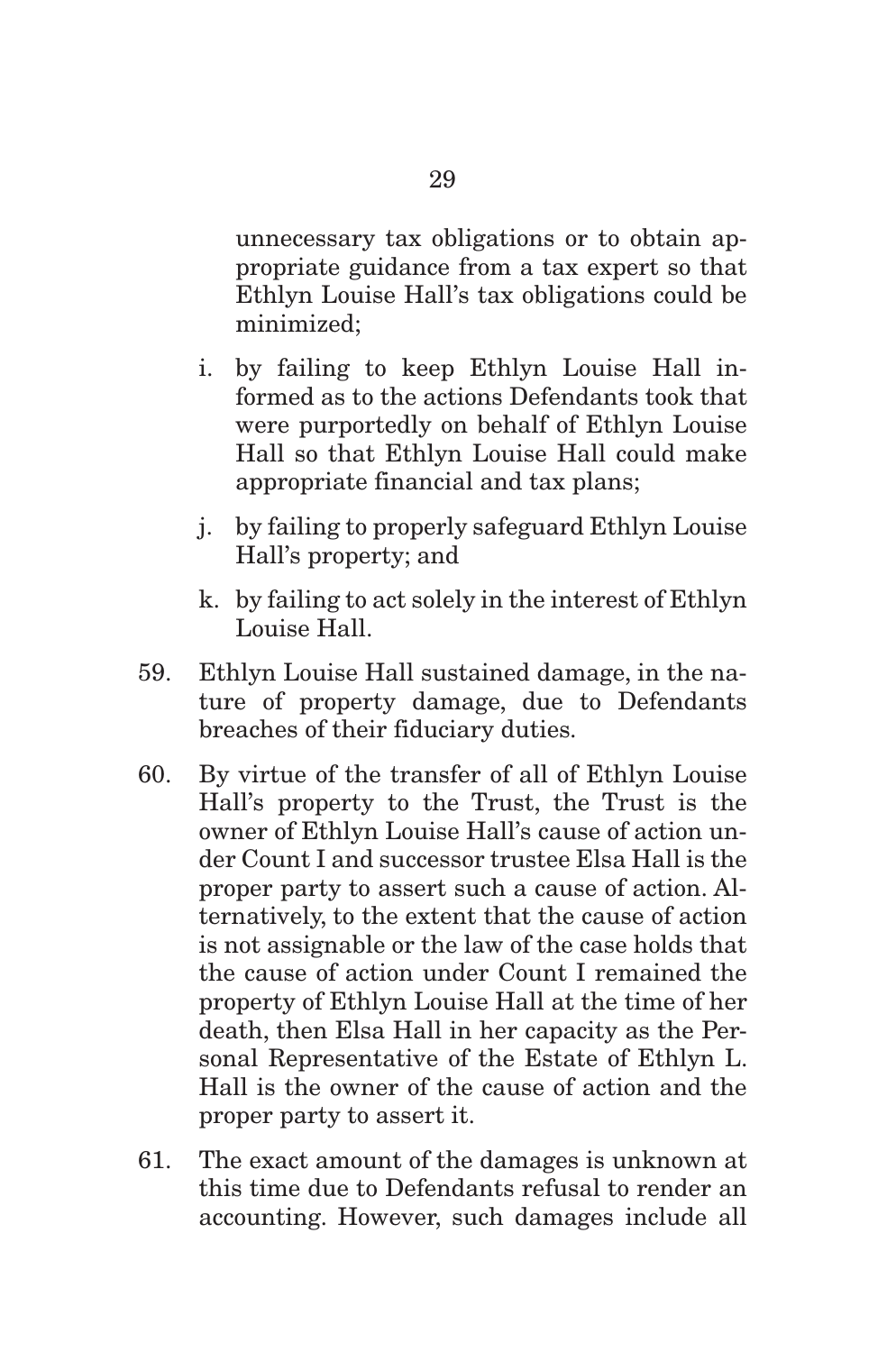sums that Defendants have collected on behalf of Ethlyn Louise Hall and all sums necessary to hold her harmless from the tax consequences of Defendants conduct and misconduct.

- 62. Plaintiff is also entitled to a judgment ordering Defendants to turn over to her all of Ethlyn Louis Hall's property, including her legal files, maintained by Defendants.
- 63. Plaintiff is entitled to punitive damages due to Defendants breaches of fiduciary duties.

# **COUNT II - BREACH OF FIDUCIARY DUTY ARISING OUT OF POWER OF ATTORNEY**

- 64. By virtue of Defendant Hall's claim to act under the authority of a power of attorney from Ethlyn Louise Hall, Defendant Hall was Ethlyn Louise Hall's agent at all times that he acted under such claim of authority.
- 65. As Ethlyn Louise Hall's agent, Defendant Hall owed Ethlyn Louise Hall an absolute duty of loyalty and had a fiduciary duty to act in Ethlyn Louise Hall's best interests.
- 66. Defendant Hall breached his fiduciary duty to Ethlyn Louise Hall:
	- a. by failing to maintain adequate records of all transactions entered into on behalf of Ethlyn Louise Hall;
	- b. by failing to provide Ethlyn Louise Hall with an accounting of all monies collected and expended on her behalf;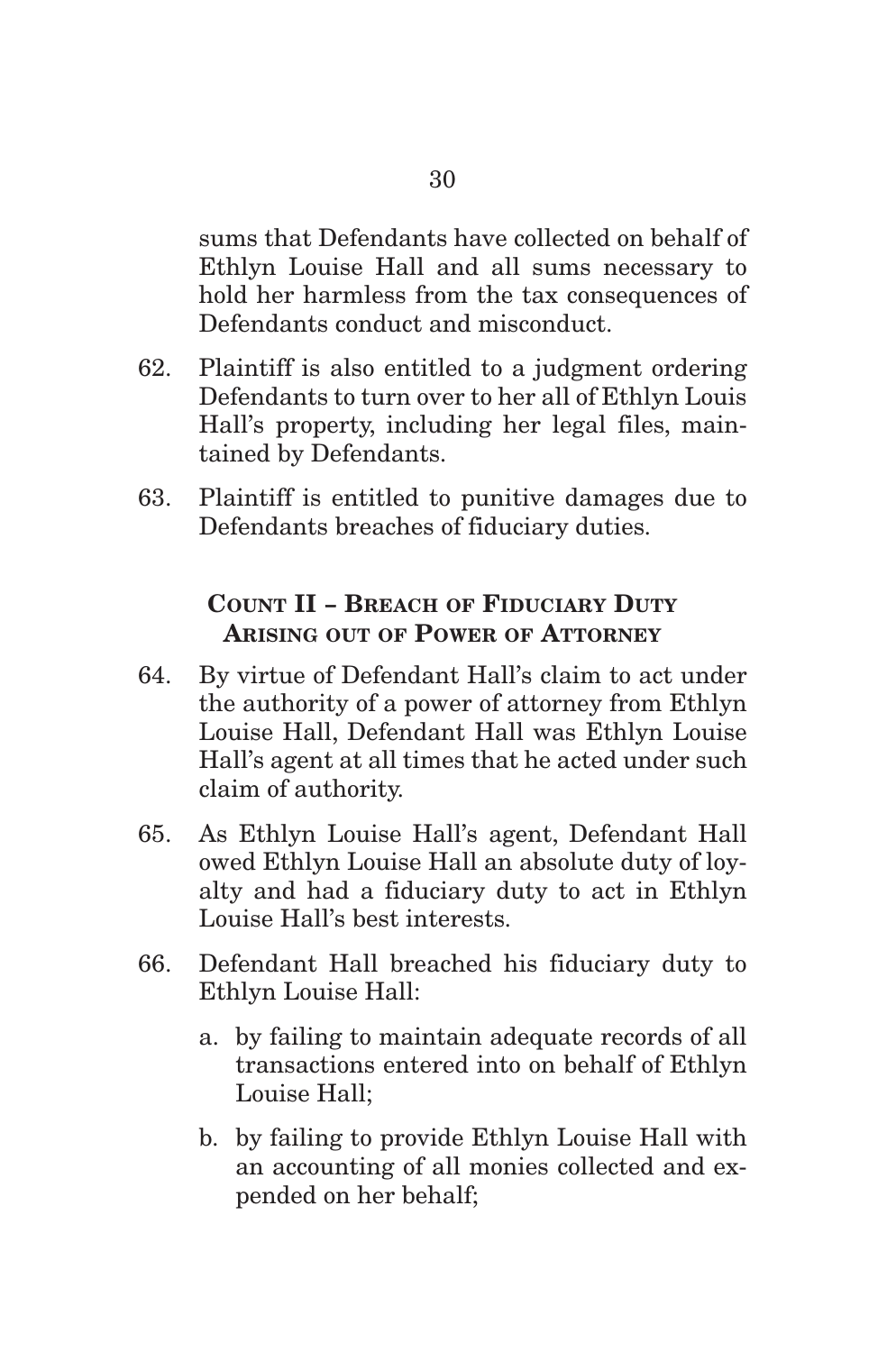- c. by failing to maintain communication with Ethlyn Louise Hall;
- d. by altering the terms of or canceling contracts to which Ethlyn Louise Hall was a party without consulting her and obtaining her consent beforehand;
- e. by entering into agreements with Ethlyn Louise Hall with regard to her assets that benefitted him personally (self-dealing);
- f. by failing to collect monies due Ethlyn Louise Hall under the terms of the 2003 Ground Lease;
- g. by failing to account for funds collected under the terms of the 2003 Ground Lease and the 2008 Lease;
- h. by failing either to structure Ethlyn Louise Hall's financial transactions to avoid unnecessary tax obligations or to obtain appropriate guidance from a tax expert so that Ethlyn Louise Hall's tax obligations could be minimized;
- i. by failing to keep Ethlyn Louise Hall informed as to the actions Defendant Hall took that were purportedly on behalf of Ethlyn Louise Hall so that Ethlyn Louise Hall could make appropriate financial and tax plans;
- j. by failing to properly safeguard Ethlyn Louise Hall's property;
- k. by failing to act solely in the interest of Ethlyn Louise Hall; and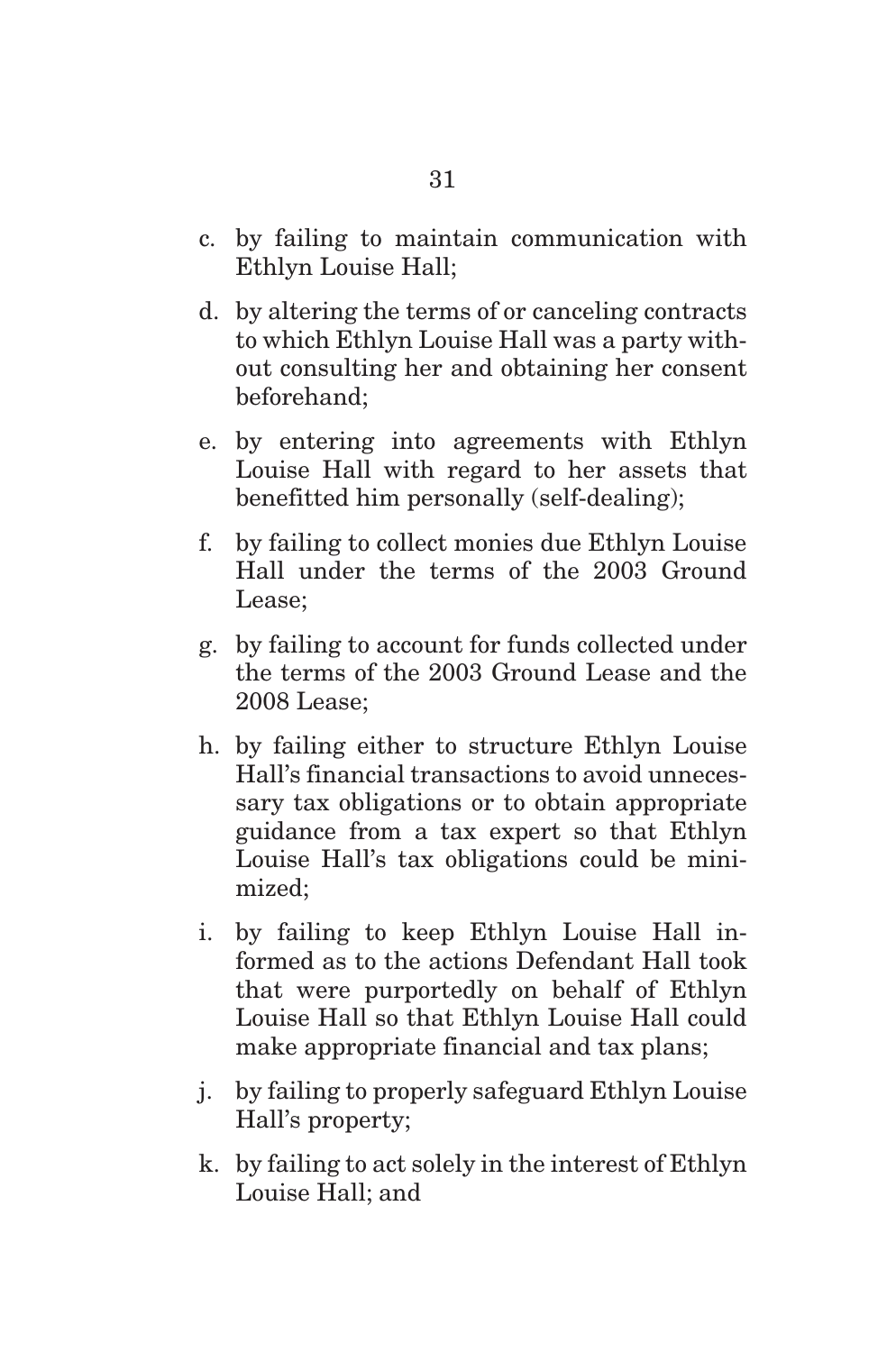- l. by failing to provide necessary funds for Ethlyn Louise Hall's care and living expenses.
- 67. Ethlyn Louise Hall has sustained damages, in the nature of property damages, due to Defendant Hall's breach of his fiduciary duty.
- 68. The exact amount of Ethlyn Louise Hall's damages is unknown at this time due to Defendant Hall's refusal to render an accounting  $\lfloor \cdot \rfloor$  and all sums necessary to hold her harmless from the tax consequences of Defendant Hall's conduct and misconduct.
- 69. By virtue of the transfer of all of Ethlyn Louise Hall's property to the Trust, the Trust is the owner of Ethlyn Louise Hall's cause of action under Count II and successor trustee Elsa Hall is the proper party to assert such a cause of action. Alternatively, to the extent that the cause of action is not assignable or the law of the case holds that the cause of action under Count II remained the property of Ethlyn Louise Hall at the time of her death, then Elsa Hall in her capacity as the Personal Representative of the Estate of Ethlyn L. Hall is the owner of the cause of action and the proper party to assert it.
- 70. Plaintiff is also entitled to a judgment ordering Defendant Hall to turn over to her all of Ethlyn Louis Hall's property, including her legal files, maintained by Defendant Hall
- 71. Plaintiff is entitled to punitive damages due to the nature and outrageous conduct involved in Defendant Hall's breach of fiduciary duty.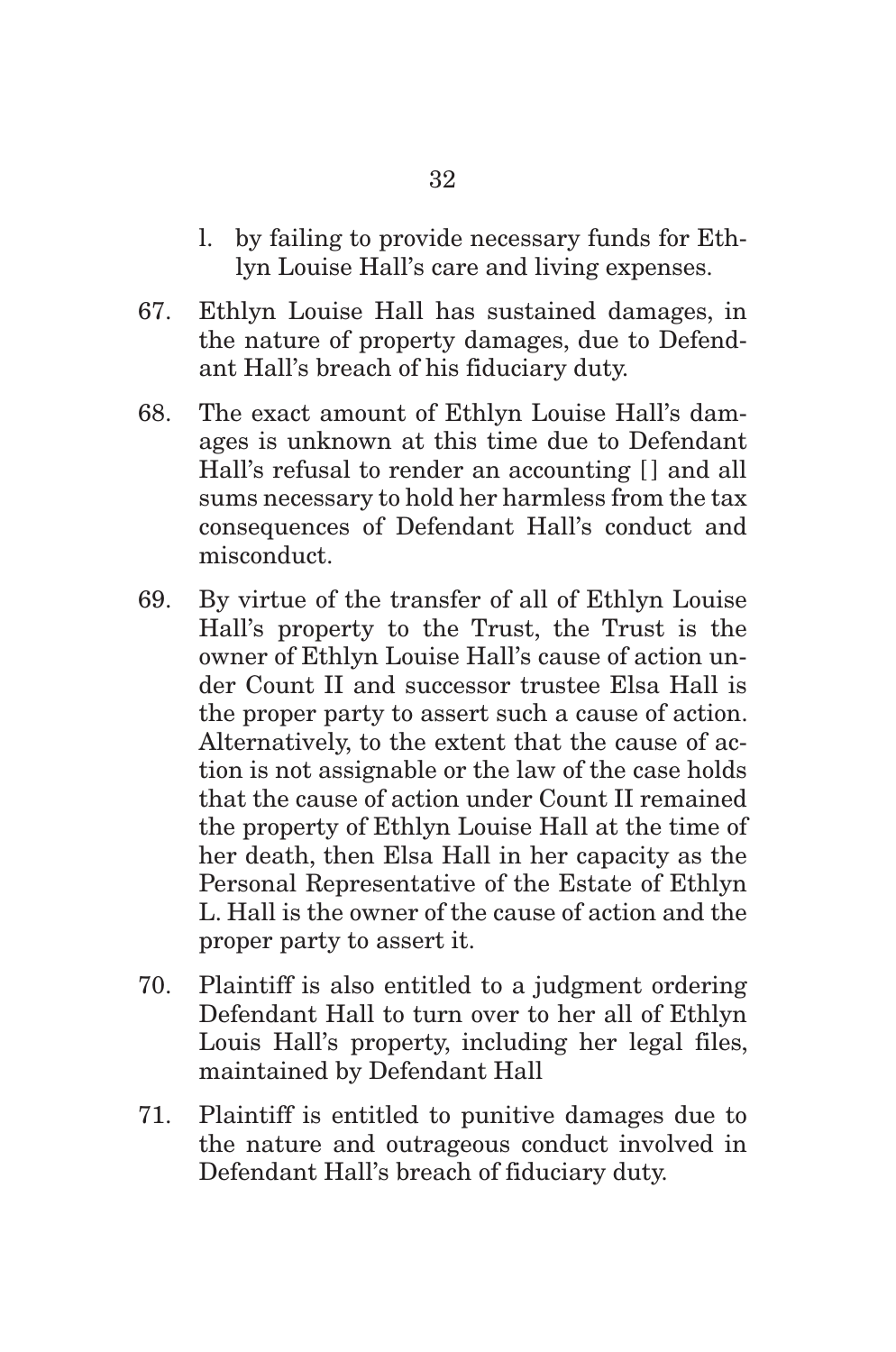#### **COUNT III – LEGAL MALPRACTICE**

- 72. In rendering legal services to Ethlyn Louise Hall, Defendant Hall and Defendant Hall and Griffith, P.C. failed to exercise reasonable care and skill and negligently failed to inform her about the tax consequences of the 2003 and 2008 leases and the income (imputed or otherwise) from those leases.
- 73. Ethlyn Louise Hall reasonably relied on the advice and skill of Defendants.
- 74. As a proximate result of Defendants' negligent legal advice, Ethlyn Louise Hall incurred damages in the form of lost income from her real estate holdings, loss in value of the real estate due to the long term leases imposed upon it; unnecessary tax liabilities; and liability for taxes, penalty and interest that she would not owe but for the Defendants' negligence. These damages are in the nature of property damage.
- 75. The value of the Plot 17-7, Estate Peter Bay continues to be impaired due to the 75 year lease.
- 76. The Estate of Ethlyn L. Hall and/or the Trust face ongoing and uncertain liability for taxes, interest and penalties due to the Defendants' negligence.
- 77. The exact amount of the damages is unknown at this time due to Defendants' refusal to render an accounting and because the Virgin Islands Internal Revenue Bureau has not yet assessed interest and penalties. However, such damages include all sums that Defendant Hall has collected on behalf of Ethlyn Louise Hall and all sums necessary to hold her harmless from the tax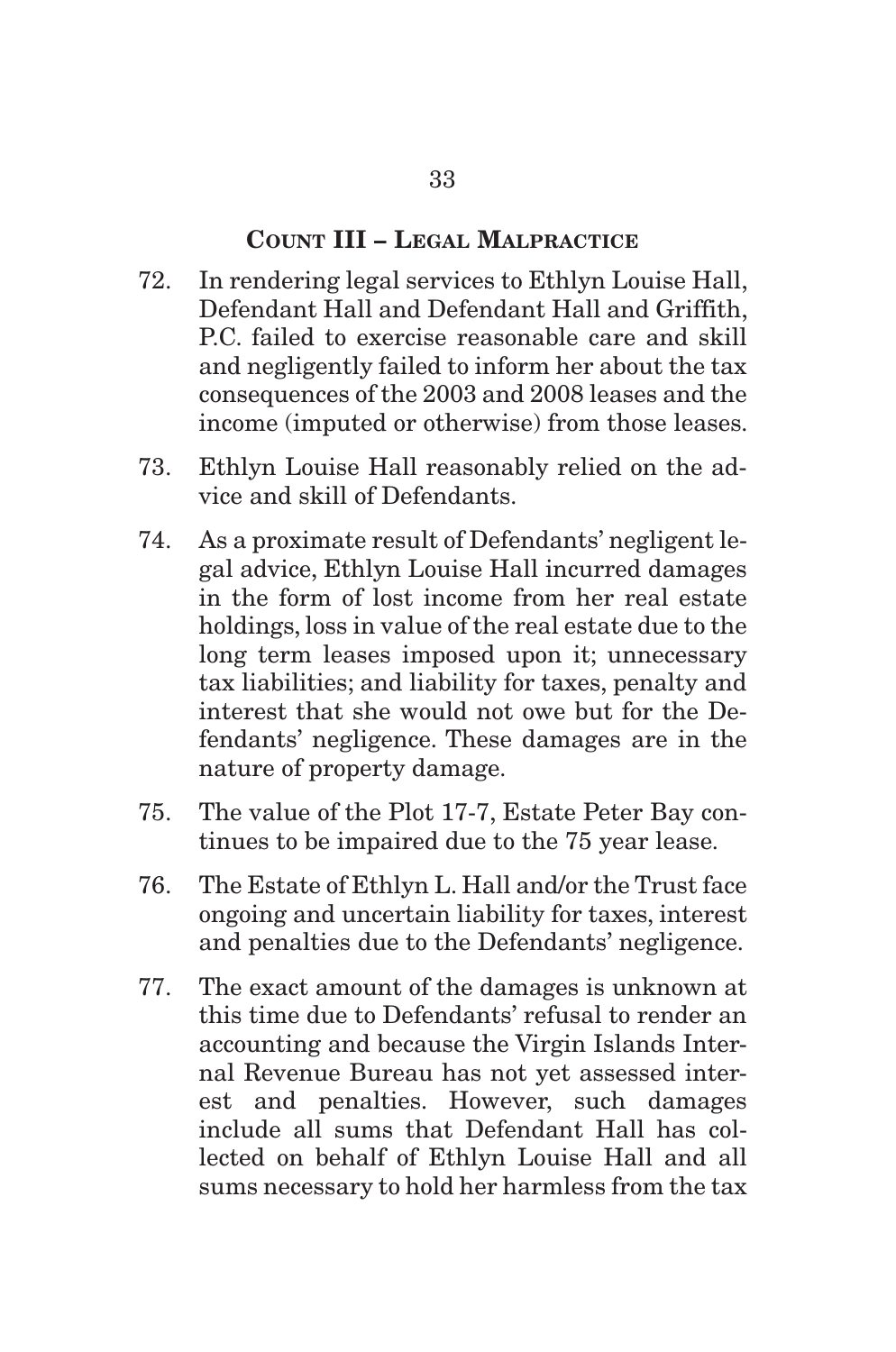consequences of Defendants' conduct and misconduct.

78. By virtue of the transfer of all of Ethlyn Louise Hall's property to the Trust, the Trust is the owner of Ethlyn Louise Hall's cause of action under Count III and successor trustee Elsa Hall is the proper party to assert such a cause of action. Alternatively, to the extent that the cause of action is not assignable or the law of the case holds that the cause of action under Count III remained the property of Ethlyn Louise Hall at the time of her death, then Elsa Hall in her capacity as the Personal Representative of the Estate of Ethlyn L. Hall is the owner of the cause of action and the proper party to assert it.

### **COUNT IV - CONVERSION OF PROPERTY**

- 79. According to a closing statement (Doc. No. 1-8) prepared by Samuel H. Hall, Jr. and signed by Samuel H. Hall, Jr. as attorney in fact for Ethlyn Hall, between November 6, 2003 and November 23, 2007, Jack Andrews paid \$270,000 towards the "purchase price" of "property" identified as a 75 year lease of Parcel 17-7, Estate Peter Bay.
- 80. That same closing statement (Doc. No. 1-8) represents that between January 14, 2008 and February 23, 2010, Jack Andrews and David Talton paid an additional \$800,000 towards the purchase price.
- 81. Thus, the closing statement indicates that the total purchase price was \$1,070,000.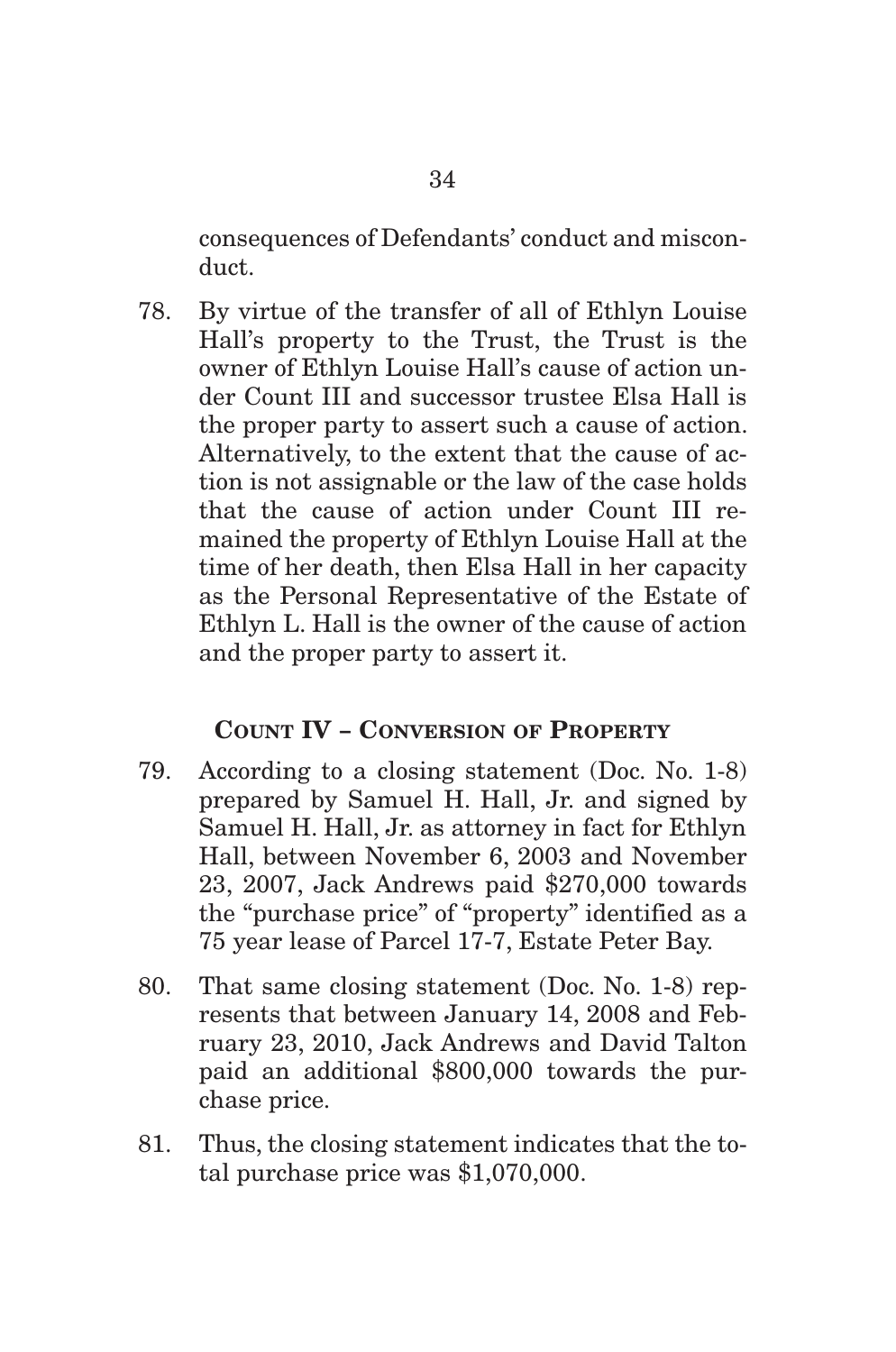- 82. On information and belief, the \$800,000 in payments described in the closing statement (Doc. No. 1-8) refers to cash payments made by or on behalf of the Talton Family Trust representing the rent due under the 75 year lease (Doc. No. 1- 7).
- 83. Article 6 of the 75 year lease (Doc. No. 1-7) specifies that \$800,000 shall be paid to "Samuel H. Hall, Jr. as Landlord's agent and attorney in fact." Ethlyn L. Hall is identified as the "Landlord" in the 75 year lease.
- 84. Because Ethlyn Louise Hall owned Parcel 17-7, Estate Peter Bay until December 15, 2010, she was entitled to the payment of the rent specified in the 75 year lease when it was paid.
- 85. Because Ethlyn Louise Hall owned Parcel 17-7, Estate Peter Bay until December 15, 2010, she was entitled to payments made under that lease that were not expressly directed by her to be paid to others. Because Defendants have not provided an accounting of the \$275,000 collected as described in Doc. No. 1-8, it is not possible without discovery or an accounting to determine whether all or a portion of that \$275,000 (in addition to the \$800,000) was due to be paid to Ethlyn Louise Hall.
- 86. Defendants disposed of funds valued at between \$800,000 and \$1,075,000 in a manner inconsistent with Ethlyn Louse Hall's property rights.
- 87. As such, Defendants wrongfully converted Ethlyn Louise Hall's property.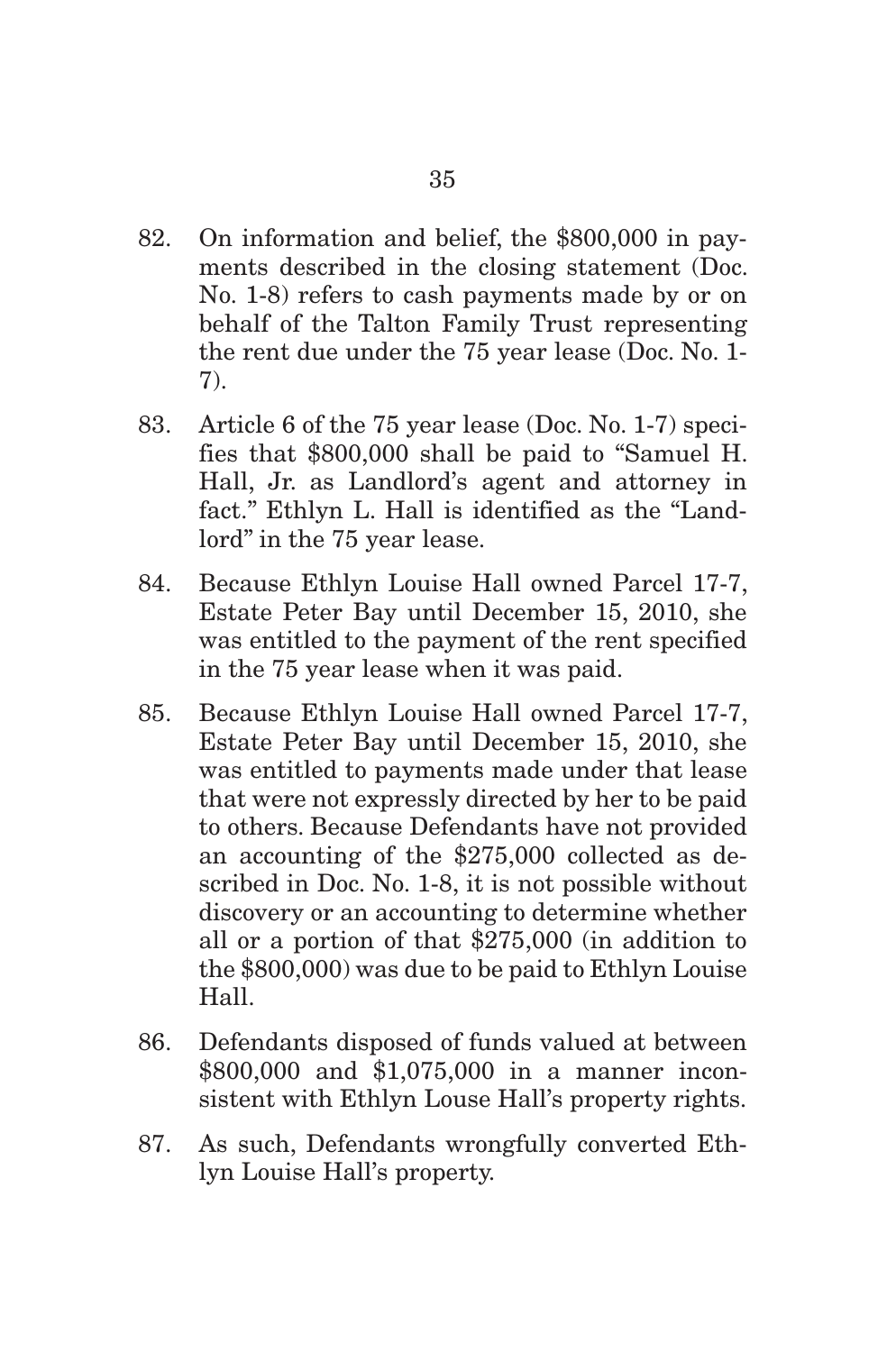88. By virtue of the transfer of all of Ethlyn Louise Hall's property to the Trust, the Trust is the owner of Ethlyn Louise Hall's cause of action under Count IV and successor trustee Elsa Hall is the proper party to assert such a cause of action. Alternatively, to the extent that the cause of action is not assignable or the law of the case holds that the cause of action under Count IV remained the property of Ethlyn Louise Hall at the time of her death, then Elsa Hall in her capacity as the Personal Representative of the Estate of Ethlyn L. Hall is the owner of the cause of action and the proper party to assert it.

### **COUNT V - CONVERSION OF LEGAL FILES**

- 89. Defendant Samuel H. Hall, Jr. acted as Ethlyn Louise Hall's attorney for over 20 years and the attorney-client relationship did not end until some time after March 9, 2010.
- 90. Defendant Hall and Griffith, PC acted as Ethlyn Louise Hall's attorney from the date Hall and Griffith, PC was formed until some time after March 9, 2010. At the time Hall and Griffith, PC was formed, it became the custodian of Ethlyn Louise Hall's files for the entire period of Defendant Samuel H. Hall, Jr.'s representation of her.
- 91. In 2010 and 2011, Ethlyn Louise Hall demanded that Defendants provide her with a copy of her files.
- 92. Under Virgin Islands law, Ethlyn Louise Hall was the owner of those files and was entitled to immediate possession of them.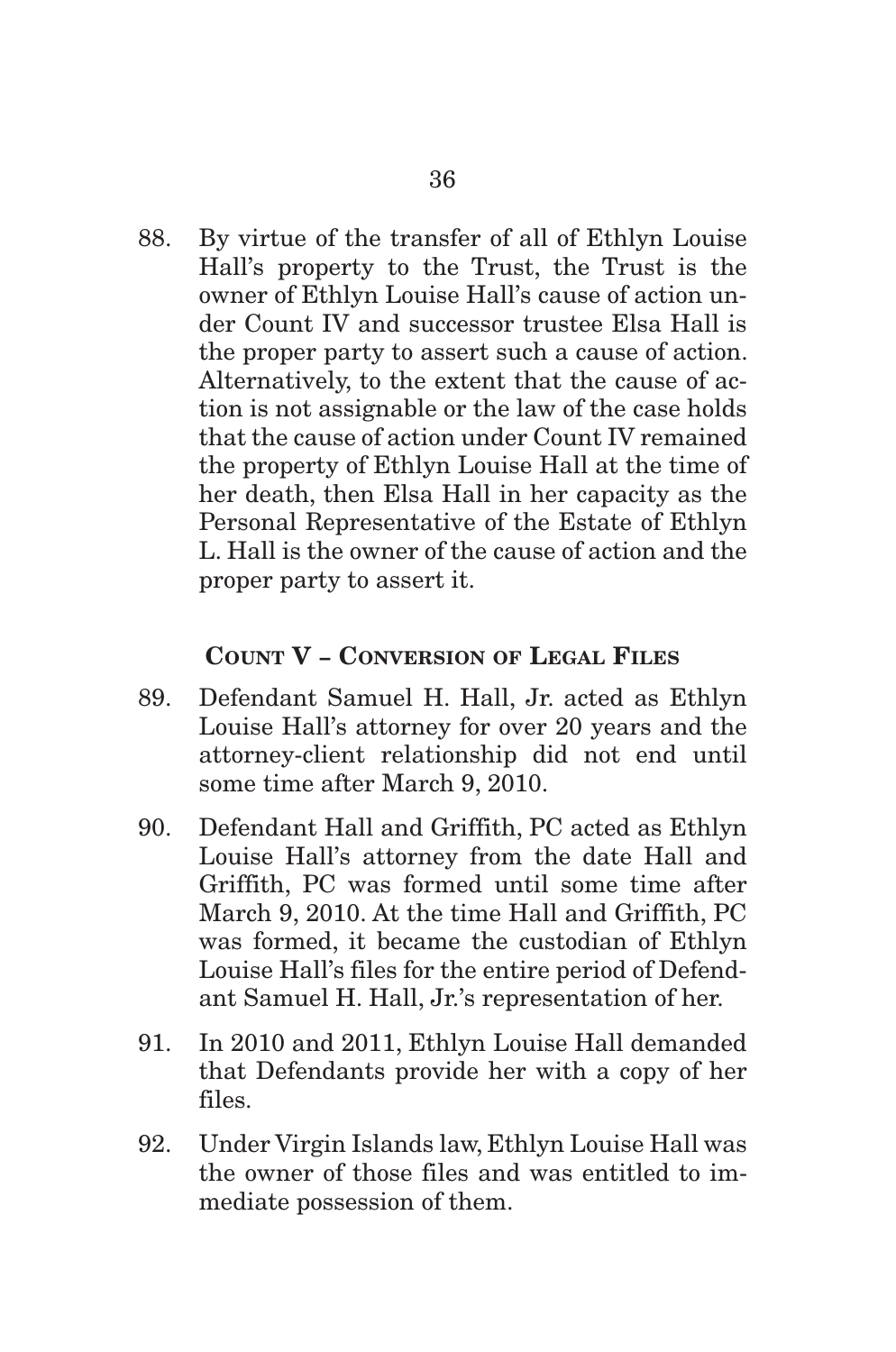- 93. Defendants refused and failed to return Ethlyn Louise Hall's files to her and thereby wrongfully converted them
- 94. By virtue of the transfer of all of Ethlyn Louise Hall's property to the Trust, the Trust is the owner of Ethlyn Louise Hall's legal files as well as cause of action under Count V and successor trustee Elsa Hall is the proper party to now assert a cause of action to recover the files and to recover damages for conversion of the files. Alternatively, to the extent that the cause of action is not assignable or the law of the case holds that the cause of action under Count V remained the property of Ethlyn Louise Hall at the time of her death, then Elsa Hall in her capacity as the Personal Representative of the Estate of Ethlyn L. Hall is the owner of the legal files and the cause of action and is the proper party to assert it.
- 95. Elsa Hall is entitled to an order directing the Defendants to deliver the files to her as well as an award of damages for the damage caused by the conversion of those files.

#### **COUNT VI – FRAUD**

96. In August 2007, Defendant Hall induced Ethlyn Louise Hall to sign documents purporting to reprogram funds from the 2003 Ground Lease for his benefit and induced her into assigning her interest in the 2003 Ground Lease to him by instructing her, in his capacity as her attorney, that she needed to sign the documents.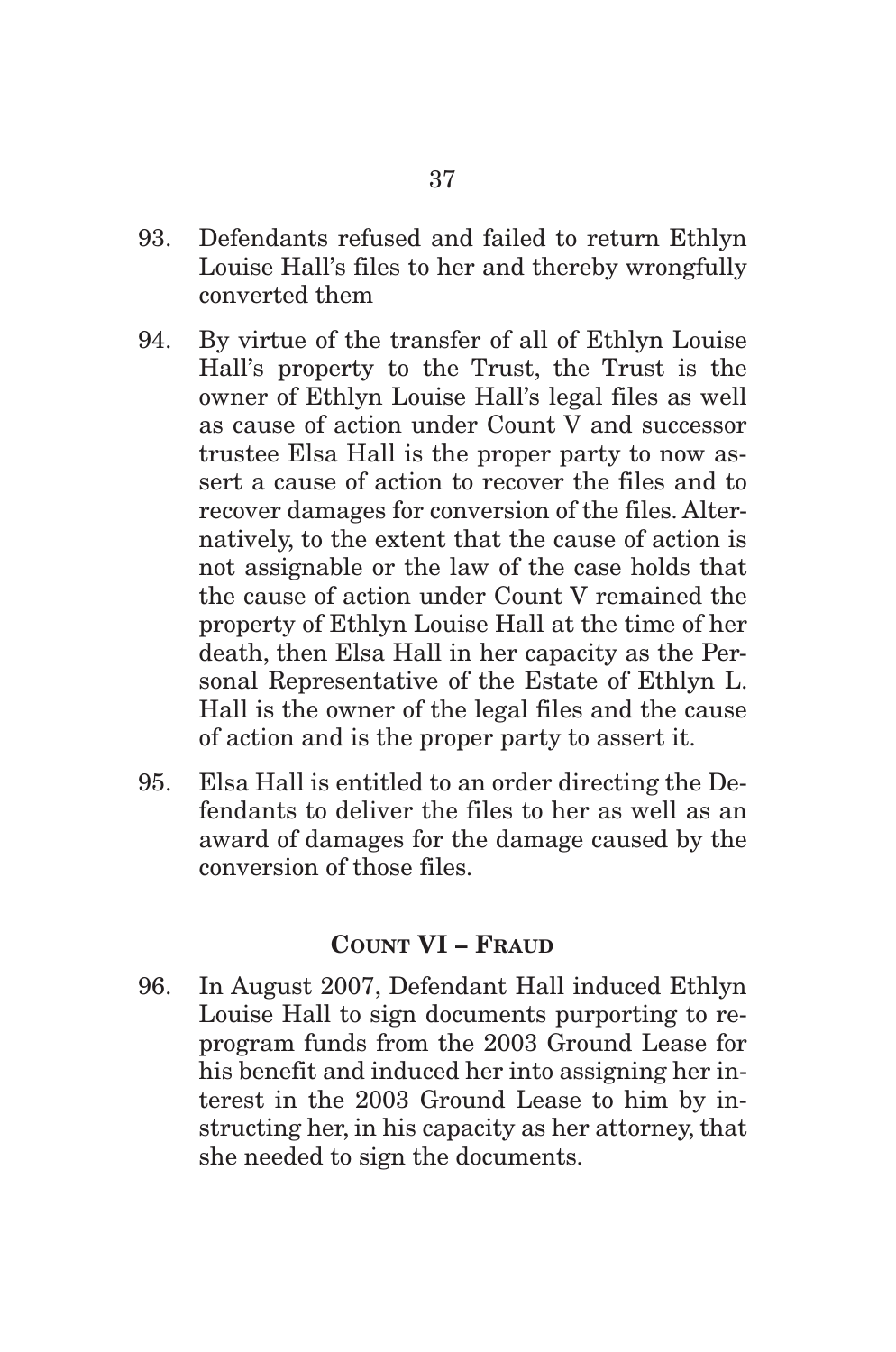- 97. Defendant Hall was motivated to induce Ethlyn Louise Hall to sign these documents because he stood to personally benefit from them.
- 98. As a result of Defendant Hall's actions, he has wrongfully converted for his personal benefit at least \$800,000 and probably substantially more.
- 99. Moreover, the alleged consideration for Ethlyn Louise Hall to sign these documents was Defendant Hall's promise to provide for Ethlyn Louise Hall's future care and upkeep. This promise was false when made, as Defendant Hall now asserts that funds he received from the 2003 Ground Lease were a gift to him from Ethlyn Louise Hall.
- 100. Moreover, Defendant Hall's promise to provide undefined future care was illusory and unenforceable.
- 101. Defendant Hall's actions were taken with the intention of unlawfully converting Ethlyn Louise Hall's assets to his personal use.
- 102. Ethlyn Louise Hall justifiably relied on Defendant Hall's instructions to sign documents as he is her son and had served as her attorney for over twenty years and she believed that he had her best interests at heart.
- 103. As a proximate cause of Defendant Hall's fraud, Ethlyn Louise Hall incurred damages due to the loss of the funds improperly diverted for Defendant Hall's personal use.
- 104. The exact amount of Ethlyn Louise Hall's damages is unknown at this time due to Defendant Hall's refusal to render an accounting.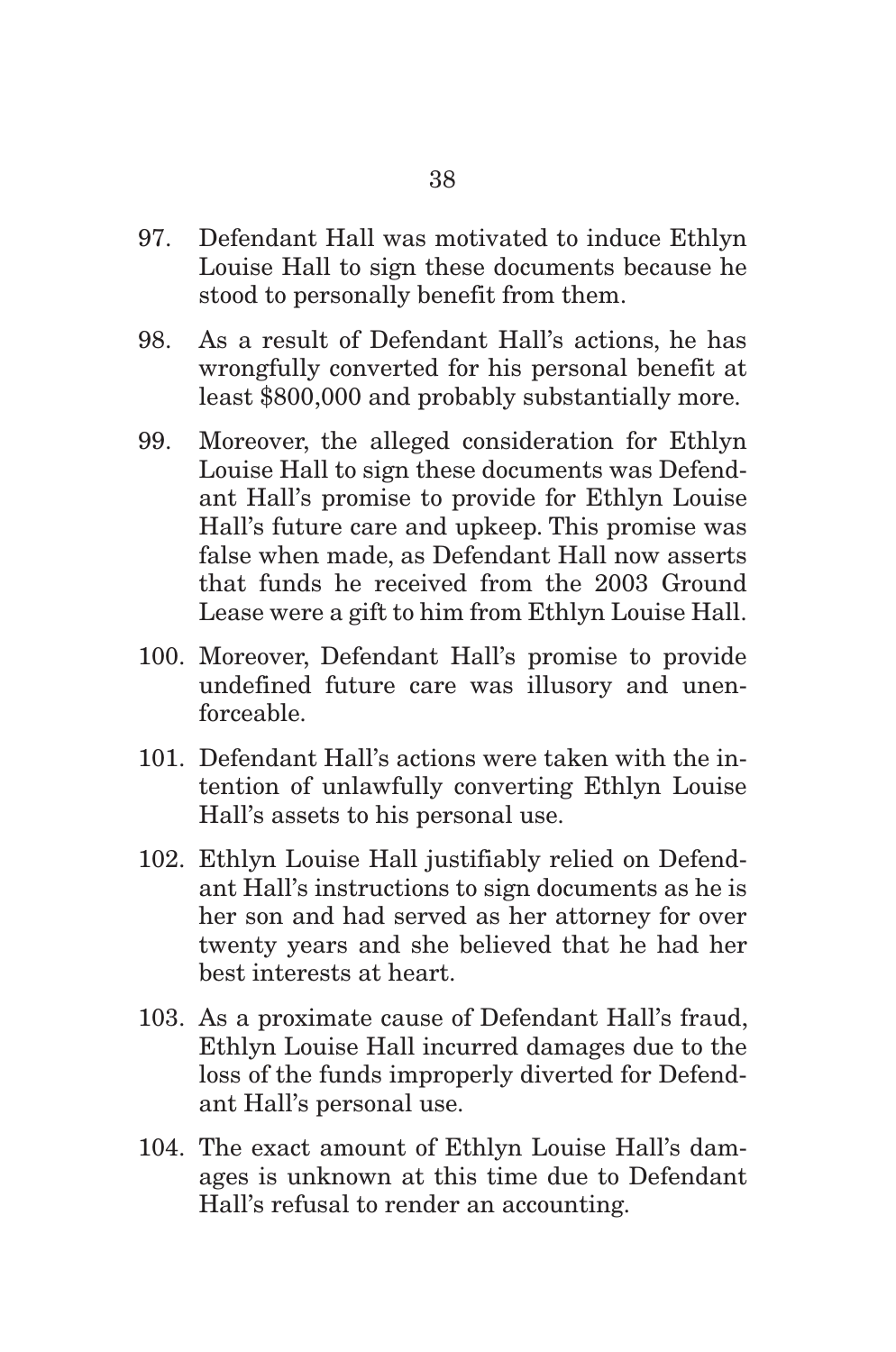- 105. By virtue of the transfer of all of Ethlyn Louise Hall's property to the Trust, the Trust is the owner of Ethlyn Louise Hall's cause of action under Count VI and successor trustee Elsa Hall is the proper party to assert such a cause of action. Alternatively, to the extent that the cause of action is not assignable or the law of the case holds that the cause of action under Count VI remained the property of Ethlyn Louise Hall at the time of her death, then Elsa Hall in her capacity as the Personal Representative of the Estate of Ethlyn L. Hall is the owner of the cause of action and the proper party to assert it.
- 106. Ethlyn Louise Hall is entitled to an award of punitive damages due to Defendant Hall's fraud.

#### **COUNT VII - UNJUST ENRICHMENT**

- 107. Defendant Hall was enriched by taking funds belonging to Ethlyn Louise Hall for his own benefit.
- 108. Defendant Hall was further enriched by taking, for his own benefit, funds/benefits gifted by Ethlyn Louise Hall to Phyliss Hall Brin and possibly others.
- 109. The enrichment to Defendant Hall's benefit was at Ethlyn Louise Hall's expense as she was personally entitled to the receipt of \$800,000 and was entitled to the benefit of having provided a gift to Phyliss Hall Brin.
- 110. By virtue of Defendant Hall's actions, Ethlyn Louise Hall was denied the \$800,000 as well as the disposition of gifts to Phyliss Hall Brin as she had desired.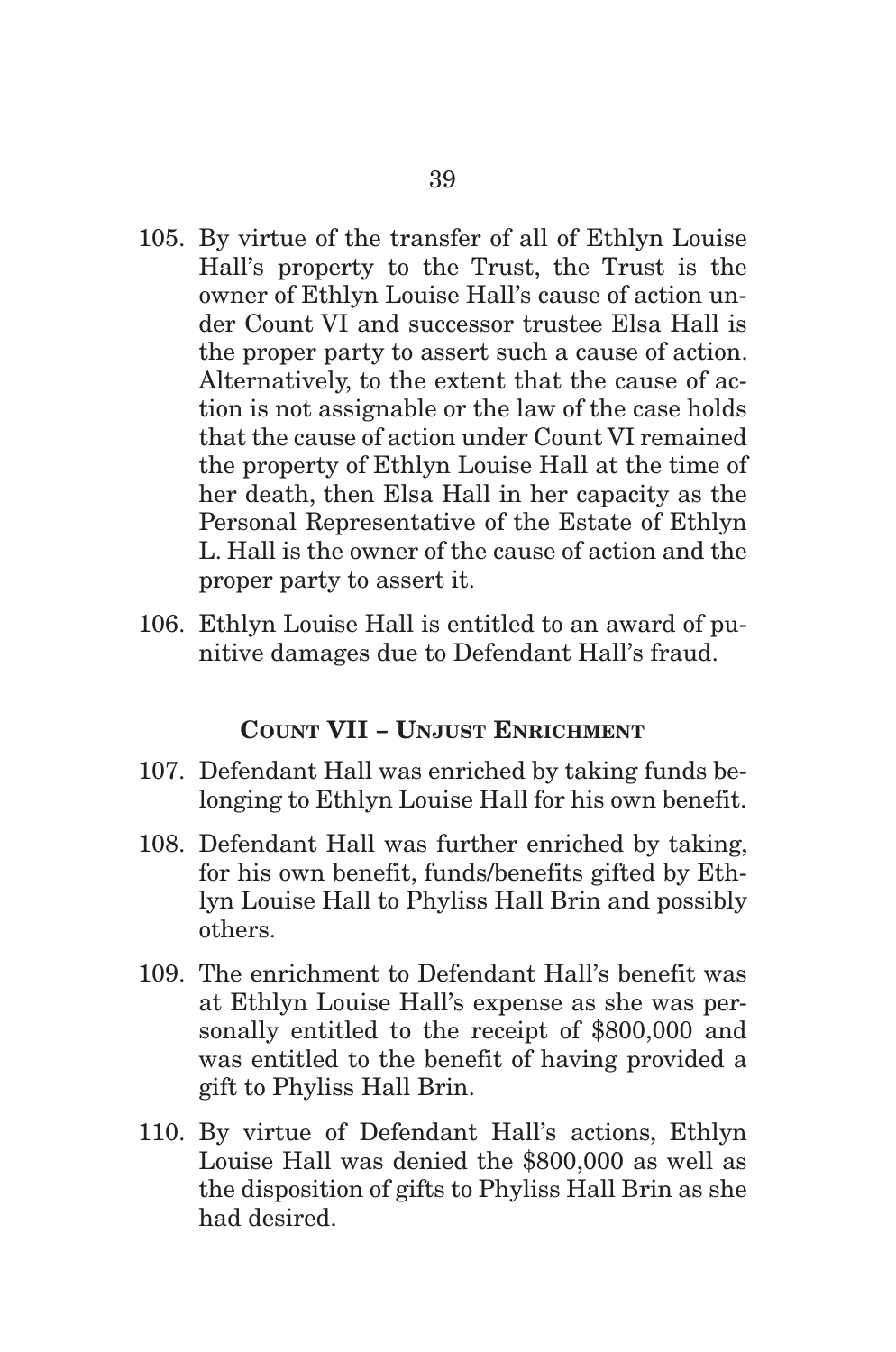111. The circumstances of Defendant Hall's actions self-dealing and acting in a manner that was in conflict with the interests of his client – are such that in equity and good conscience, Defendant Hall should be required to return the funds he unjustly obtained to either the Trust or Ethlyn Louise Hall's Estate.

## **COUNT VIII – ACCOUNTING**

- 112. Defendant Hall and/or Defendant Hall and Griffith has received funds as described above, in an unknown amount, which are properly due and owing to Ethlyn Louise Hall.
- 113. Ethlyn Louise Hall has demanded a full accounting from Defendant Hall on several occasions and Defendant Hall has refused to provide the same.
- 114. The amount of money due to Ethlyn Louise Hall is unknown due to Defendant Hall's failure to render an accounting.
- 115. By virtue of the transfer of all of Ethlyn Louise Hall's property to the Trust, the Trust is the owner of Ethlyn Louise Hall's cause of action under Count VIII and successor trustee Elsa Hall is the proper party to assert such a cause of action. Alternatively, to the extent that the cause of action is not assignable or the law of the case holds that the cause of action under Count VIII remained the property of Ethlyn Louise Hall at the time of her death, then Elsa Hall in her capacity as the Personal Representative of the Estate of Ethlyn L. Hall is the owner of the cause of action and the proper party to assert it.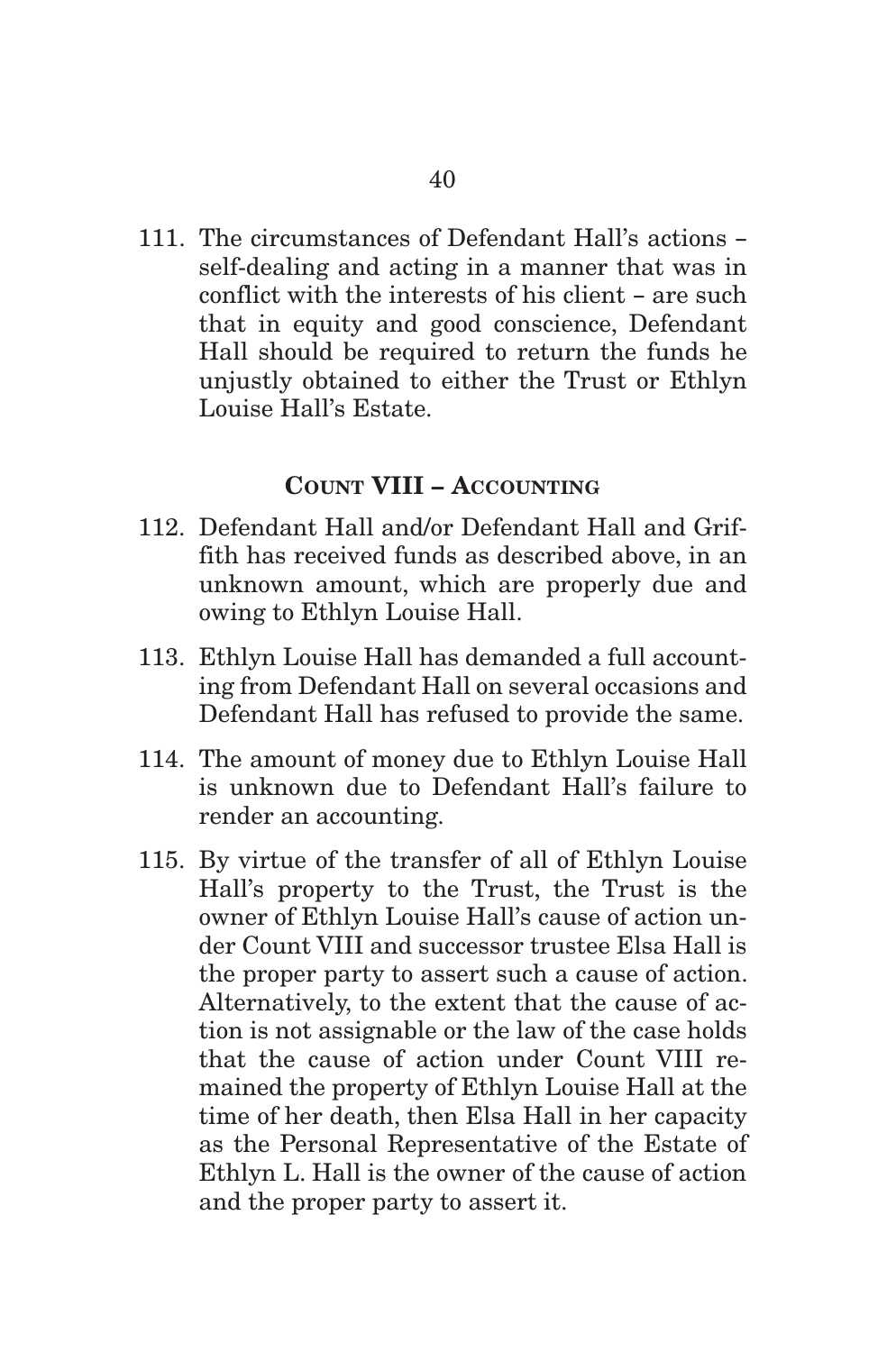- 116. Plaintiff requires this Court's intervention to order Defendant Hall and/or Defendant Hall & Griffith to provide an accounting of all transactions concerning Ethlyn Louise Hall's property and contractual obligations from January 24, 2003 to the present.
- 117. Plaintiff requires an immediate accounting of all transactions which resulted in an alleged \$1,070,000 capital gains in 2010 so that the Estate of Ethlyn L. Hall can properly prepare a tax return and calculate her tax obligation for 2010 and possibly to file amended returns for 2010 and past years.

## **COUNT IX - CONSTRUCTIVE TRUST**

118. By reason of the fraudulent and otherwise wrongful manner in which Defendant Hall obtained and converted money belonging to Ethlyn Louise Hall for his personal benefit he is an involuntary trustee of the property belonging to the Ethlyn Louise Hall and said property and all profits and improvements therefrom are held in constructive trust for Ethlyn Louise Hall, either individually or as trustee for the Trust, and Defendant Hall has a duty to promptly convey same to her.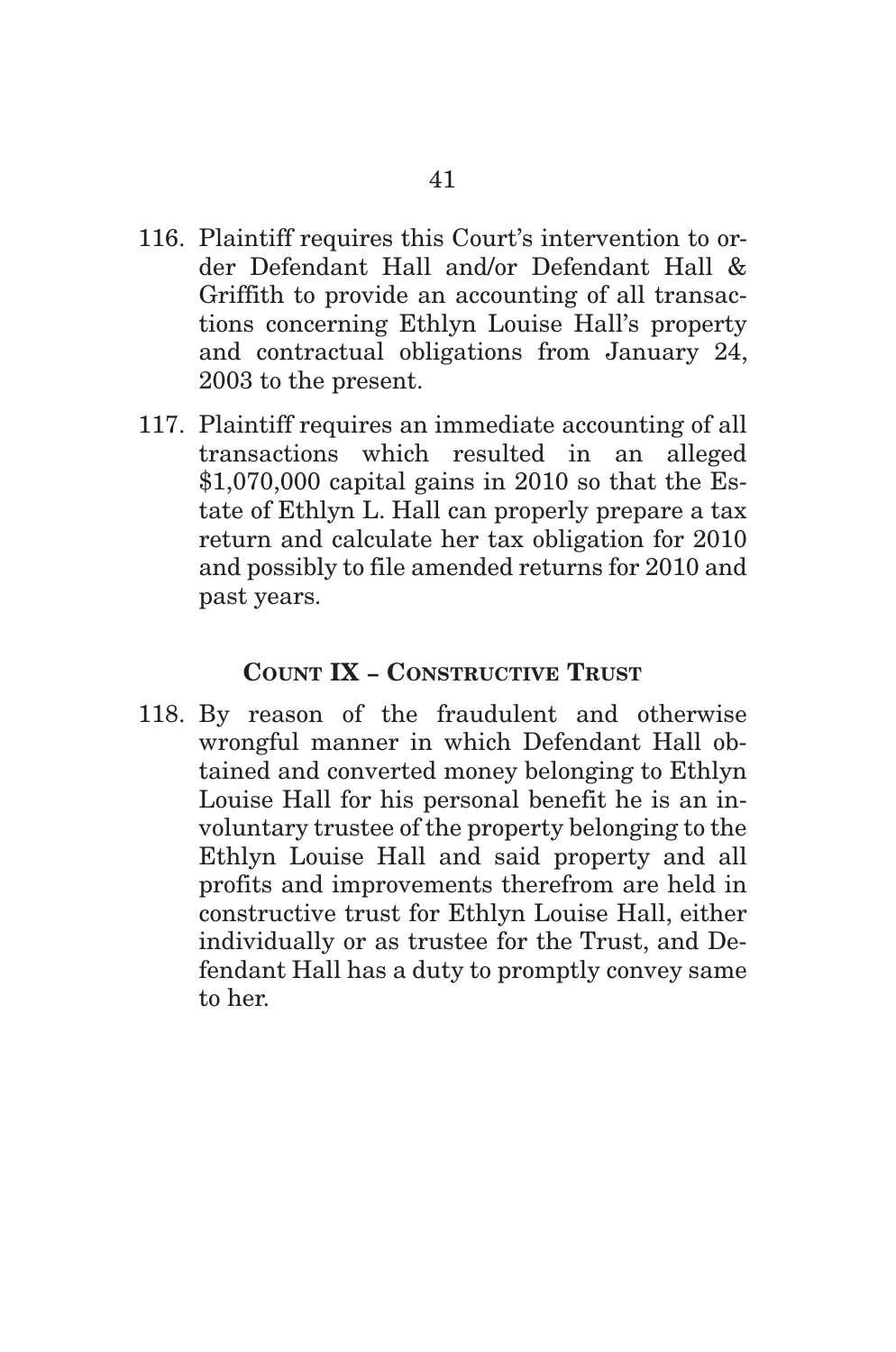### **COUNT X - EQUITABLE LIEN**

- 119. By reason of the fraudulent and otherwise wrongful manner in which Defendant Hall obtained and converted money belonging to Ethlyn Louise Hall for his personal benefit in constructing his house on Parcel 17-5, Estate Peter Bay, Ethlyn Louise Hall, individually and as trustee for the Trust, is entitled to the imposition of an equitable lien on Parcel 17-5, Estate Peter Bay, St. John, for all sums invested in such property.
- 120. Plaintiff is entitled to foreclosure of the equitable lien.

 WHEREFORE, Plaintiff prays for judgment against Defendant Samuel H. Hall and Defendant Hall & Griffith, P.C. as follows:

- 1. For an order of expedited discovery for all documents relating to Ethlyn Louise Hall's income and expenses that are in the possession Defendant Hall or Defendant Hall & Griffith so that an immediate accounting can be performed as soon as is practicable;
- 2. For an accounting of all transactions concerning Ethlyn Louise Hall's property and contractual obligations from January 24, 2003 to the present;
- 3. For payment to Plaintiff of all sums due from Defendants as a result of the accounting;
- 4. For damages incurred due to Defendants' breach of fiduciary duty;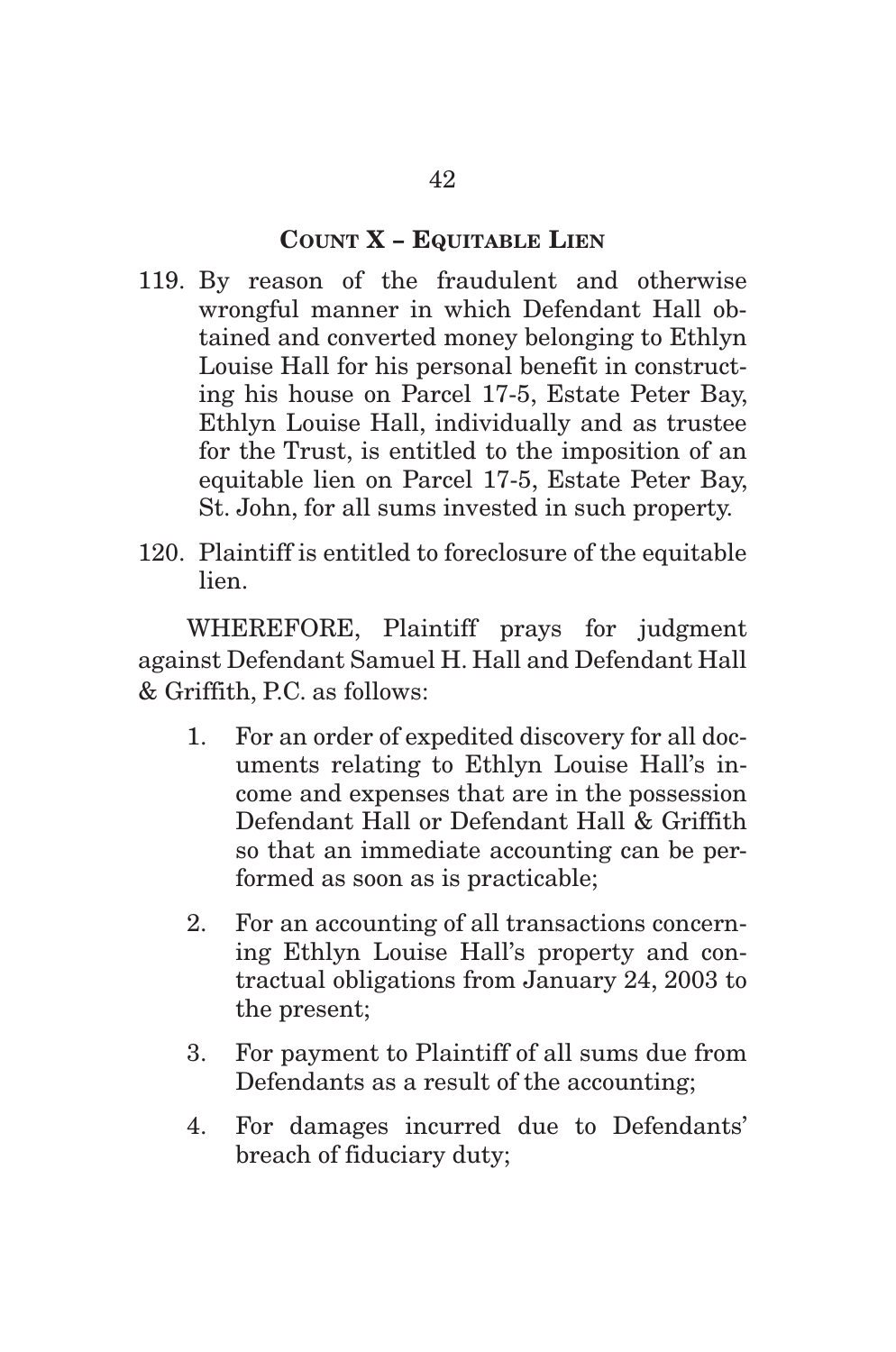- 5. For damages incurred due to Defendants' malpractice;
- 6. For damages incurred due to Defendants' fraud;
- 7. For the imposition of a constructive trust upon all personal and real property owned or held by Defendant Hall;
- 8. For foreclosure of the equitable lien upon Parcel 17-5, Estate Peter Bay, St. John;
- 9. For punitive damages allowed by law;
- 10. For the return of all property belonging to the Estate or the Trust, including Ethlyn Louis Hall's legal files, that is held by either of the Defendants;
- 11. For reasonable attorneys fees incurred by Plaintiff;
- 12. For all costs incurred by Plaintiff; and
- 13. For such further relief as this Court deems just and equitable.

Plaintiff demands a jury trial on all issues triable to a jury.

Respectfully submitted,

Andrew C. Simpson, P.C. Attorneys for Plaintiff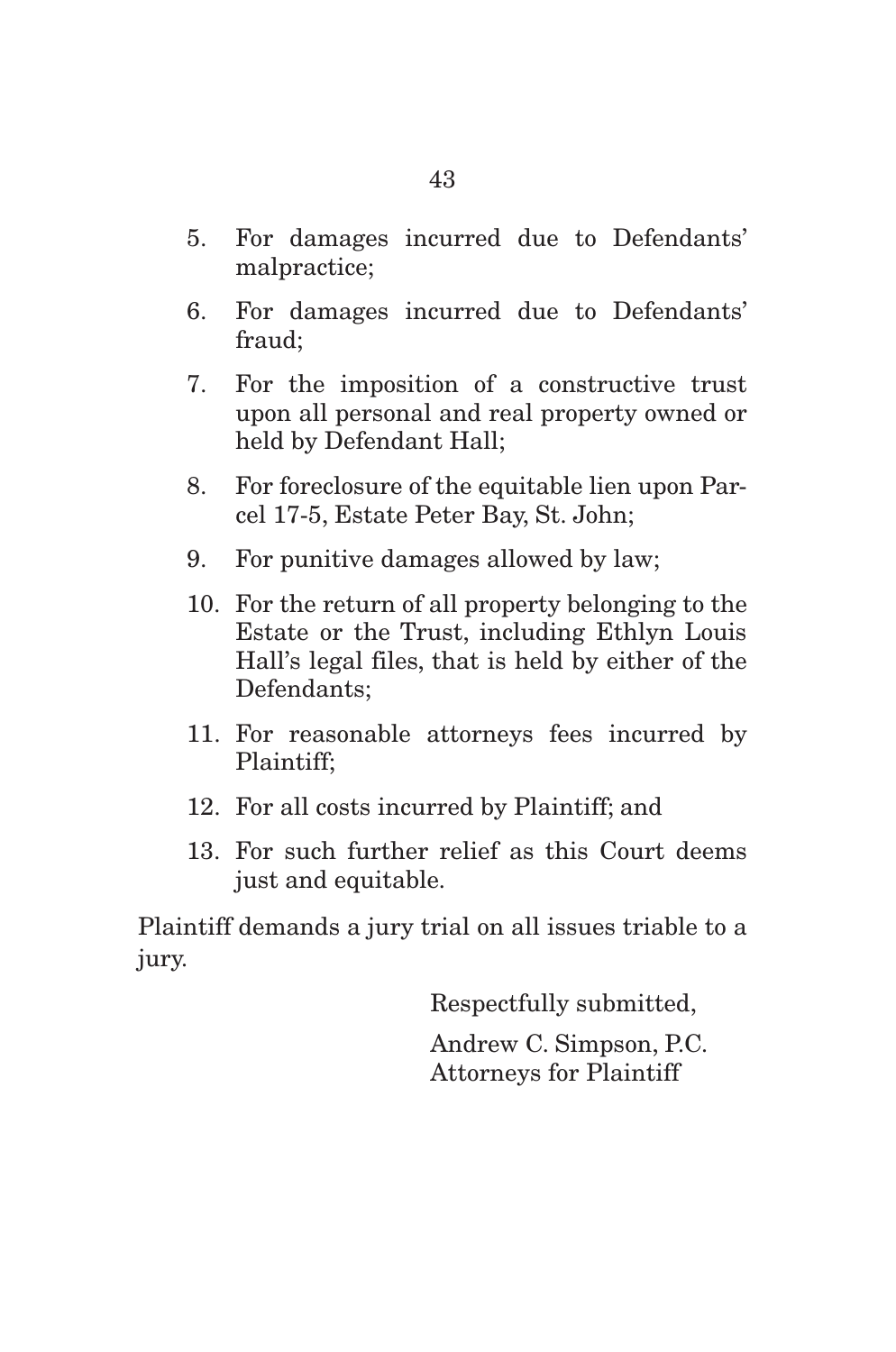Dated: January 21, 2013

By: S/ Andrew C. Simpson Andrew C. Simpson (VI Bar 451) 2191 Church Street, Suite 5 Christiansted, VI 00820 (T) 340-719-3900/(F) 340-719-3903

[Certificate Of Service Omitted]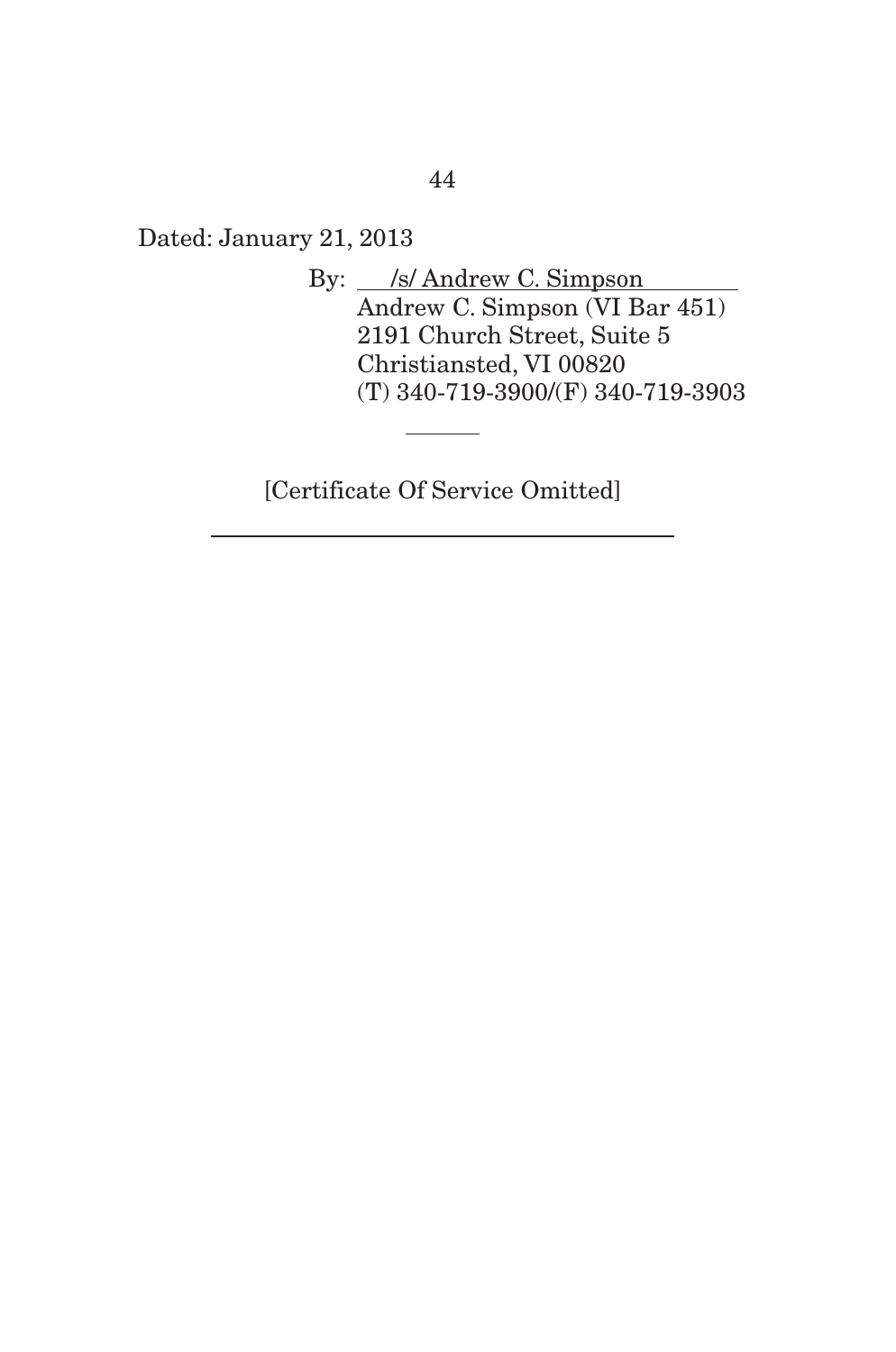# **IN THE DISTRICT COURT OF THE VIRGIN ISLANDS DIVISION OF ST. THOMAS AND ST. JOHN**

| ELSA HALL, AS PERSONAL<br>$\lambda$                                                                                                           | CIVIL. NO.                                                                                       |
|-----------------------------------------------------------------------------------------------------------------------------------------------|--------------------------------------------------------------------------------------------------|
| REPRESENTATIVE OF THE                                                                                                                         | $3:11$ -CV-54                                                                                    |
| <b>ESTATE OF ETHLYN LOUISE)</b><br><b>HALL AND AS SUCCESSOR</b><br>TRUSTEE OF THE ETHLYN<br><b>LOUISE HALL FAMILY</b><br>TRUST,<br>PLAINTIFF, | <b>ACTION FOR</b><br><b>DAMAGES FOR</b><br>AN ACCOUNTING<br><b>JURY TRIAL</b><br><b>DEMANDED</b> |
| $\mathbf v$ .                                                                                                                                 |                                                                                                  |
| SAMUEL H. HALL, JR. AND<br>HALL & GRIFFITH, P.C.,                                                                                             |                                                                                                  |
| DEFENDANTS.                                                                                                                                   |                                                                                                  |

## **DEFENDANTS' ANSWER TO THE AMENDED COMPLAINT**

(Filed Feb. 28, 2013)

 Defendants, by and through the undersigned attorneys hereby respond to the First Amended Complaint ("Complaint") as follows:

- 1. The allegations contained in Paragraph 1 of the Complaint are DENIED.
- 2. The allegations contained in Paragraph 2 of the Complaint are ADMITTED.
- 3. The allegations contained in Paragraph 3 of the Complaint are DENIED.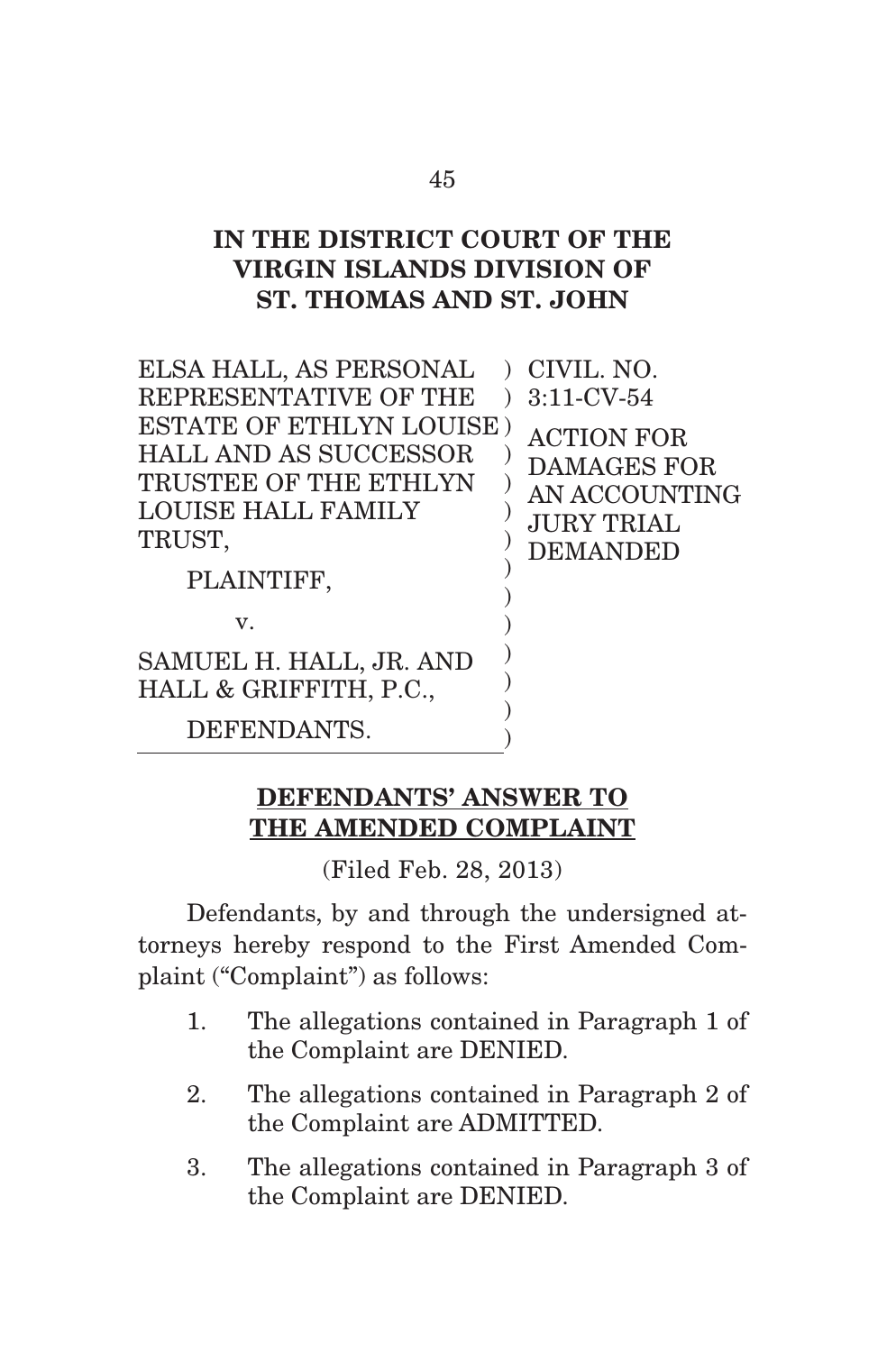- 4. The allegations contained in Paragraph 4 of the Complaint are DENIED for lack of knowledge.
- 5. The allegations contained in Paragraph 5 of the Complaint are DENIED for lack of knowledge.
- 6. The allegations contained in Paragraph 6 of the Complaint are DENIED for lack of knowledge.
- 7. The allegations contained in Paragraph 7 of the Complaint are DENIED for lack of knowledge.
- 8. The allegations contained in Paragraph 8 of the Complaint are DENIED for lack of knowledge.
- 9. The allegations contained in Paragraph 9 of the Complaint are DENIED for lack of knowledge.
- 10. The allegations contained in Paragraph 10 of the Complaint are DENIED for lack of knowledge.
- 11. The allegations contained in Paragraph 11 of the Complaint are DENIED for lack of knowledge.
- 12. The allegations contained in Paragraph 12 of the Complaint are DENIED for lack of knowledge.
- 13. The allegations contained in Paragraph 13 of the Complaint are DENIED for lack of knowledge.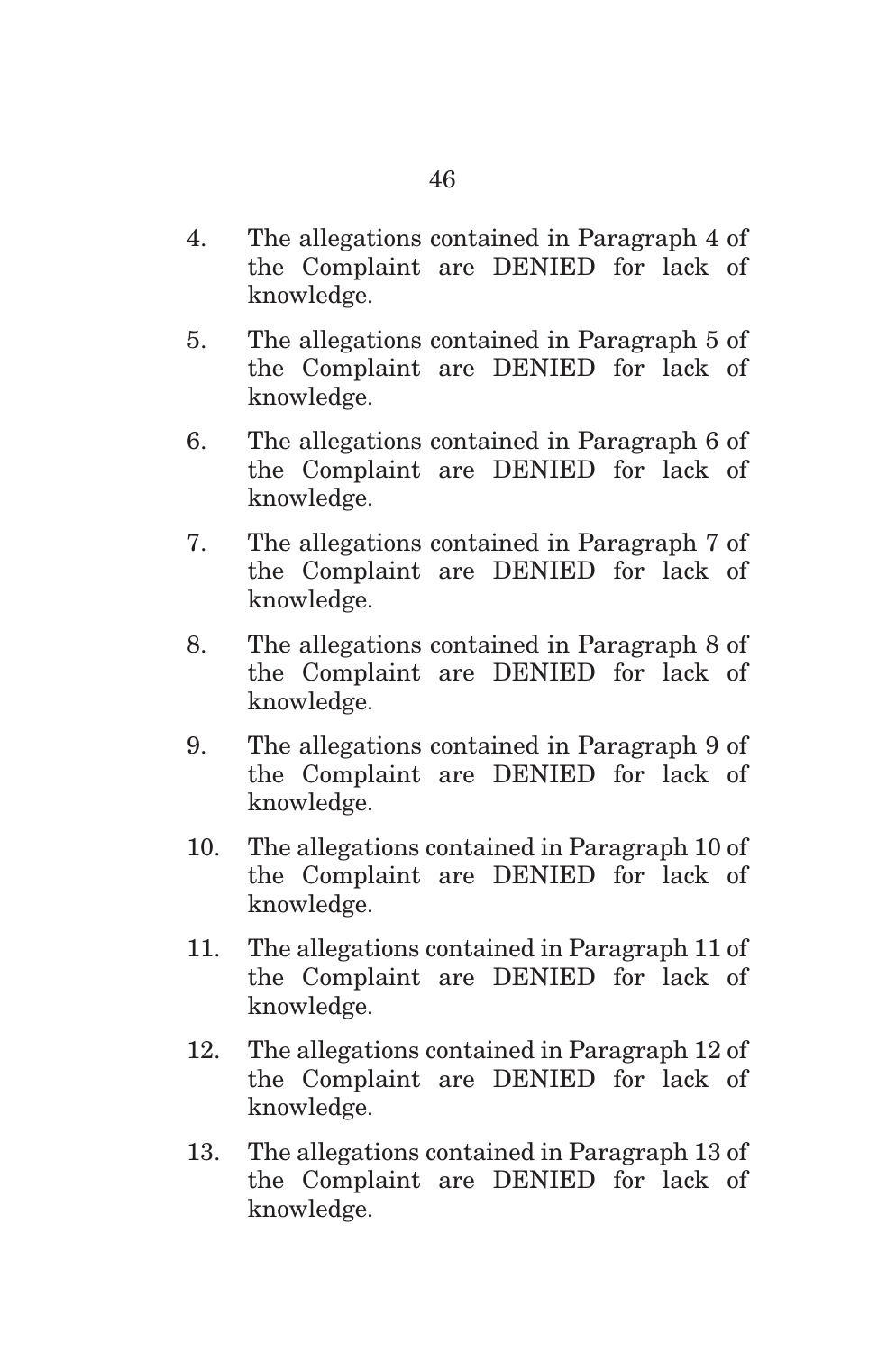- 14. The allegations contained in Paragraph 14 of the Complaint are ADMITTED.
- 15. The allegations contained in Paragraph 15 of the Complaint are ADMITTED.
- 16. The allegations contained in Paragraph 16 of the Complaint are ADMITTED.
- 17. The allegations contained in Paragraph 17 of the Complaint are ADMITTED.
- 18. The allegations contained in Paragraph 18 of the Complaint are ADMITTED to the extent that it alleges Defendant Hall provided legal services to his mother for over twenty years. All of the other allegations in the paragraph are DENIED.
- 19. The allegations contained in Paragraph 19 of the Complaint are DENIED.
- 20. The allegations contained in Paragraph 20 of the Complaint are ADMITTED to the extent that it indicates that Ethlyn Louise Hall signed a power of attorney on August 4,2007, giving to her son, Defendant Hall, the power to act on her behalf, a copy of which was attached to the initial complaint, and it is not notarized.
- 21. The allegations contained in Paragraph 21 of the Complaint are ADMITTED to the extent that it indicates that Ethlyn Louise Hall signed a power of attorney on August 13, 2008, giving to her son, Defendant Hall, the power to act on her behalf, a copy of which was attached to the initial complaint, and it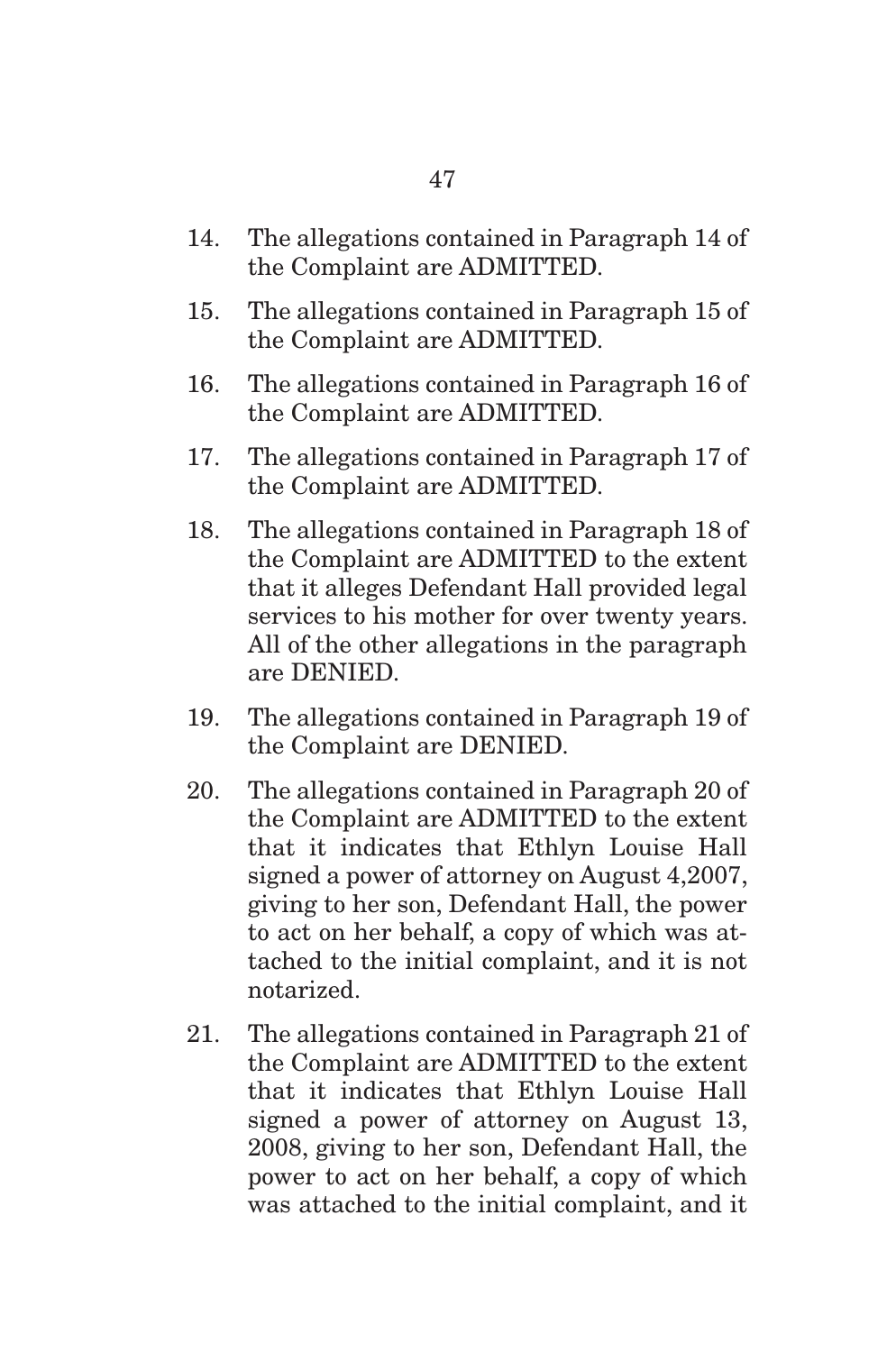is notarized by Marie ThomasGriffith, a principal in Hall & Griffith, P.C.

- 22. The allegations contained in Paragraph 22 of the Complaint are DENIED to the extent that it alleges that the two powers of attorney referred to above were prepared by Defendant Hall as part of the law practice of Hall & Griffith, P.C., or prepared solely in his capacity as an attorney for his mother, Ethlyn Hall. They were prepared primarily in his capacity as her son, utilizing his skills as a lawyer and person knowledgeable about construction, and in furtherance of her interests and like all legal matters he handled for her he did so at no cost to her.
- 23. The allegations contained in Paragraph 23 of the Complaint are DENIED. In 1999, Ethlyn Hall conveyed an acre to Elsa Hall, in exchange for her quit-claiming her interest in Parcel 156 and 157 Estate Contant and Enighed St. John back to Ethlyn Hall and Phyllis Hall, leaving the Remainder of Parcel 17 to be subdivided.
- 24. The allegations contained in Paragraph 24 of the Complaint are DENIED to the extent that it alleges Parcel 17 was subdivided on April 19, 2002 into seven subplots. Following the conveyance of an acre to Elsa Hall in 1999, on April 19, 2002, Ethlyn Hall conveyed an additional 1.2 acres to Elsa Hall, a 1.1 acre parcel to Samuel Hall, a 1.1 acre to Phyllis Hall Brin and Parcel 17-6 to Yassin Hall. She subsequently conveyed Parcel 17-3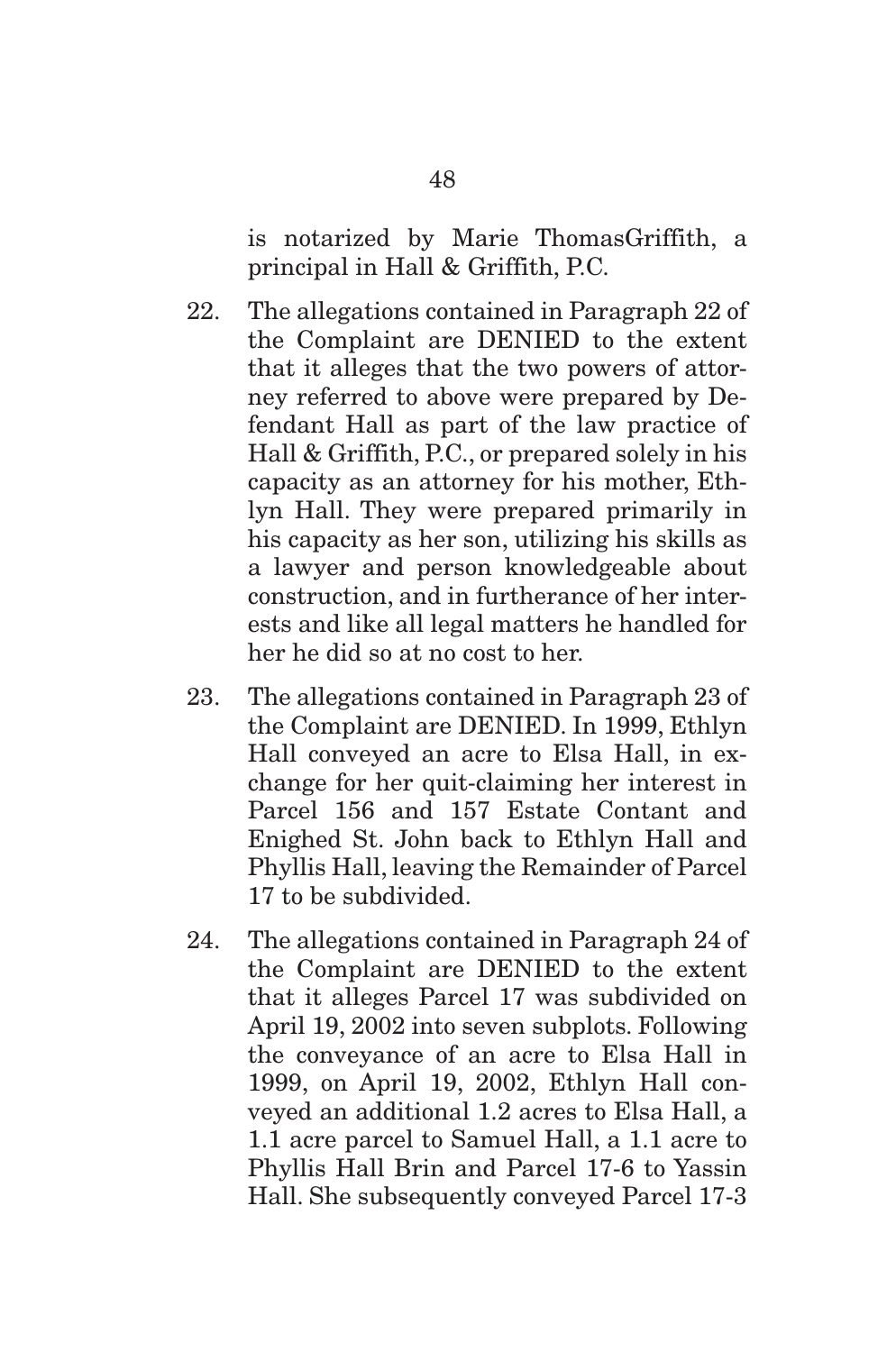and 17-B to St. John Land Investment Partnership.

- 25. The allegations contained in Paragraph 25 of the Complaint are ADMITTED.
- 26. The allegations contained in Paragraph 26 of the Complaint are ADMITTED.
- 27. The allegations contained in Paragraph 27 of the Complaint are ADMITTED. He prepared them at no cost to her and paid the cost of doing so.
- 28. The allegations contained in Paragraph 28 of the Complaint are DENIED. She owned Parcel 17-7 up to the date of her death.
- 29. The allegations contained in Paragraph 29 of the Complaint are DENIED to the extent that it alleges such a transfer as if it were valid.
- 30. The allegations contained in Paragraph 30 of the Complaint are ADMITTED.
- 31. The allegations contained in Paragraph 31 of the Complaint are ADMITTED.
- 32. The allegations contained in Paragraph 32 of the Complaint are ADMITTED.
- 33. The allegations contained in Paragraph 33 of the Complaint are ADMITTED.
- 34. The allegations contained in Paragraph 34 of the Complaint are ADMITTED.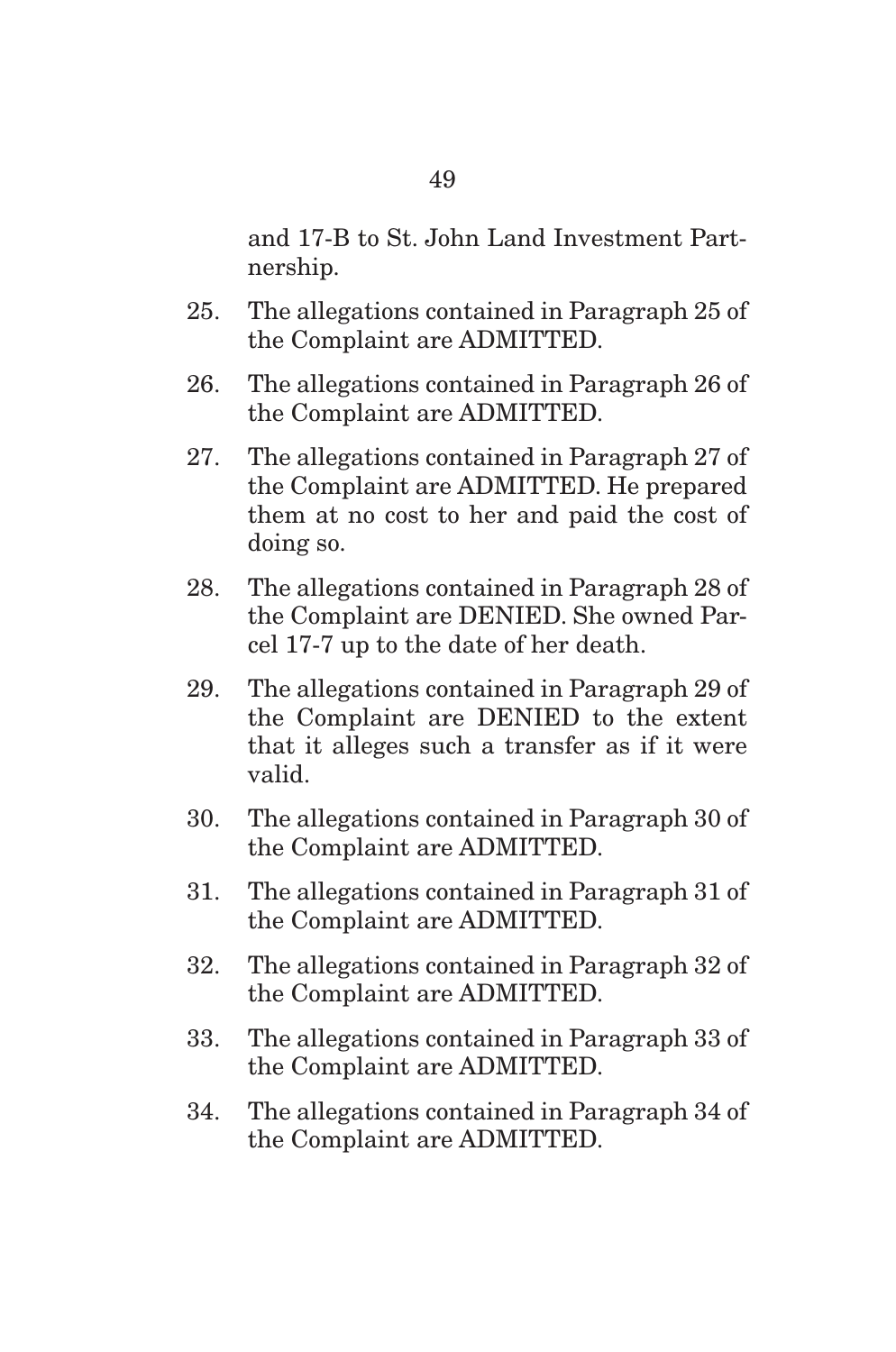- 35. The allegations contained in Paragraph 35 of the Complaint are ADMITTED to the extent that it alleges that Defendant Hall drafted the Ground Lease as attorney for Ethlyn Hall without also stating he did so primarily as her son at no cost to her.
- 36. The allegations contained in Paragraph 36 of the Complaint are DENIED. Under the 2003 Ground Lease, it was the obligation of the tenant to build the improvements constituting the rent and to reimburse Ethlyn Hall the property taxes.
- 37. The allegations contained in Paragraph 37 of the Complaint are DENIED as stated. Per the terms of the statement (Doc. 1-4), addressed to whom it may concern, Ethlyn Hall confirmed her willingness to allow her son to halt or postpone the construction of the cottage of Phyllis Hall on Parcel No. 17-4 Peter Bay, St. John, in favor of the construction of his home on Parcel No. 17-5, and to reprogram money from the Tenant under the Ground Lease for the construction of his home in order to expedite his assistance of her in her future care on St. John. The document is not an agreement, and states no consideration. Rather, it states her motivation in reprogramming the funds.
- 38. The allegations contained in Paragraph 38 of the Complaint are DENIED to the extent that it alleges documents were drafted on August 4, 2007, and that Ethlyn Hall "allegedly" signed the Assignment. The allegations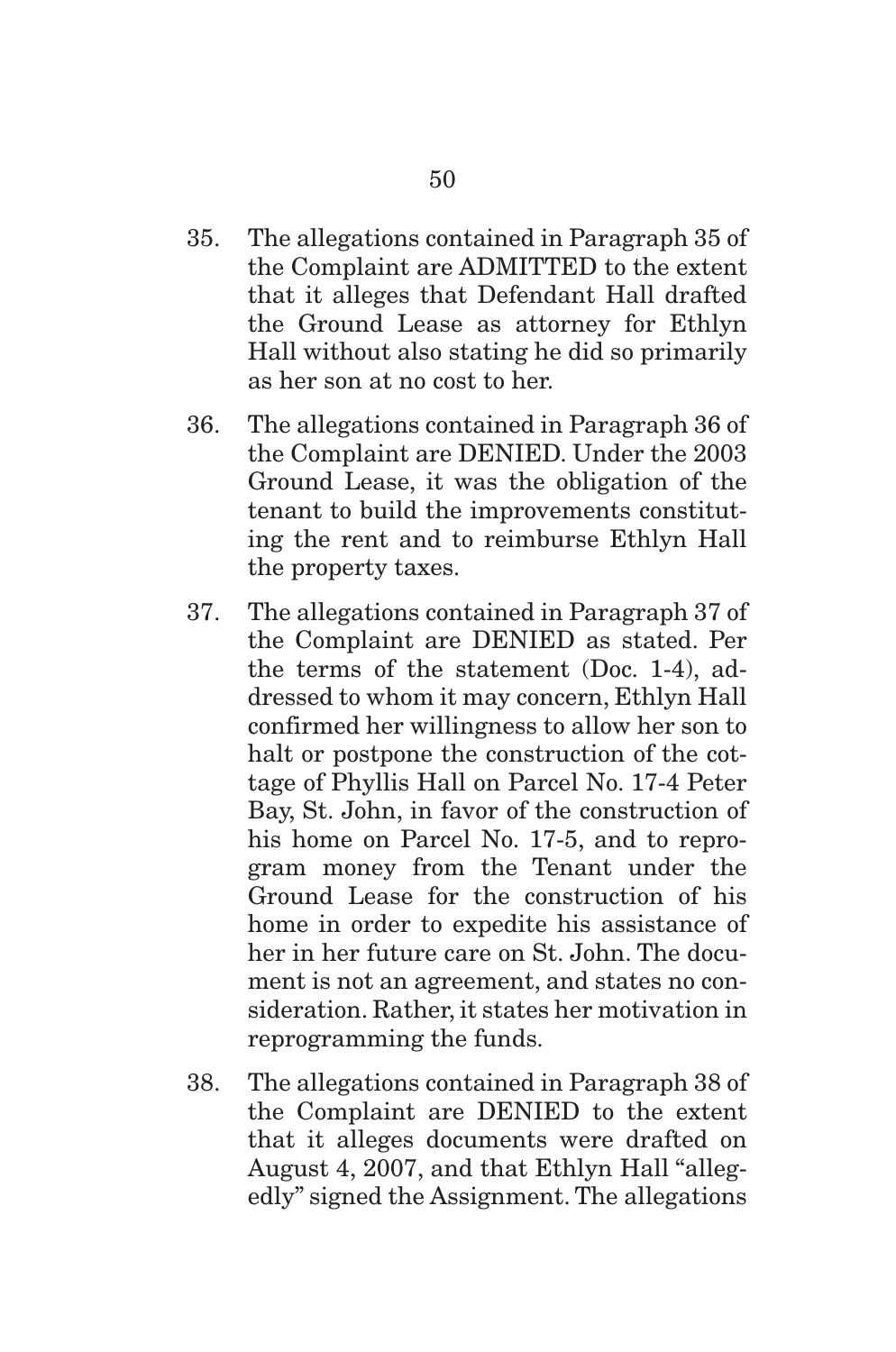are ADMITTED to the extent that they state that the Assignment is part of the record as Doc. 1-5, and assigned to Defendant Hall her rights as Landlord under the 2003 Ground Lease.

- 39. The allegations contained in Paragraph 39 of the Complaint are DENIED as to any "alleged" execution. They are ADMITTED to the extent that it alleges that Defendant Hall was the attorney of Ethlyn Hall at the time that she executed Doc. No. 1-4 and 1-5 but he also, primarily, was her son seeking to accomplish her desires and further her interests.
- 40. The allegations contained in Paragraph 40 of the Complaint are DENIED.
- 41. The allegations contained in Paragraph 41 of the Complaint are DENIED.
- 42. The allegations contained in Paragraph 42 of the Complaint are DENIED.
- 43. The allegations contained in Paragraph 43 of the Complaint are DENIED.
- 44. The allegations contained in Paragraph 44 of the Complaint are DENIED.
- 45. The allegations contained in Paragraph 45 of the Complaint are DENIED.
- 46. The allegations contained in Paragraph 46 of the Complaint are DENIED.
- 47. The allegations contained in Paragraph 47 of the Complaint are DENIED. She received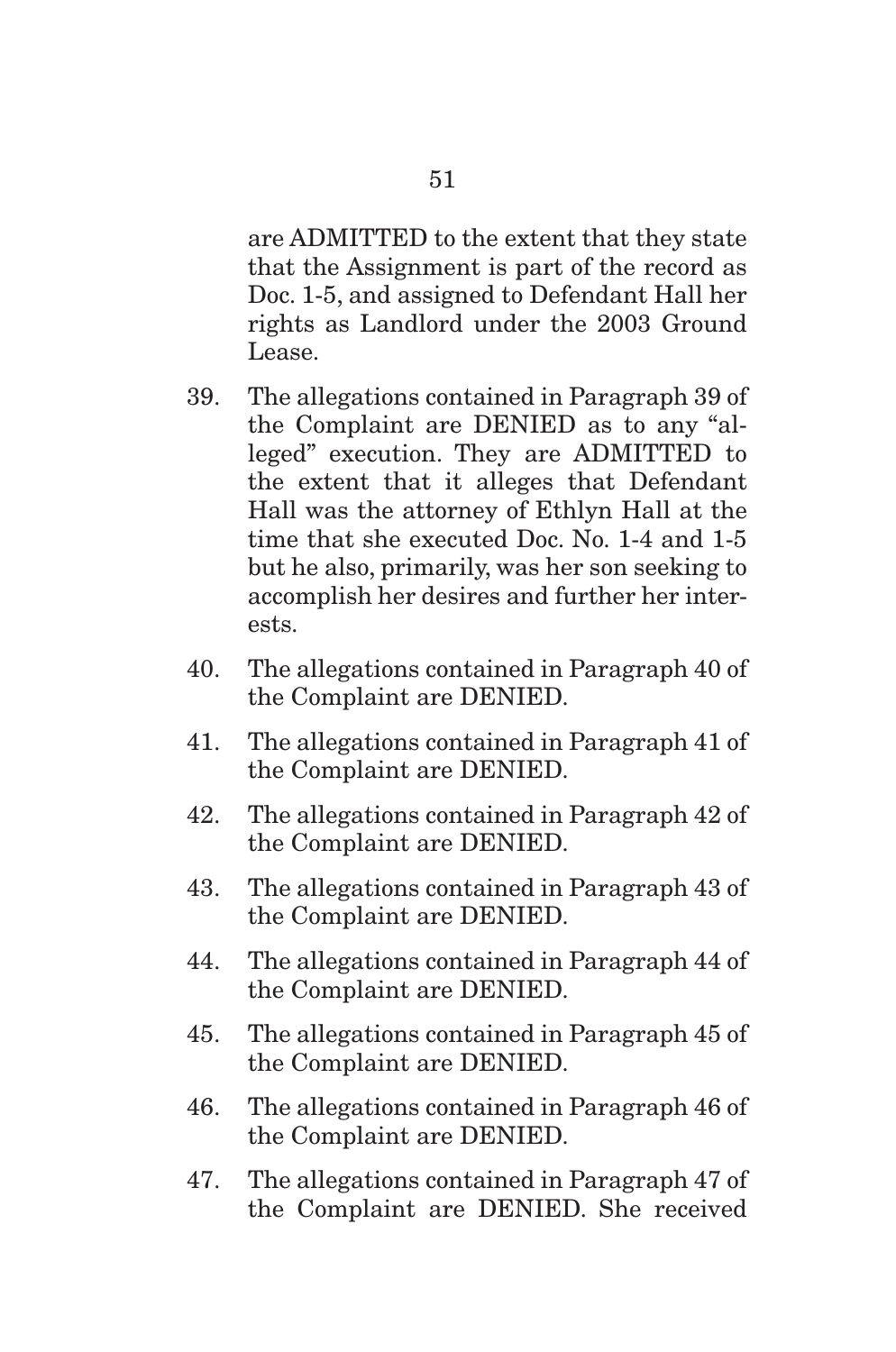the value she expected to receive in the form of improvements on the property of Phyllis Hall Brin, Yassin Hall and Samuel Hall.

- 48. The allegations contained in Paragraph 48 of the Complaint are DENIED.
- 49. The allegations contained in Paragraph 49 of the Complaint are DENIED.
- 50. The allegations contained in Paragraph 50 of the Complaint are ADMITTED to the extent that it alleges that In early February 2011, Ethlyn Louise Hall received a letter from Defendant Hall dated February 1, 2011, informing her that the Lease on Parcel 17-7 generated a capital gain totaling \$1,070,000 was subject to a capital gains tax of 15%, and that a copy of the letter is a part of the record in this matter as Doc. No. 1-9, and that in the letter, Defendant Hall acknowledged that he, Phyllis Hall Brin and Yassin Hall Young all benefitted from these funds, through the improvements made on their respective parcels, and that he and the other beneficiaries are expected to pay their respective share of the tax. All other allegations are DENIED.
- 51. The allegations contained in Paragraph 51 of the Complaint are DENIED.
- 52. The allegations contained in Paragraph 52 of the Complaint are ADMITTED to the extent that they allege that Defendant Hall prepared a Form 1099-S and filed it with the Virgin Islands Bureau of Internal Revenue showing Ethlyn Hall received \$1,070,000 for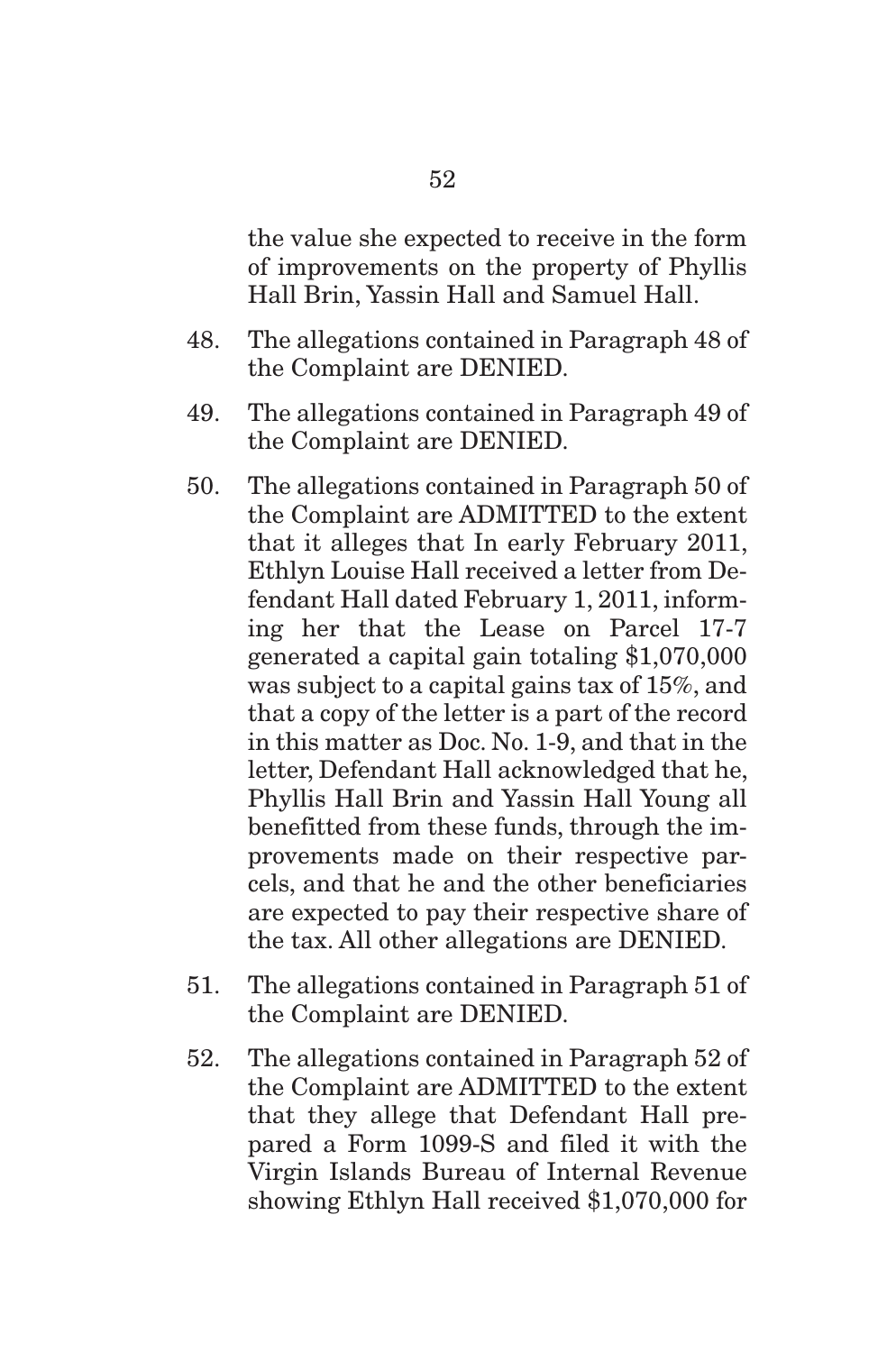the sale of a long-term lease on February 19, 2010, which is when the Tenant fulfilled its obligation to consummate the purchase of the lease by funding certain capital improvements.

- 53. The allegations contained in Paragraph 53 of the Complaint are ADMITTED to the extent that it alleges that he received assistance under the 2003 Ground Lease as a gift to him from his mother, to the same extent as did Phyllis Hall Brin and Yassin Hall.
- 54. The allegations contained in Paragraph 54 of the Complaint are DENIED.
- 55. The allegations contained in Paragraph 55 of the Complaint are DENIED.

# **COUNT I**

## **BREACH OF FIDUCIARY DUTY ARISING OUT OF ATTORNEY-CLIENT RELATIONSHIP**

- 56. The allegations contained in Paragraph 56 of the Complaint are DENIED.
- 57. The allegations contained in Paragraph 57 of the Complaint are DENIED.
- 58. The allegations contained in Paragraph 58 of the Complaint are DENIED.
- 59. The allegations contained in Paragraph 59 of the Complaint are DENIED.
- 60. The allegations contained in Paragraph 60 of the Complaint are DENIED.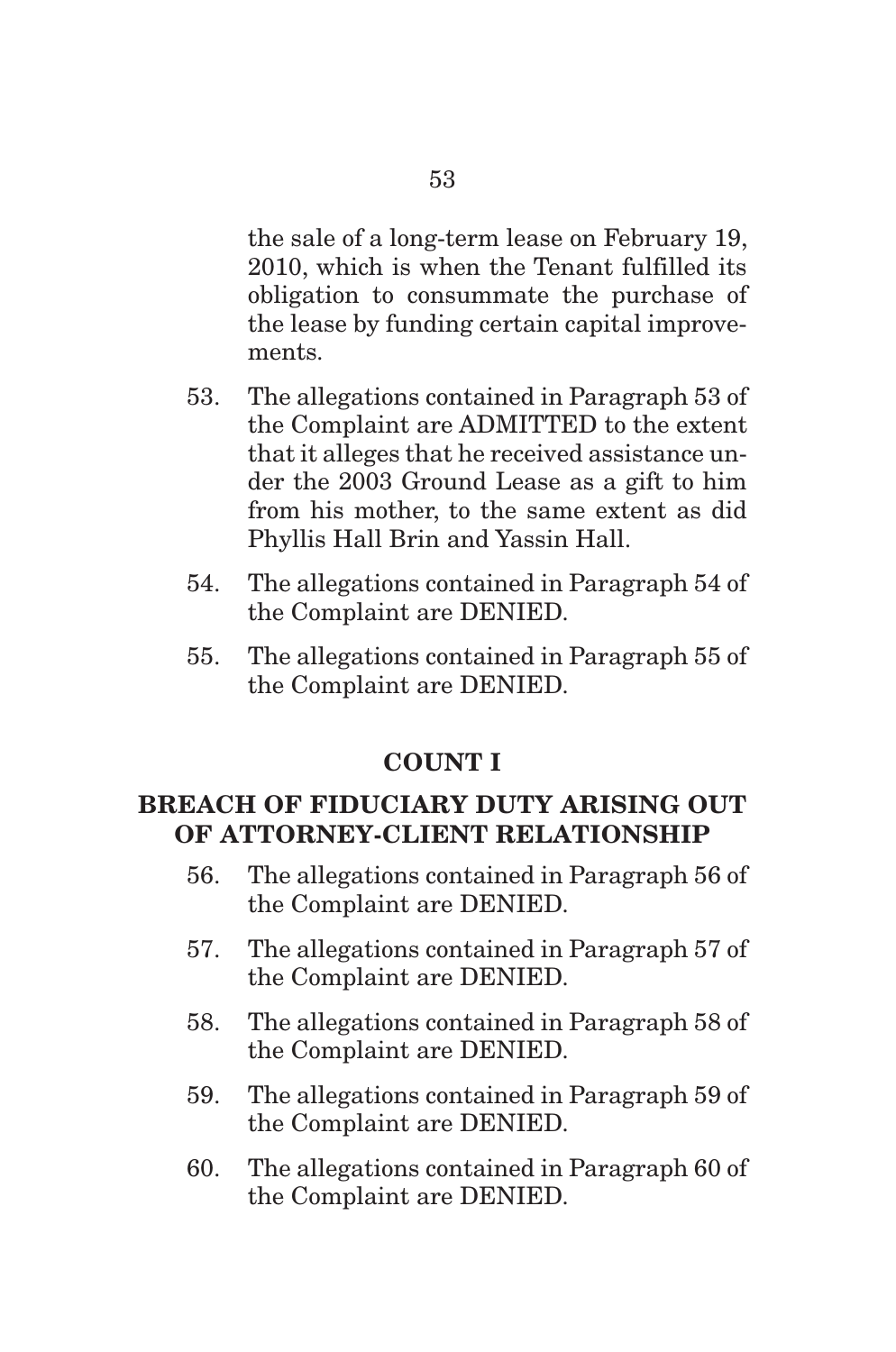- 61. The allegations contained in Paragraph 61 of the Complaint are DENIED.
- 62. The allegations contained in Paragraph 62 of the Complaint are DENIED.
- 63. The allegations contained in Paragraph 63 of the Complaint are DENIED.
- 64. The allegations contained in Paragraph 64 of the Complaint are ADMITTED.

## **COUNT II – BREACH OF FIDUCIARY DUTY ARISING OUT OF POWER OF ATTORNEY**

- 65. The allegations contained in Paragraph 65 of the Complaint are DENIED as to the duty of loyalty being absolute.
- 66. The allegations contained in Paragraph 66 of the Complaint are DENIED.
- 67. The allegations contained in Paragraph 67 of the Complaint are DENIED.
- 68. The allegations contained in Paragraph 68 of the Complaint are DENIED.
- 69. The allegations contained in Paragraph 69 of the Complaint are DENIED.
- 70. The allegations contained in Paragraph 70 of the Complaint are DENIED.
- 71. The allegations contained in Paragraph 71 of the Complaint are DENIED.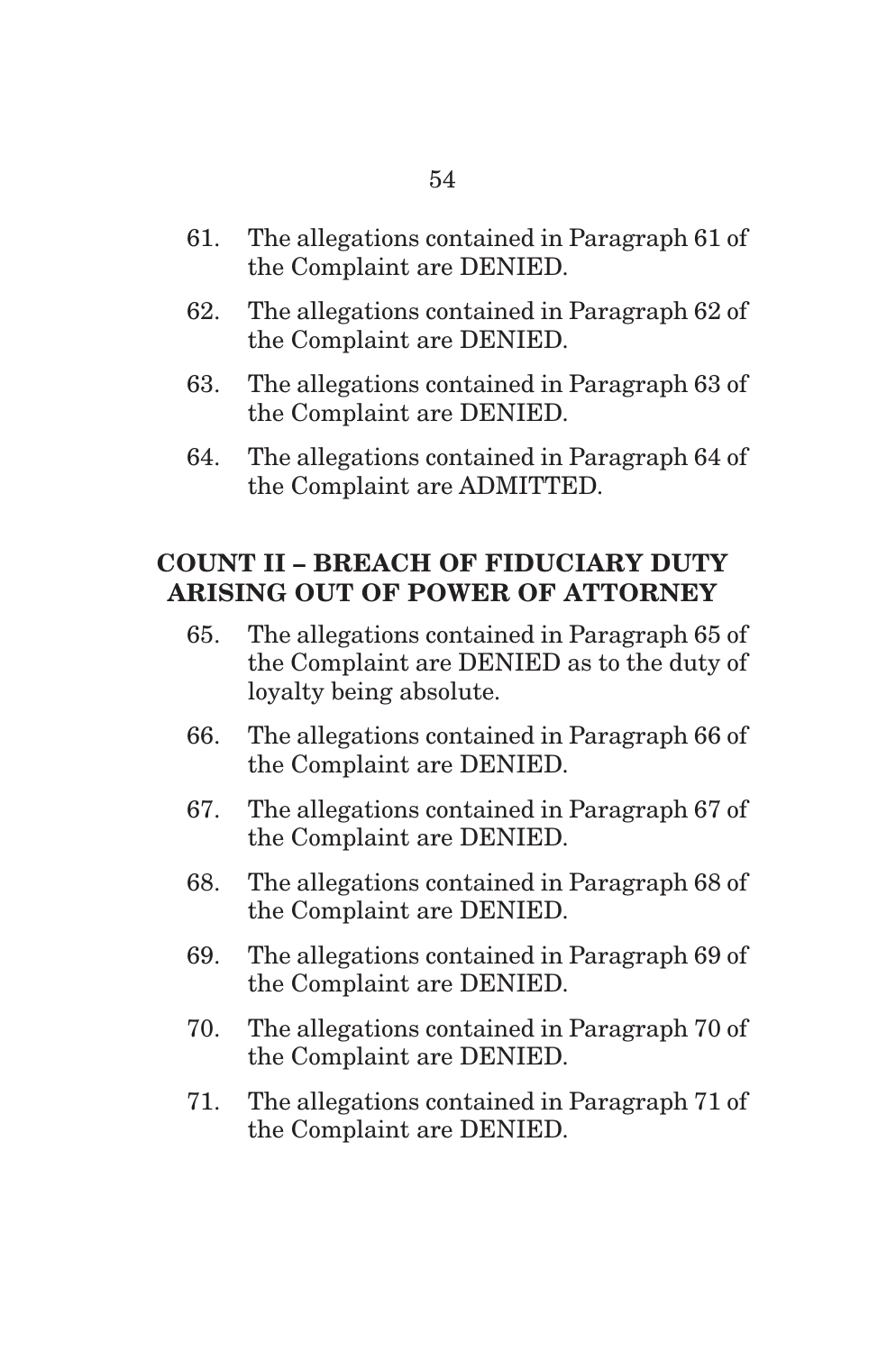### **COUNT III – LEGAL MALPRACTICE**

- 72. The allegations contained in Paragraph 72 of the Complaint are DENIED.
- 73. The allegations contained in Paragraph 73 of the Complaint are DENIED.
- 74. The allegations contained in Paragraph 74 of the Complaint are DENIED.
- 75. The allegations contained in Paragraph 75 of the Complaint are DENIED.
- 76. The allegations contained in Paragraph 76 of the Complaint are DENIED.
- 77. The allegations contained in Paragraph 77 of the Complaint are DENIED.
- 78. The allegations contained in Paragraph 78 of the Complaint are DENIED.

### **COUNT IV – CONVERSION OF PROPERTY**

- 79. The allegations contained in Paragraph 79 of the Complaint are DENIED. Jack Andrews was given credit for \$270,000, representing the value of improvements made under the Ground Lease as of a certain date.
- 80. The allegations contained in Paragraph 80 of the Complaint are DENIED. Jack Andrews and David Talton were given credit for \$800,000, representing the value of additional improvements made under the Ground Lease.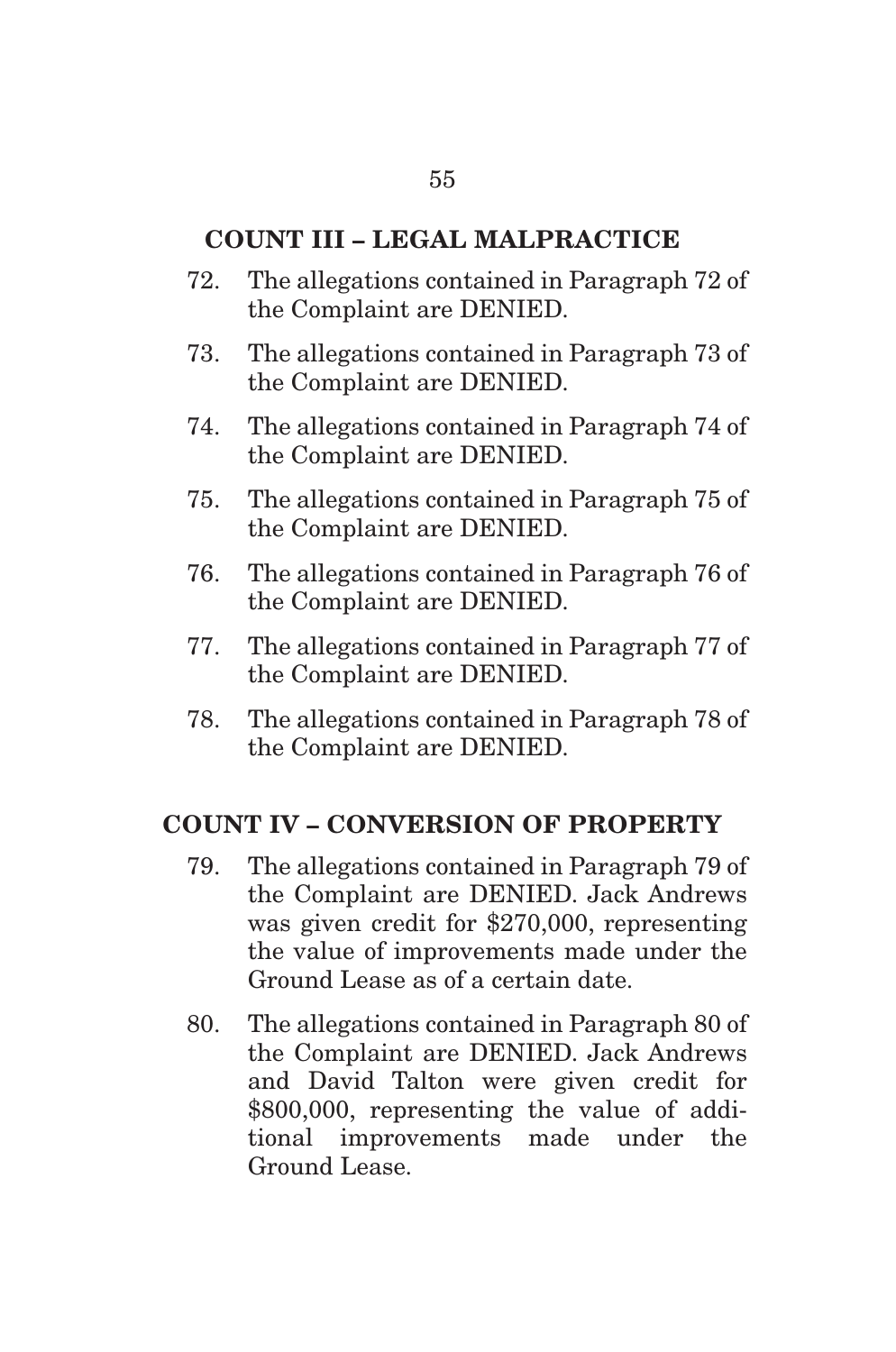- 81. The allegations contained in Paragraph 81 of the Complaint are ADMITTED to the extent that it alleges that Andrews and Talton provided value to Ethlyn Hall in the amount of \$1,070,000 for the 75 year Ground Lease.
- 82. The allegations contained in Paragraph 82 of the Complaint are DENIED. The \$800,000 was to fund the capital improvements under the 2003 Ground Lease, as those improvements were revised by Phyllis Hall and Ethlyn Hall, and to "satisfy and discharge the obligations of the tenant under the Lease Agreement dated January 25, 2003 between Landlord and ANDREWS ST. JOHN TRUST (the "Prior Lease") and for the cancellation and surrender of the Prior Lease; and in consideration for the granting of this Lease."
- 83. The allegations contained in Paragraph 83 of the Complaint are ADMITTED.
- 84. The allegations contained in Paragraph 84 of the Complaint are ADMITTED to the extent it alleges that Ethlyn Hall is the owner of Parcel 17-7, Estate Peter Bay and entitled to the value of the capital improvements she sought.
- 85. The allegations contained in Paragraph 85 of the Complaint are DENIED.
- 86. The allegations contained in Paragraph 86 of the Complaint are DENIED.
- 87. The allegations contained in Paragraph 87 of the Complaint are DENIED.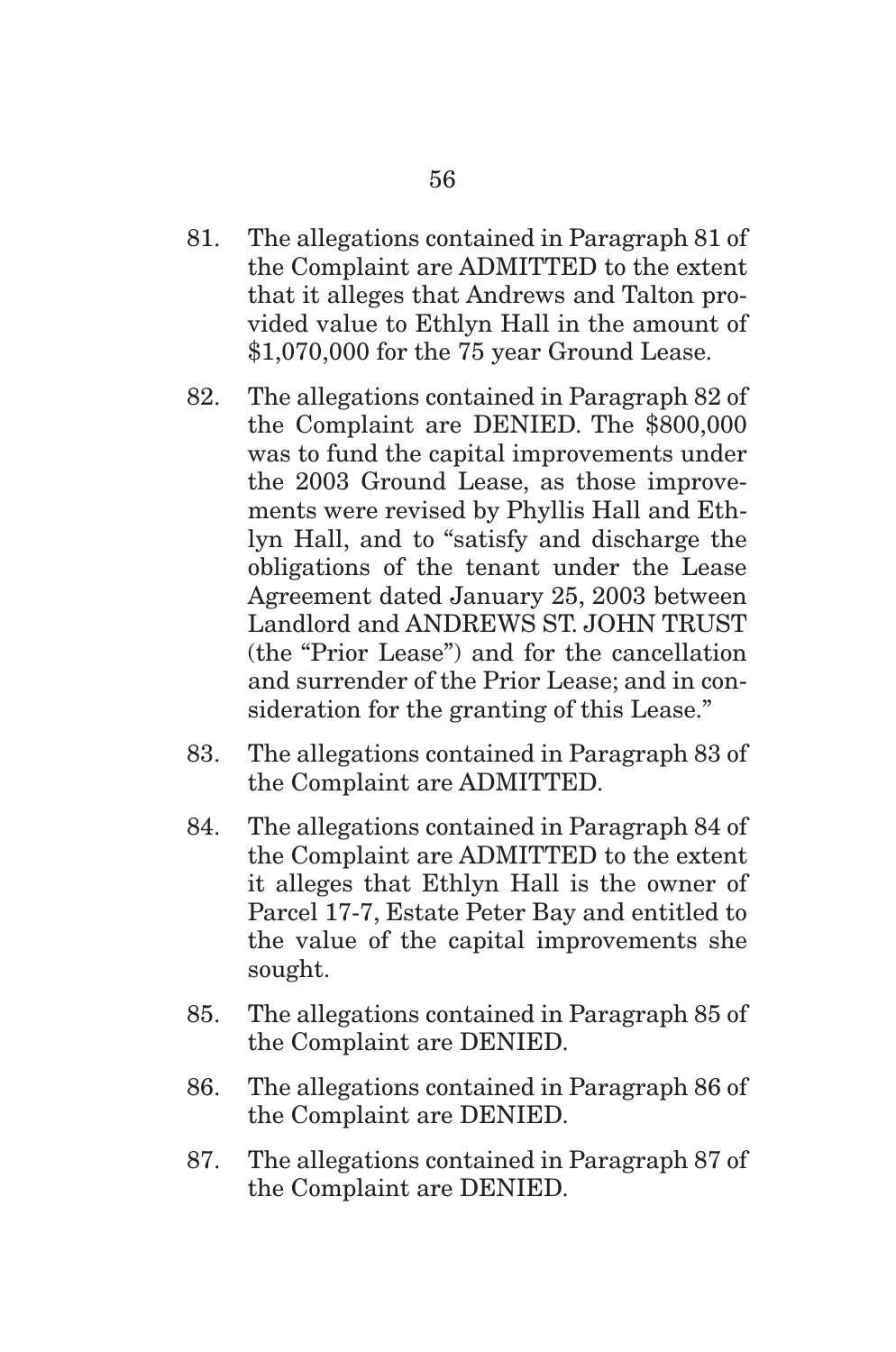- 88. The allegations contained in Paragraph 88 of the Complaint are DENIED.
- 89. The allegations contained in Paragraph 89 of the Complaint are ADMITTED to the extent that it alleges Defendant Hall acted as Ethlyn Hall's attorney for over 20 years.
- 90. The allegations contained in Paragraph 90 of the Complaint are DENIED.
- 91. The allegations contained in Paragraph 91 of the Complaint are DENIED.
- 92. The allegations contained in Paragraph 92 of the Complaint are ADMITTED to the extent that it alleges that Ethlyn Hall was entitled to a copy of her files upon request.
- 93. The allegations contained in Paragraph 93 of the Complaint are DENIED.
- 94. The allegations contained in Paragraph 94 of the Complaint are DENIED.
- 95. The allegations contained in Paragraph 95 of the Complaint are DENIED.
- 96. The allegations contained in Paragraph 96 of the Complaint are DENIED.
- 97. The allegations contained in Paragraph 97 of the Complaint are DENIED.
- 98. The allegations contained in Paragraph 98 of the Complaint are DENIED.
- 99. The allegations contained in Paragraph 99 of the Complaint are DENIED.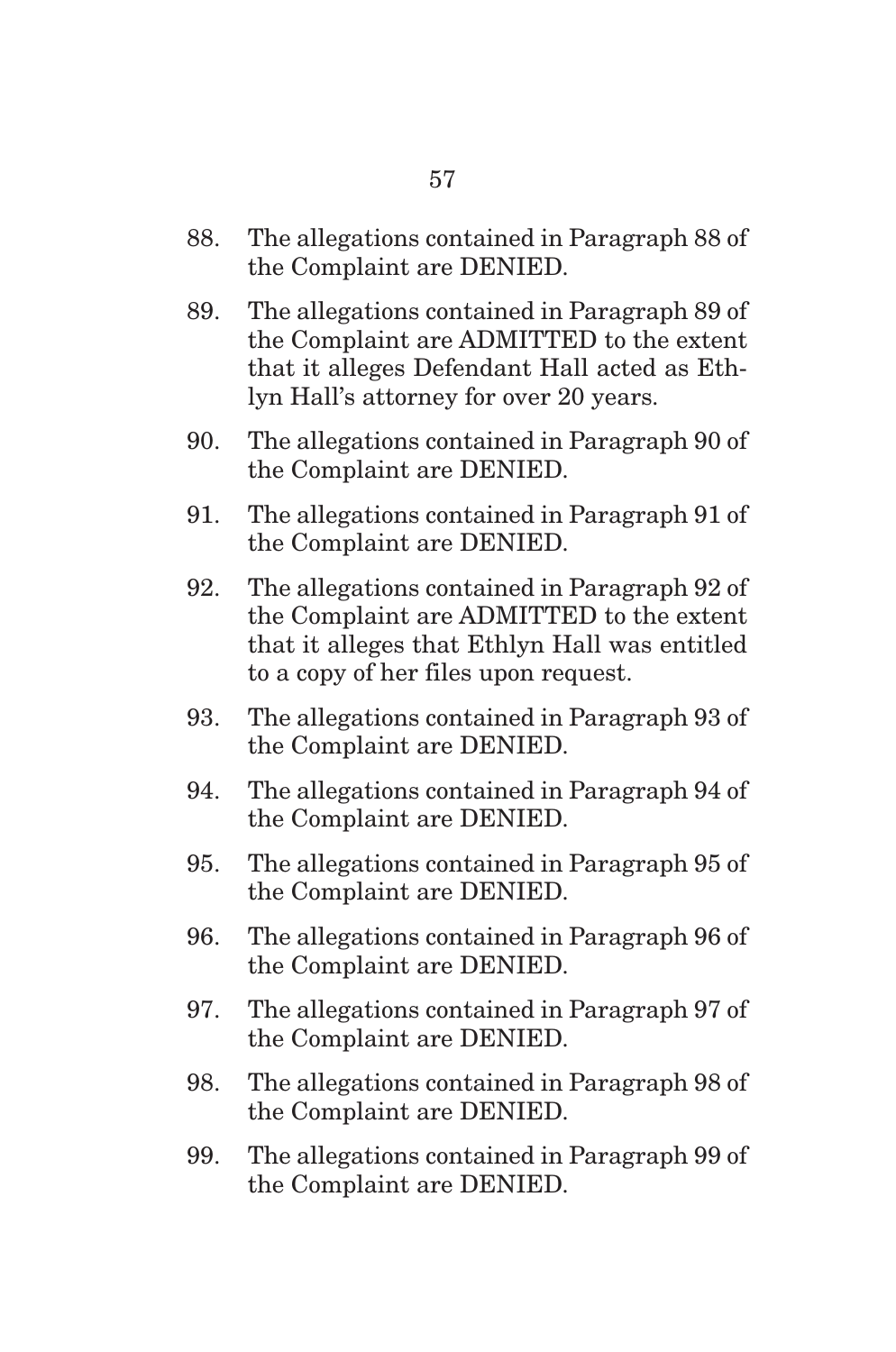- 100. The allegations contained in Paragraph 100 of the Complaint are DENIED.
- 101. The allegations contained in Paragraph 101 of the Complaint are DENIED.
- 102. The allegations contained in Paragraph 102 of the Complaint are ADMITTED as to advice Defendant Hall gave his mother and on which she justifiably relied, and are DE-NIED as to Ethlyn Hall being instructed to sign any documents.
- 103. The allegations contained in Paragraph 103 of the Complaint are DENIED.
- 104. The allegations contained in Paragraph 104 of the Complaint are DENIED as to fraud or any damages arising therefrom or the diversion of any funds. The capital improvements are located at Parcels 17-4, 17-5 and 17-6 and are evident to see.
- 105. The allegations contained in Paragraph 105 of the Complaint are DENIED.
- 106. The allegations contained in Paragraph 106 of the Complaint are DENIED.

### **COUNT VII – UNJUST ENRICHMENT**

- 107. The allegations contained in Paragraph 107 of the Complaint are DENIED.
- 108. The allegations contained in Paragraph 108 of the Complaint are DENIED.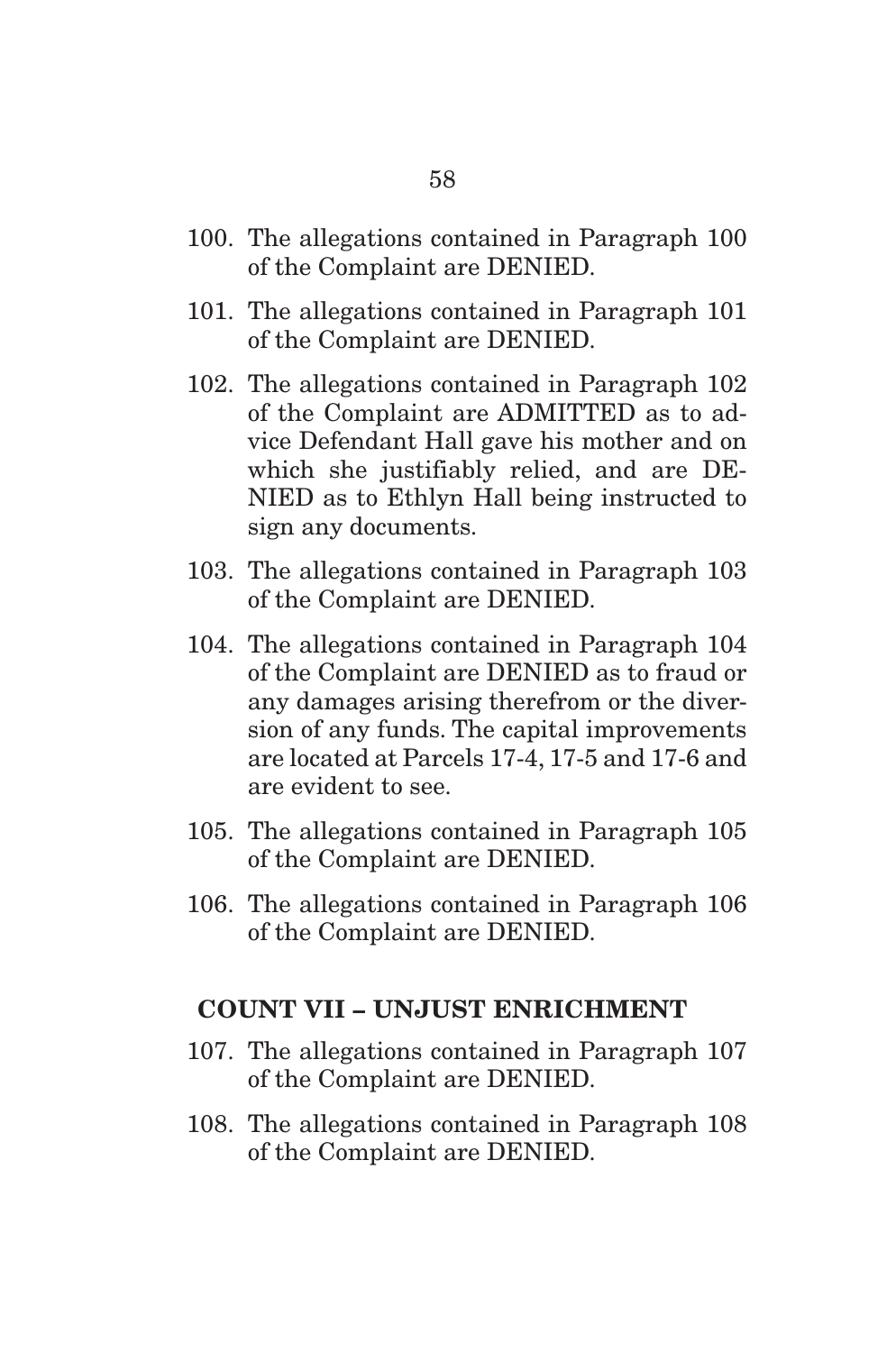- 109. The allegations contained in Paragraph 109 of the Complaint are DENIED.
- 110. The allegations contained in Paragraph 110 of the Complaint are DENIED.
- 111. The allegations contained in Paragraph 111 of the Complaint are DENIED.

### **COUNT VIII – ACCOUNTING**

- 112. The allegations contained in Paragraph 112 of the Complaint are DENIED.
- 113. The allegations contained in Paragraph 113 of the Complaint are DENIED.
- 114. The allegations contained in Paragraph 114 of the Complaint are DENIED.
- 115. The allegations contained in Paragraph 115 of the Complaint are DENIED.
- 116. The allegations contained in Paragraph 116 of the Complaint are DENIED.
- 117. The allegations contained in Paragraph 117 of the Complaint are DENIED.
- 118. The allegations contained in Paragraph 118 of the Complaint are DENIED.
- 119. The allegations contained in Paragraph 119 of the Complaint are DENIED.
- 120. The allegations contained in Paragraph 120 of the Complaint are DENIED.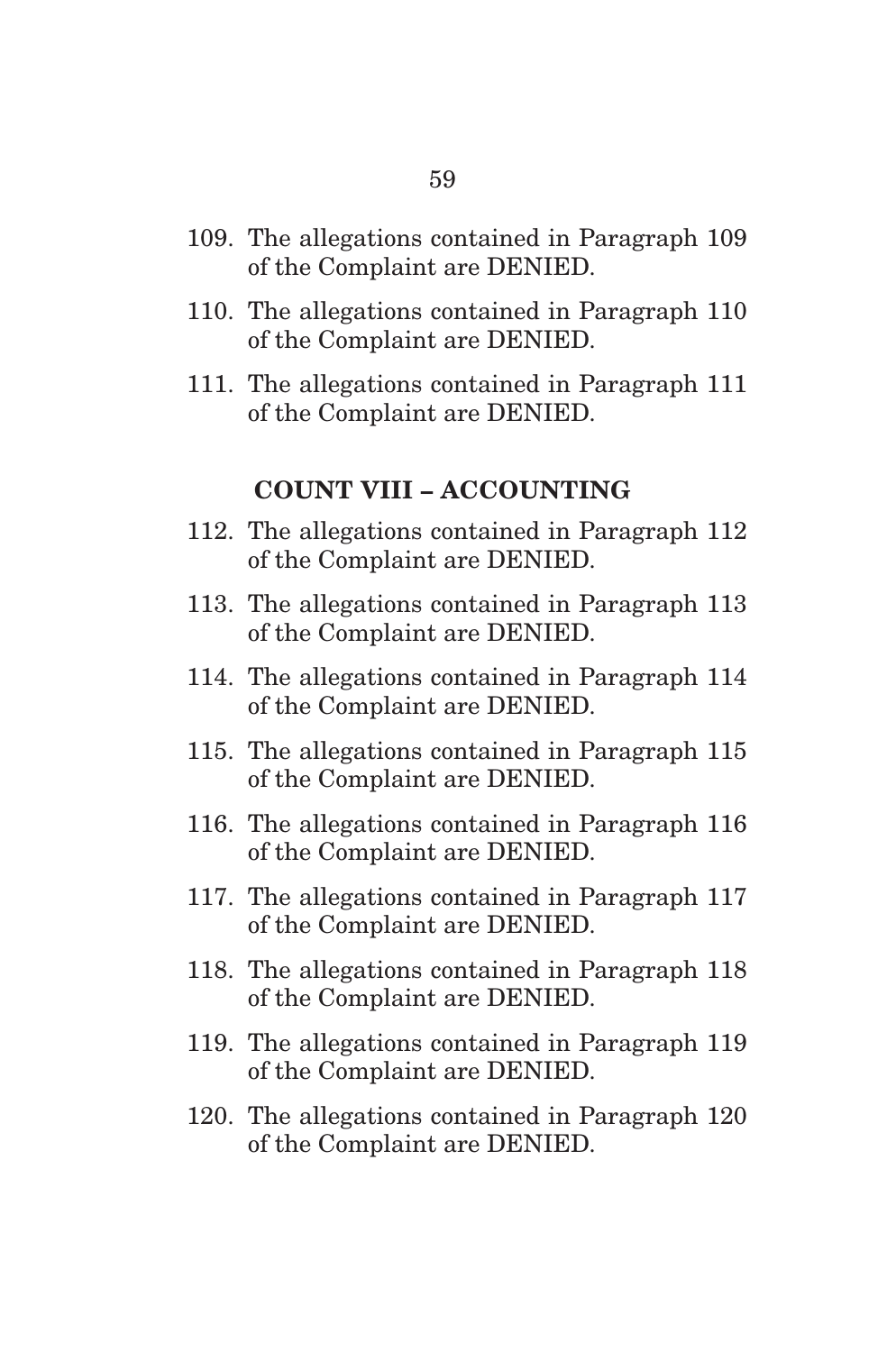## **AFFIRMATIVE DEFENSES**

- 1. The Complaint fails to state a claim for which relief can be granted.
- 2. The Complaint is barred by the statute of limitations.
- 3. The Trust lacks standing to bring a claim against Defendants.
- 4. The alleged claims of Ethlyn Hall do not survive her death.
- 5. The alleged claims of Ethlyn Hall cannot be assigned to the Trust.
- 6. The Trust and other documents signed by Ethlyn Hall after August 2010 were signed while she was subject to undue influence by Elsa Hall and others and are therefore invalid.
- 7. The Plaintiff 's claims are barred by the doctrine of unclean hands.
- 8. Defendant Samuel Hall reserves the right to assert additional affirmative defenses based on information obtained in the case, including Plaintiff 's overdue initial Rule26 discovery, which has not yet been obtained.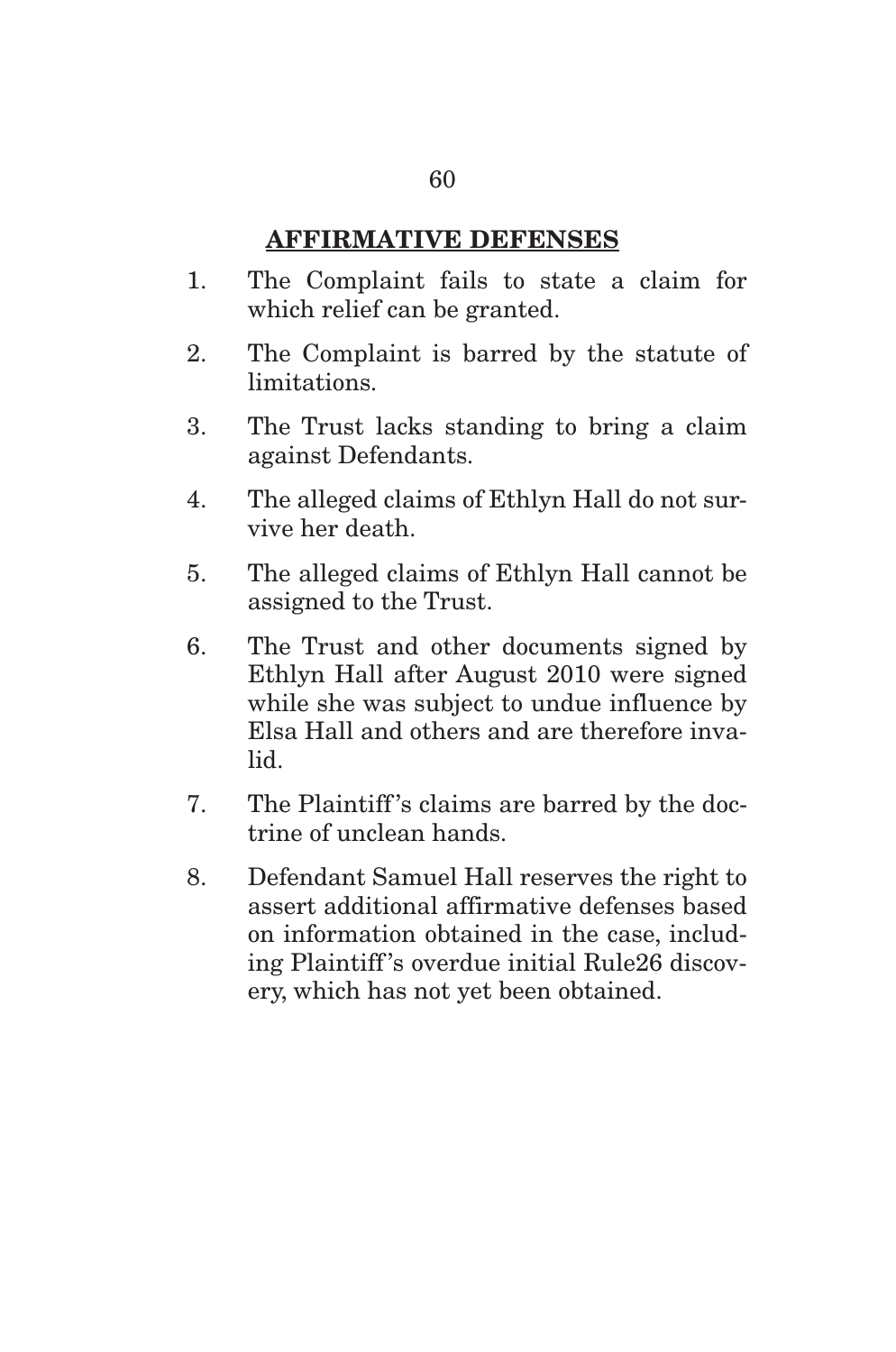### **COUNTERCLAIM**

 Defendant Samuel H. Hall, Jr., by and through his undersigned counsel, as and for his counterclaim alleges as follows:

- 1. This Court has diversity jurisdiction pursuant to 28 U.S.C. Section 1333.
- 2. Defendant Samuel H. Hall, Jr. ("Samuel Hall") is a citizen of the Virgin Islands, residing in St. Thomas, U.S. Virgin Islands, and is the son of Ethlyn Hall.
- 3. Yassin Hall, is a citizen of Florida and is the granddaughter of Ethlyn Hall and the only child of Victor Hall, son of Ethlyn Hall.
- 4. Phyllis Hall-Brin, is a citizen of the Virgin Islands, residing at # 156-157 Estate Enighed and Contant, Cruz Bay, St. John, Virgin Islands, and is the daughter of Ethlyn Hall.
- 5. Plaintiff Elsa Hall, is a citizen of Florida and is the daughter of Ethlyn Hall.
- 6. Elsa Hall is named herein individually and in her purported capacity as a trustee of the Trust.
- 7. Tanya Muldrow is a citizen of the state of Georgia and is the daughter of Phyllis Hall-Brin.
- 8. Ethlyn Hall ("Ethlyn Hall") was a citizen of the Virgin Islands at the time of her death and is the mother of the Samuel H. Hall, Jr., Phyllis Hall-Brin and Elsa Hall, and the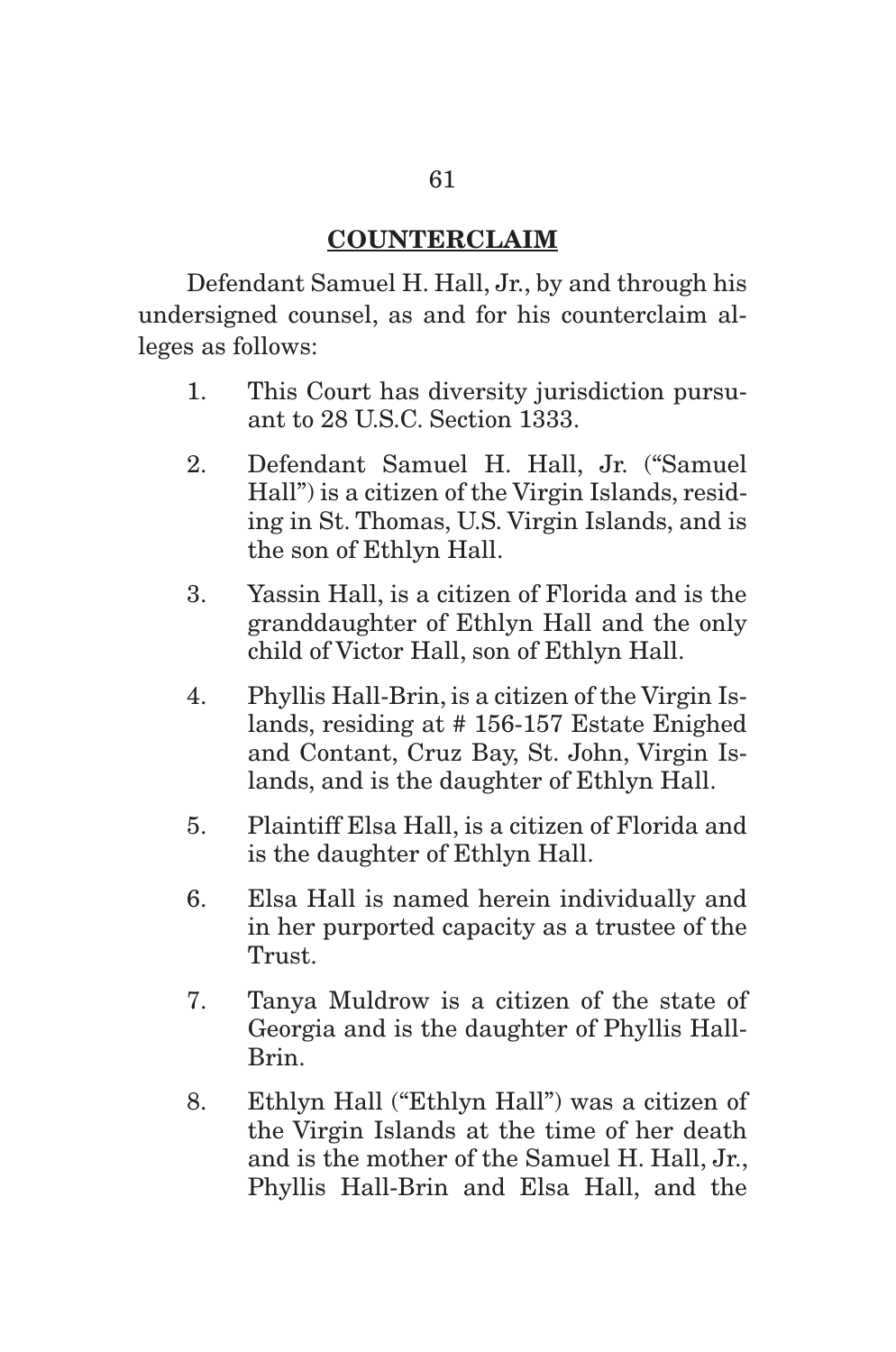grandmother of Yassin Hall and Tanya Muldrow.

9. She died on May 5, 2012 in Miami, Florida.

62

- 10. Ethlyn Hall was moved out of her home at No. 16 Peter Bay, St. John, and eventually to Miami, Florida at a time when she was mentally unable to make an informed decision about her domicile or care due to the undue influence of Elsa Hall.
- 11. In 1975, Estate Peter Bay, St. John was partitioned into 1/6th shares. Ethlyn Hall received approximately eight acres as a result of the partition.
- 12. Ethlyn Hall received from the partition approximately 1.5 acres in lower Peter Bay (Parcel 16) and approximately six acres in Upper Peter Bay (Parcel 17).
- 13. Ethlyn Hall's Peter Bay property was in addition to the Cruz Bay property she and Samuel Hall, Sr. owned, known as Parcel No. 156-157 Estate Enighed and Contant.
- 14. For over 30 years, starting in the 1970's, Samuel Hall provided legal and other assistance for Ethlyn Hall without seeking or obtaining any compensation or remuneration in the form of money or property.
- 15. In 1970's, when Samuel Hall, Sr. and Ethlyn Hall divorced, Samuel Hall was designated by their divorce court judge, in accordance with the agreement of his mother and father, to oversee the allocation of net rental income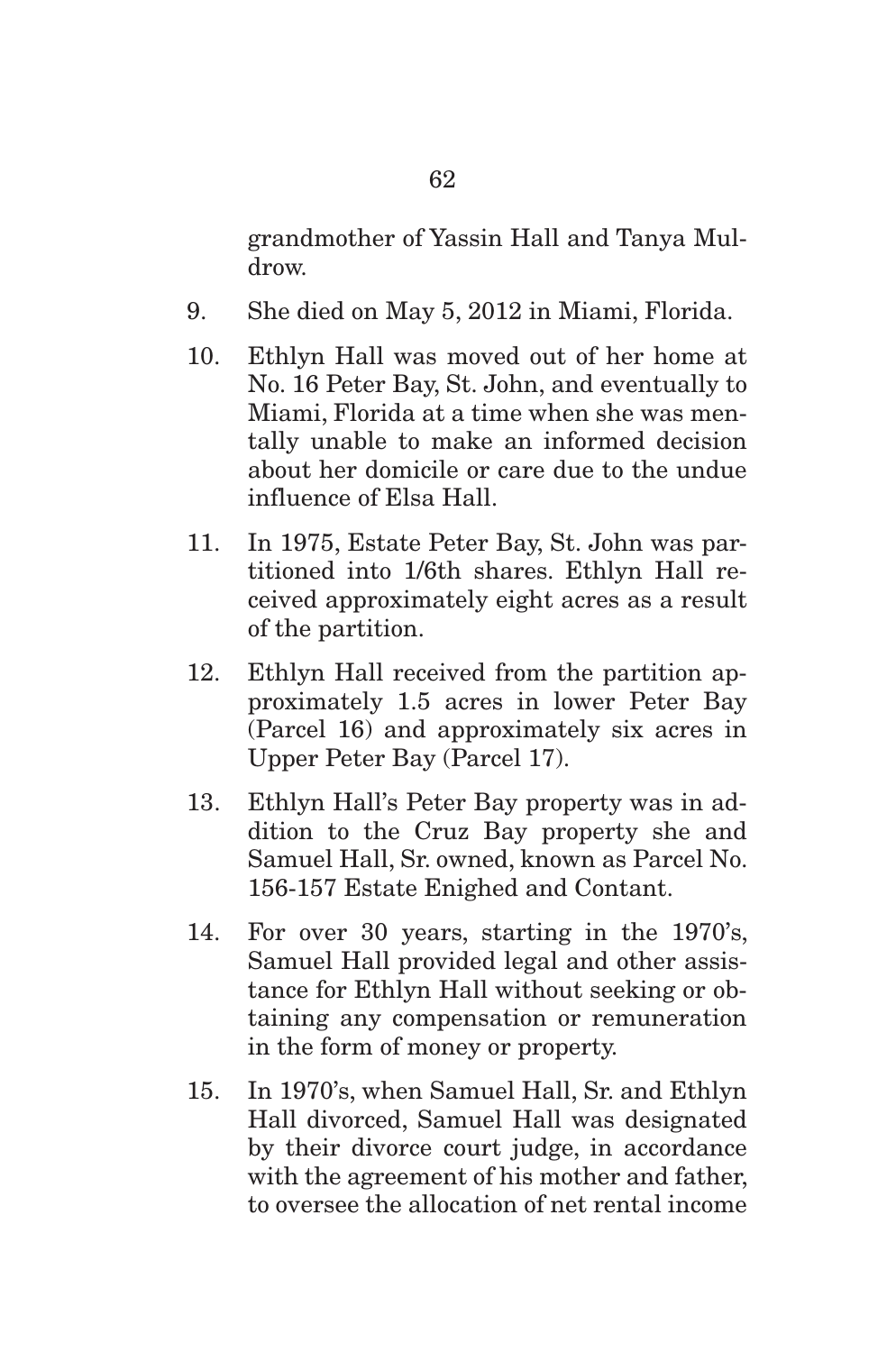from their Cruz Bay property between them, and he did so voluntarily and without any financial compensation or remuneration.

- 16. In 1981, when Samuel Hall, Sr. agreed to sell his one-half interest in the Cruz Bay property to Ethlyn Hall, Samuel Hall cosigned the bank loan of Ethlyn Hall allowing her to purchase his one-half interest.
- 17. During the 1980-1990's, St. John Land Investment Limited sought to collect from Ethlyn Hall 1/6th the cost of constructing a concrete subdivision road with underground utilities, security gate and gate openers, roadside stonework and landscaping in lower Peter Bay.
- 18. The cost of said work was several hundred thousand dollars if it was not in excess of \$1 million.
- 19. Through the legal efforts of Defendant Samuel Hall, Ethlyn Hall did not have to pay for any of the cost of the roadwork.
- 20. Samuel Hall, on behalf of Ethlyn Hall was successful in discouraging St. John Land Investment from attempting to collect from her 1/6th of the cost of the work.
- 21. If Ethlyn Hall had been forced to pay 1/6th the cost of the work, she would have been forced to sell some of her property in order to do so.
- 22. In the 1980's, Samuel Hall assisted his mother in the construction of her house at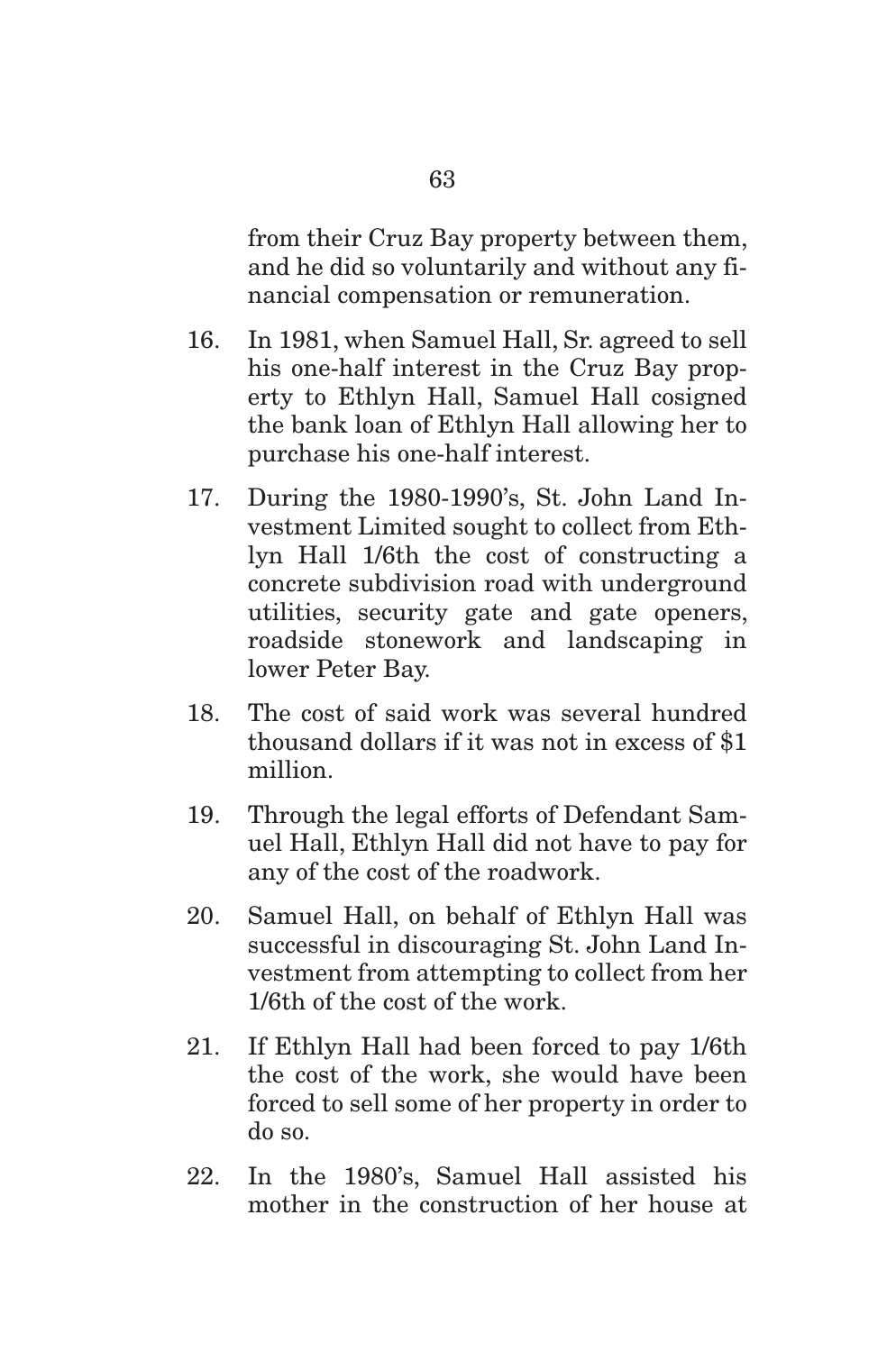Parcel 16 by providing her with construction materials and equipment from St. Thomas at no cost to her.

- 23. In 1990, when Victor Hall attempted to adversely possess his mother's property in lower Peter Bay, Samuel Hall successfully sued to evict Victor Hall on behalf of Ethlyn Hall and successfully defended Ethlyn Hall from his adverse possession claim in the Territorial Court F.E.D. No. 218/1990 and in the District Court App. Div. Misc. No. 1990-18.
- 24. In 1990, Samuel Hall recommended that Ethlyn Hall place her Cruz Bay property in her name along with that of Elsa Hall and Phyllis Hall as joint tenants in order to provide them with economic security.
- 25. When Ethlyn Hall asked if he should be included, he declined to be included on the deed.
- 26. On April 25, 1990, at the recommendation of Samuel Hall, and with his legal assistance in preparing the deed, Ethlyn Hall, conveyed by quitclaim deed her seven dwelling unit guest house doing business as Hillcrest Guest House ("Hillcrest Guest House"), located on Parcel No. 156-157 Estate Contant and Enighed, St. John, to herself, Phyllis and Elsa, as joint tenants, reserving for herself, however, a life estate in all rents and profits.
- 27. Ethlyn Hall did this in order to provide a home and shelter to Elsa Hall and Phyllis Hall, who had failed to purchase or otherwise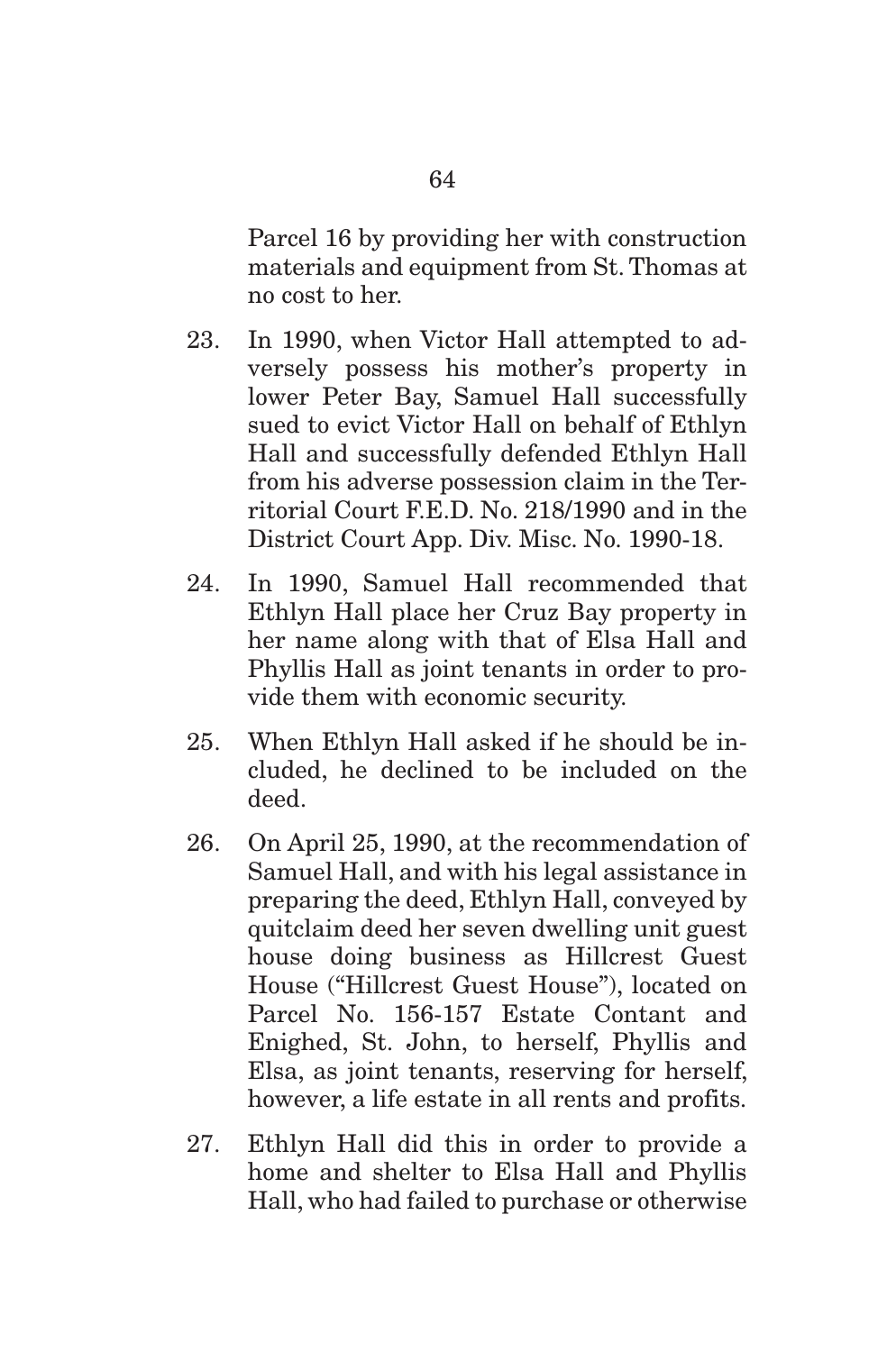acquire real property or a house of their own, while at the same time preserving her right to the guest house income in case she needed it.

- 28. Ethlyn Hall also allowed Phyllis Hall-Brin to live at the Hillcrest Guest House in a three bedroom apartment rent-free since April 25, 1990 on condition that she manage the rental of the guest house and provide her with the net income.
- 29. However, after the conveyance, Phyllis Hall-Brin failed to continue to provide her mother with her portion of the net income. Instead, except for paying the telephone and light bill for her mother's home at No. 16 Estate Peter Bay, Phyllis Hall Brin kept the net income for her own use.
- 30. Ethlyn Hall complained about Hall-Brin's actions in converting the rental income from the Hillcrest Guest House to her own personal use.
- 31. In 1999, Elsa Hall asked her mother to convey to her property in Estate Peter Bay, St. John.
- 32. In June 1999, after her mother agreed to give Elsa Hall one acre, Samuel Hall prepared a quit-claim deed at the request of his mother, in order to cause Elsa Hall to quit-claim her interest in the seven dwelling unit guest house (Hillcrest Guest House), and to receive in exchange a deed of gift from Ethlyn Louise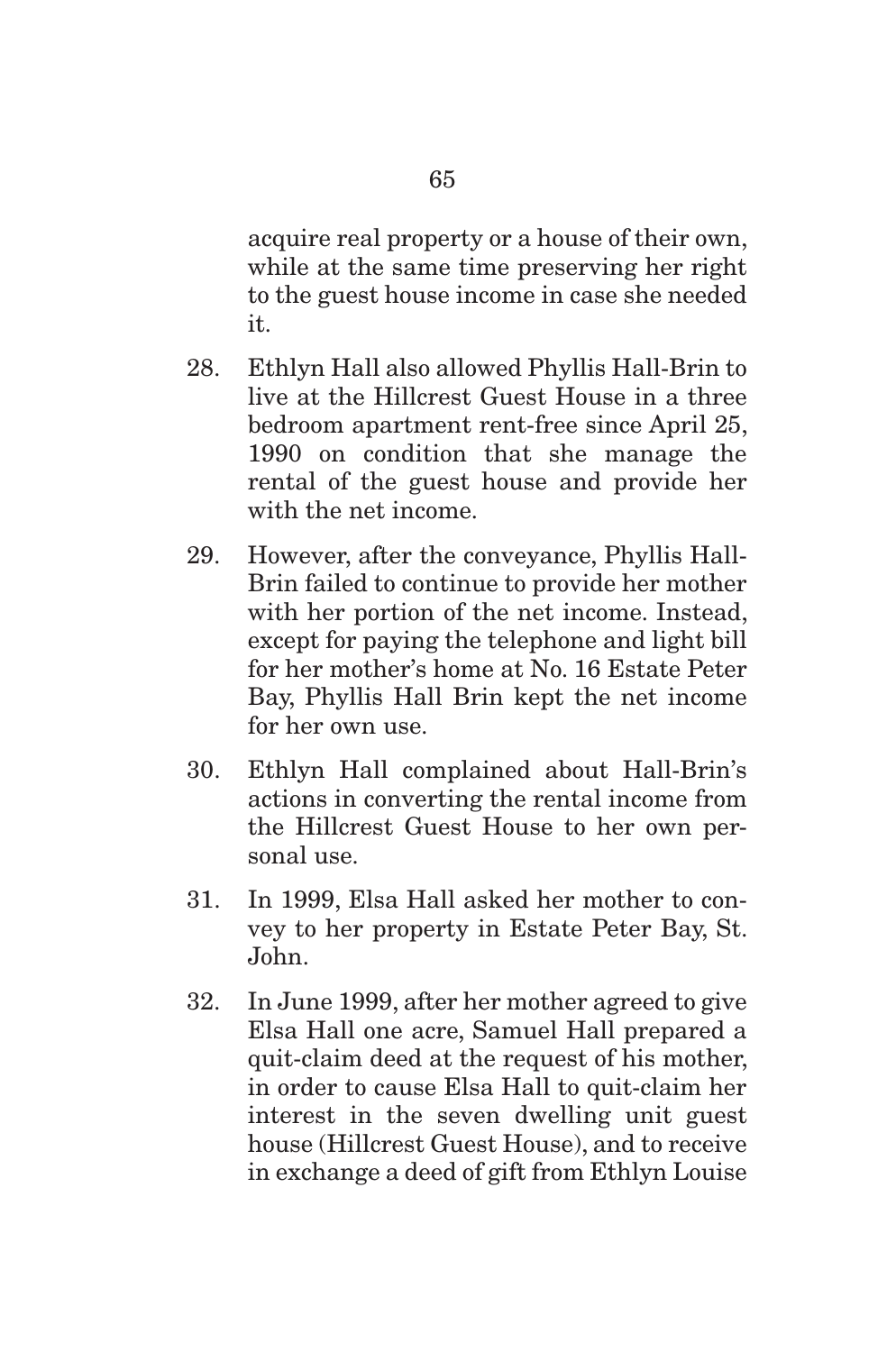Hall to approximately an acre in Estate Peter Bay.

- 33. By deed dated June 4, 1999, Elsa Hall quitclaimed to Ethlyn Hall and Phyllis Hall Brin her interest in the Hillcrest Guest House.
- 34. After obtaining the acre, Elsa Hall was unsuccessful in operating a landscaping business on the property, and eventually discontinued the landscaping business.
- 35. She was also unsuccessful in operating a campground on the property
- 36. She has also been unsuccessful in remaining gainfully employed by others for any significant length of time.
- 37. In 1999, Elsa Hall also asked Samuel Hall to incorporate a business she called Botanical Villas, Inc. in order to operate a campground on her property, and he incorporated it for her at no cost to her for his services.
- 38. Elsa Hall also asked Samuel Hall to co-sign a truck loan for her and he did that too.
- 39. However, the buildings Elsa Hall built on her property were plywood shanties, not botanical villas, and were not  $\Box$  kept clean and safe.
- 40. This caused them to receive highly unfavorable guest reviews, which appear online at www.tripadvisor.com when a search for "St. John Botanical Villas" is conducted.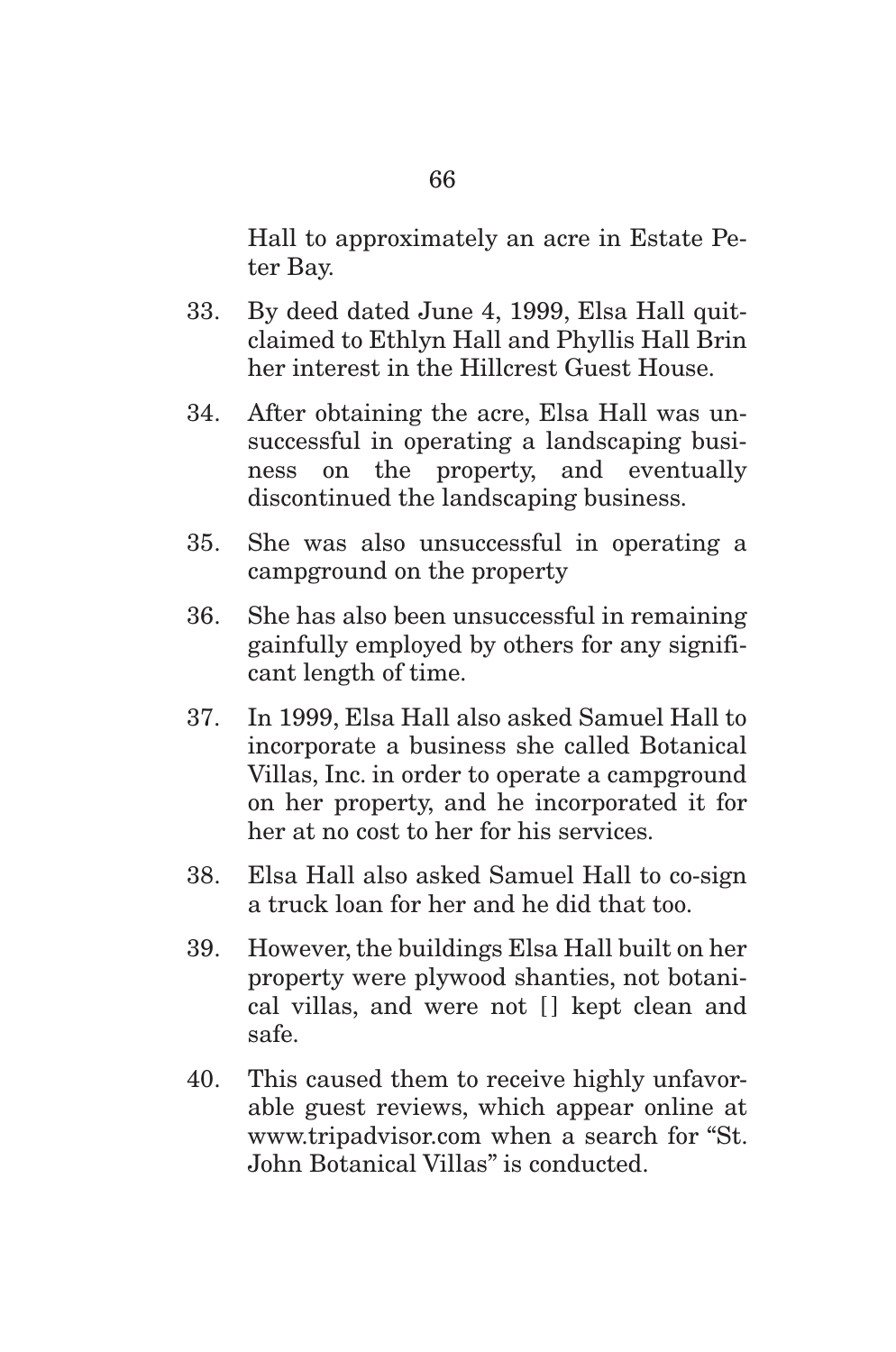- 41. In 1999, in exchange for the deed to one acre, Elsa Hall quit-claimed and relinquished her interest in the Hillcrest Guest House in order to obtain the first of two adjacent acres of land she received from her mother in Estate Peter Bay, St. John.
- 42. In 1990, St. John Land investment Limited desired to construct a concrete subdivision road, stonework, landscaping, security gate and gate opener in Upper Peter Bay, with the road work to be done in the location established by the 1975 partition decree pursuant to which Ethlyn Hall obtained titleto her Peter Bay property.
- 43. Instead of seeking to have Ethlyn Hall pay 1/6th of the cost, St. John Land Investment, Ltd. agreed, in exchange for Samuel Hall on behalf of Ethlyn Hall obtaining the CZM permits to build the concrete road, stone walls, and landscaping, to perform the roadwork without requiring Ethlyn Hall to pay 1/6th of its cost.
- 44. If Ethlyn Hall had been forced to pay 1/6th the cost of the work, she would have been forced, as a retiree, to sell some of her property in order to do so.
- 45. The cost of said roadwork was several hundred thousand dollars if it was not in excess of \$1 million.
- 46. Samuel Hall also retained the services of architect John Woods to design the subdivision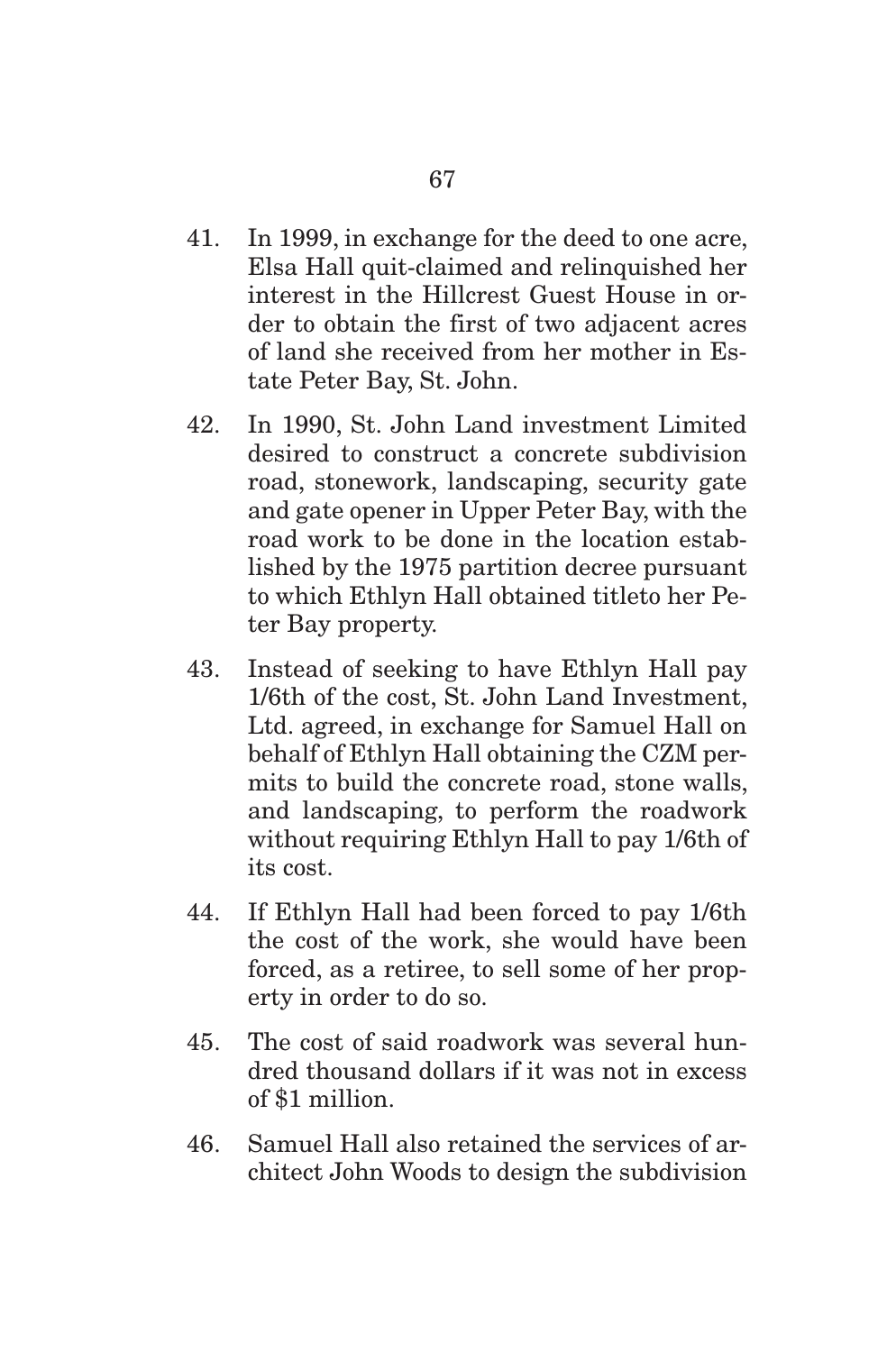road in Upper Peter Bay and paid for the architectural services himself.

- 47. On December 13, 1999, Samuel Hall applied for minor CZM permit on behalf of his mother to construct portion of Subdivision road in Upper Peter Bay pursuant to a power of attorney from his mother authorizing him to do so.
- 48. Neither Ethlyn Hall nor any of her children, except for Samuel Hall, or her grandchildren paid for any of the cost of the roadwork in Upper Peter Bay.
- 49. On November 17, 2000, Samuel Hall applied for another CZM permit on behalf of Ethlyn Hall in order to permit to construct another portion of the subdivision road in Upper Peter Bay, pursuant to a power of attorney given to him by Ethlyn Hall.
- 50. The roadwork cost hundreds of thousands of dollars if not more than \$1 million.
- 51. Through the efforts of Samuel Hall, Ethlyn Hall paid none of the cost of the roadwork.
- 52. In addition, in 2001, Samuel Hall, on behalf of Ethlyn Hall, also arranged for the exchange of easements and of substandard parcels owned by Ethlyn Hall (Parcel 17-B and 17-3) for a larger, substandard parcel owned by St. John Land Investment (Parcel 15-7), so that each party obtained a substandard parcel that, when added to their remaining property, enhanced its value. In addition, the substandard parcel Ethlyn Hall received was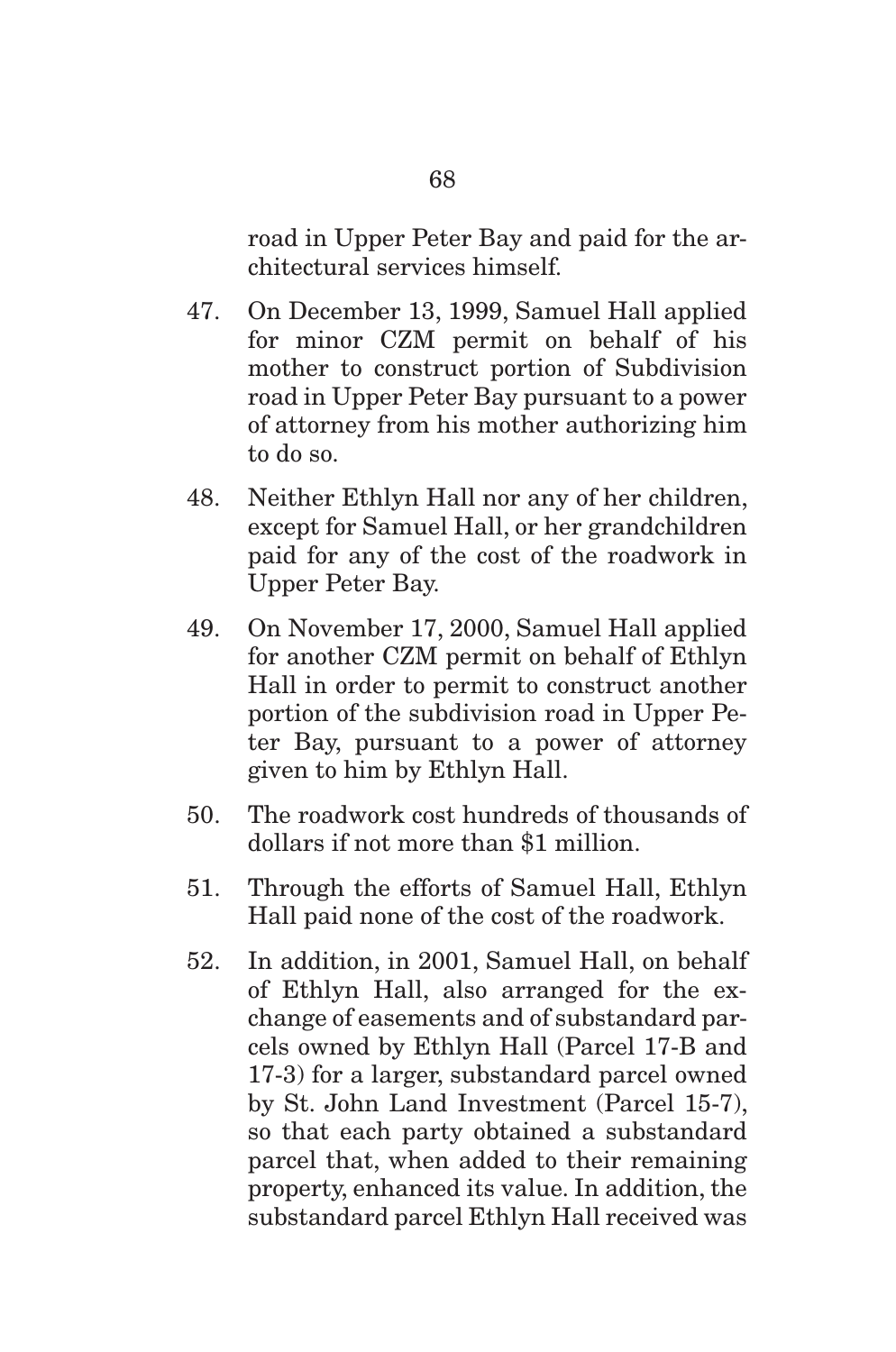larger and more valuable than the substandard parcels she gave up in exchange.

- 53. Ethlyn Hall also obtained from St. John Land Investment, Ltd. at no cost to her, through the assistance of Samuel Hall, a contractual commitment to construct an additional concrete access road to her property, of similar construction as the concrete subdivision road, and the access road was constructed as agreed.
- 54. In 1998 or 1999, through 2002, Samuel Hall also successfully represented his mother in the case of *Peter Bay Homeowners Association v. Stillman, et. al.*, a lawsuit filed in the District Court of the Virgin Islands, in order to protect Ethlyn Hall from the claim of the Peter Bay Homeowners Association that its members had a 50 foot easement over her beachfront property (Parcel 16) in lower Peter Bay, and from their claim that she was obligated to be a dues-paying member of the Association.
- 55. In 2002, he also successfully represented his mother on appeal of the case to the U.S. Court of Appeals for the Third Circuit.
- 56. Starting in 2001, Samuel Hall also assisted Ethlyn Hall in subdividing her property in upper Peter Bay, after the concrete road and other road improvements were completed.
- 57. He accomplished the subdivision at considerable cost, time and expense to himself,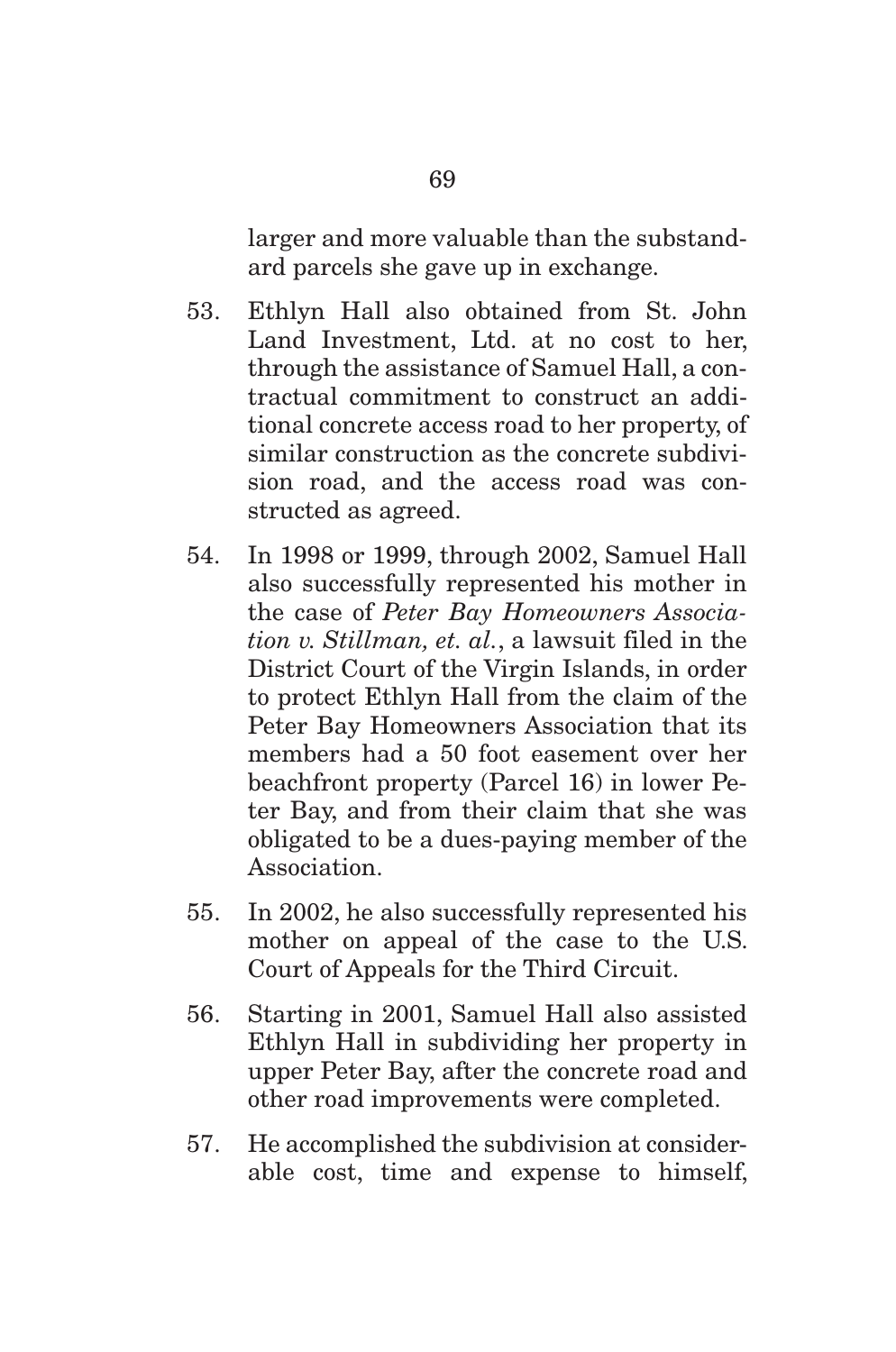including paying for the engineering and surveying costs himself.

- 58. On or before April 2002, with the legal assistance of Samuel Hall, after he completed the subdivision of Parcel 17 after considerable expenditure of his own time, money and effort, Ethlyn Hall conveyed by deed of gift the second of two acres in Estate Peter Bay to Elsa Hall (Parcel 17-2), an acre, more or less, to her daughter Phyllis Hall Brin (Parcel 17- 4), an acre, more or less, to her son (Parcel 17-5); and caused the conveyance of an acre, more or less, to her granddaughter, Yassin Hall (Parcel 15-7 and 17-6).
- 59. Samuel Hall did not seek or obtain a gift of any property from his mother beyond the one acre parcel she decided to give him.
- 60. In 2002 and 2003, Samuel Hall, on behalf of Ethlyn Hall, without any cost to her, also negotiated with John ("Jack") Andrews a longterm ground lease on a one acre parcel known and described as Parcel No. 17-7 Estate Peter Bay.
- 61. In exchange for the construction of two cottages, one on the property of Phyllis Hall Brin and one on the property of Yassin Hall, Andrews was to receive a 50 year ground lease to an unimproved acre of land known as Parcel 17-7.
- 62. On January 24, 2003, the Ground Lease to Parcel 17-7 was executed between Ethlyn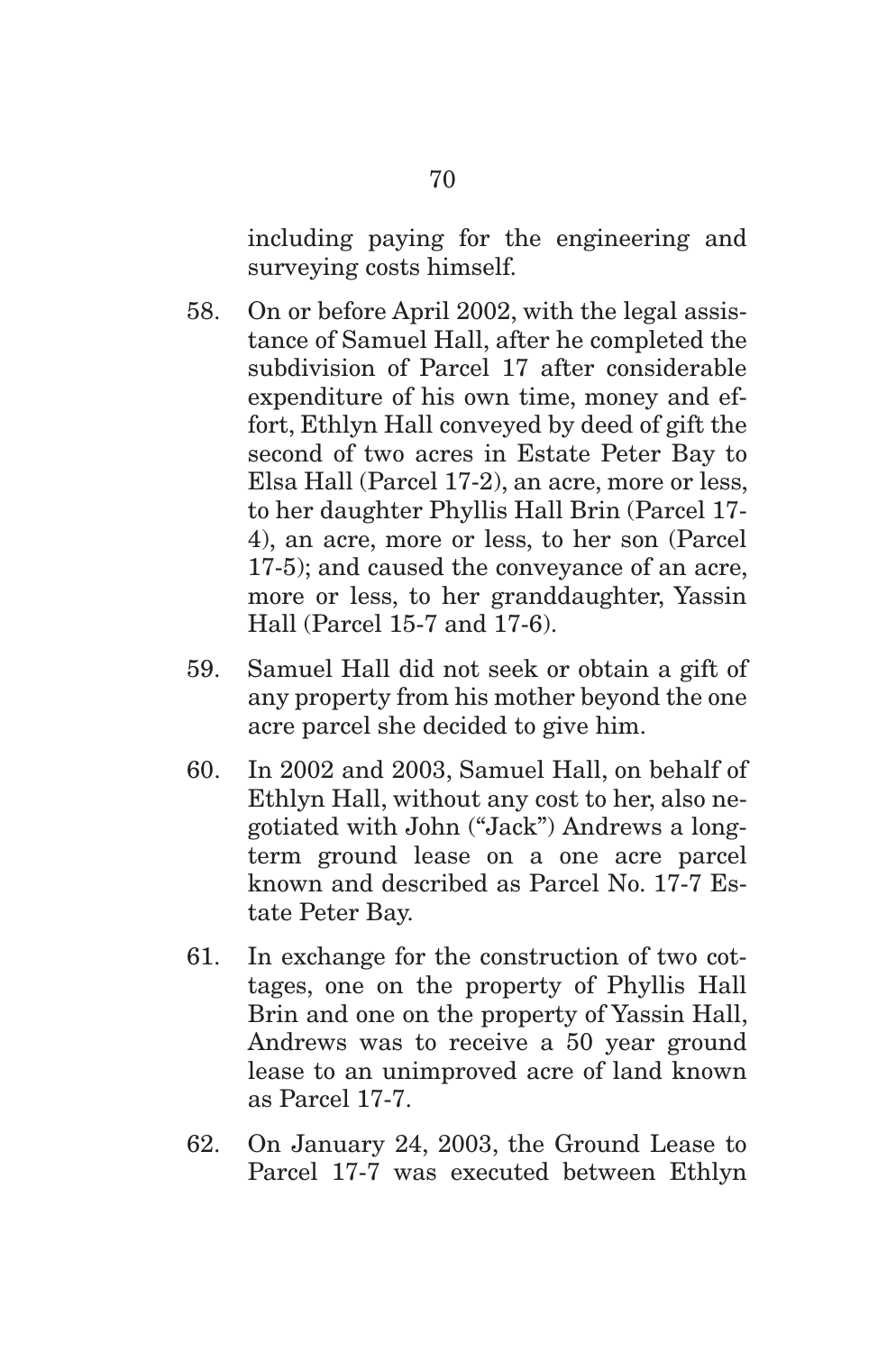Hall and the Andrews St. John Trust ("Andrews").

- 63. Samuel Hall did not ask for or seek to obtain any benefit from the Ground Lease he successfully negotiated, or receive any financial compensation or remuneration for conceiving of and successfully negotiating the Ground Lease.
- 64. Ethlyn Hall greatly appreciated the continued efforts of her son on her behalf and on behalf of the family.
- 65. Although initially the construction of cottages under the Ground Lease for Elsa Hall and Phyllis Hall-Brin were recommended by Samuel Hall to his mother, Ethlyn Hall, she decided that Elsa Hall had already received enough from her, having been given approximately two acres, one more acre than anyone else, and the two acres were more valuable than one acre with a cottage.
- 66. Ethlyn Hall decided that the two cottages were to be built by Andrews for Phyllis Hall-Brin and Yassin Hall, the only child of Ethlyn Hall's deceased son, Victor Hall, on their respective parcels.
- 67. On March 2003, Andrews made a separate proposal to Elsa Hall to develop her property and build cottages on her property but she rejected it.
- 68. After the Ground Lease was executed, Elsa Hall insisted to her mother that she should get a cottage and eventually caused her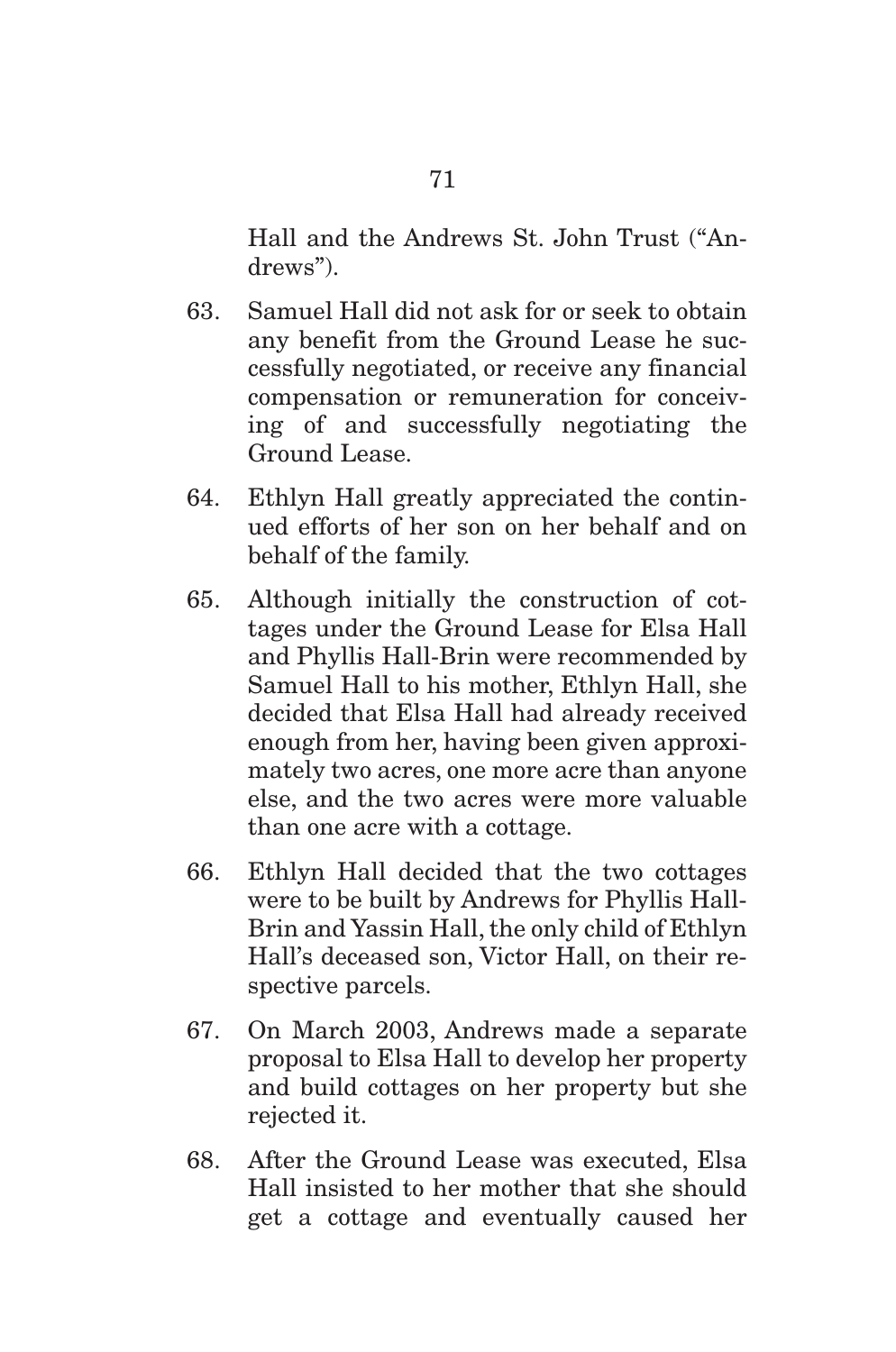mother to request from Samuel Hall by letter dated April 23, 2003, that she be provided with a cottage, which would have required amending the Ground Lease and extending its term.

- 69. However, Andrews was not agreeable to amending the Ground Lease to extend its term in order to build a third cottage.
- 70. Elsa Hall became upset with Samuel Hall for not obtaining for her a cottage free of cost to her under the Ground Lease and stopped speaking to him in 2003.
- 71. Elsa Hall then listed her property for rent under a long-term lease but was unable on her own to obtain a tenant.
- 72. Subsequently, Elsa Hall listed her property for sale, but was unable to obtain a buyer until June 2012, approximately one month after her mother passed away, and she sold it at a significantly reduced price.
- 73. Elsa Hall has continually exploited her mother's resources for her own care. In fact, she attempted unsuccessfully, after Ethlyn Hall had died on May 5, 2012, but before she was buried on May 26, 2012, to remove the lis pendens Samuel Hall placed on the property of Ethlyn Hall in 2011 in order to protect it from Elsa Hall and the Trust, while he sought the appointment of a guardian for his mother.
- 74. Elsa Hall was then forced to sell her own property within days after the passing of her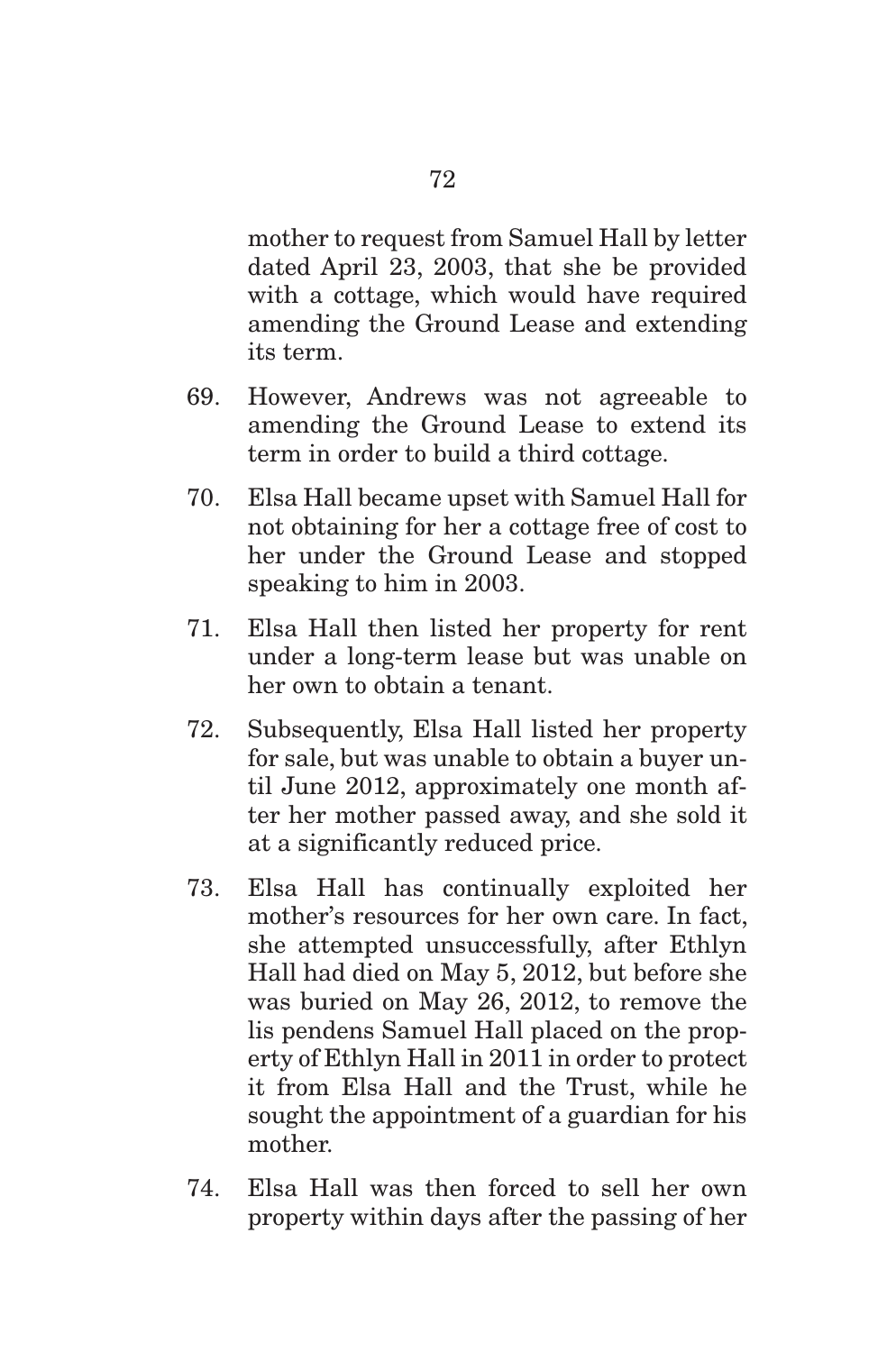mother, because she could no longer rely on her mother's income for support.

- 75. Ethlyn Hall was born on June 6, 1916 in St. John, Virgin Islands and died on May 5, 2012 and was 95 years old at the time of her death.
- 76. Prior to August 11, 2010, Ethlyn Hall lived in her two story, two dwelling unit, beachfront home located at No. 16 Peter Bay, St. John, Virgin Islands.
- 77. Prior to August 11, 2010, Ethlyn Hall was looked after by Samuel Hall and he provided her with assistance besides legal assistance over a period of many years.
- 78. He took her to the doctor, the St. John clinic, St. Thomas hospital and other places, bought her groceries, cleaned her yard, fixed her driveway, installed fans in her house, maintained her home, bought her appliances, built her a storage shed, picked up her mail, made her bank deposits, obtained for her direct deposit of her retirement income, saw to her medical care and also represented her in lawsuits and assisted her in subdividing, leasing, conveying and distributing her real property in accordance with her wishes.
- 79. Prior to August 11, 2010, Elsa Hall did not provide for the care of Ethlyn Hall, despite her mother's generosity towards her. Instead, she depleted her resources by spending her money, eating her food, occupying her residence and requested and obtained funds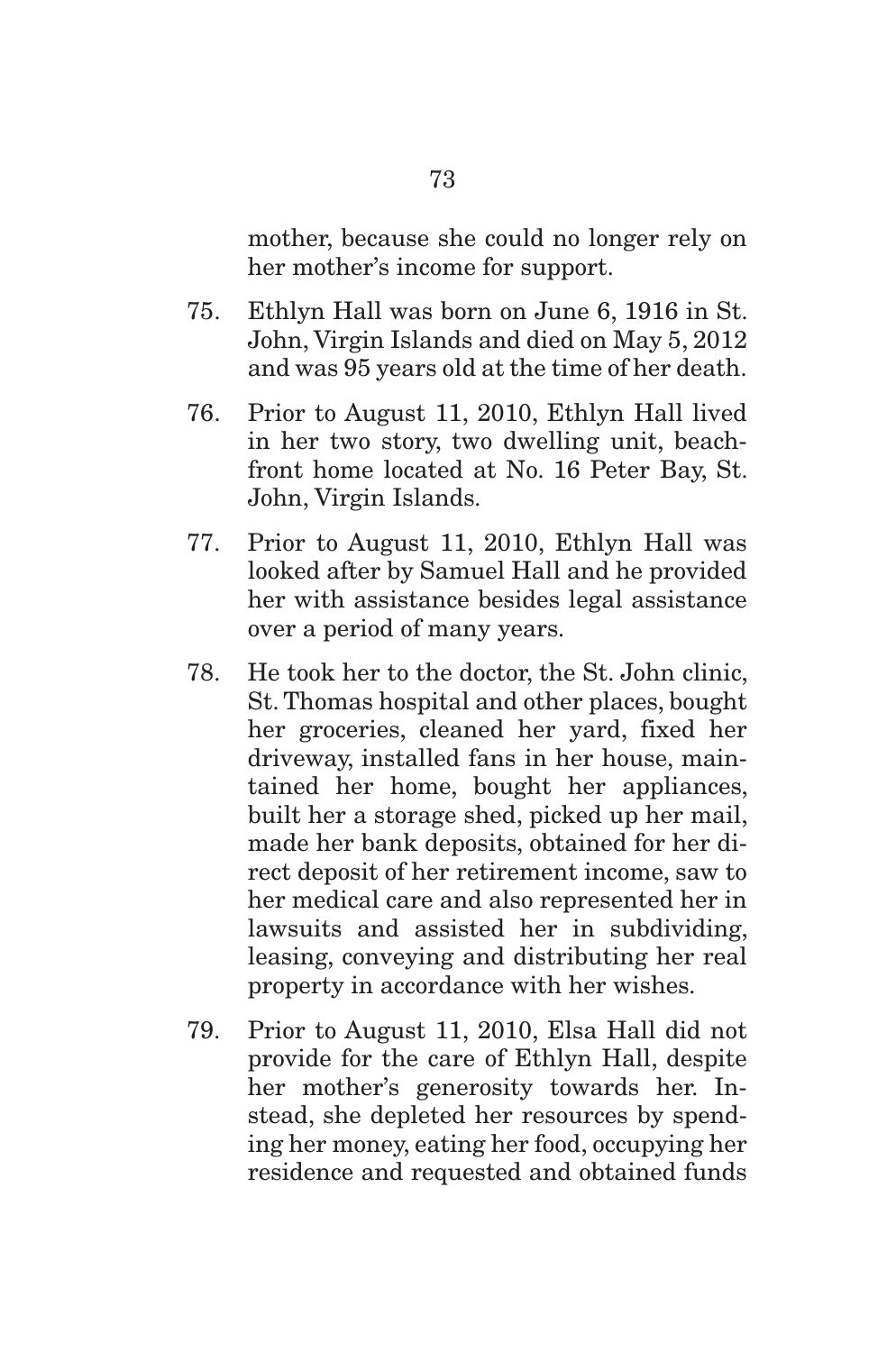from her to live, repair her truck and to travel to and from Florida.

- 80. Whenever Elsa Hall was in St. John, she lived in the home of Ethlyn Hall, slept on her couch, ate her food, and sometimes occupied her downstairs apartment.
- 81. Elsa Hall also rented out the downstairs apartment of Ethlyn Hall on a short-term basis, from time to time, in order to obtain income for herself.
- 82. On or about August 11, 2010, Elsa Hall removed Ethlyn Hall from her home at No. 16 Peter Bay in order to isolate her from Samuel Hall and Yassin Hall.
- 83. On or about August 11, 2010, Samuel Hall and Yassin Hall went to the home of Ethlyn Hall and found it vacant and devoid of her personal effects, and did not know where she was or whether she had passed away.
- 84. When Ethlyn Hall was moved into a unit in the Hillcrest Guest House inCruz Bay in August 2010, Elsa Hall moved in with her and slept in her apartment, ate her food and spent her money. She also depleted her savings.
- 85. After August 11, 2010, Elsa Hall rented out her mother's two dwelling unit home at No. 16 Peter Bay. Upon information and belief, the income derived from the rental of Ethlyn Hall's two dwelling unit home at No. 16 Peter Bay was not utilized exclusively for Ethlyn Hall's benefit.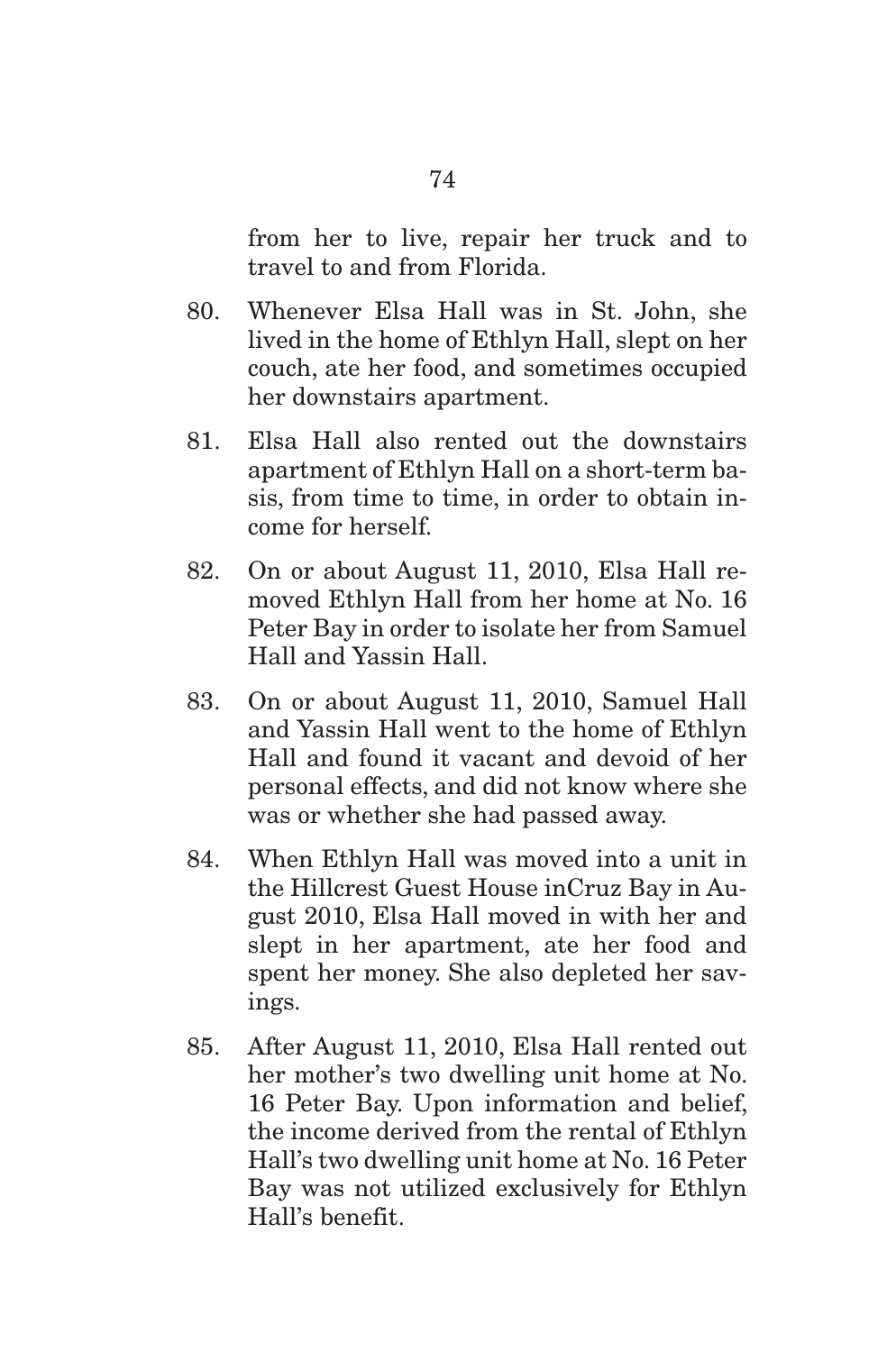- 86. Thereafter, she moved her mother to Miami, Florida without the prior knowledge of Samuel Hall or Yassin Hall and concealed from them her telephone number, address and whereabouts until the day Ethlyn Hall died.
- 87. In Miami, Elsa Hall continued to live off of the income and assets of Ethlyn Hall until the day she died.
- 88. Phyllis Hall-Brin, after benefiting from the love of Ethlyn Hall turned her back on her mother after she received: (a) a half interest in the Hillcrest Guest House in which she has lived rent free since 1990 and from which she has kept rental income to which Ethlyn Hall is entitled; (b) a one acre parcel of land in Estate Peter Bay known and described as Parcel 17-4 Peter Bay; and (c) the right to have a cottage built by Andrews on her Parcel 17-4.
- 89. Phyllis Hall-Brin turned away from her mother just as or shortly after construction began on her cottage in early 2006.
- 90. On October 13, 2006, after Phyllis Hall Brin continued to neglect her mother, Samuel Hall sent an email to her and several other members of the family requesting that they provide Ethlyn Hall with attention, care and assistance.
- 91. Despite receipt of that communication, Phyllis Hall Brin continued to keep her mother's income from Hillcrest House, ignore her care and welfare, and failed to allow her to use a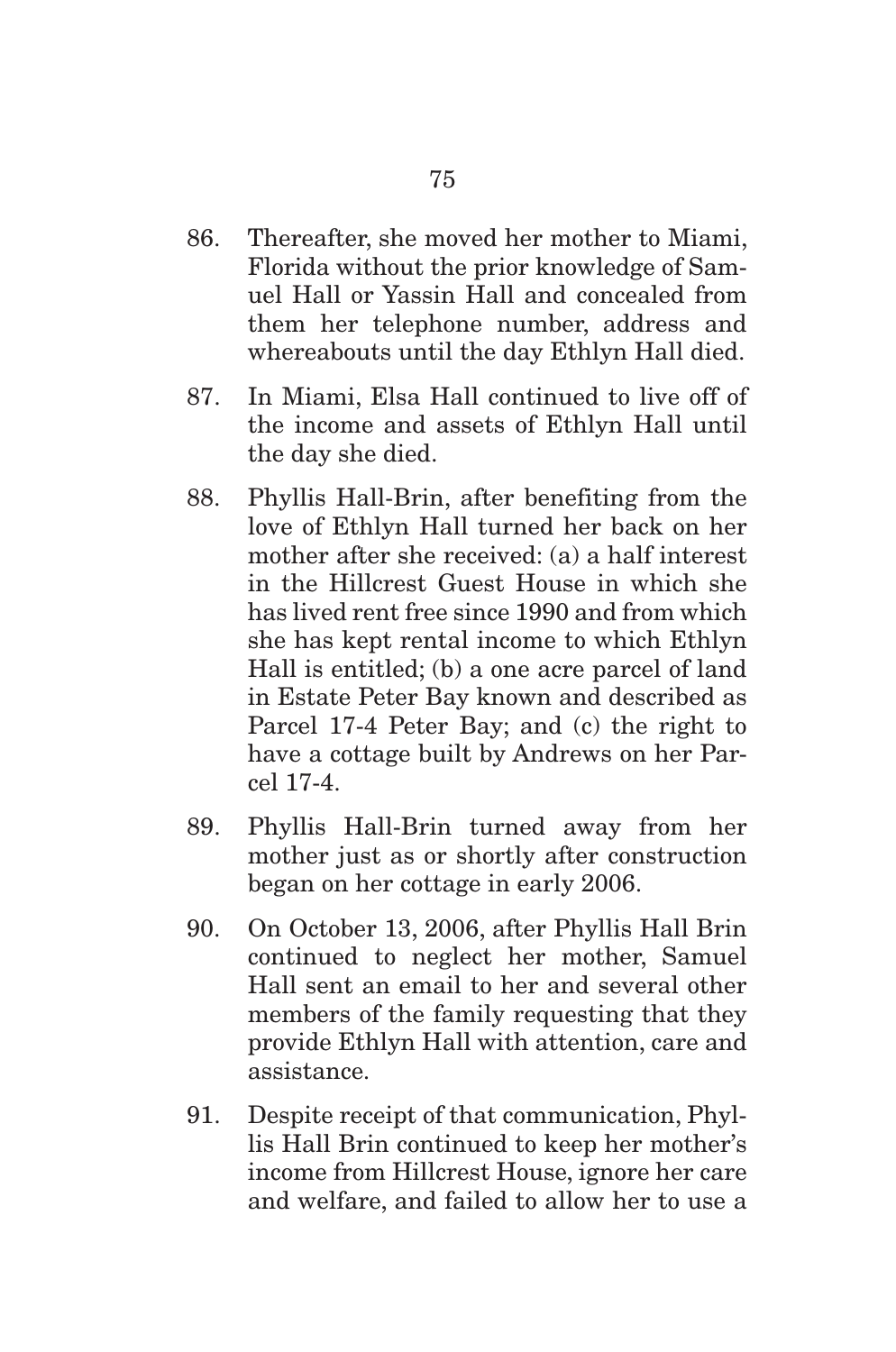dwelling unit in the Hillcrest Guest House. For a long period of time she did not communicate with her mother, including on Christmas, Thanksgiving, Valentine's Day, Easter, or her birthday.

- 92. Phyllis Hall Brin also stopped speaking to Samuel Hall and his wife after she was urged as the only child of Ethlyn Hall who at the time resided on St. John full-time, to look out for her mother's well-being and care.
- 93. Phyllis Hall-Brin, who is retired and lives on St. John, did not even show up when EMTs called her about her mother's illness after her mother had called for an ambulance. The EMTs waited with Ethlyn Hall at her home until Samuel Hall and his wife arrived on St. John from St. Thomas.
- 94. On another occasion, while Samuel Hall was on the U.S. Mainland in May 2009, Phyllis Hall Brin refused to pick up her mother at the St. John clinic until she was told by the clinic staff that her mother had to be released to a family member not to the nonfamily member Samuel Hall arranged from the mainland to pick her up.
- 95. On March 5, 2007, by email, Samuel Hall reminded Phyllis Hall-Brin, even as her mother's Ground Lease was funding the construction of her cottage, of the need for her to contact and communicate with her mother. He informed her by email that all her mother needed is a once-a-week phone call for just 15 minutes.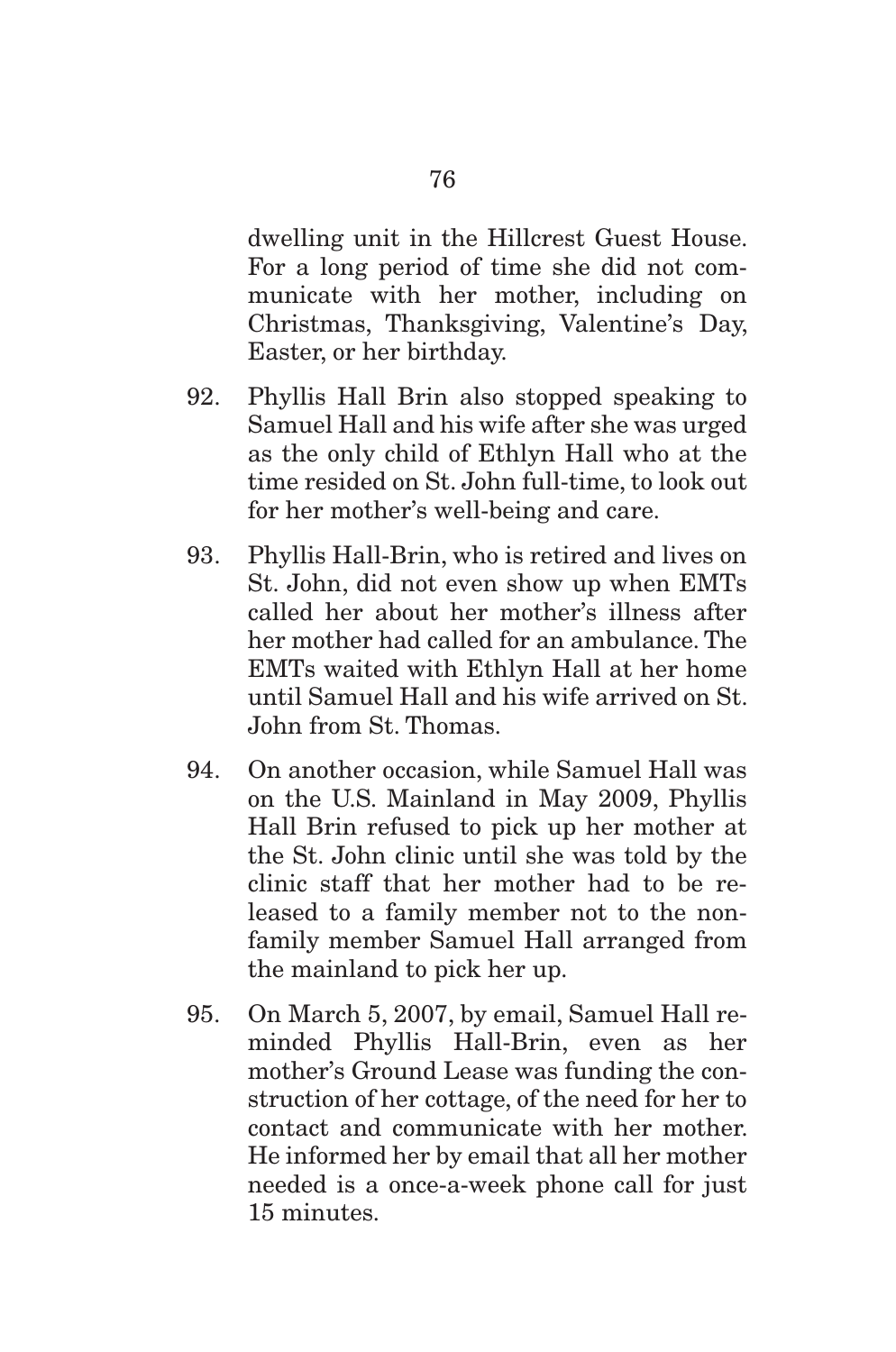- 96. Notwithstanding this reminder, the continued generosity of her mother and her mother's forbearance from seeking more aggressive measures to ensure that Phyllis Hall Brin turned over to her the rental income that was due to her, Hall Brin continued to ignore the welfare of her mother, and failed to visit her or call her once-a-week.
- 97. She did not visit her mother, assist her in obtaining groceries, return her phone calls or otherwise honor her mother.
- 98. Thus, on and before August 3, 2007, Ethlyn Hall decided to discontinue funding a cottage for Phyllis Hall Brin, who was not taking care of her, and decided instead to reprogram the funds towards construction of the house of Samuel Hall, who was taking care of her.
- 99. On August 3, 2007, Ethlyn Hall voluntarily signed a statement addressed to whom it may concern, with full knowledge of what she was doing, reprogramming the funds under the Ground Lease from the property of Phyllis Hall to the property of Samuel Hall, while authorizing him to complete the construction on the property of Yassin Hall.
- 100. On August 4, 2007 she signed a Power of Attorney and an Assignment, giving him complete authority over the Ground Lease in order to successfully complete the construction of the house of Yassin Hall and to assist in the completion of his own house, and to see to the future development of Parcel 17-7, which he did.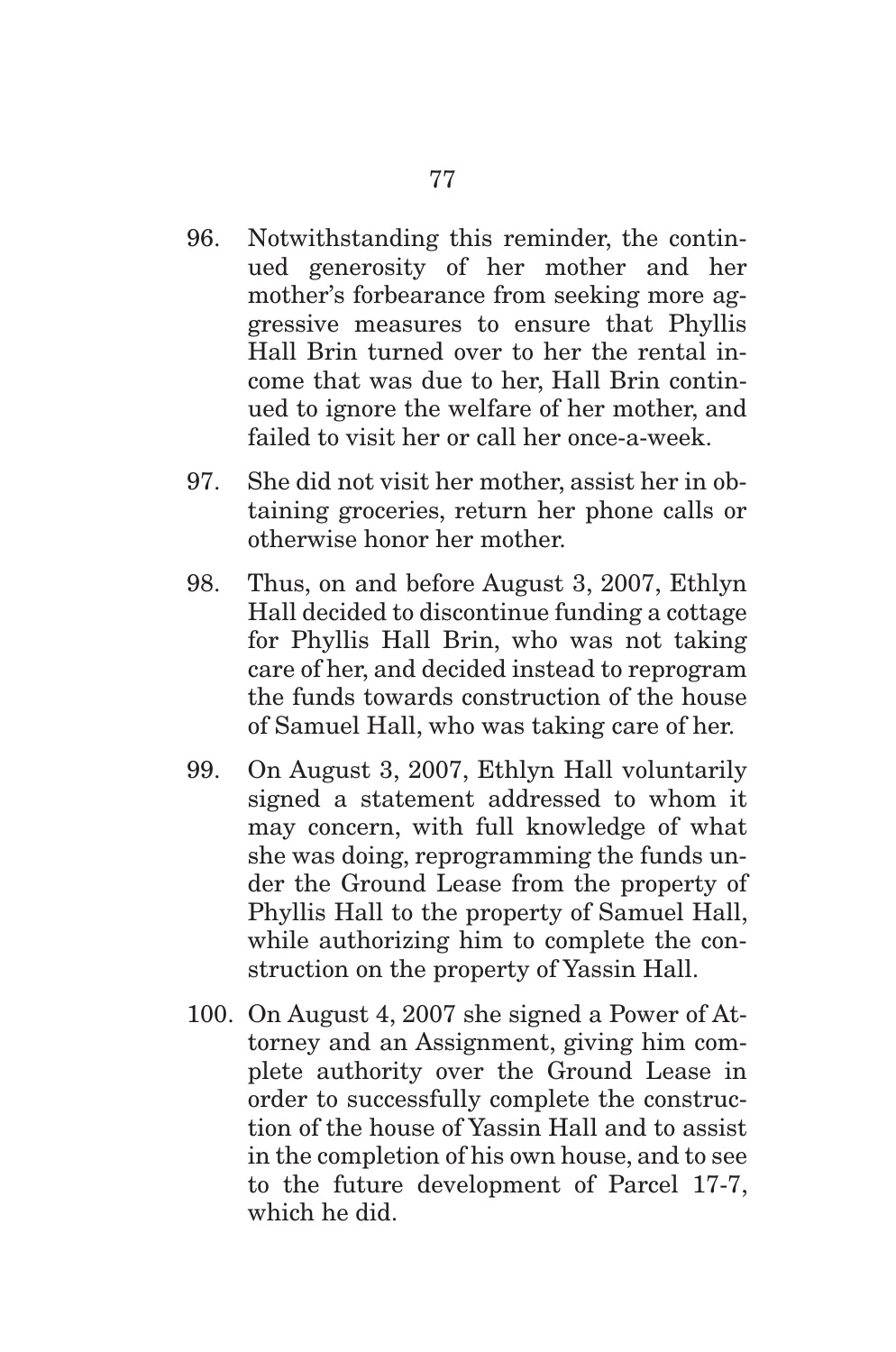- 101. In August 2007, Ethlyn Hall was pleased that her son had taken care of her through the years and was willing to continue to take care of her in the future and undertake the completion of the home of Yassin Hall.
- 102. Ethlyn Hall, at the time she signed those documents, was pleased that she was able to assist her son financially, for the first time since he graduated from law school in 1975 instead of the other way around.
- 103. In 2004, Samuel Hall began construction with his own funds of his own home in St. John on the property given to him by his mother in 2002. At the time he began construction of his home, and until Phyllis Hall failed to look after their mother, he never sought or obtained any financial assistance from Ethlyn Hall to complete his home on Parcel 17-5.
- 104. Prior to August 3, 2007, Samuel Hall was not a beneficiary of the Ground Lease he successfully negotiated on behalf of his mother with Andrews for the benefit of Phyllis Hall-Brin and Plaintiff Yassin Hall.
- 105. He became a beneficiary only after his sister failed for a long period of time to honor her elderly mother, and converted substantial rental proceeds due to her mother from the Hillcrest Guest House for Hall-Brin's own personal use and benefit.
- 106. For a period of almost two years thereafter the reprogramming of the funds from the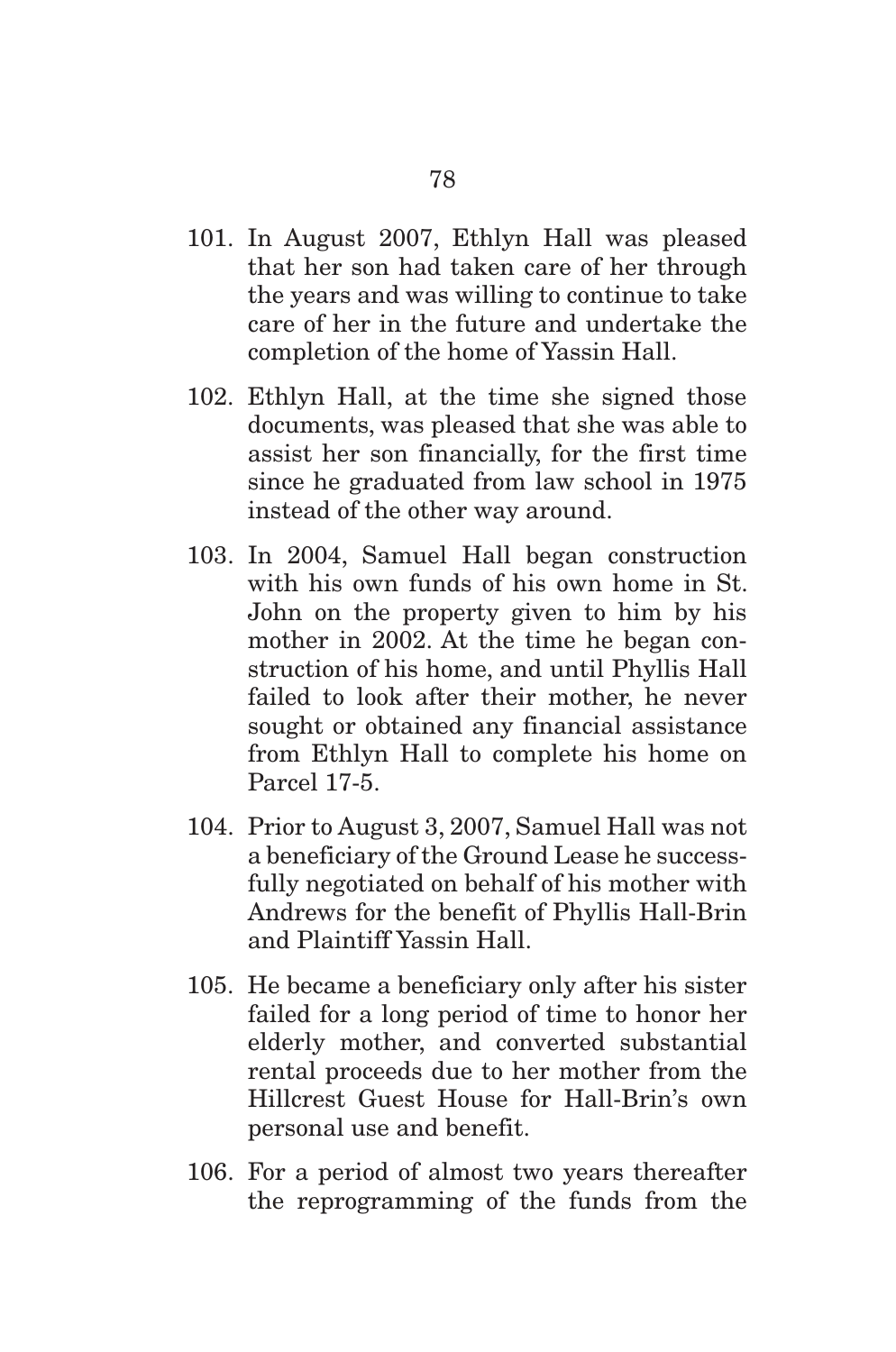Ground Lease, Phyllis Hall Brin continued to ignore her mother's welfare, and avoided communicating with Samuel Hall.

- 107. Then on June 8, 2009, Phyllis Hall Brin wrote an email accusing Samuel Hall of failing to see to the construction of her cottage.
- 108. In response, Samuel Hall chastised her in a reply email for not taking care of her mother, ignoring her at Christmas, birthdays and other holidays, and confirmed why, due to her neglect of her mother, her cottage's construction was halted back in 2007.
- 109. Phyllis Hall Brin never responded to the email of Samuel Hall. Instead, she sought unsuccessfully to have her mother reprogram funds back to the construction of her cottage, which her mother refused to do.
- 110. Phyllis Hall Brin continued to keep the rent from the seven dwelling units at Hillcrest Guest House to which her mother was legally entitled.
- 111. Even as her mother deteriorated physically and mentally, she continued to keep her rental income, and ignore her needs.
- 112. In March 2010, Ethlyn Hall complained to her son, Samuel Hall that Phyllis Hall would not let her stay in an apartment in the Hillcrest Guest House, was stealing her money and was coming into her home at night and had stolen her Bible.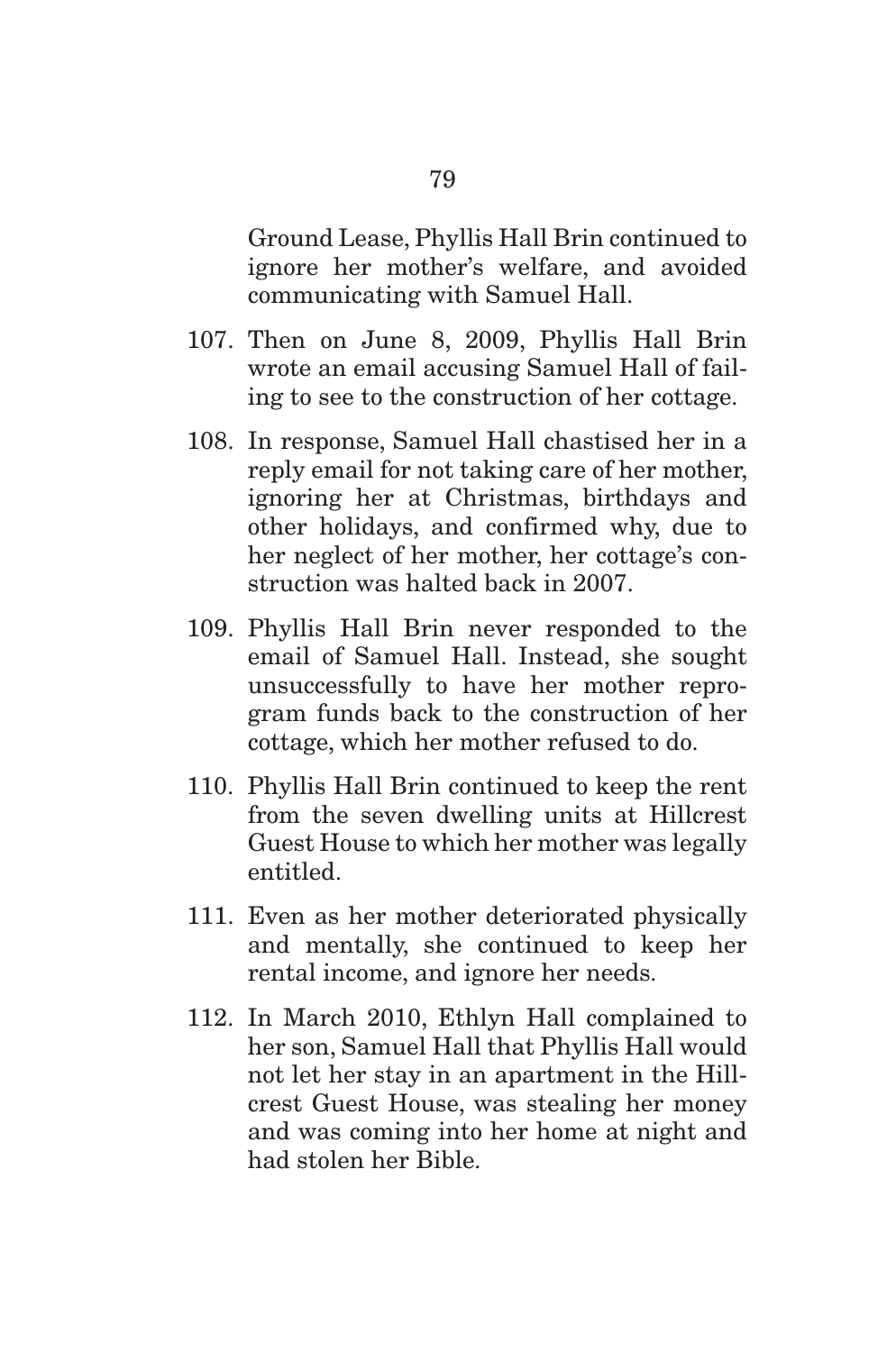- 113. On March 22, 2010, Ethlyn Hall asked her son to prepare a letter for her signature asking Phyllis Hall-Brin, beginning with the month of April, to send her a written monthly report of revenues and expenses along with a check for 50% of the net income by the 15th of the following month and on the 15th day of each month thereafter.
- 114. Phyllis Hall-Brin never responded to the March 22, 2010 letter from her mother.
- 115. Phyllis Hall-Brin failed to provide Ethlyn Hall with any written monthly reports from the operations at the Hillcrest Guest House. Instead, she continued to keep her mother's income.
- 116. Over a period of years, Phyllis Hall Brin and Elsa Hall have depleted their mother's savings and resources without materially helping to improve her lot in life or provide for her care and comfort.
- 117. Elsa Hall represented to her mother that she needed money for various things and constantly asked her to send her money while she was living in Florida. She also asked her to sign social security documents in blank so she could obtain disability benefits.
- 118. Her mother also provided funds for Elsa to improve her property, and on occasion gave her the rent from her downstairs apartment at No. 16 Peter Bay or its furnishings for her use or for the use of guests of her Botanical Villas.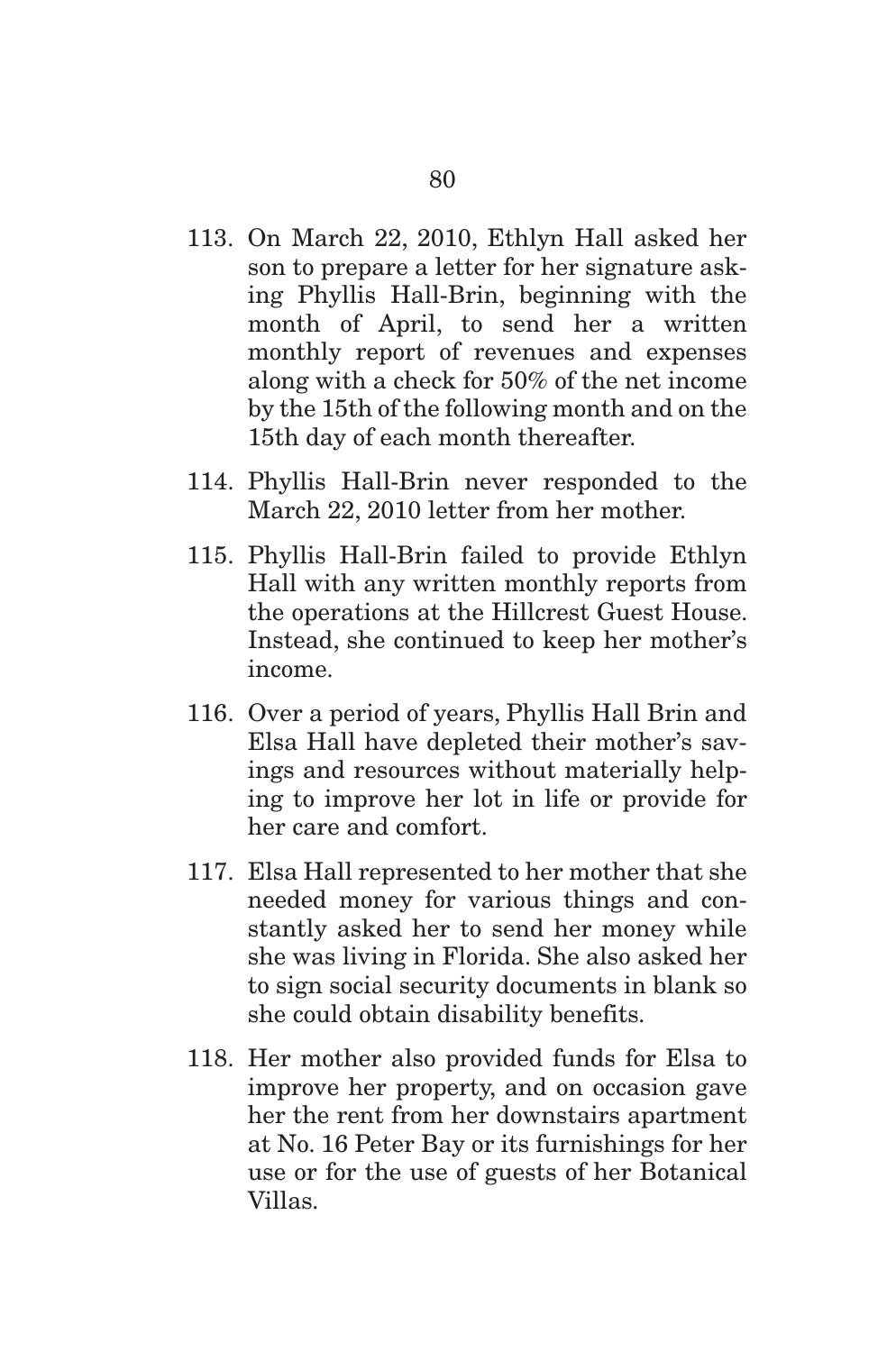- 119. As long as Ethlyn Hall was physically healthy and mentally sound, she was able to keep Elsa Hall and Phyllis Hall at bay. However, as she got older, she began to physically and mentally deteriorate and become paranoid. Ethlyn Hall was frail, infirm and of failing mind and body due to her advanced age and health. She was not capable of making decisions concerning her affairs because of failing memory, dementia and paranoia and the ease with which she may be unduly influenced.
- 120. In late 2009, she began to imagine people coming into her house in the middle of the night, including Phyllis Hall, to steal her Bible, steal her money and take her property.
- 121. In 2010, she complained repeatedly to her son, Samuel Hall, that she was not right in the head.
- 122. Sometimes she would sleep in a chair by the door at night with a string around the doorknob to keep out intruders.
- 123. Sometimes she would ask to sleep in Samuel Hall's home in St. John and did so on occasion in order to feel safe. Sometimes she also stayed during the week in his house on St. Thomas, where he encouraged her to stay during the week, but she frequently declined to do so.
- 124. In August 2010, Ethlyn Hall was no longer able, physically and mentally, to keep Elsa Hall and Phyllis Hall at bay. As a result, they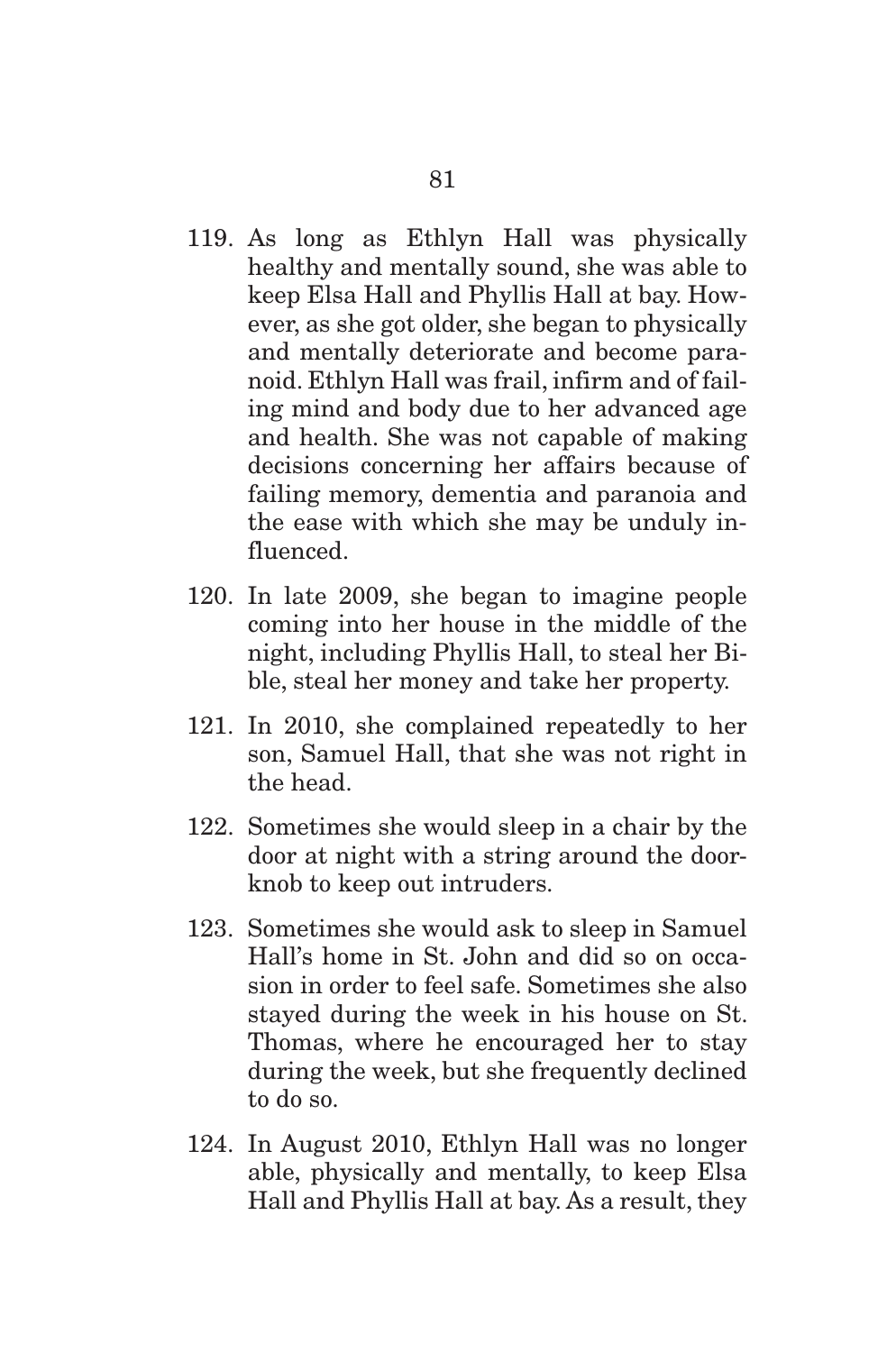were able to move her out of her home at No. 16 Peter Bay on the pretense that they were going to paint it and return her to it. Instead, they took her furniture for their own purposes and rented out her house from under her for their own purposes.

- 125. Elsa Hall and Phyllis Hall put Ethlyn Hall in a dwelling unit in the guest house that Phyllis Hall Brin had long denied her access to and continued to keep her rent from the remaining units.
- 126. Elsa Hall and Phyllis Hall caused her to sleep on a futon instead of in her own queen size mahogany bed.
- 127. Elsa Hall and Phyllis Hall also duped Ethlyn Hall into thinking that she no longer had a place to stay in St. John.
- 128. In order to accomplish their objectives, Elsa Hall, Phyllis Hall and Tanya Muldrow conspired to isolate their mother from her son, Samuel Hall, and her granddaughter, Yassin Hall, and others.
- 129. In August 2010, Elsa Hall and Phyllis Hall took Ethlyn Hall, from her home at No. 16 Peter Bay without the knowledge or consent of Samuel Hall and Yassin Hall.
- 130. Within days after moving her mother out of her home, Elsa Hall posted her house for rent on her Botanical Villas website.
- 131. In August 2010, Samuel Hall and Yassin Hall traveled to No. 16 Peter Bay in order to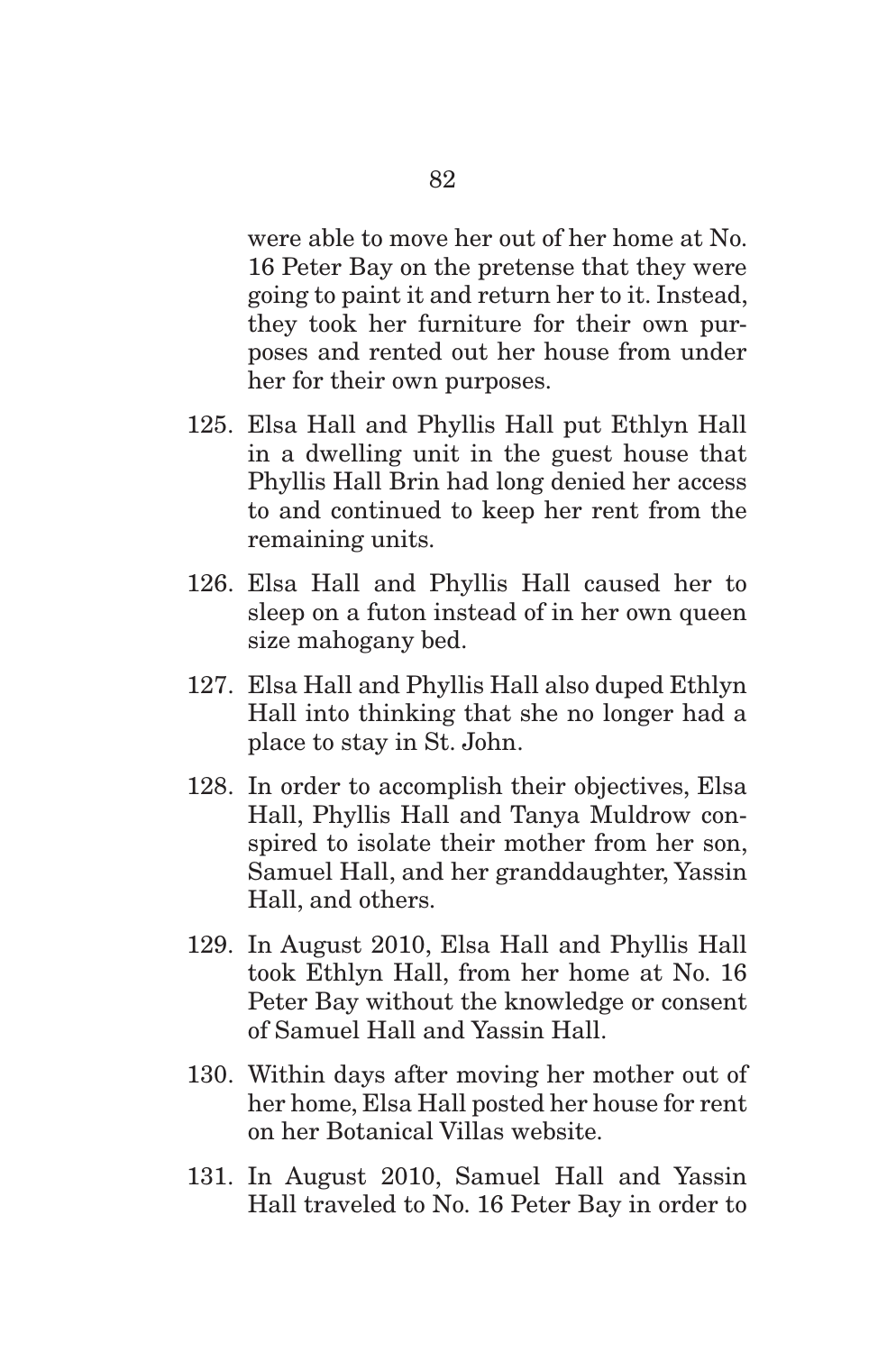let Ethlyn Hall know that Yassin Hall was returning to Florida and discovered that the home of Ethlyn Hall had been stripped of furniture, and other contents and all of her personal effects.

- 132. Samuel Hall and Yassin Hall also discovered on that day that the downstairs apartment of Ethlyn Hall had been rented out by Elsa Hall to two University of the Virgin Islands students.
- 133. Elsa Hall also took the storage shed of Ethlyn Hall on Parcel 16 that Samuel Hall had built for her, and moved the shed onto the beach and attempted to rent it out as living accommodations without amenities such as running water, electricity, toilet facilities, certificate of occupancy or CZM approval.
- 134. Elsa Hall and Phyllis Hall also made it difficult for Samuel Hall to locate and speak with his mother. Without his knowledge, they moved her into one of her apartments in the Hillcrest Guest House where she had been previously denied access by Phyllis Hall-Brin. They located her in an apartment behind a cyclone fence, which was inaccessible by visitors without encountering Rottweilers of Phyllis Hall-Brin.
- 135. Then Elsa Hall wrote letters to Samuel Hall which she caused his mother to sign without her understanding or appreciating their significance, demanding money and making assertions Elsa Hall knew to be false.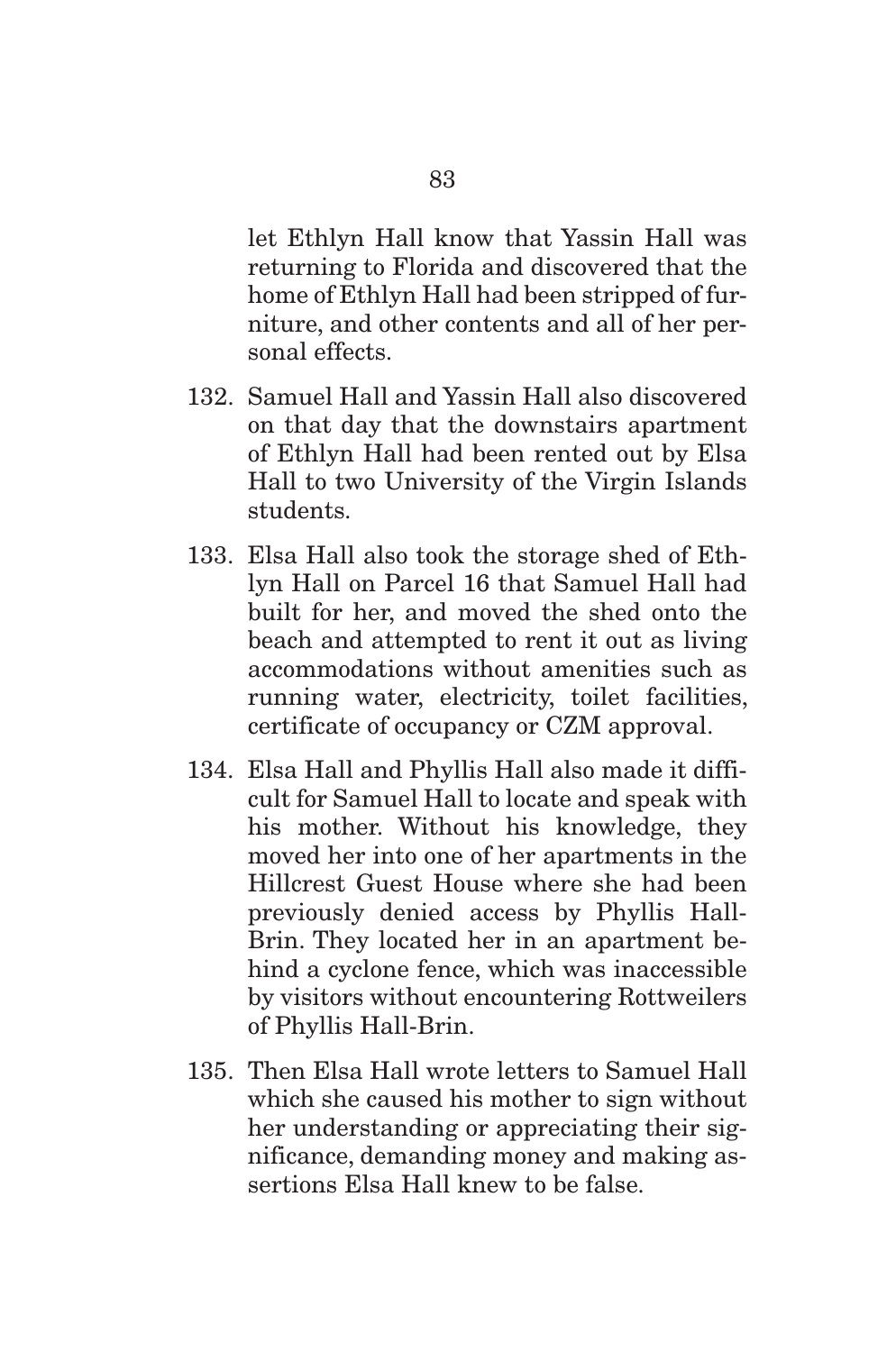- 136. No such letters or demands for money were ever written or sent to Samuel Hall by his mother prior to Elsa Hall and others moving her out of her home in August 2010, where she was not isolated from anyone.
- 137. Elsa Hall and Phyllis Hall caused their mother to reject \$4,767.42 sent to her by Samuel Hall, made payable to the Virgin Islands Bureau of Internal Revenue, to help pay her property taxes after she had requested the money from him in a telephone call. Instead, they wanted the check made out to her so that they could get her to endorse it and then spend it for their own benefit.
- 138. In addition to sending Samuel Hall letters purporting to be from his mother, Elsa Hall created an email address through which she sent email to Samuel Hall purporting to be from Ethlyn Hall.
- 139. The email address Elsa Hall created purporting to be Ethlyn Hall is the email address ethlynhall@yahoo.com.
- 140. Elsa Hall created this email address, not Ethlyn Hall, because Samuel Hall's 95 year old mother could not type, did not know how to use a computer, create an email address or send email.
- 141. In August 2010, Elsa Hall and Phyllis Hall grabbed their mother from her home in which she had lived for over 20 years, isolated her from Samuel Hall and Yassin Hall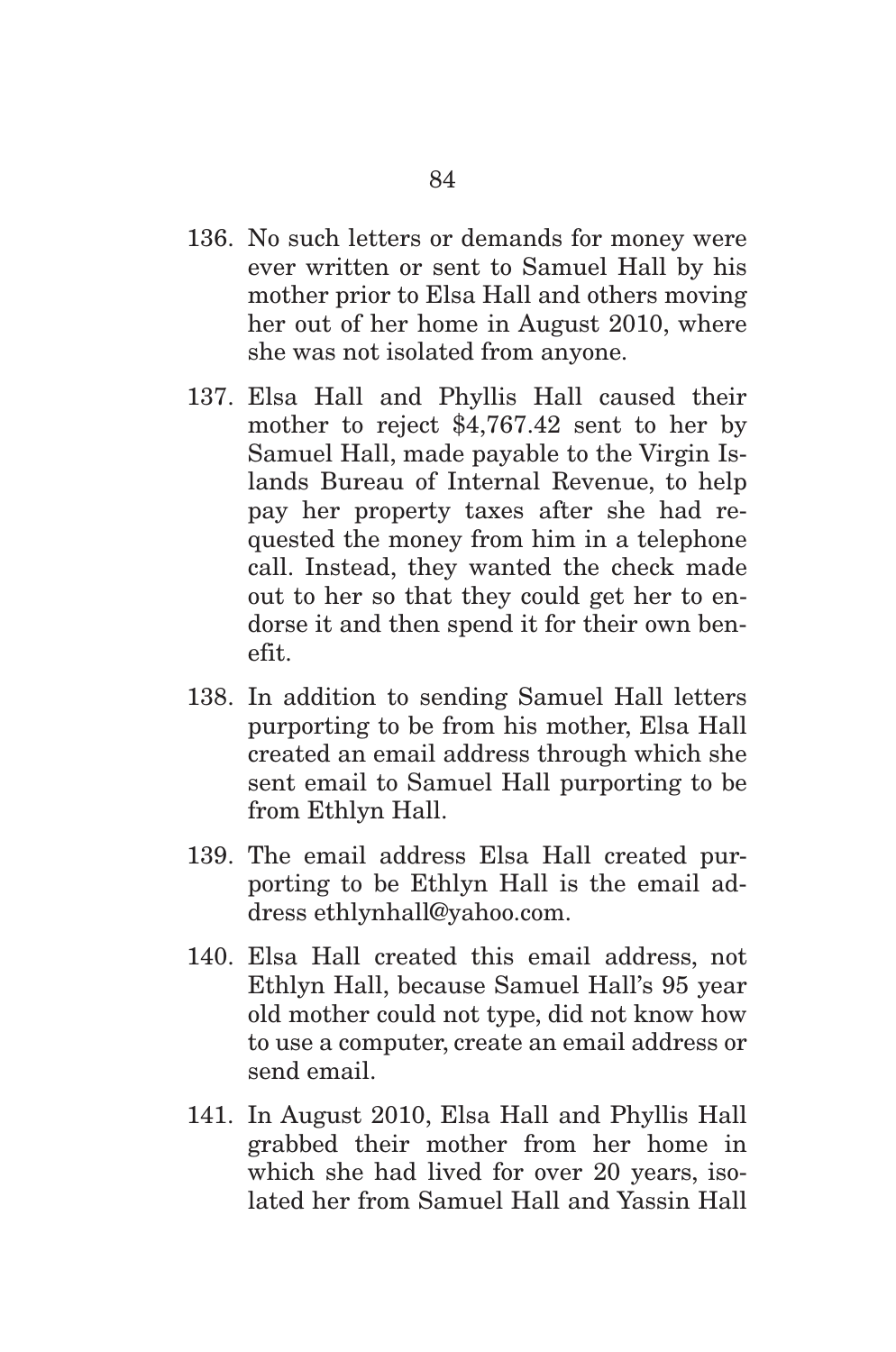and by November 2010 caused her to transfer her property into a Trust for such purposes as they wished.

- 142. They did this without the knowledge or consent of Samuel Hall or Yassin Hall.
- 143. Prior to creation of the Trust, Ethlyn Hall owned and lived in her home Parcel No.16 Estate Peter Bay, St. John.
- 144. Prior to the creation of the Trust, she owned Parcel No. 17-7 Estate Peter Bay.
- 145. In November 2010, three months after Ethlyn Hall was isolated from her son and Yassin Hall, and without their knowledge or consent, Elsa Hall, Phyllis Hall and Tanya Muldrow caused the creation of the Trust into which they caused Ethlyn Hall, through the exercise of undue influence, to transfer her assets in order to benefit individuals they wished to benefit.
- 146. At the time the Trust was executed by Ethlyn Hall, Elsa Hall enjoyed a confidential relationship with Ethlyn Hall.
- 147. On April 22, 2011, Samuel Hall first learned of the Trust when he received from Attorney Andrew Simpson a draft of the complaint he proposed to file.
- 148. Elsa Hall subsequently continued to conceal the whereabouts of Ethlyn Hall from Samuel Hall and Yassin Hall.
- 149. Elsa Hall never disclosed to him or Yassin Hall before she moved Ethlyn Hall to Florida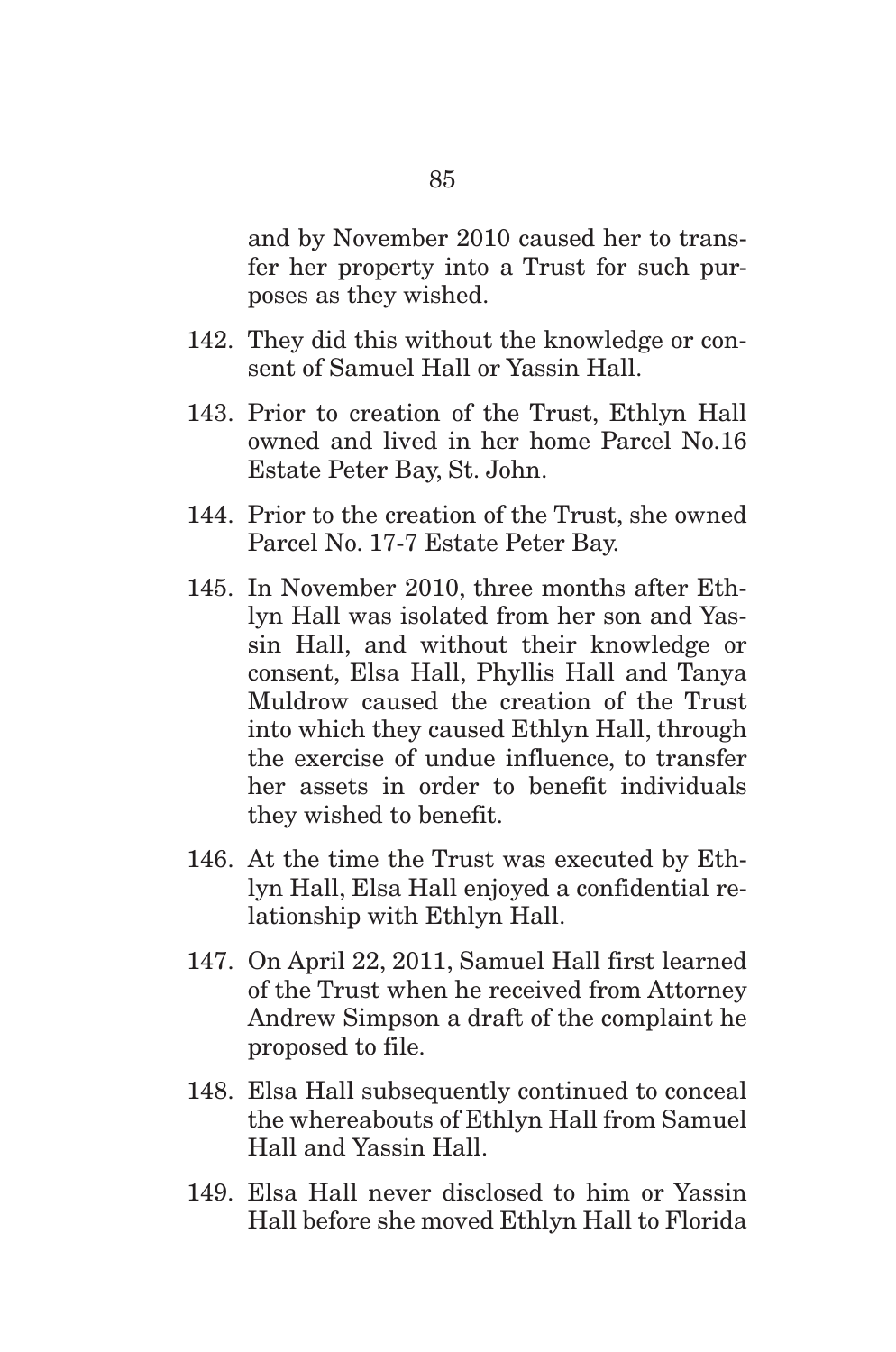that she had arranged for Ethlyn Hall to execute the Trust.

- 150. After the death of Victor Hall, Ethlyn Hall's youngest son, in an ongoing effort to isolate her from Samuel Hall, Yassin Hall and others, Elsa Hall also caused Ethlyn Hall to faint in March 2011 by moving her into plywood shanties that exist without modern amenities at Botanical Villas, the property owned by Elsa Hall, causing her to need medical care at the St. John clinic.
- 151. As a result of the efforts of Elsa Hall, Phyllis Hall Brin and Tanya Muldrow to deny him access to his mother, the last time Samuel Hall saw and spoke to his mother before she died on May 5, 2012 was at the St. John Clinic in March 2011.
- 152. After learning his mother was in the Myrah Keating Smith Clinic in St. John, Samuel Hall immediately went to the clinic along with his wife to see his mother.
- 153. At the clinic, he talked with his mother about the passing of his brother; whether his brother suffered from the same illnesses as his father, and her need to eat whether she felt like it or not.
- 154. As always, Ethlyn Hall, whenever she saw Samuel Hall, was happy to see him and never raised any issues with him concerning his care of her, the Ground Lease, or the construction of improvements on his parcel or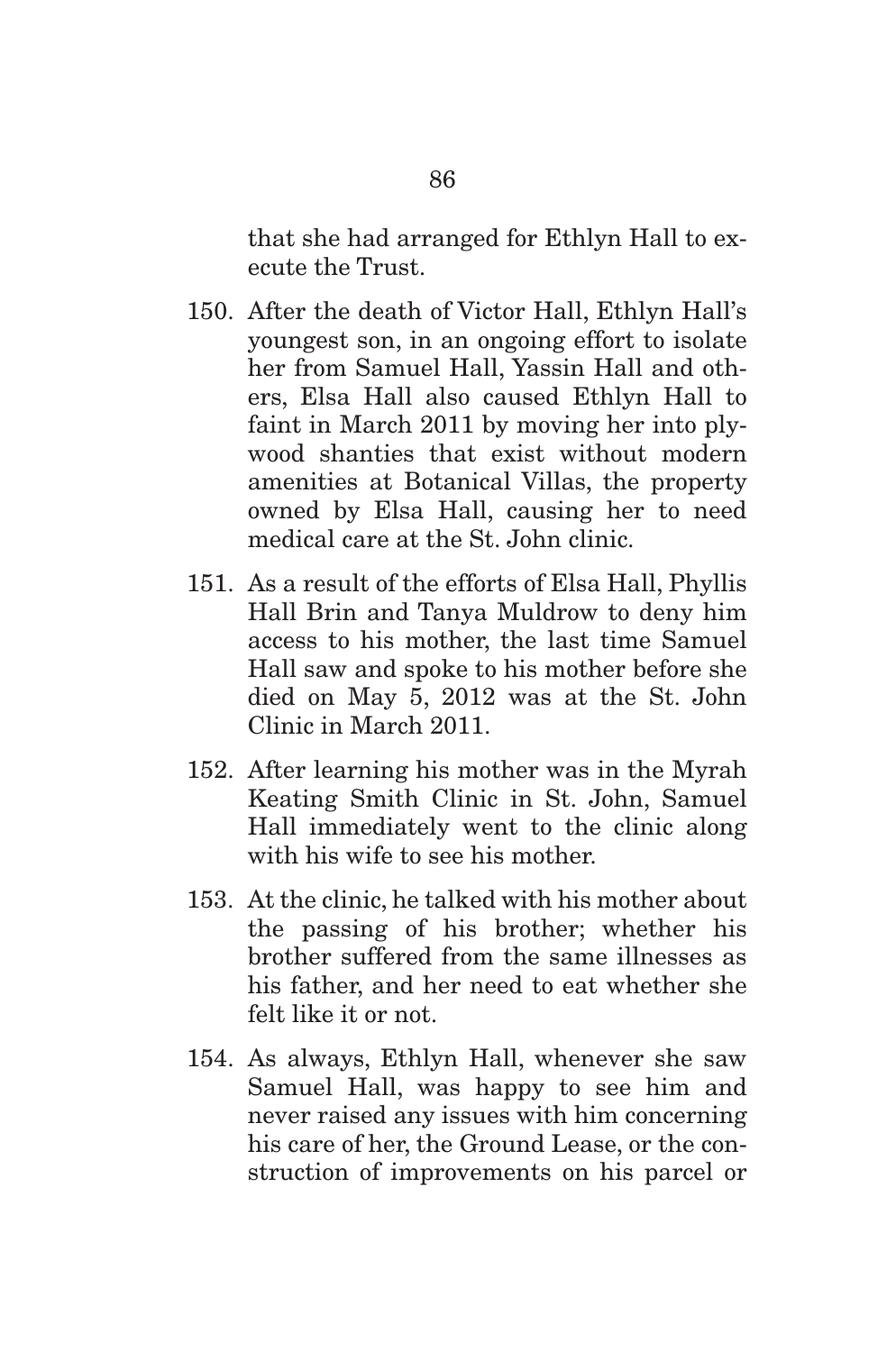that of Yassin Hall, or any other matter relating to property or assistance.

- 155. Ethlyn Hall was also happy to see Diana Hall, the wife of Defendant Hall, who had been like a daughter to her, took care of her and Ethlyn Hall never raised any issues with her at the hospital.
- 156. The last time Samuel Hall saw his mother alive was at the Myrah Keating Smith Clinic in St. John.
- 157. In early April 2011, Elsa Hall prevented Yassin Hall from visiting her grandmother while she was on St. John for the funeral of her father, Victor Hall.
- 158. Elsa Hall hid Ethlyn Hall from Yassin Hall because she was afraid that Yassin would learn of the creation of the Trust in November 2010, and the exploitation of her resources, and of the plans to move Ethlyn Hall to Florida.
- 159. As a result of the efforts of Elsa Hall, Yassin Hall never saw or spoke to her grandmother again.
- 160. Yassin Hall did not even see Ethlyn Hall at the funeral of her father, Victor Hall, because Elsa Hall did not allow Ethlyn Hall to attend the funeral and actively sought to prevent Yassin Hall from visiting her mother while in St. John for her father's funeral.
- 161. Yassin Hall was denied the opportunity to see and speak to her grandmother in person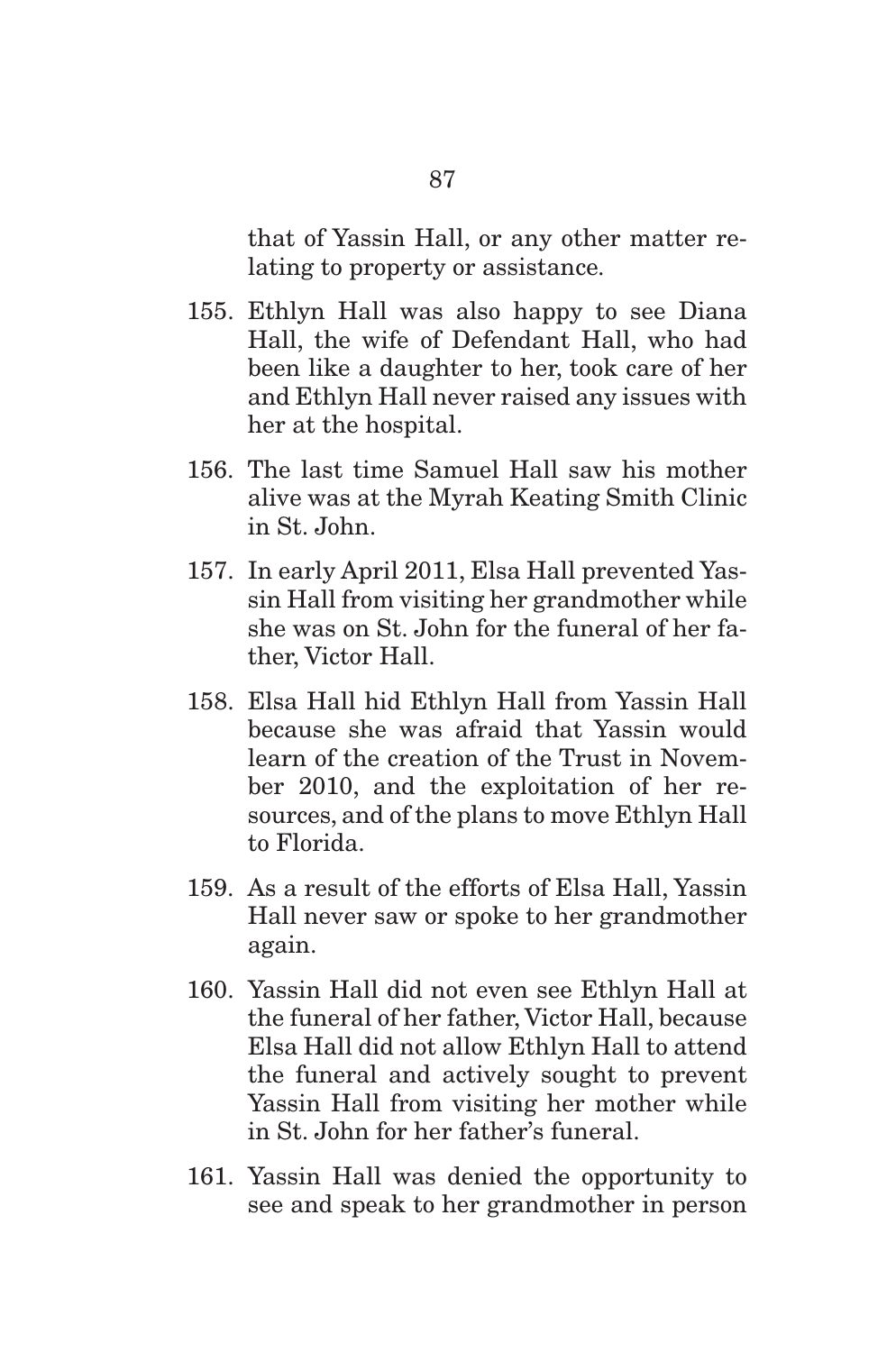in August 2010, April 2011 and again in October 2011.

- 162. Not only did Elsa Hall and Phyllis Hall Brin not attend the funeral of their brother, Victor Hall, in April 2011, or assist in the cost of his burial, they kept Ethlyn Hall from the funeral services for her son, which was held in St. John on April 4, 2011.
- 163. Nor did Elsa Hall or Phyllis Hall Brin attend the funeral of Ethlyn Hall on May 26, 2012, which was also held on St. John, or assist in paying for the cost of her burial or the construction of her vault.
- 164. Phyllis Hall Brin lives in St. John just up the hill from the Lutheran Church where the funeral services for Ethlyn Hall were held.
- 165. In May 2011, after they moved Ethlyn Hall to Florida, Elsa Hall took advantage of Ethlyn Hall's failing memory, dementia and paranoia and used her undue influence over her and caused her to authorize this lawsuit against Samuel Hall.
- 166. Elsa Hall found Andrew Simpson, the lawyer who filed this suit, and arranged for him to meet with Ethlyn Hall.
- 167. At the time this lawsuit was filed, Elsa Hall enjoyed a confidential relationship with Ethlyn Hall.
- 168. From April 2011 until May 5, 2012, Ethlyn Hall lived in Miami, hidden from Yassin Hall and Elsa Hall until the day she died.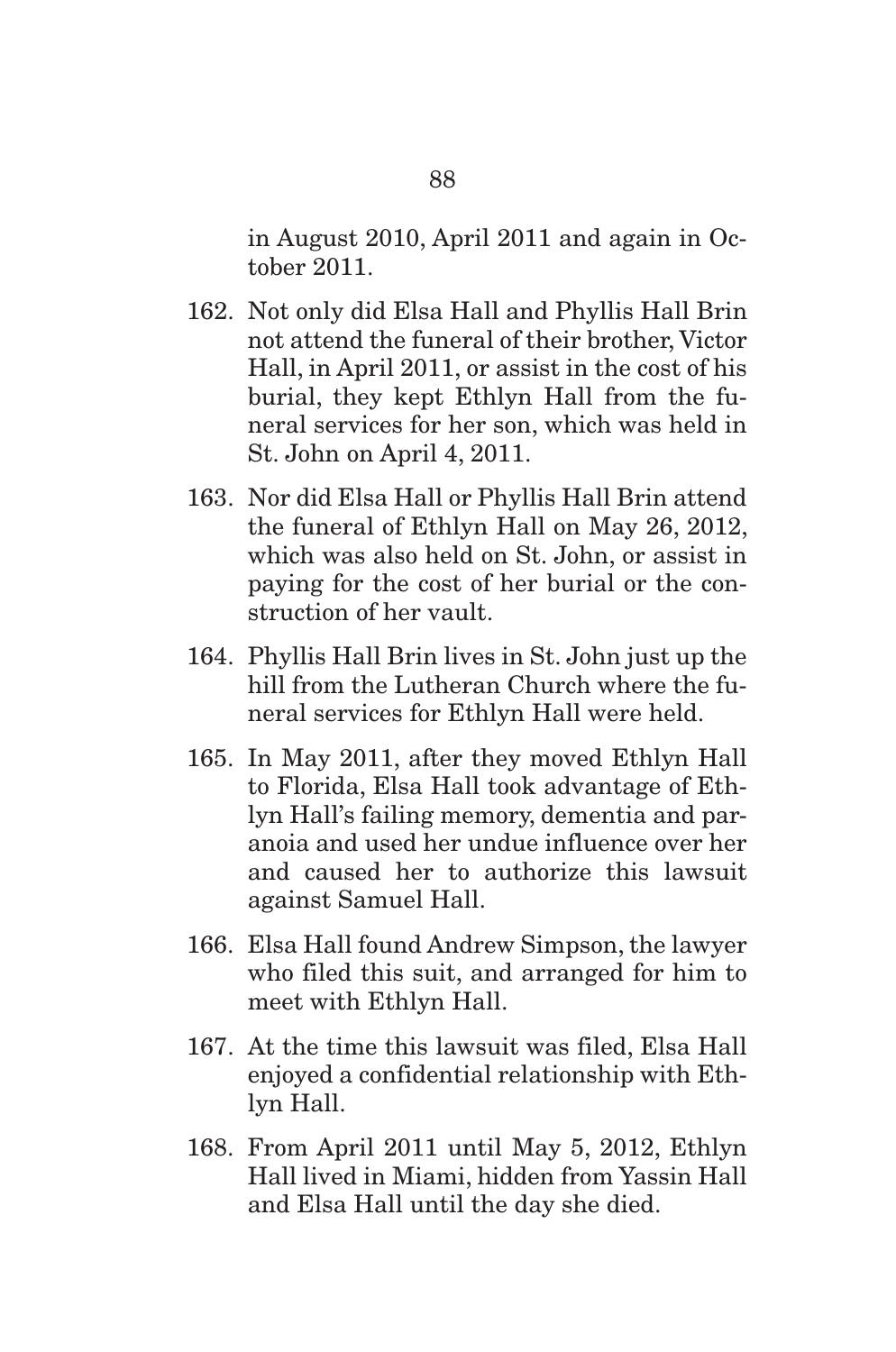- 169. Due to her mental and physical infirmity, she could not walk or otherwise leave her apartment or contact Samuel Hall or Yassin Hall.
- 170. Before she died, Elsa Hall also caused Ethlyn Hall to execute a Last Will and Testament on June 3, 2011, giving all of her rest [sic] to the Trust, and appointing Elsa Hall and appointing her Personal Representative under the Will.
- 171. Elsa Hall lived with Ethlyn Hall at the time the Will was signed by Ethlyn Hall, in the same Miami dwelling as Ethlyn Hall, relied on the income from Ethlyn Hall for her own existence, and utilized the resources of Ethlyn Hall as she saw fit.
- 172. At the time the Will was executed by Ethlyn Hall, Elsa Hall enjoyed a confidential relationship with Ethlyn Hall.
- 173. Defendant Hall first learned of the Will on or about January 21, 2013, when he received the motion for leave to amend the complaint and the proposed First Amended Complaint filed in this action (Doc. Nos. 32 and 33).
- 174. Ethlyn Hall lacked the mental capacity to change her domicile from the Virgin Islands to Florida, or to sign the Trust or the Will.
- 175. Defendant Hall also learned for the first time from paragraph 12 the proposed amended complaint that Elsa Hall filed a probate action in Miami to probate the will in Florida.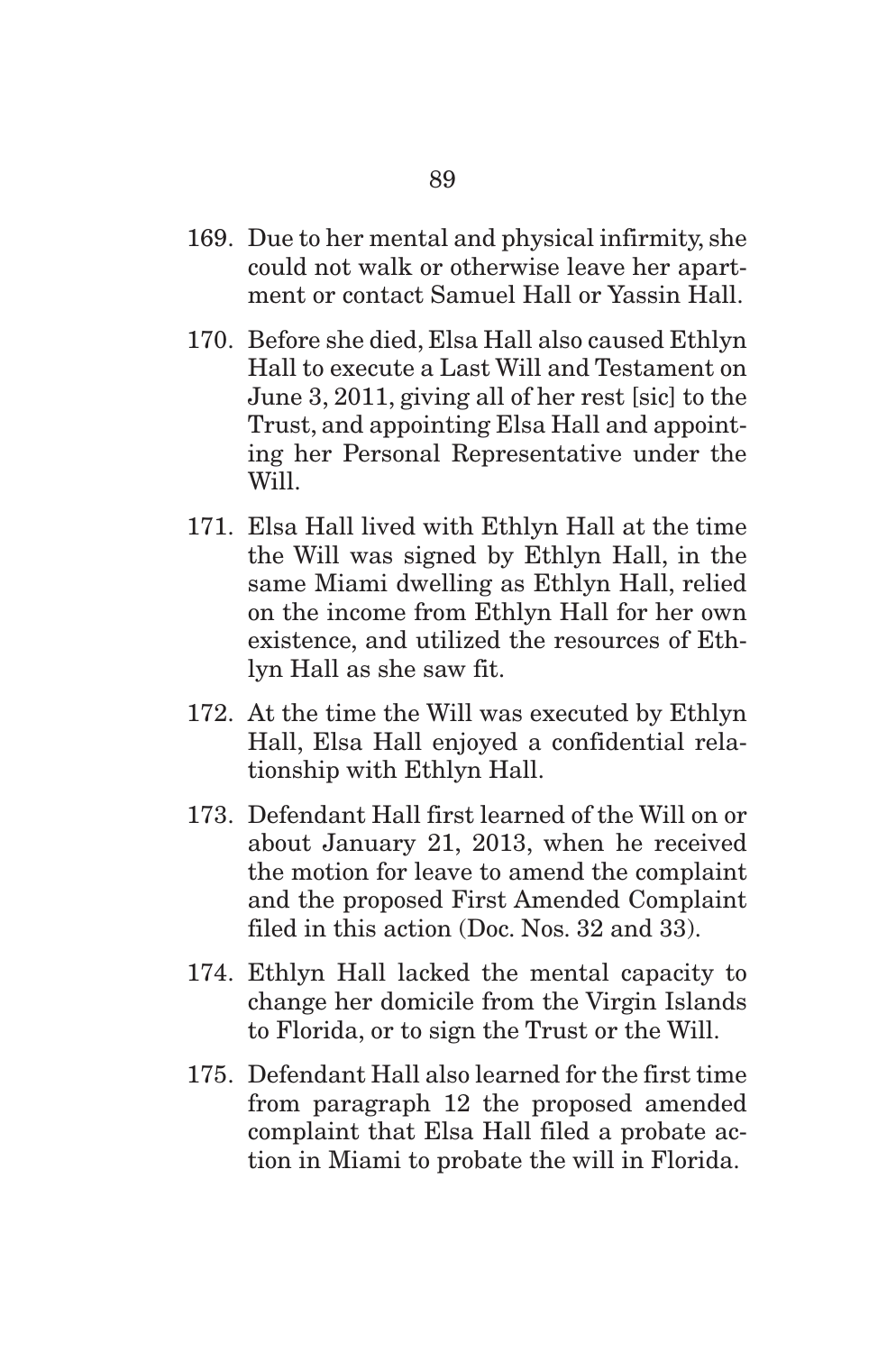- 176. Elsa Hall never gave to Defendant Hall or to Yassin Hall, as the heirs at law and next of kin of Ethlyn Hall, notice of her efforts to probate the Will.
- 177. Had Defendant Hall not challenged the survivability and assignability of tort claims of Ethlyn Hall to the Trust, the proposed First Amended Complaint would not have been filed and he would never have been informed by Elsa Hall of the existence of the Will or the effort by Elsa Hall to probate the Will in Florida.
- 178. Elsa Hall also asked others to conceal from Samuel Hall the existence of the Trust and the Will, and the whereabouts of Ethlyn Hall.
- 179. Yassin Hall resides in Florida, where her grandmother Ethlyn Hall was taken, but Elsa Hall, Phyllis Hall Brin and Tanya Muldrow failed to notify her of her grandmother's whereabouts in Miami and prevented Yassin Hall from having any contact with her grandmother even though both were located in Florida.
- 180. After a guardianship action was filed in the Family Court in St.Thomas in April 2011 by Yassin Hall and Samuel Hall, seeking the appointment of a guardian for Ethlyn Hall, Elsa Hall and Phyllis Hall Brin opposed the appointment of a guardian.
- 181. On October 5, 2011, Yassin Hall appeared in the Family Court and learned from the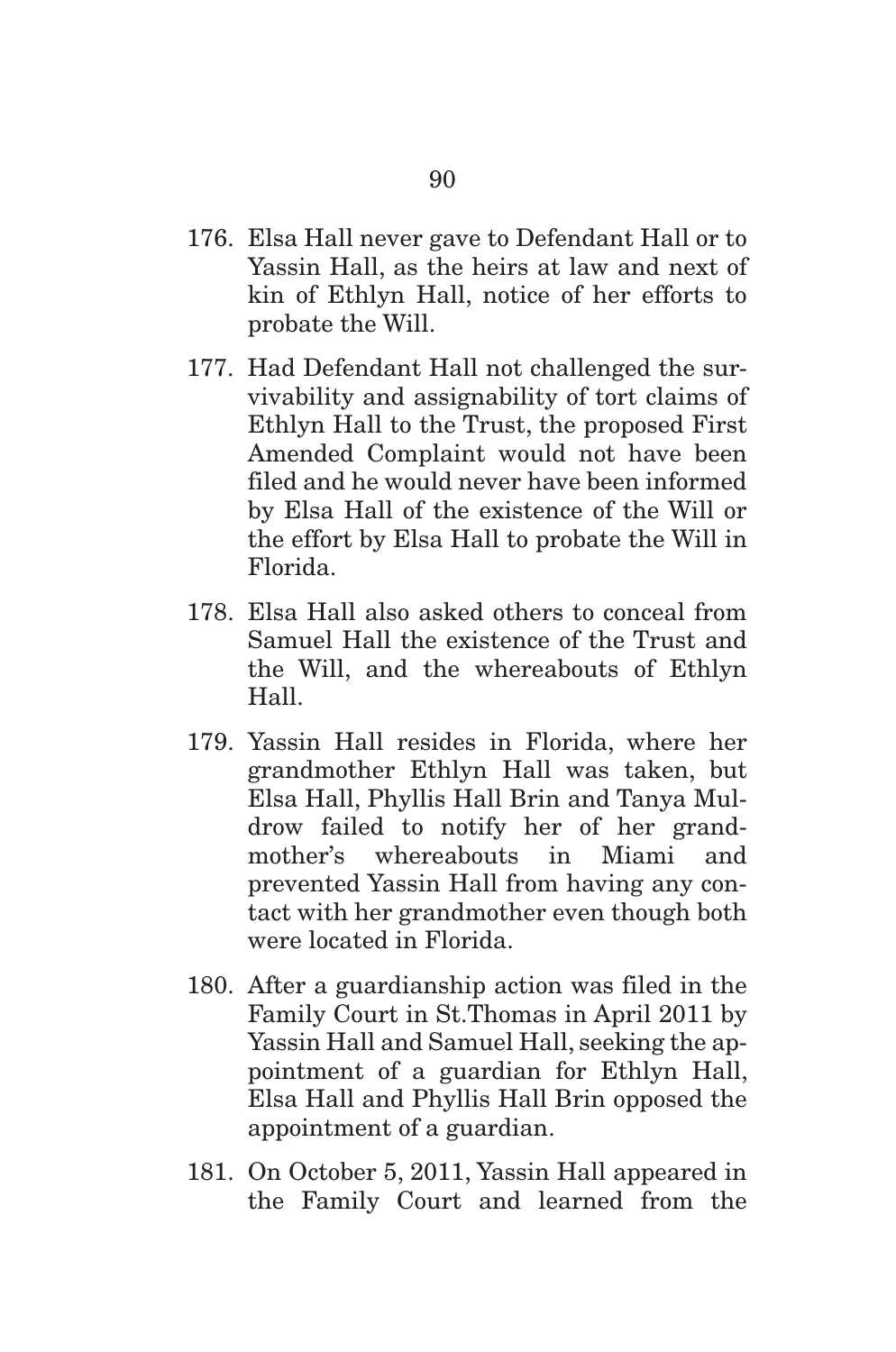Family Court judge exactly where her grandmother was being kept in Miami by Elsa Hall.

- 182. On October 5, 2011, after appearing in Family Court in St. Thomas and after discovering in Family Court where her grandmother was being kept in Miami by Elsa Hall, Yassin Hall travelled to Miami on October 5, 2011 and attempted to see her grandmother but Elsa Hall prevented her from doing so by refusing to open the apartment door of the apartment of Ethlyn Hall.
- 183. On October 5, 2011, in the presence of witnesses, Elsa Hall refused to open the door to Ethlyn Hall's apartment to let Yassin Hall see or speak to her invalid grandmother.
- 184. On October 5, 2011, Elsa Hall also called the police to arrest Yassin Hall rather than let her see her grandmother, but they declined to arrest her.
- 185. Since April 2011, and until she passed away on May 5, 2012, Defendant Samuel Hall and Yassin Hall were denied the ability to call Ethlyn Hall, visit her, wish her Happy Birthday or Happy Mother's Day or to determine whether she was properly being cared for. However, Elsa Hall, Phyllis Hall and Tanya Muldrow knew exactly where she was being kept and how to reach her.
- 186. Elsa Hall also failed to timely notify Samuel Hall and Yassin Hall of the death of Ethlyn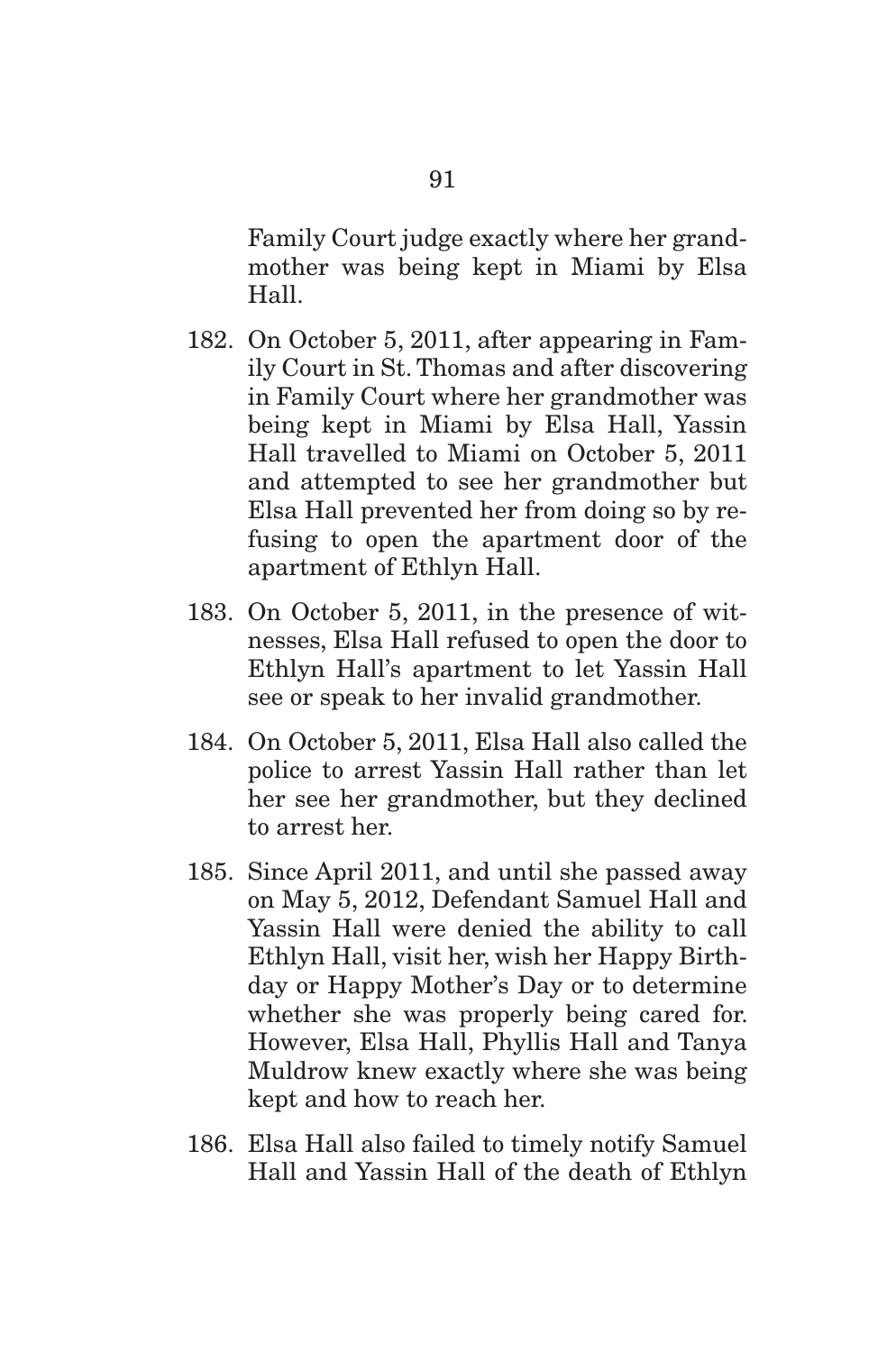Hall, leaving it to them to be notified by a friend who discovered it on Facebook.

- 187. Elsa Hall also attempted to deny Samuel Hall and Yassin Hall any involvement in the burial arrangements for Ethlyn Hall even though Elsa Hall and PhyllisHall Brin had no intention of attending and did not attend her funeral.
- 188. After Samuel Hall learned of the death of Ethlyn Hall, and offered Tanya Muldrow financial assistance with the burial costs, Tanya Muldrow threatened to cremate the remains of Ethlyn Hall unless Samuel Hall also paid for a burial vault for Ethlyn Hall, after he had already paid the funeral home for its services.
- 189. That threat was made for solely for the purpose of intentionally causing him emotional distress, and to permit Elsa Hall, Phyllis Hall Brin and Tanya Muldrow to avoid paying any of the burial costs of Ethlyn Hall.
- 190. Elsa Hall individually and as a Trustee of the Trust plotted and planned and conspired to exercise dominion, control and ownership of Ethlyn Hall and her assets and her remains after using her undue influence on her while she was alive, and after isolating her while she was physically and mentally deteriorating, and incapable of taking care of herself and her affairs.
- 191. Elsa Hall was not motivated by love for Ethlyn Hall but by greed.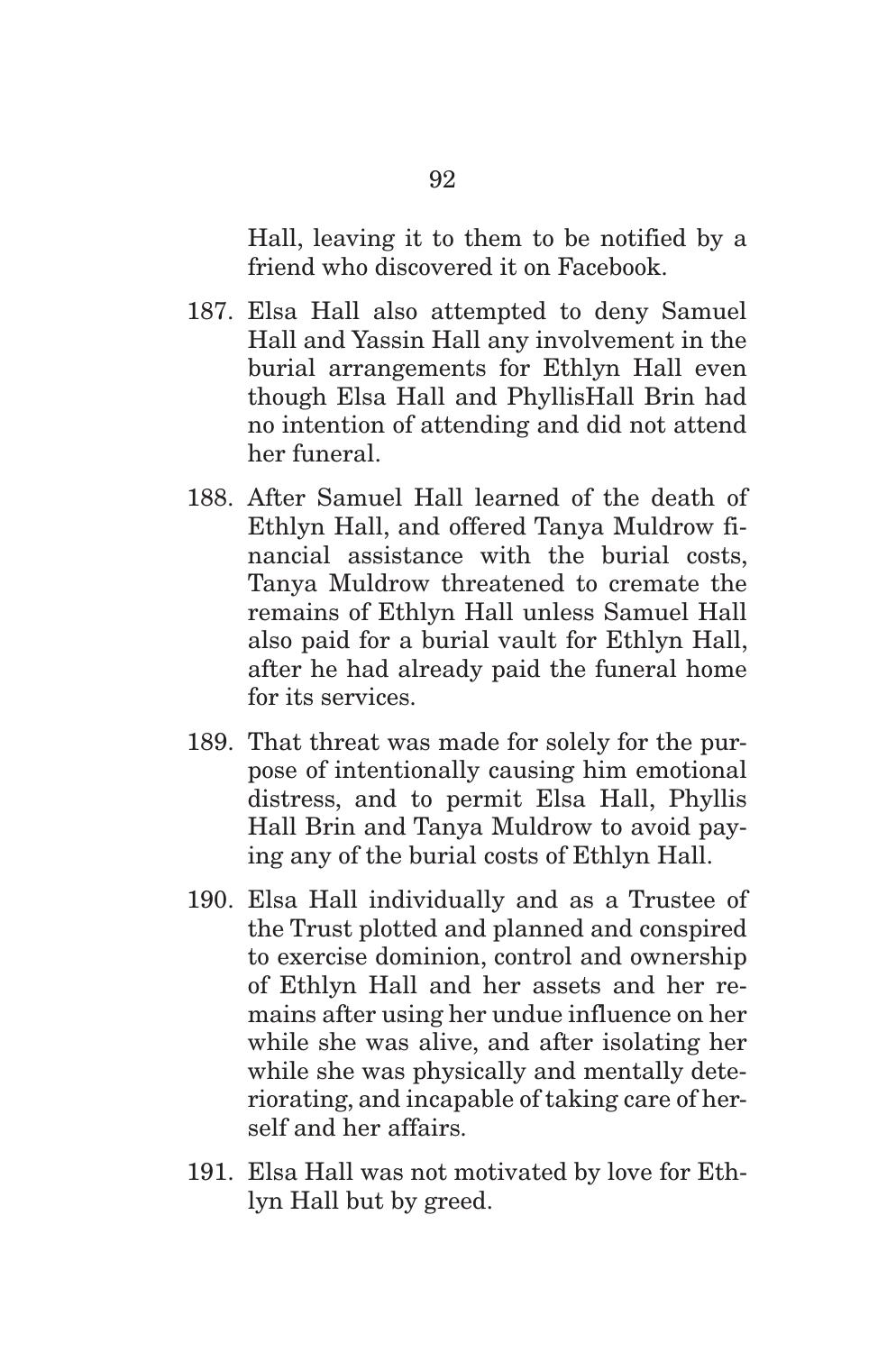- 192. Elsa Hall and Phyllis Hall did not provide for the care of Ethlyn Hall prior to grabbing her and taking her out of her home in August 2010 just as they did not provide, attend to, care for, or honor their father during the last years of his life until he died in 2004,or provide for Ethlyn Hall after they took her out of her home in August 2010, except out of her own funds and income.
- 193. Elsa Hall and Phyllis Hall took advantage of Ethlyn Hall for their own economic benefit.
- 194. Purporting to act in the name of Ethlyn Hall, they attempted to obtain the construction funds under the Ground Lease which were allocated by Ethlyn Hall to the improvements to be made to Parcel 17-5 belonging to Samuel Hall and Parcel 17-6 belonging to Yassin Hall.
- 195. Notwithstanding their attempts, the dwellings on Parcel 17-5 and 17-6 were successfully completed in 2010 and 2011.
- 196. At all material times, Elsa Hall and others combined, conspired and acted in concert to remove Ethlyn Hall from her home, isolate her from others, take advantage of her mental and physical deterioration, destroy her relationship with Samuel Hall and Yassin Hall and the children of Yassin Hall and deprive her of her property, to the detriment of Samuel Hall, Yassin Hall and the children of Yassin Hall, grandchildren of Ethlyn Hall, namely, Marik Young, Yamisha Young, Aubrey Warner, Jr., and Roumell Augustine.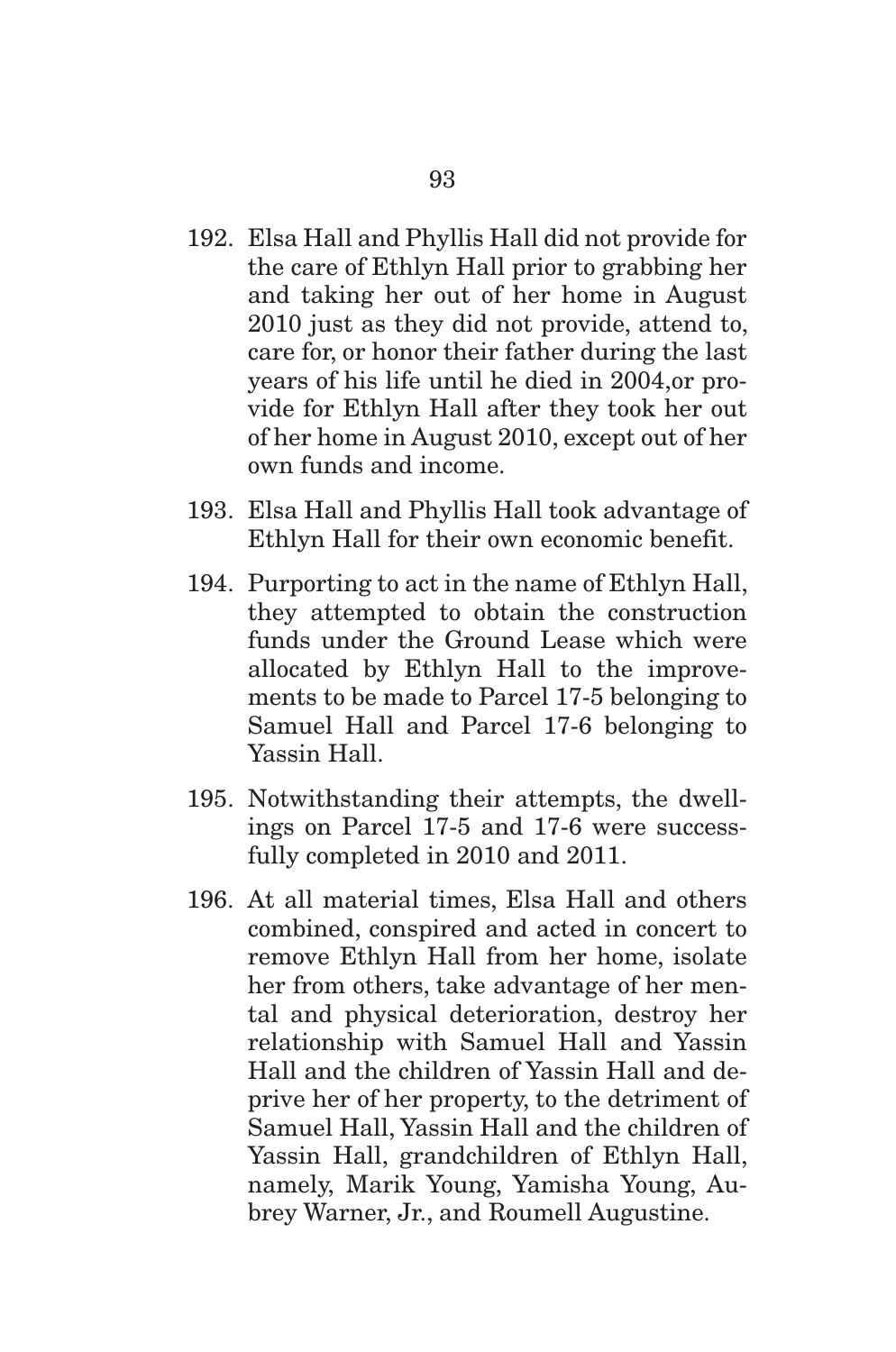#### **COUNT I**

#### **BREACH OF FIDUCIARY DUTY**

- 197. After taking advantage of Ethlyn Hall for years, on or after August 2010, Elsa Hall and others used their confidential relationship with Ethlyn Hall to exercise undue influence over her and take advantage of her, especially after she mentally and physically declined and then isolated her from the rest of her family and friends at a time when she could not walk, cook for herself, grocery shop, remember telephone numbers, or take care of herself or manage her own funds, and thus became increasingly dependent on the assistance of others.
- 198. Because of the physical and mental infirmities of Ethlyn Hall, Elsa Hall and others have been able to take unfair advantage of Ethlyn Hall and to exercise undue influence over her and cause her to sign letters, a deed, Trust, and Will. Elsa Hall individually and as a purported Trustee of the Trust breached the duty of care she owed to her mother.
- 199. From and after August of 2010, Elsa Hall used and exerted undue influence on her mother while she was in her control, and Elsa Hall was in charge of Ethlyn Hall and the management and distribution of her income and property.
- 200. Since August 2010, she exercised complete dominion and control over the person of Ethlyn Hall as well as her income and property,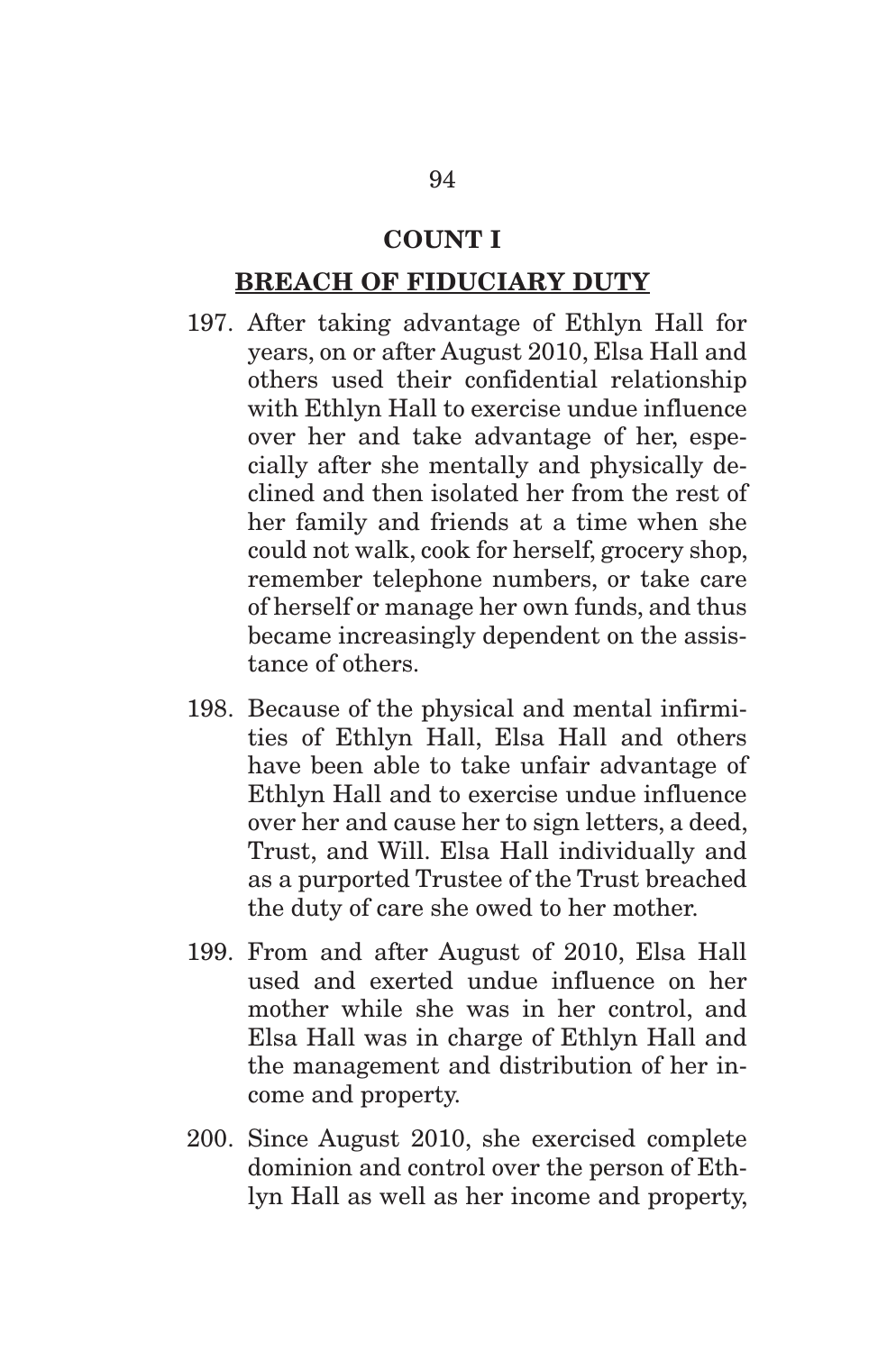and continues to control her property through the Trust.

- 201. Elsa Hall and others have failed to account for their stewardship of the welfare, income and property, or for their egregious behavior.
- 202. As Ethlyn Hall's agent and custodian, Elsa Hall owed her a duty of loyalty and had a fiduciary duty to act in her best interest.
- 203. Elsa Hall and others breached their fiduciary duty to Ethlyn Hall by:
- a. Seeking to take advantage of her dementia and paranoia;
- b. presenting documents to her and telling her to sign them knowing that due to her mental infirmity she did not understand them or their legal consequence;
- c. Keeping and spending her income for their own benefit;
- d. failing to maintain adequate records of all transactions entered into on her behalf;
- e. moving her out of her home;
- f. causing her to transfer her assets into a Trust for their benefit three months after they moved her out of her home;
- g. denying her the opportunity to go to her own son's funeral;
- h. moving her to Florida away from the rest of her family and friends;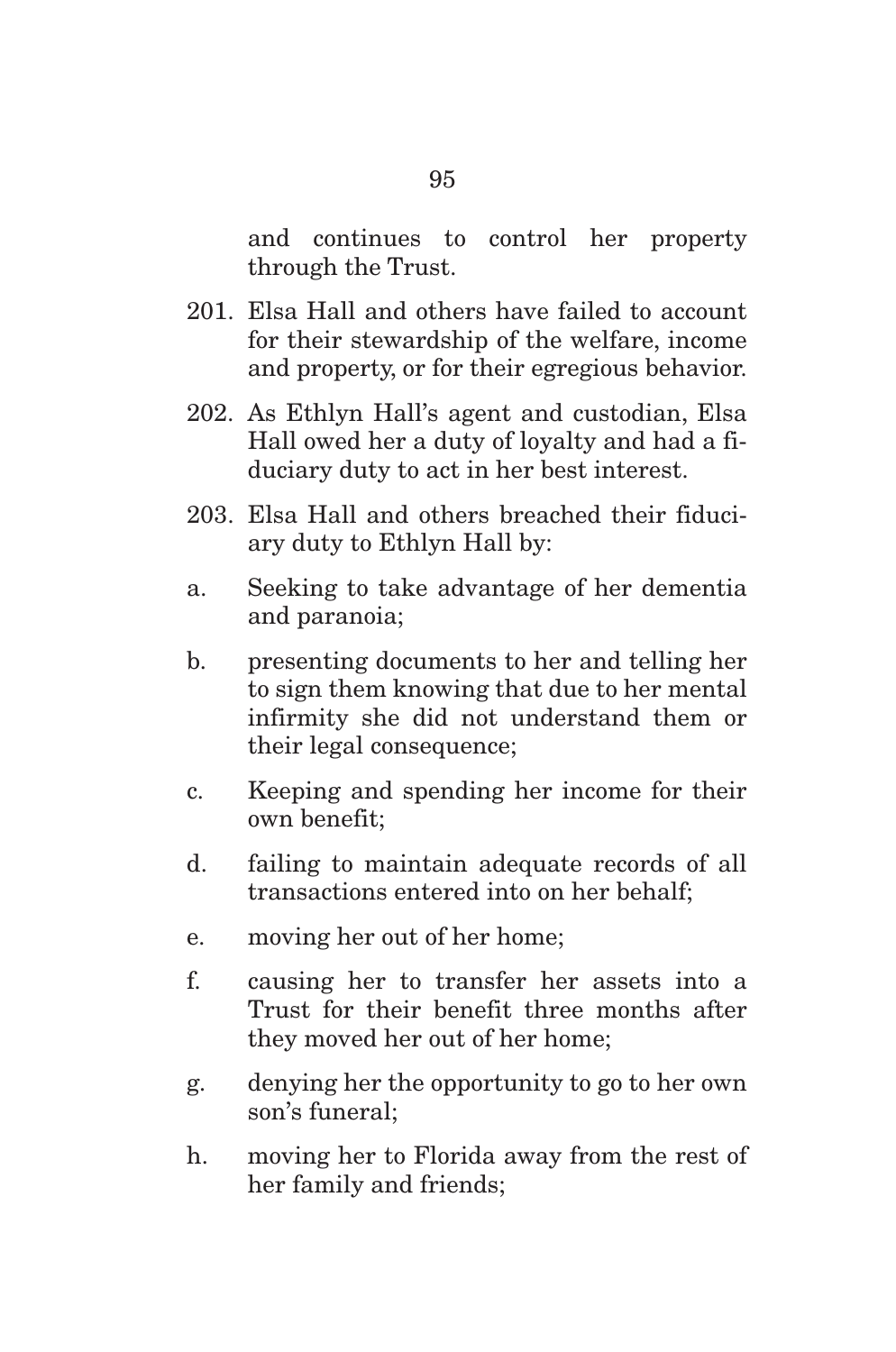- i. concealing her whereabouts from Samuel Hall, Yassin Hall and other members of her family and her friends;
- j. attempting to place and rent out her storage shed on the beach without amenities or CZM approval in violation of law and risk fines and sanctions;
- k. depriving her of the love and affection of her son, granddaughter and great-grandchildren.
- l. wasting her savings and burial fund.
- m. causing Ethlyn Hall to execute a Trust and a Will while she lacked the mental capacity to do as a result of undue influence from Elsa Hall.
- 204. As a direct and proximate result of her wrongful actions in breach of her fiduciary duty owed to Ethlyn Hall, her mother, and to the rest of her family, Elsa Hall has caused damages and injuries to her mother's estate, and to Samuel Hall, Yassin Hall and other family members.

#### **COUNT II**

### **INTENTIONAL INFLICTION OF EMOTIONAL DISTRESS**

- 205. All allegations above are incorporated herein by reference as if set forth at length.
- 206. Elsa Hall and Phyllis Hall-Brin have acted willfully, wrongfully and maliciously to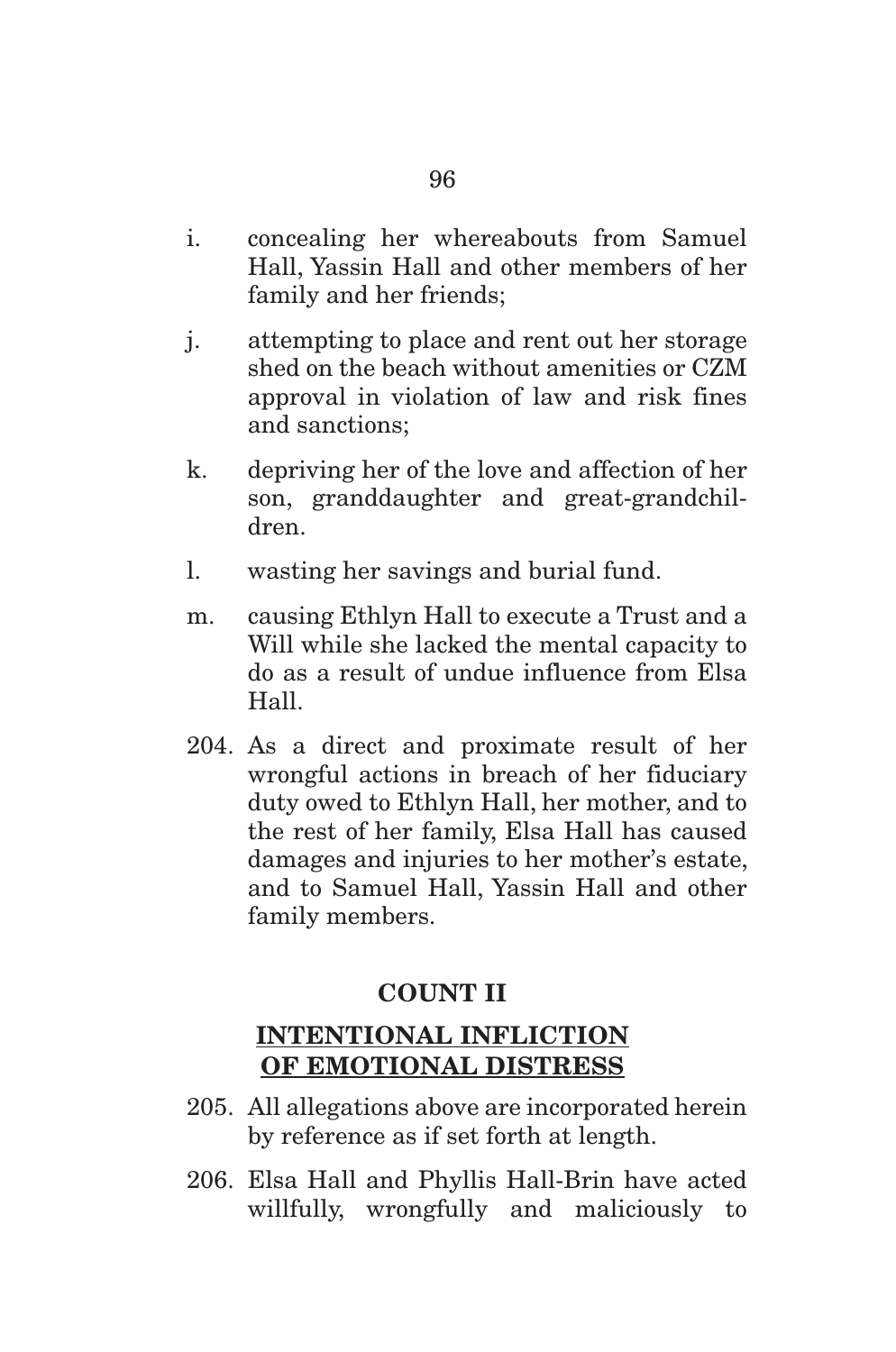secret away, confine, and remove from the Virgin Islands, the person of Ethlyn Hall for the purpose of alienating her from Samuel Hall, denying him and Yassin Hall access to their mother and grandmother and otherwise to hold her under their dominion and control all to the detriment of Samuel Hall, Yassin Hall and others.

- 207. The removal of Ethlyn Hall, from the Virgin Islands, where she was born and has lived most of her life, including all of the past 52 years, was accomplished as a direct combination, plan and scheme of [ ] Elsa Hall and others.
- 208. Prior to the removal of Ethlyn Hall from the Virgin Islands, the last time she had flown on an airplane was to attend the graduation from law school of Defendant Samuel Hall in 1975.
- 209. Elsa Hall and Phyllis Hall-Brin, by removing Ethlyn Hall from St. John, Virgin Islands and attempting to establish a new domicile in Florida subjected her person and her estate to potentially substantial tax liabilities for which she and her estate would not otherwise be liable, all to the damage of Ethlyn Hall, her estate, and her heirs.
- 210. As a person born in the Virgin Islands and resident in the Virgin Islands, Ethlyn Hall's estate would not be subject to federal estate taxes, but that is not true if she is removed from the Virgin Islands and domiciled in Florida.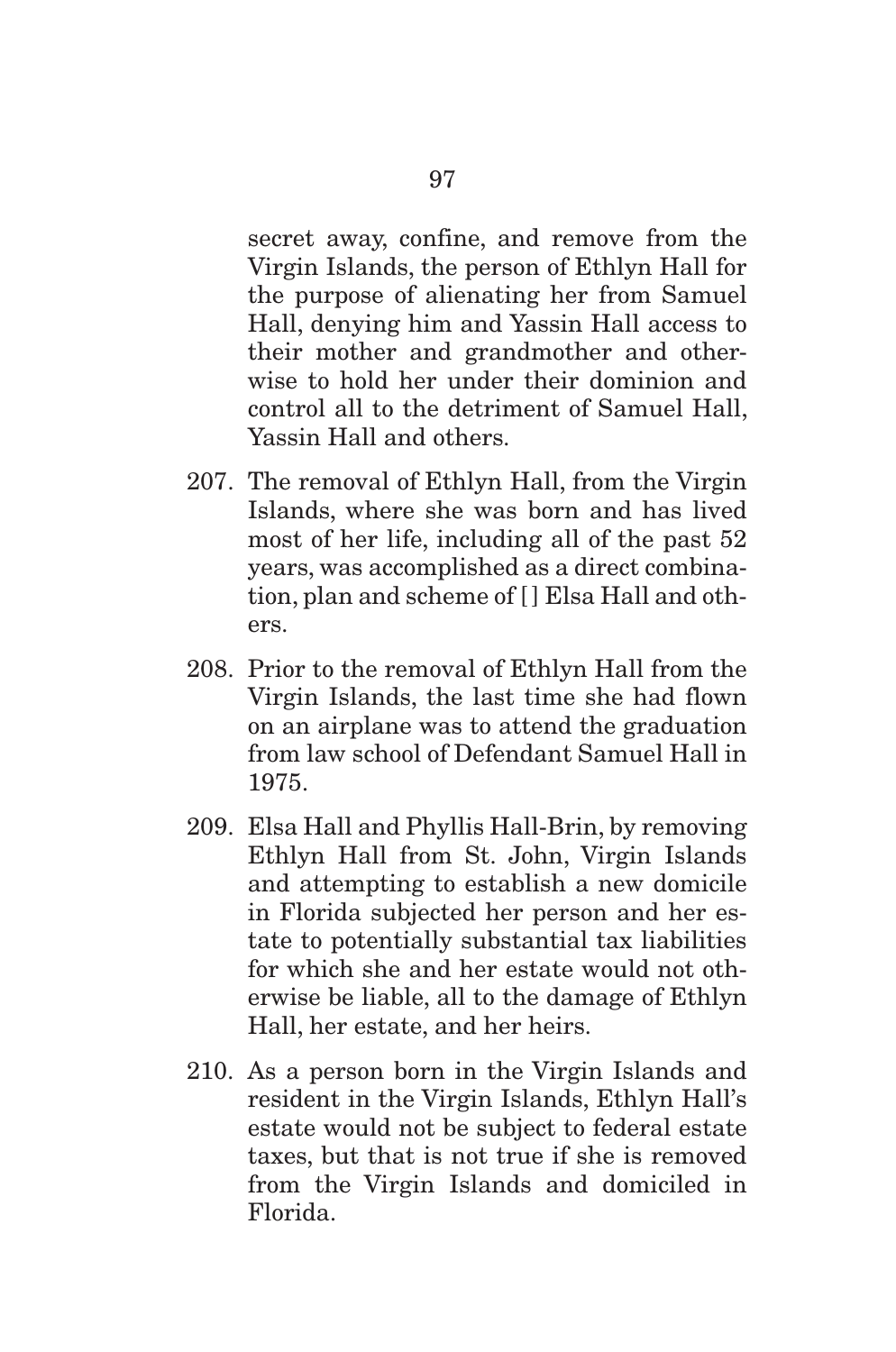- 211. The removal of Ethlyn Hall from the Virgin Islands was accomplished with the motive to control her, isolate her, exert undue influence over her and to otherwise interfere with the relationship she has with Samuel Hall and Yassin Hall.
- 212. All of the actions of Elsa Hall were calculated to isolate and control Ethlyn Hall, her person and estate, all to the pecuniary advantage of Elsa Hall, and others, in favor of those individuals Elsa Hall wished to benefit, to the detriment of Samuel Hall, Yassin Hall and others.
- 213. In furtherance of their plan, scheme and design, they combined to overreach and overcome the will of Ethlyn Hall by moving her out of her home in August 2010 and then causing her to form a Trust of her assets three months later, in November 2010, without the knowledge and consent of Samuel Hall and Yassin Hall that will ultimately and fraudulently benefit them to the detriment of Samuel Hall, Yassin Hall and their heirs.
- 214. In furtherance of their plan, scheme and design, Elsa Hall and others have controlled all rental and other income that would otherwise be payable to Ethlyn Hall, and appropriated these amounts to their own use and benefit while using her lack of resources as part of the false justification for having moved her to Florida.
- 215. In furtherance of their plan, scheme and design, they deliberately sought to cause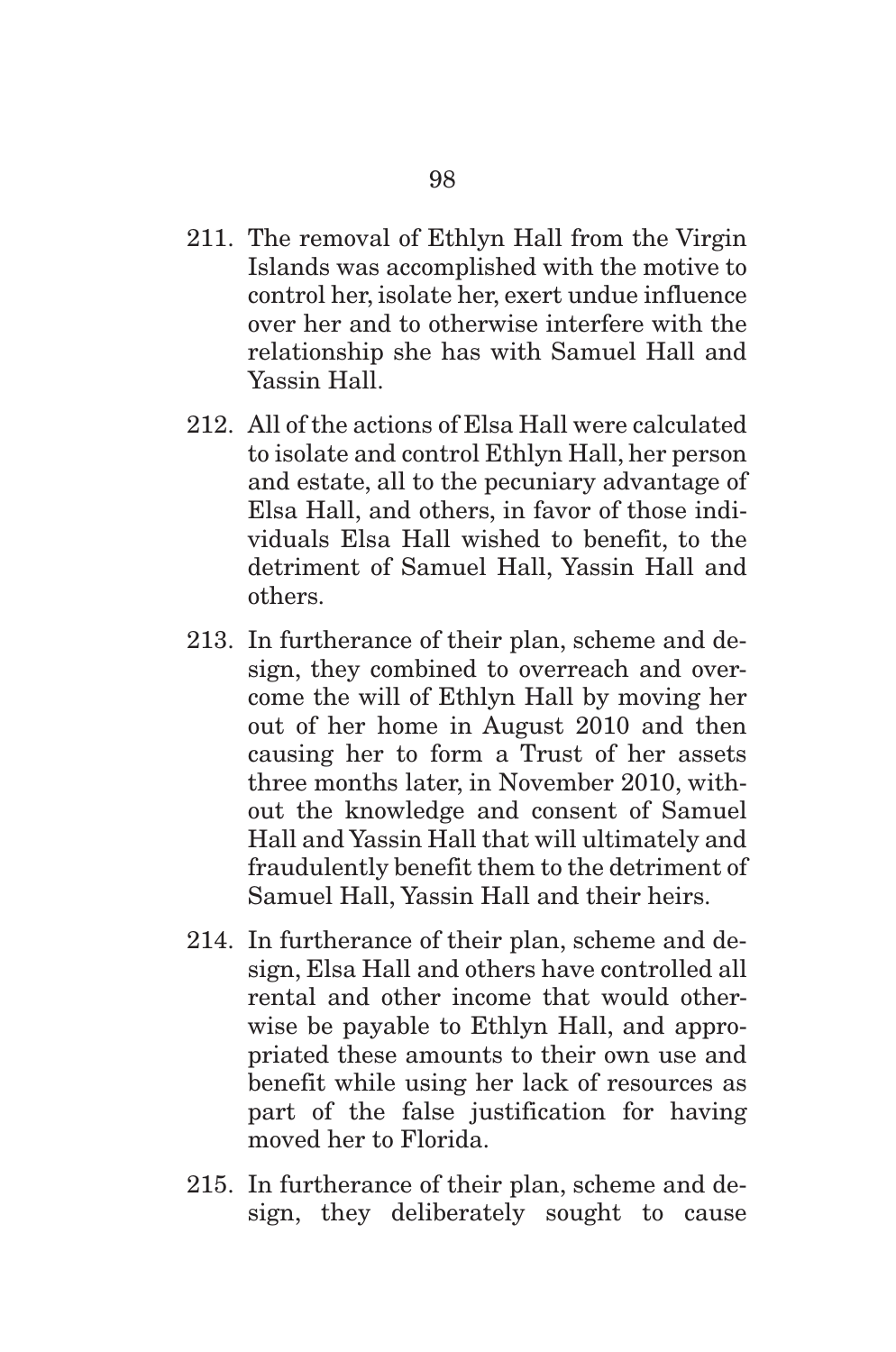Samuel Hall and Yassin Hall to worry about the health and well-being of Ethlyn Hall until she passed away.

- 216. Their willful, wrongful, intentional and calculated acts have been purposefully designed to drive a wedge between mother and son, and granddaughter and grandmother, and to wrongfully deny them the attention, time, association, contact, love and affection of Ethlyn Hall solely to advance their greed, avarice and pecuniary interest.
- 217. Their willful, wrongful, intentional and calculated acts have been purposefully designed to alienate Ethlyn Hall from her son and granddaughter, Yassin Hall, and the children of Yassin Hall and to wrongfully deny Yassin Hall and her children the attention, time, association, contact, love and affection of her grandmother, all to their detriment and solely to advance their own greed, avarice and pecuniary interest.
- 218. The conduct of Elsa Hall and others was intended to and did cause Samuel Hall and Yassin Hall and others emotional distress.
- 219. As a direct and proximate result of their wrongful conduct, Samuel Hall suffered emotional distress, pain of the mind and body, mental anguish, loss of sleep, and other physical symptoms, all to their detriment.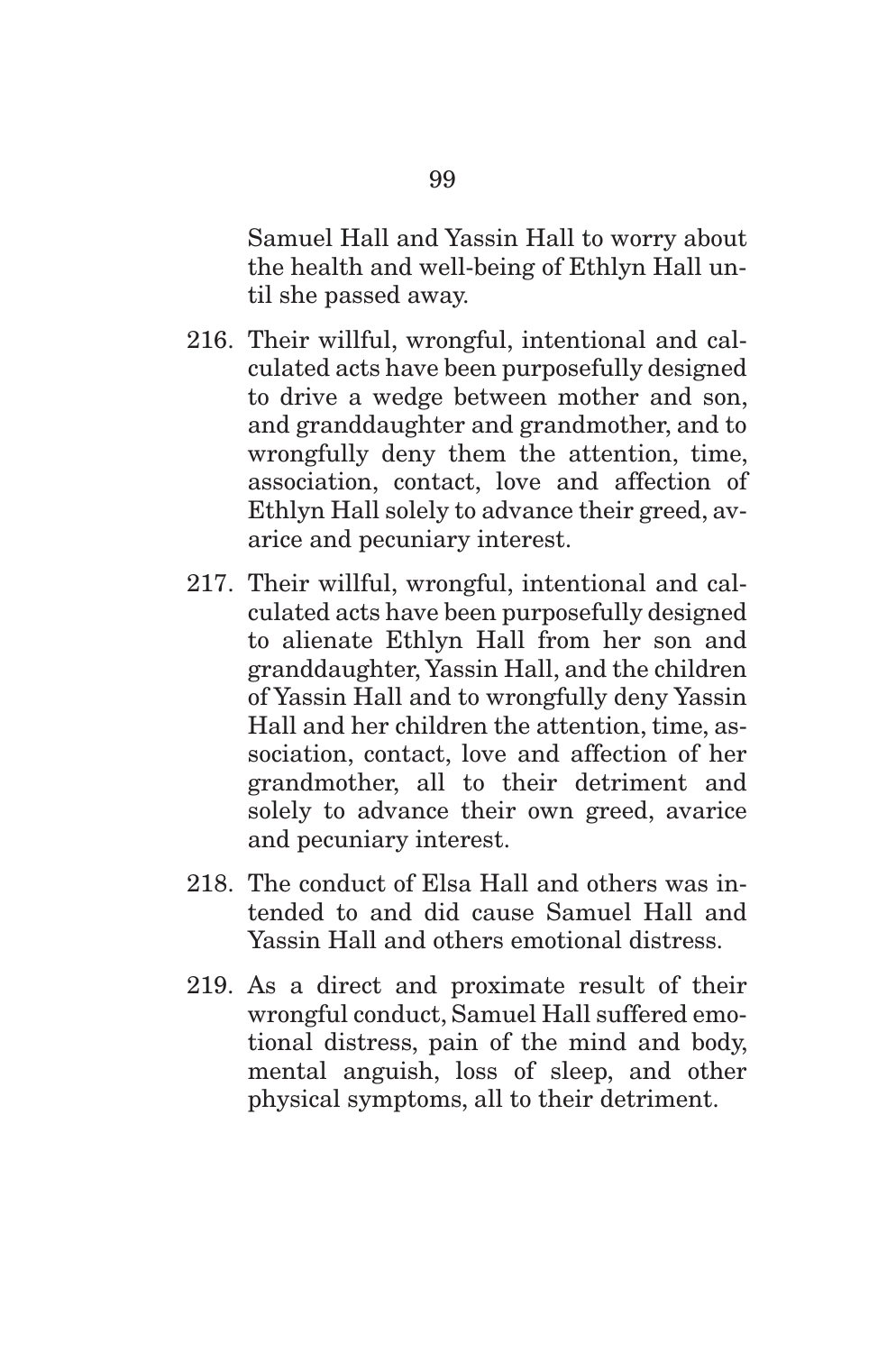# **COUNT III**

#### **FRAUD**

- 220. All allegations above are incorporated herein by reference as if set forth at length.
- 221. By sending out letters and emails to Samuel Hall through the use of U.S. mail, by fax and by email, purporting to be from Ethlyn Hall, who they are not, Elsa Hall committed fraud.
- 222. Elsa Hall sent those letters, email and faxes fraudulently to Samuel Hall in order to (a) obtain money from him under false pretenses, and (b) prevent him from fulfilling his commitment to his mother to see to the completion of the cottage of Yassin Hall, and (d) discourage him from looking out for his mother's best interests.
- 223. Elsa Hall's fraudulent conduct caused Ethlyn Hall in reliance thereon to move to Miami to her detriment and to the detriment of Samuel Hall, Yassin Hall and others.
- 224. Elsa Hall's conduct has been outrageous.
- 225. Samuel Hall is entitled to punitive damages as a result of her outrageous conduct.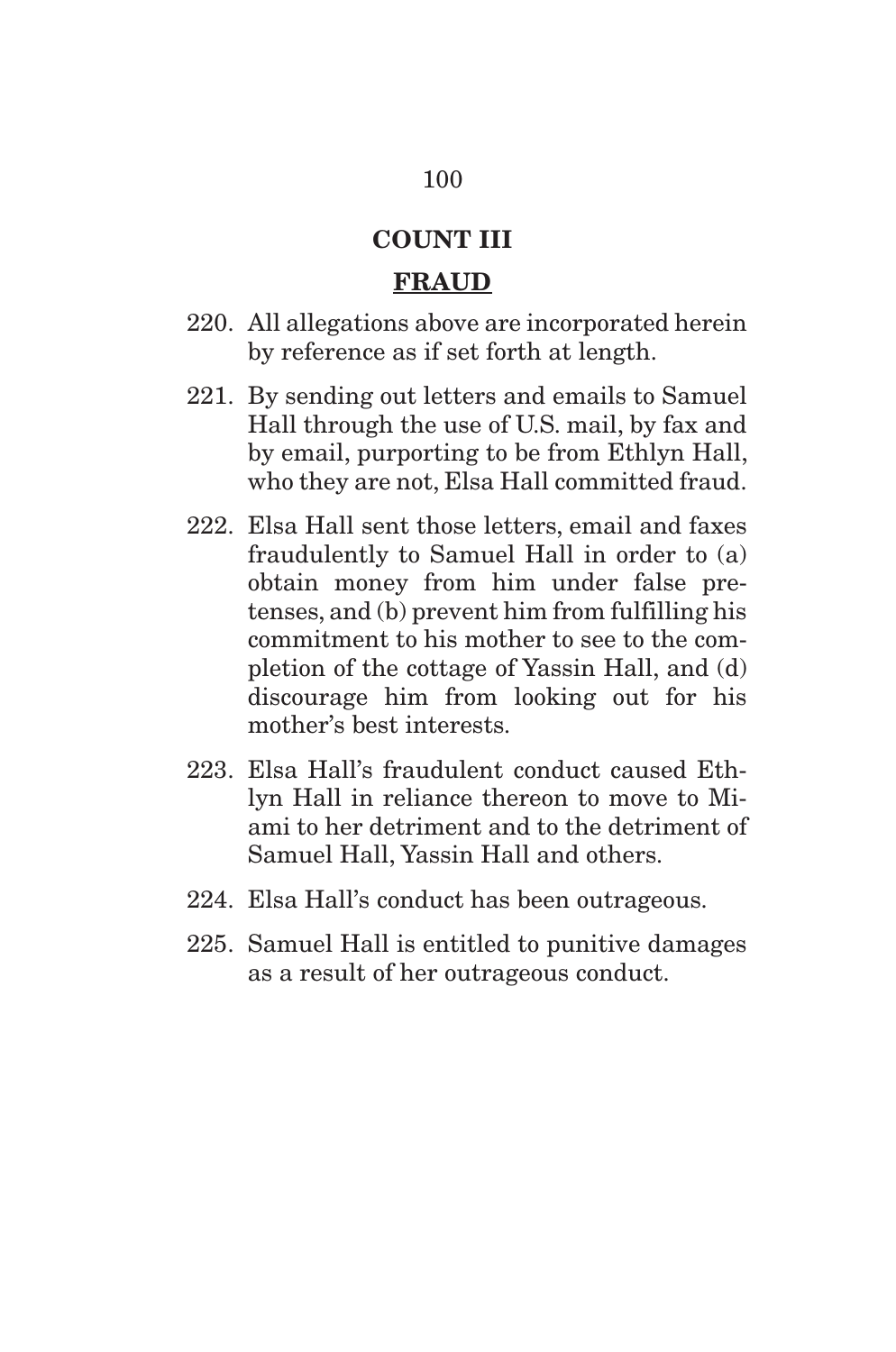## 101

#### **COUNT IV**

#### **CIVIL CONSPIRACY/TORTIOUS INTERFERENCE**

- 226. All allegations above are incorporated herein by reference as if set forth at length.
- 227. Elsa Hall, Phyllis Hall Brin and others have combined, agreed, conspired, planned and acted in such a way as to wrongfully, intentionally, and tortiously interfered with the relationship that Samuel Hall had with his mother, by denying him access to Ethlyn Hall and removing her from the Virgin Islands, knowing that her physical and mental condition has been impaired due to her advanced age and the undue influence of Elsa Hall.
- 228. Elsa Hall and others combined, agreed, conspired, planned and acted in such a way as to wrongfully, intentionally, and tortuously interfered with the relationship that Yassin Hall had with her grandmother, by denying her access to Ethlyn Hall and removing her from the Virgin Islands, knowing that her physical and mental condition has been impaired due to her advanced age and the undue influence of the Defendants.
- 229. Elsa Hall is liable to Samuel Hall and Yassin Hall for tortious interference with their relationship with Ethlyn Hall and the inheritance they would have received from Ethlyn Hall but for the wrongful conduct of Elsa Hall.
- 230. As a direct and proximate result of the wrongful conduct of Elsa Hall and others,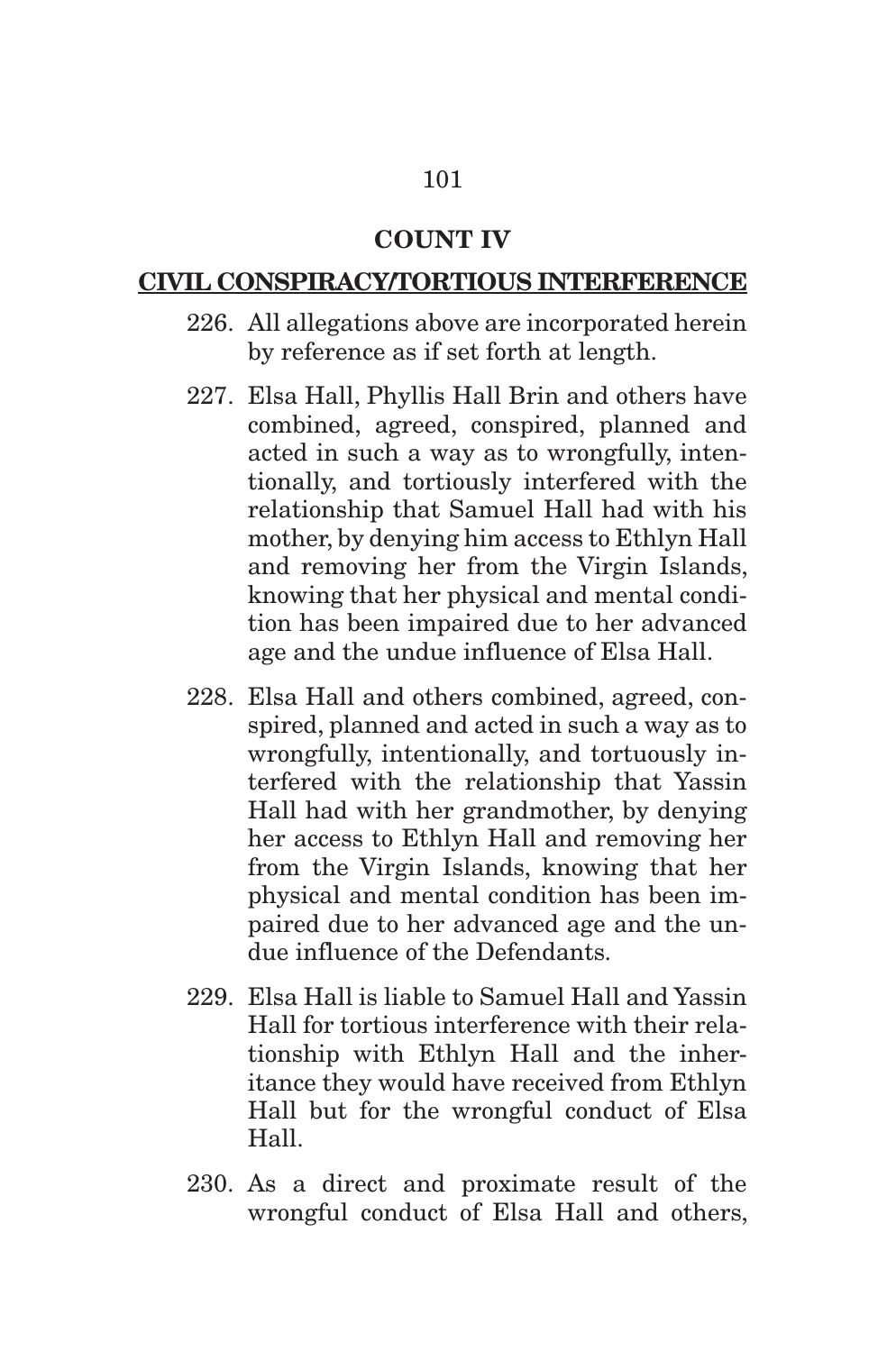they have caused or attempted to cause Samuel Hall and Yassin Hall and the children of Yassin Hall the loss of their inheritance from Ethlyn Hall, as well mental anguish, pain, and other damages.

## **COUNT V**

## **CONVERSION**

- 231. All allegations above are incorporated herein by reference as if set forth at length.
- 232. Elsa Hall converted the property of Ethlyn Hall to her own use.
- 233. As a direct and proximate result of said conversion, Elsa Hall is liable to the Estate of Ethlyn Hall.

# **COUNT VI**

## **MANDATORY INJUNCTION**

- 234. All allegations above are incorporated herein by reference as if set forth at length.
- 235. Ethlyn Hall, up to the date of her death, was within the possession, dominion and control of Elsa Hall such that due to her advanced age, Samuel Hall and others have been forever denied the affections of Ethlyn Hall by virtue of her actions.
- 236. After the passing of Ethlyn Hall, and even before she was laid to rest on May 26, 2012, Defendant Elsa Hall sought in Family Court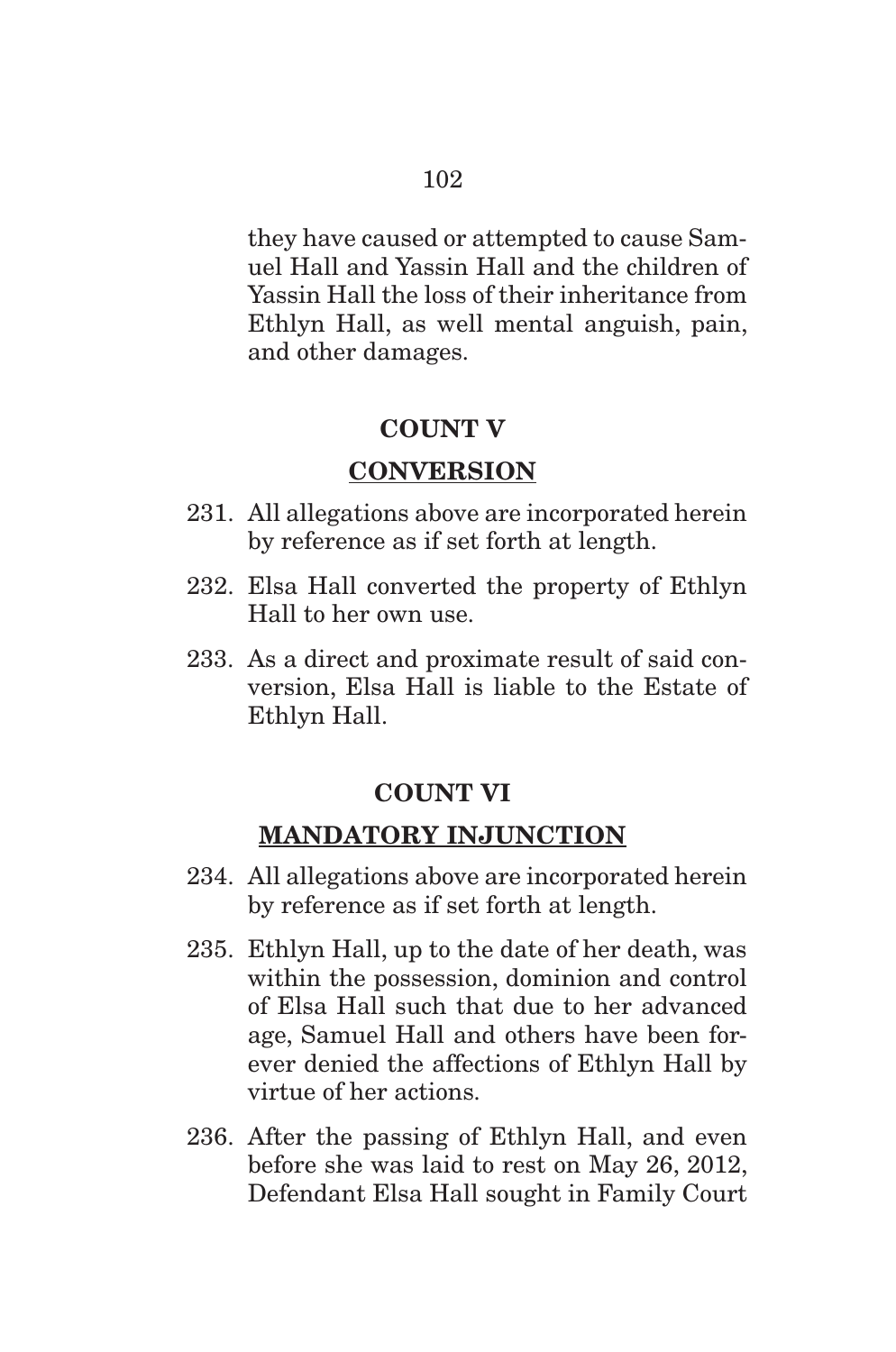to removal the notice of lis pendens placed on the property of Ethlyn Hall by Defendant Samuel Hall in order to protect against its transfer by Elsa Hall.

- 237. Elsa Hall attempted its removal without ever consenting to or submitting to the jurisdiction of the Family Court.
- 238. On May 15, 2012, Elsa Hall sought to get the Family Court to cancel the notice of lis pendens so that the property of Ethlyn Hall could be transferred or conveyed to another.
- 239. The Trust and Will should be invalidated as a result of the undue influence of Elsa Hall.
- 240. Unless this Court invalidates the Trust and the Will and enjoins Elsa Hall individually and as purported trustee of the Trust from disposing or transferring the property of Ethlyn Hall, she will exploit the property for her own benefit.
- 241. Samuel Hall has no adequate remedy at law to assure that Elsa Hall and others will turn over to its rightful heirs the property of Ethlyn Hall they wrongfully obtained.
- 242. Samuel Hall and Yassin Hall will suffer and have suffered irreparable injury if Elsa Hall succeeds in selling the property of Ethlyn Hall.
- 243. Money damages are inadequate to compensate Samuel Hall and Yassin Hall for the loss of their inheritance in this family property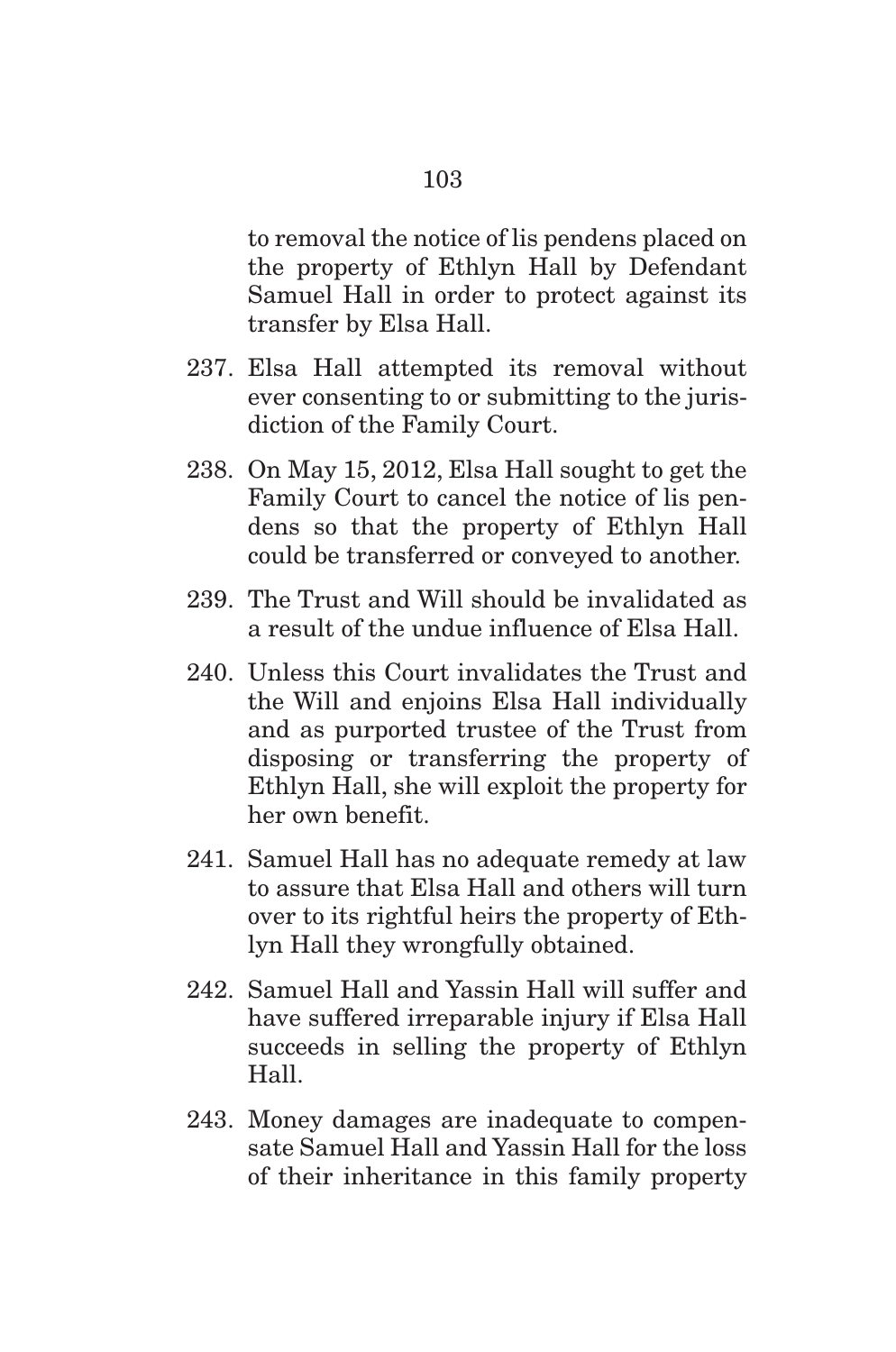unless the Court enjoins the wrongful conduct of Elsa Hall and others.

244. Samuel Hall is entitled to mandatory injunctive relief requiring Elsa Hall, individually and as the purported trustee of the Trust, to return to the estate of Ethlyn Hall her property wrongfully taken from her.

#### **COUNT VII**

### **ACCOUNTING**

- 245. All allegations above are incorporated herein by reference as if set forth at length.
- 246. Elsa Hall and the Trust have received funds and property as described above, in an unknown amount, which was the property of Ethlyn Hall.
- 247. Samuel Hall requires this Court's intervention to order her to provide an accounting of all transactions concerning Ethlyn Hall's property and income that has been in her care, custody and control.

### **COUNT VIII**

## **CONSTRUCTIVE TRUST**

- 248. All allegations above are incorporated herein by reference as if set forth at length.
- 249. By reason of the wrongful manner in which Elsa Hall obtained and converted money and property belonging to Ethlyn Hall for her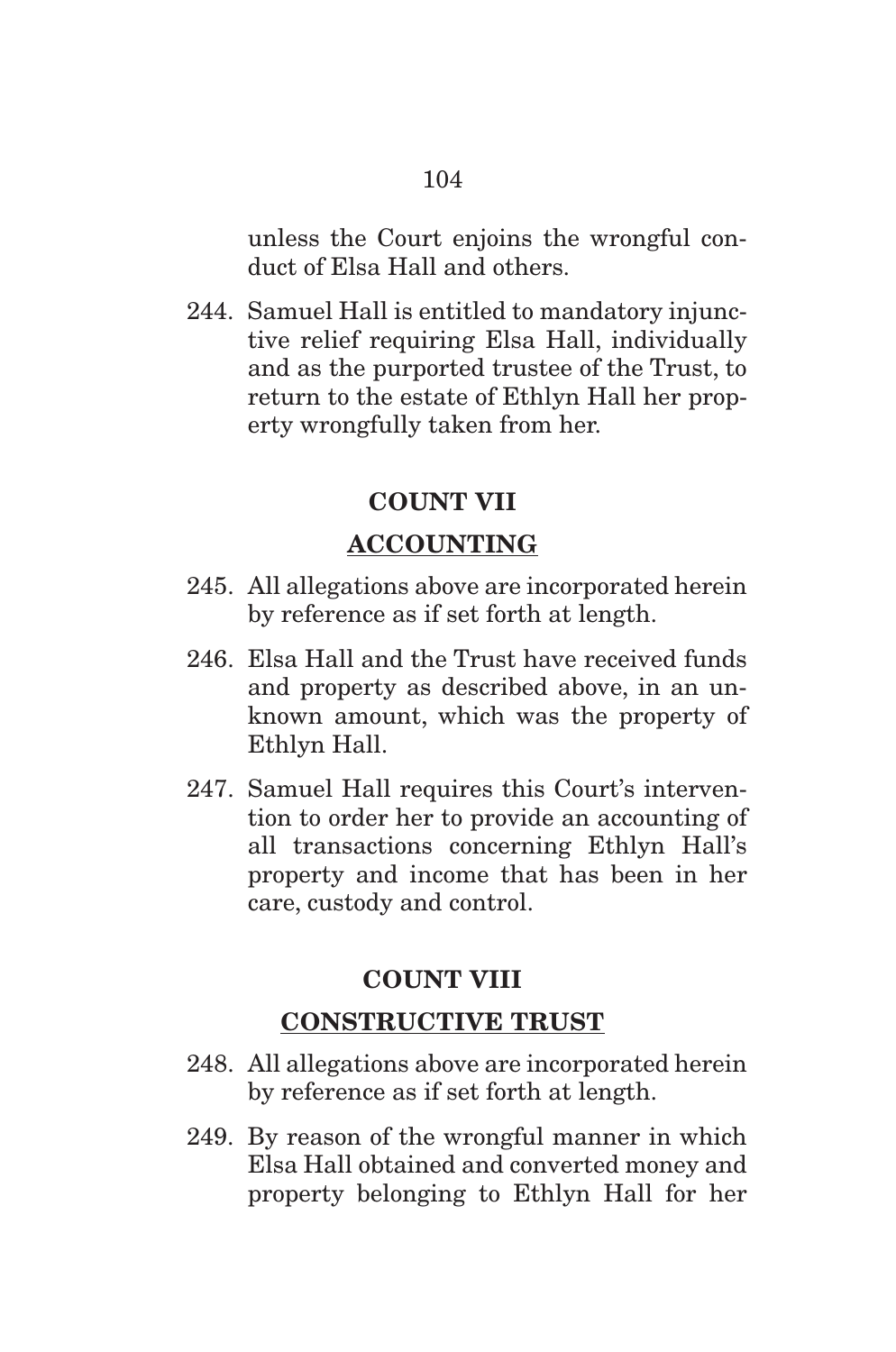personal benefit she and the Trust should be required to disgorge themselves of that income and property and be directed to place said property and all profits and improvements therefrom in constructive trust for the heirs at law and next of kin of Ethlyn Hall.

250. In the meantime, Samuel Hall, Yassin Hall and her children are entitled to the imposition of an equitable lien on the property of Ethlyn Hall.

### **COUNT IX**

## **TORTIOUS INTERFERENCE**

- 251. By fraud and undue influence, Elsa Hall induced the mother and grandmother, respectively, of Samuel Hall and Yassin Hall, while she was 94 years old, in ill health, of unsound mind and isolated from them, to transfer to the Trust her valuable property, in an attempt to cause her to disinherit Samuel Hall and Yassin Hall.
- 252. Elsa Hall tortiously interfered in the relationship between Defendant Samuel Hall and Yassin Hall, on the one hand, with Ethlyn Hall on the other and caused a wrongful interference with and deprivation of their intended legacy.
- 253. But for Elsa Hall's fraud and undue influence upon Ethlyn Hall, Defendant Samuel Hall and Yassin Hall as heirs at law of Ethlyn Hall would receive an inheritance from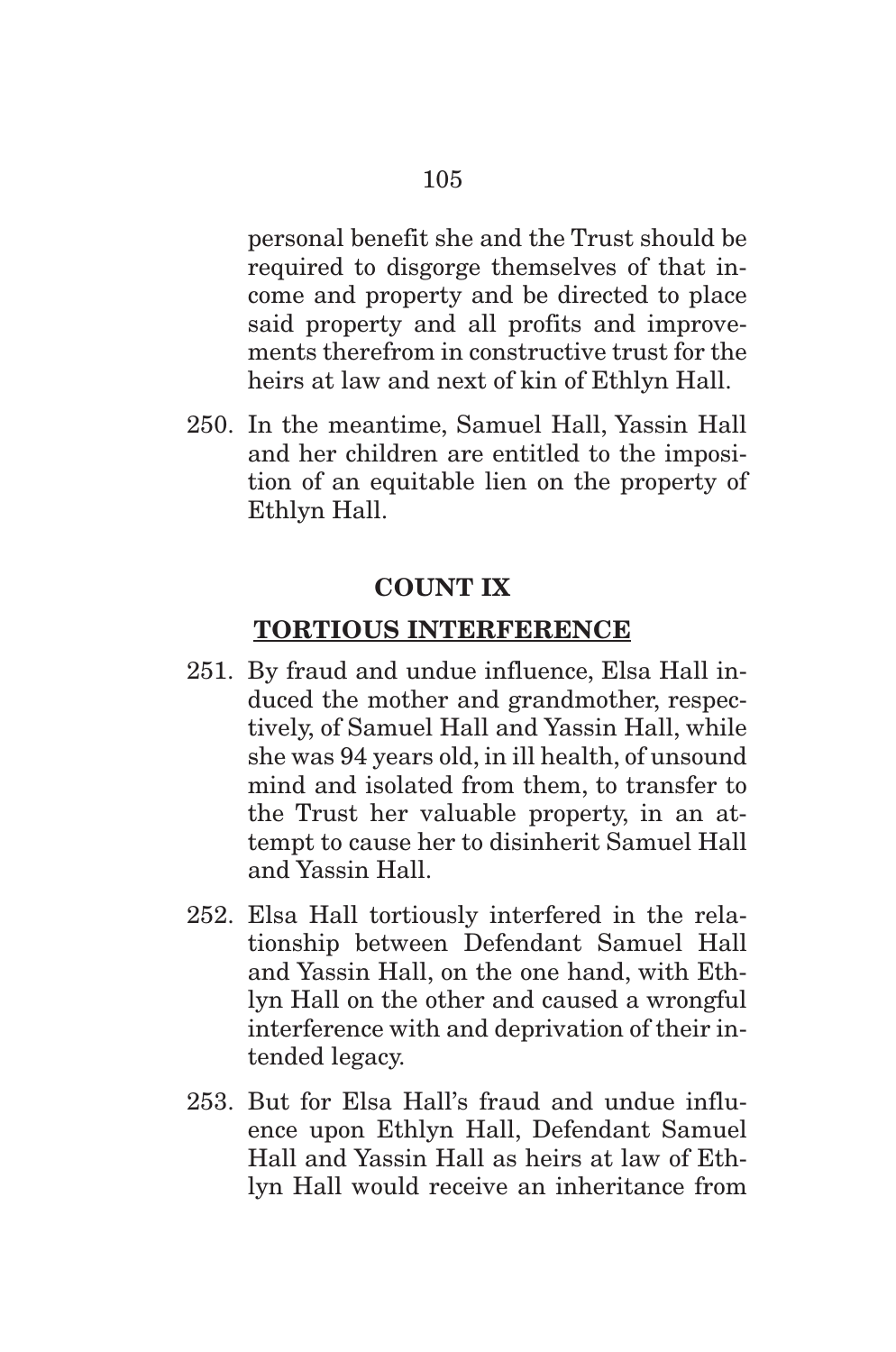Ethlyn Hall, which, by virtue of Elsa Hall's tortious conduct, she has sought to prevent.

254. As a direct and proximate result of Elsa Hall's wrongful conduct, Samuel Hall has sustained damages.

 WHEREFORE Defendants pray for judgment against Plaintiffs jointly and severally for compensatory and punitive damages as may be proven at trial, and for injunctive relief as follows:

- a. Requiring Plaintiffs to return to the estate of Ethlyn Hall her property they wrongfully took from her and which would thereby constitute the inheritance of Defendant Hall and Yassin Hall
- b. Enjoining Plaintiff from wasting the assets of Ethlyn Hall and requiring Plaintiffs to account for her assets in their possession or converted by them;
- c. Removing Elsa Hall as trustee of the Trust;
- c. Requiring Plaintiff to account for the income and property of Ethlyn Hall;
- d. Imposing a constructive trust;
- e. Invalidating the Will and the Trust and disgorging from Elsa Hall and the Trust and others, the money and property belonging to Ethlyn Hall and placing said property and all profits therefrom in constructive trust for the heirs at law and next of kin of Ethlyn Hall;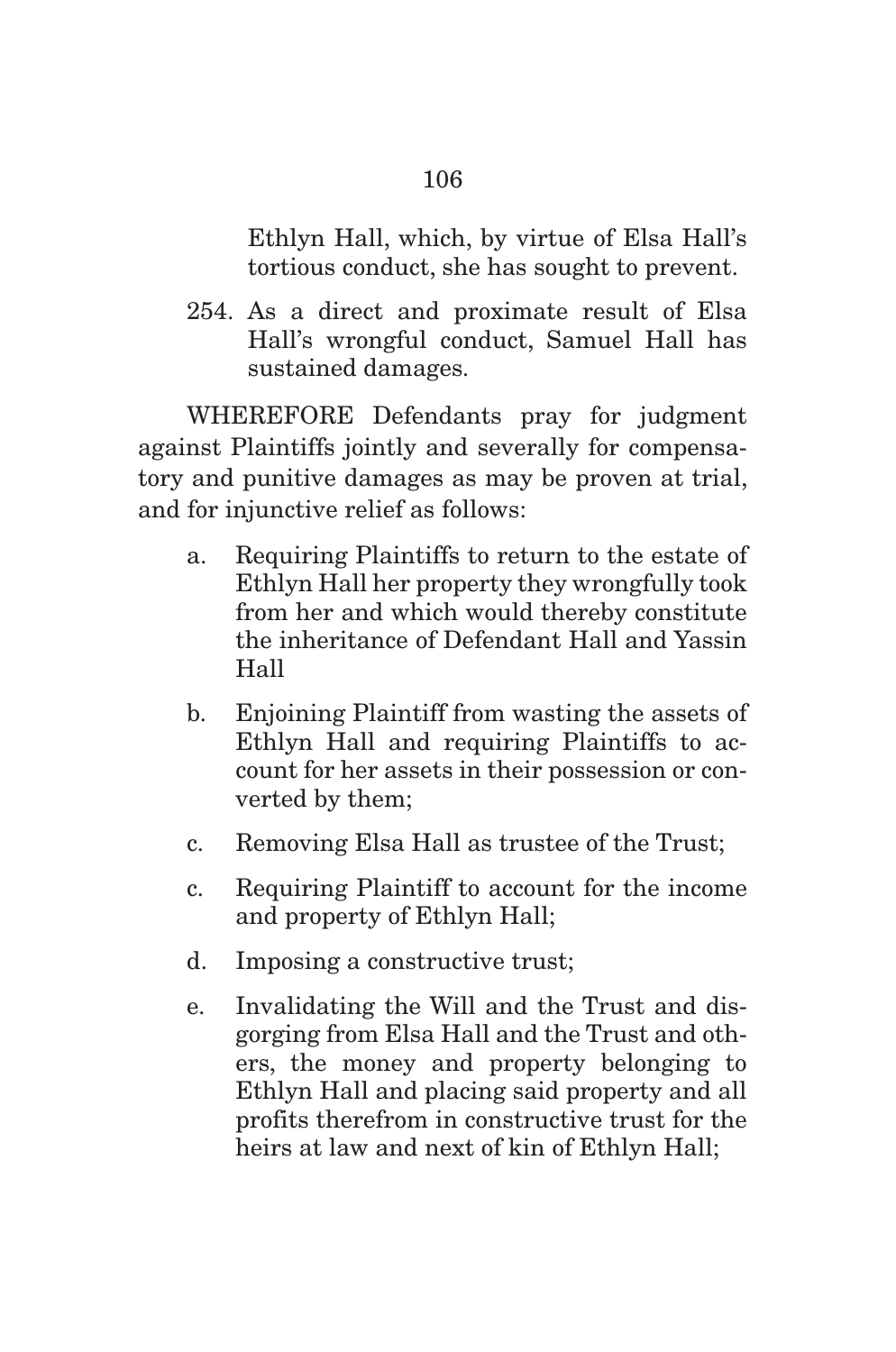## 107

f. Such and further relief as [] the Court may seem just, equitable and proper.

Respectfully submitted,

DATED: February 28, 2013

s/ Samuel H. Hall, Jr. P.O. Box 305587 VI Bar No. 289 No. 91B-1 Solberg St. Thomas, U.S. Virgin Islands 00803-5587 Tel: 340-715-2945 Fax: 340-776-8416 sam@hallgriffith.com Co-counsel for Defendants

[Certificate Of Service Omitted]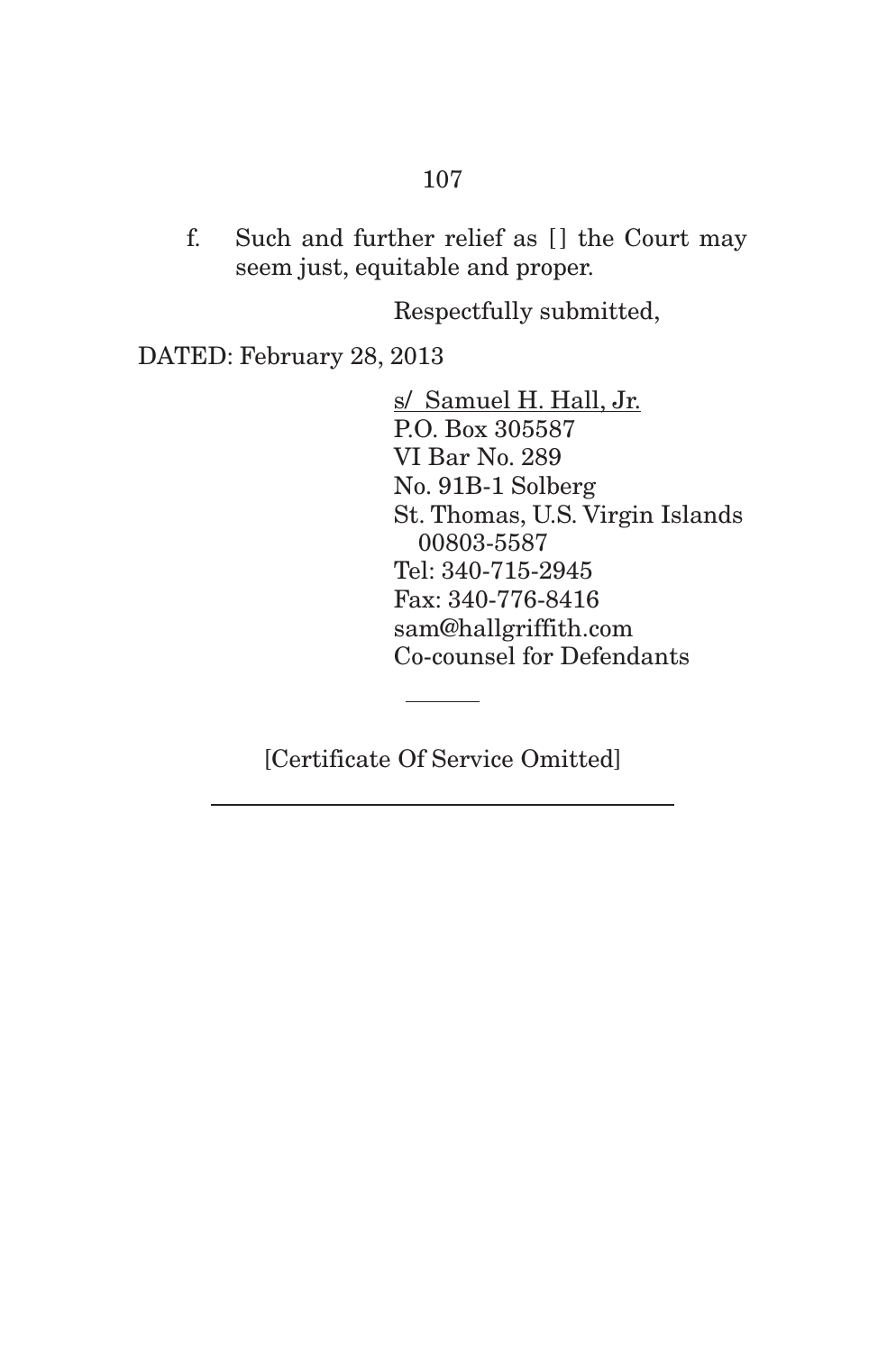## 108

## **IN THE DISTRICT COURT OF THE VIRGIN ISLANDS DIVISION OF ST. THOMAS AND ST. JOHN**

| SAMUEL H. HALL, JR., | CIVIL. NO. 3:13-cv-00095             |
|----------------------|--------------------------------------|
| PLAINTIFF,           | <b>ACTION FOR</b>                    |
| V.<br>ELSA HALL,     | DAMAGES AND FOR<br>AN ACCOUNTING     |
| DEFENDANT.           | <b>JURY TRIAL</b><br><b>DEMANDED</b> |

## **FIRST AMENDED COMPLAINT**

(Filed Dec. 16, 2013)

Plaintiff Samuel H. Hall, Jr., by and through the undersigned counsel, and as his First Amended Complaint alleges as follows:

- 1. This Court has diversity jurisdiction pursuant to 28 U.S.C. Section 1332.
- 2. The amount in controversy exceeds \$75,000.
- 3. Plaintiff Samuel H. Hall, Jr. ("Samuel Hall") is a citizen of the Virgin Islands, residing in St. Thomas, U.S. Virgin Islands, and is the son of Ethlyn Hall.
- 4. Yassin Hall, is a citizen of Florida and is the granddaughter of Ethlyn Hall and the only child of Victor Hall, son of Ethlyn Hall.
- 5. Phyllis Hall-Brin, is a citizen of the Virgin Islands, residing at # 156-157 Estate Enighed and Contant, Cruz Bay, St. John, Virgin Islands, and is the daughter of Ethlyn Hall.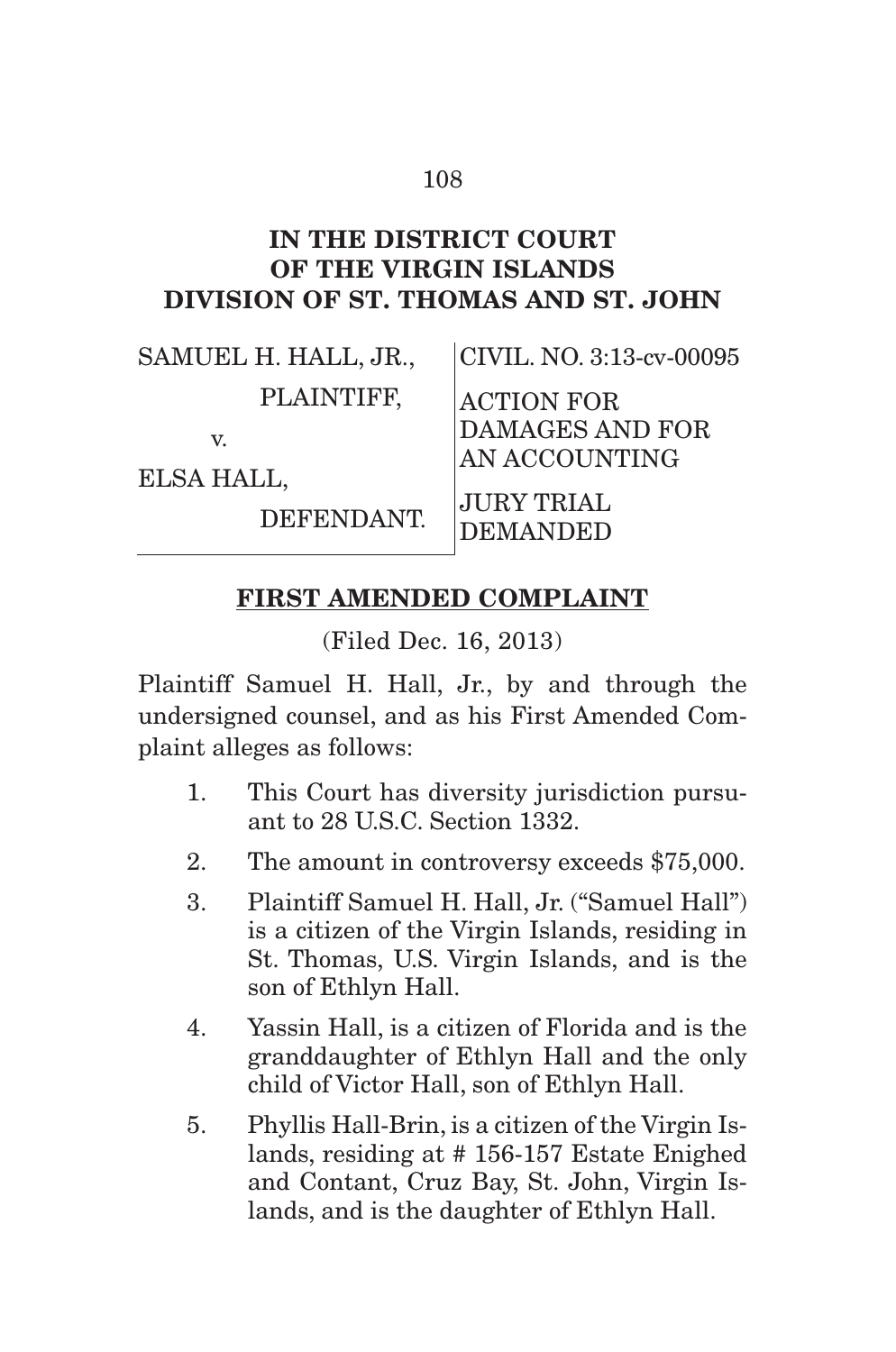- 6. Defendant Elsa Hall, is a citizen of Florida and is the daughter of Ethlyn Hall.
- 7. Elsa Hall is named herein individually.
- 8. Tanya Muldrow is a citizen of the state of Georgia and is the daughter of Phyllis Hall-Brin.
- 9. Ethlyn Hall ("Ethlyn Hall") was a citizen of the Virgin Islands at the time of her death and is the mother of the Samuel H. Hall, Jr., Phyllis Hall-Brin and Elsa Hall, and the grandmother of Yassin Hall and Tanya Muldrow.
- 10. Ethlyn Hall died on May 5, 2012 in Miami, Florida.
- 11. Ethlyn Hall was moved out of her home at No. 16 Peter Bay, St. John, and eventually to Miami, Florida at a time when she was mentally unable to make an informed decision about her domicile or care due to the undue influence of Elsa Hall.
- 12. In 1975, Estate Peter Bay, St. John was partitioned into 1/6th shares. Ethlyn Hall received approximately eight acres as a result of the partition.
- 13. Ethlyn Hall received from the partition approximately 1.5 acres in lower Peter Bay (Parcel 16) and approximately six acres in Upper Peter Bay (Parcel 17).
- 14. Ethlyn Hall's Peter Bay property was in addition to the Cruz Bay property she and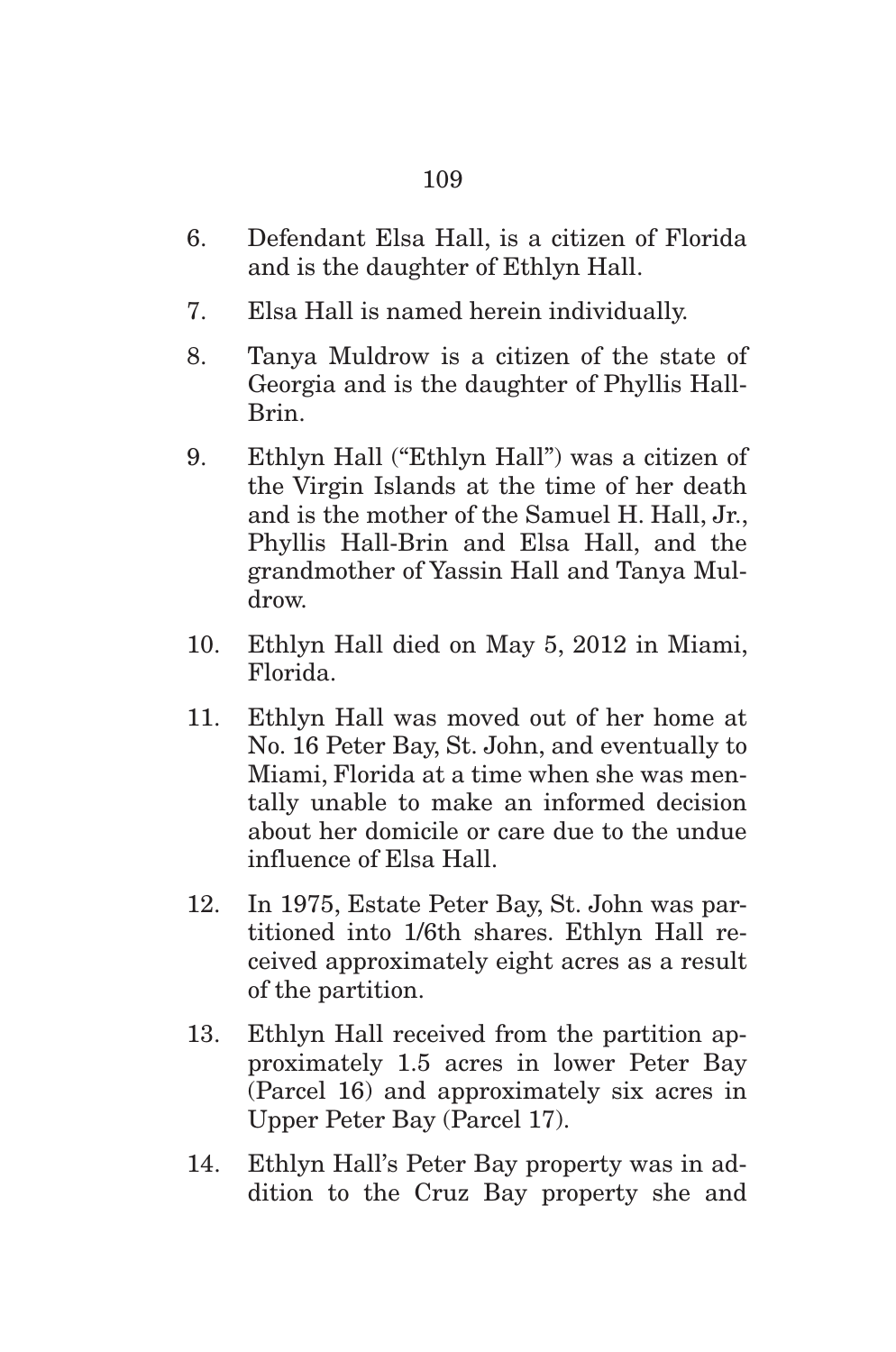Samuel Hall, Sr. owned, known as Parcel No. 156-157 Estate Enighed and Contant.

- 15. For over 30 years, starting in the 1970's, Samuel Hall provided legal and other assistance for Ethlyn Hall without seeking or obtaining any compensation or remuneration in the form of money or property.
- 16. In 1970's, when Samuel Hall, Sr. and Ethlyn Hall divorced, Samuel Hall was designated by their divorce court judge, in accordance with the agreement of his mother and father, to oversee the allocation of net rental income from their Cruz Bay property between them, and he did so voluntarily and without any financial compensation or remuneration.
- 17. In 1981, when Samuel Hall, Sr. agreed to sell his one-half interest in the Cruz Bay property to Ethlyn Hall, Samuel Hall, Jr. cosigned the bank loan of Ethlyn Hall allowing her to purchase his one-half interest.
- 18. During the 1980-1990's, St. John Land Investment Limited sought to collect from Ethlyn Hall 1/6th the cost of constructing a concrete subdivision road with underground utilities, security gate and gate openers, roadside stonework and landscaping in lower Peter Bay.
- 19. The cost of said work was several hundred thousand dollars if it was not in excess of \$1 million.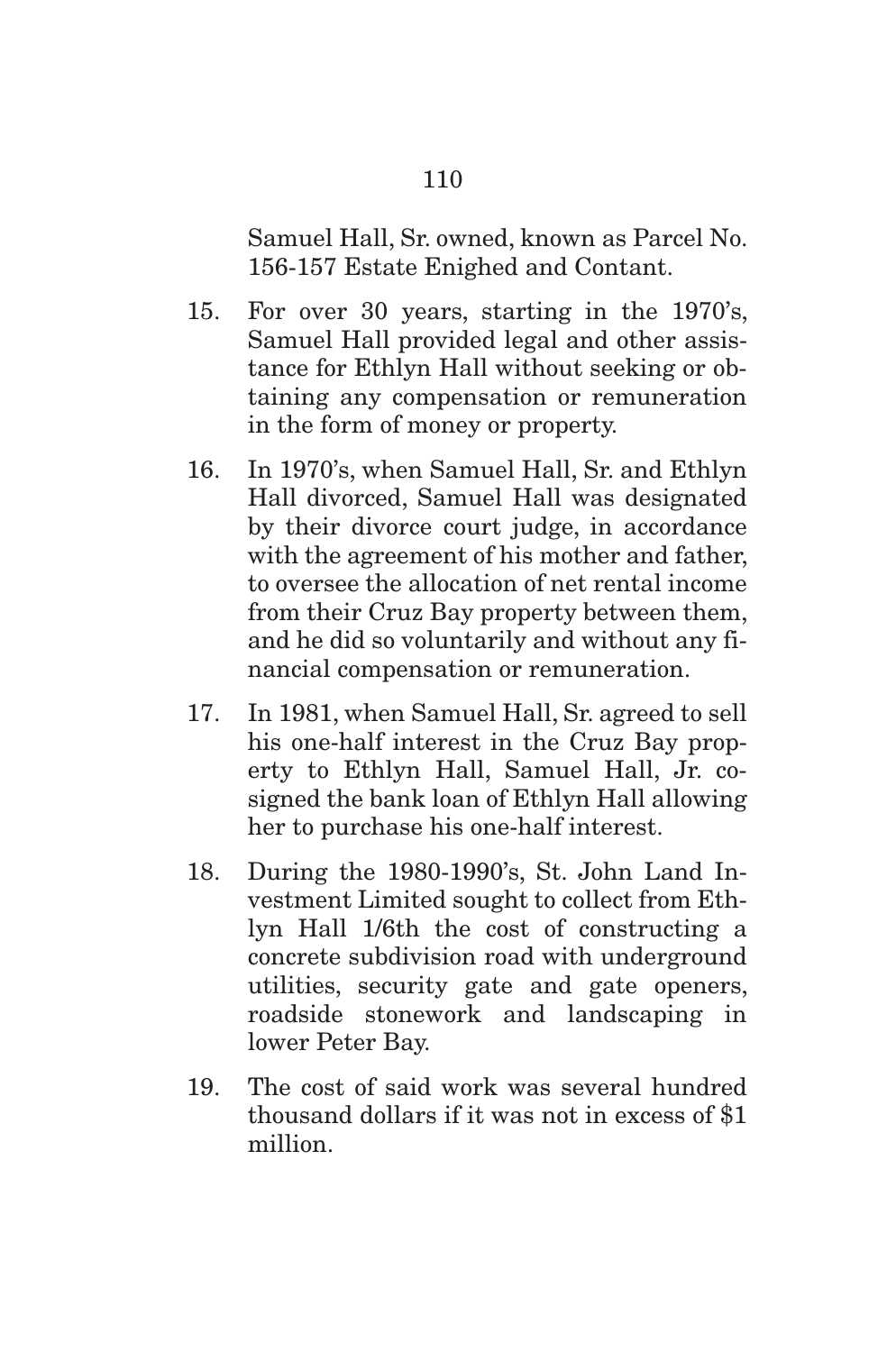- 20. Through the legal efforts of Plaintiff Samuel Hall, Ethlyn Hall did not have to pay for any of the cost of the roadwork.
- 21. Samuel Hall, on behalf of Ethlyn Hall was successful in discouraging St. John Land Investment from attempting to collect from her 1/6th of the cost of the work.
- 22. If Ethlyn Hall had been forced to pay 1/6th the cost of the work, she would have been forced to sell some of her property in order to do so.
- 23. In the 1980's, Samuel Hall assisted his mother in the construction of her house at Parcel 16 by providing her with construction materials and equipment from St. Thomas at no cost to her.
- 24. In 1990, when Victor Hall attempted to adversely possess his mother's property in lower Peter Bay, Samuel Hall successfully sued to evict Victor Hall on behalf of Ethlyn Hall and successfully defended Ethlyn Hall from his adverse possession claim in the Territorial Court F.E.D. No. 218/1990 and in the District Court App. Div. Misc. No. 1990-18.
- 25. In 1990, Samuel Hall recommended that Ethlyn Hall place her Cruz Bay property in her name along with that of Elsa Hall and Phyllis Hall as joint tenants in order to provide them with economic security.
- 26. When Ethlyn Hall asked if he should be included, he declined to be included on the deed.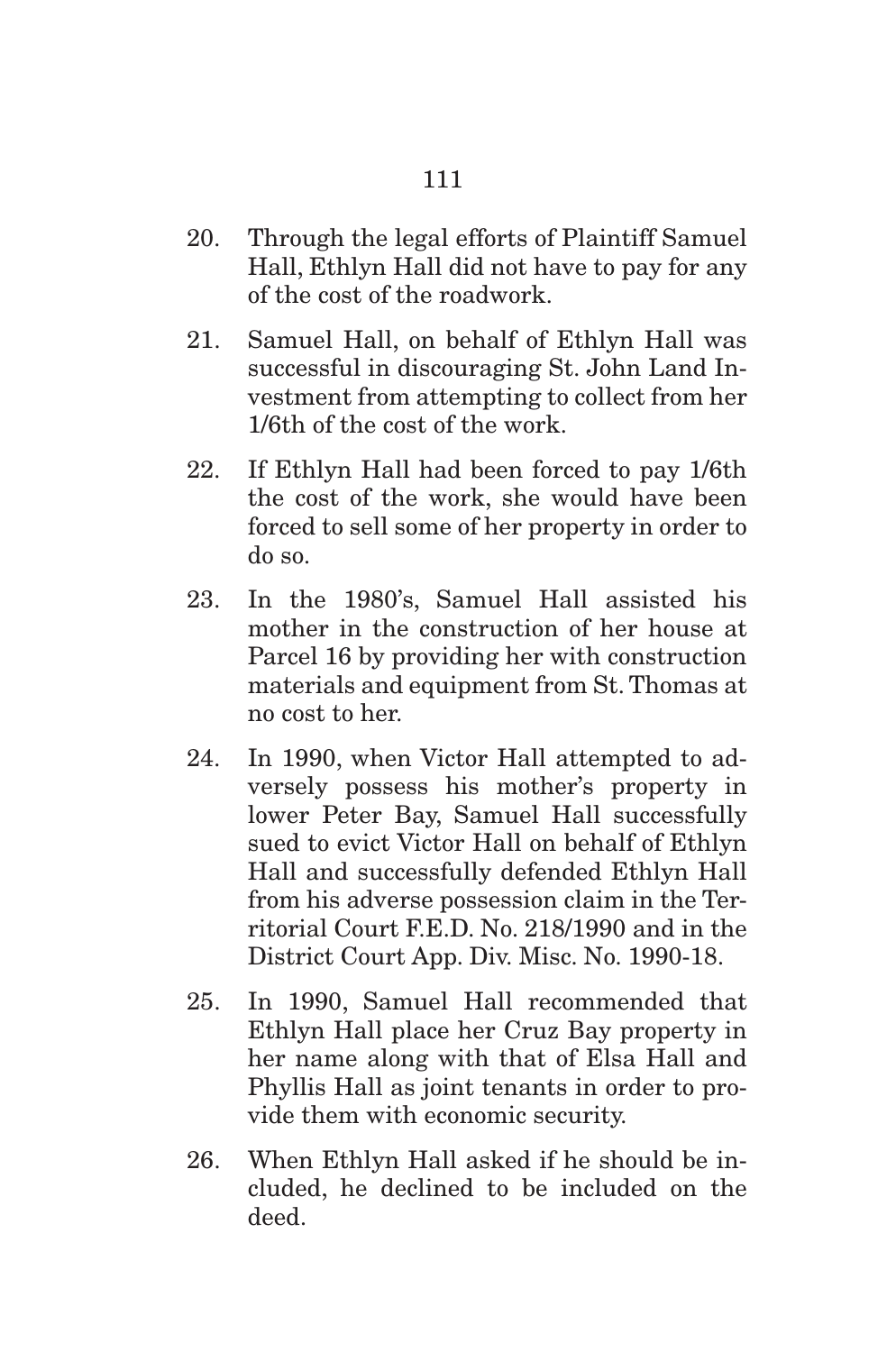- 27. On April 25, 1990, at the recommendation of Samuel Hall, and with his legal assistance in preparing the deed, Ethlyn Hall, conveyed by quitclaim deed her seven dwelling unit guest house doing business as Hillcrest Guest House ("Hillcrest Guest House"), located on Parcel No. 156-157 Estate Contant and Enighed, St. John, to herself, Phyllis and Elsa, as joint tenants, reserving for herself, however, a life estate in all rents and profits.
- 28. Ethlyn Hall did this in order to provide a home and shelter to Elsa Hall and Phyllis Hall, who had failed to purchase or otherwise acquire real property or a house of their own, while at the same time preserving her right to the guest house income in case she needed it.
- 29. Ethlyn Hall also allowed Phyllis Hall-Brin to live at the Hillcrest Guest House in a three bedroom apartment rent-free since April 25, 1990 on condition that she manage the rental of the guest house and provide her with the net income.
- 30. However, after the conveyance, Phyllis Hall-Brin failed to continue to provide her mother with her portion of the net income. Instead, except for paying the telephone and light bill for her mother's home at No. 16 Estate Peter Bay, Phyllis Hall Brin kept the net income for her own use.
- 31. Ethlyn Hall complained about Hall-Brin's actions in converting the rental income from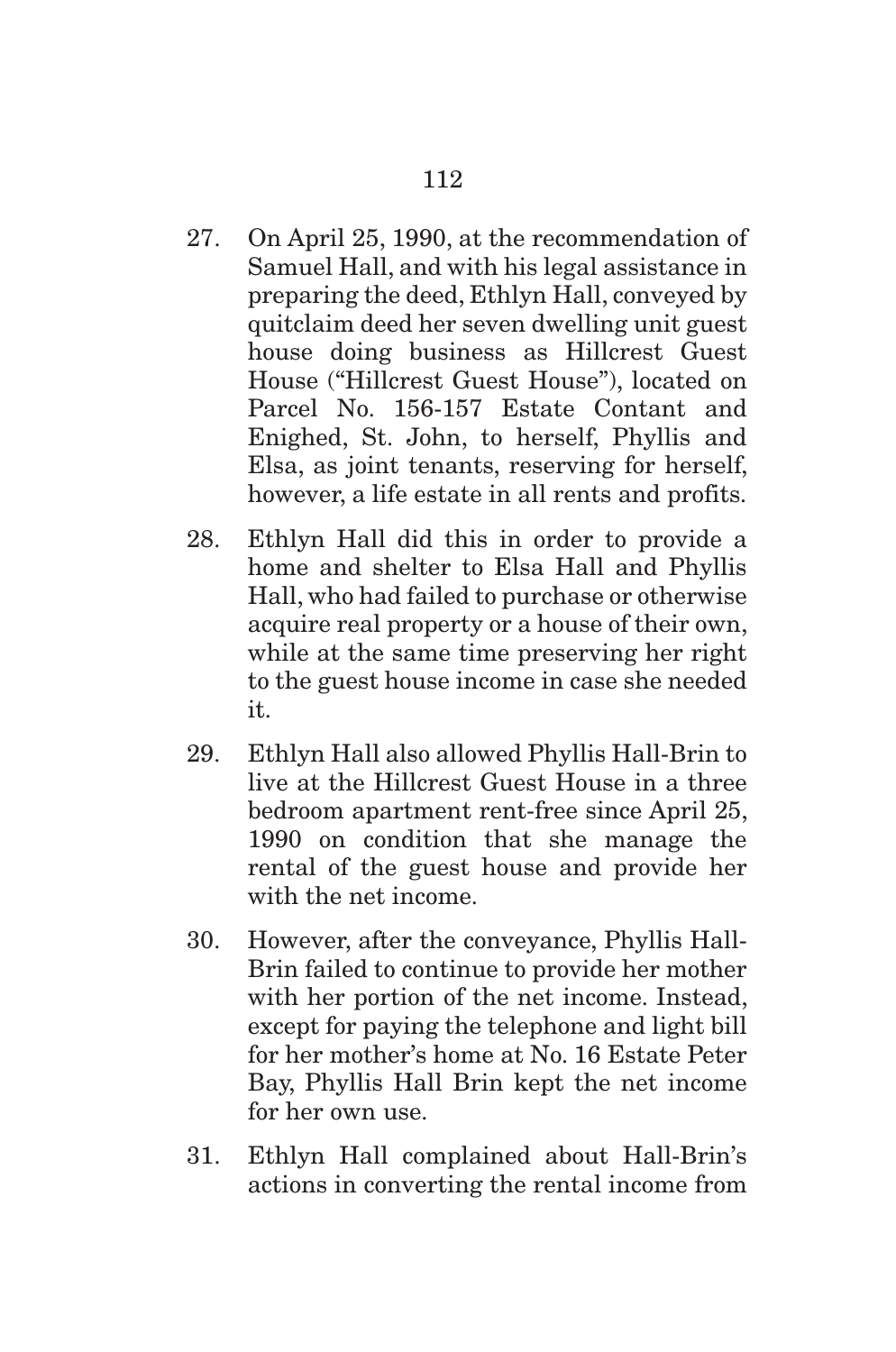the Hillcrest Guest House to her own personal use.

- 32. In 1999, Defendant Elsa Hall asked her mother to convey to her property in Estate Peter Bay, St. John.
- 33. In June 1999, after her mother agreed to give Defendant Elsa Hall one acre, Samuel Hall prepared a quit-claim deed at the request of his mother, in order to cause Elsa Hall to quit-claim her interest in the seven dwelling unit guest house (Hillcrest Guest House), and to receive in exchange a deed of gift from Ethlyn Louise Hall to approximately an acre in Estate Peter Bay.
- 34. By deed dated June 4, 1999, Elsa Hall quitclaimed to Ethlyn Hall and Phyllis Hall Brin her interest in the Hillcrest Guest House.
- 35. After obtaining the acre, Elsa Hall was unsuccessful in operating a landscaping business on the property, and eventually discontinued the landscaping business.
- 36. She was also unsuccessful in operating a campground on the property
- 37. She has also been unsuccessful in remaining gainfully employed by others for any significant length of time.
- 38. In 1999, Elsa Hall also asked Samuel Hall to incorporate a business she called Botanical Villas, Inc. in order to operate a campground on her property, and he incorporated it for her at no cost to her for his services.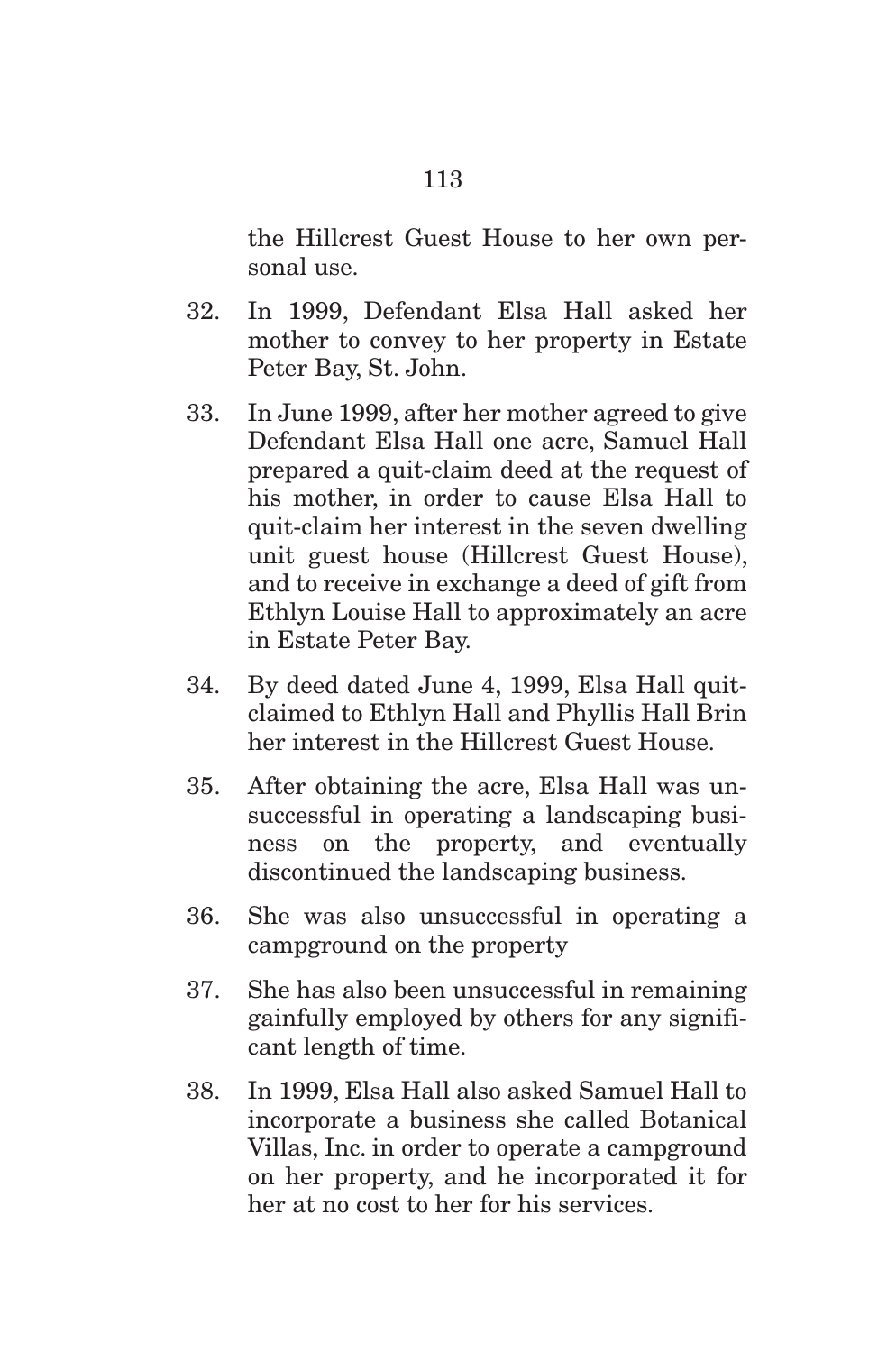- 39. Elsa Hall also asked Samuel Hall to co-sign a truck loan for her and he did that too.
- 40. However, the buildings Elsa Hall built on her property were plywood shanties, not botanical villas, and were not been kept clean and safe.
- 41. This caused them to receive highly unfavorable guest reviews, which appear online at www.tripadvisor.com when a search for "St. John Botanical Villas" is conducted.
- 42. In 1999, in exchange for the deed to one acre, Elsa Hall quit-claimed and relinquished her interest in the Hillcrest Guest House in order to obtain the first of two adjacent acres of land she received from her mother in Estate Peter Bay, St. John.
- 43. In 1990, St. John Land Investment Limited desired to construct a concrete subdivision road, stonework, landscaping, security gate and gate opener in Upper Peter Bay, with the road work to be done in the location established by the 1975 partition decree pursuant to which Ethlyn Hall obtained title to her Peter Bay property.
- 44. Instead of seeking to have Ethlyn Hall pay 1/6th of the cost, St. John Land Investment, Ltd. agreed, in exchange for Samuel Hall on behalf of Ethlyn Hall obtaining the CZM permits to build the concrete road, stone walls, and landscaping, to perform the roadwork without requiring Ethlyn Hall to pay 1/6th of its cost.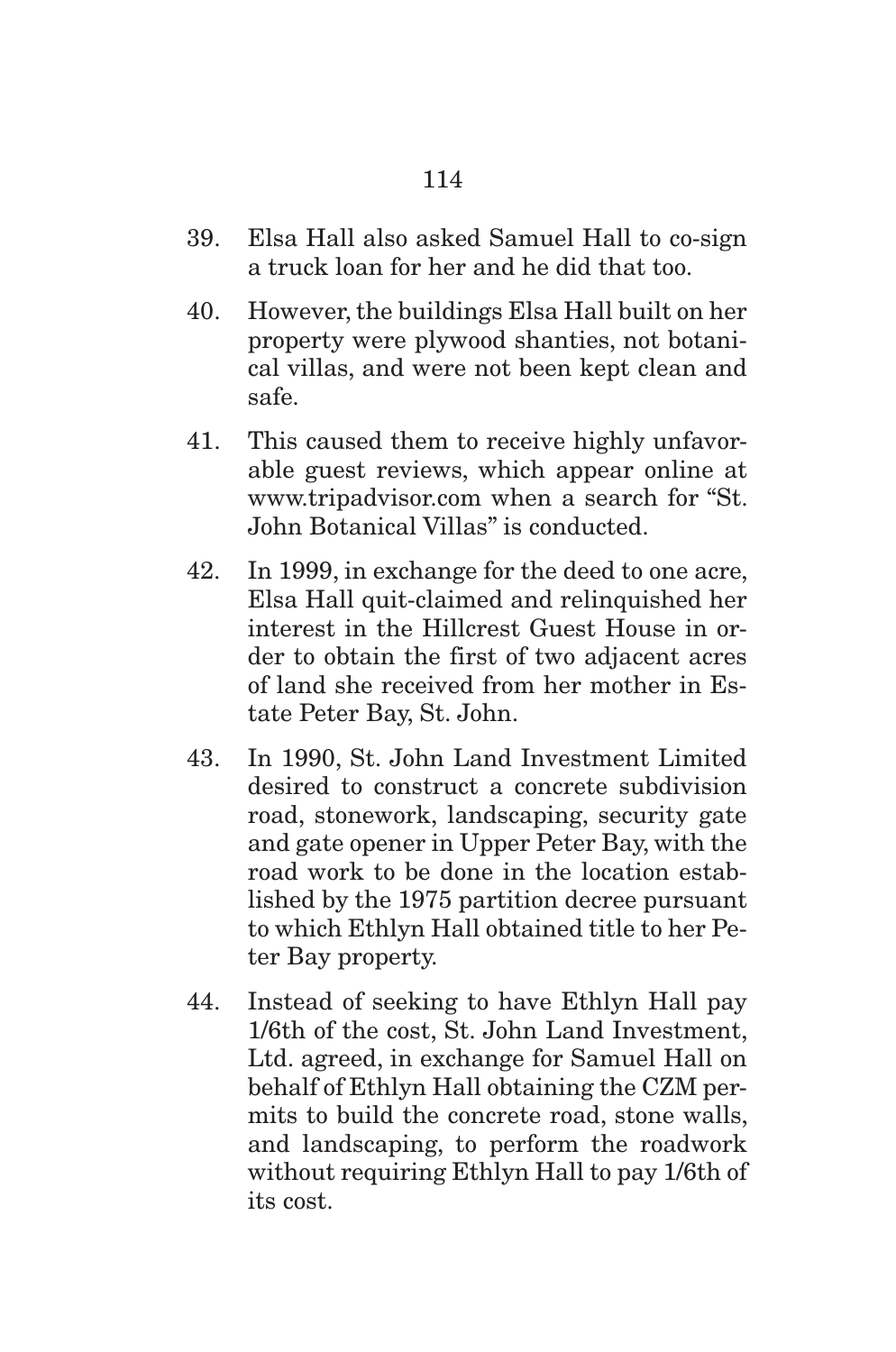- 45. If Ethlyn Hall had been forced to pay 1/6th the cost of the work, she would have been forced, as a retiree, to sell some of her property in order to do so.
- 46. The cost of said roadwork was several hundred thousand dollars if it was not in excess of \$1 million.
- 47. Samuel Hall also retained the services of architect John Woods to design the subdivision road in Upper Peter Bay and paid for the architectural services himself.
- 48. On December 13, 1999, Samuel Hall applied for minor CZM permit on behalf of his mother to construct portion of the Subdivision road in Upper Peter Bay pursuant to a power of attorney from his mother authorizing him to do so.
- 49. Neither Ethlyn Hall nor any of her children, except for Samuel Hall, or her grandchildren paid for any of the cost of the roadwork in Upper Peter Bay.
- 50. On November 17, 2000, Samuel Hall applied for another CZM permit on behalf of Ethlyn Hall in order to permit to construct another portion of the subdivision road in Upper Peter Bay, pursuant to a power of attorney given to him by Ethlyn Hall.
- 51. The roadwork cost hundreds of thousands of dollars if not more than \$1 million.
- 52. Through the efforts of Samuel Hall, Ethlyn Hall paid none of the cost of the roadwork.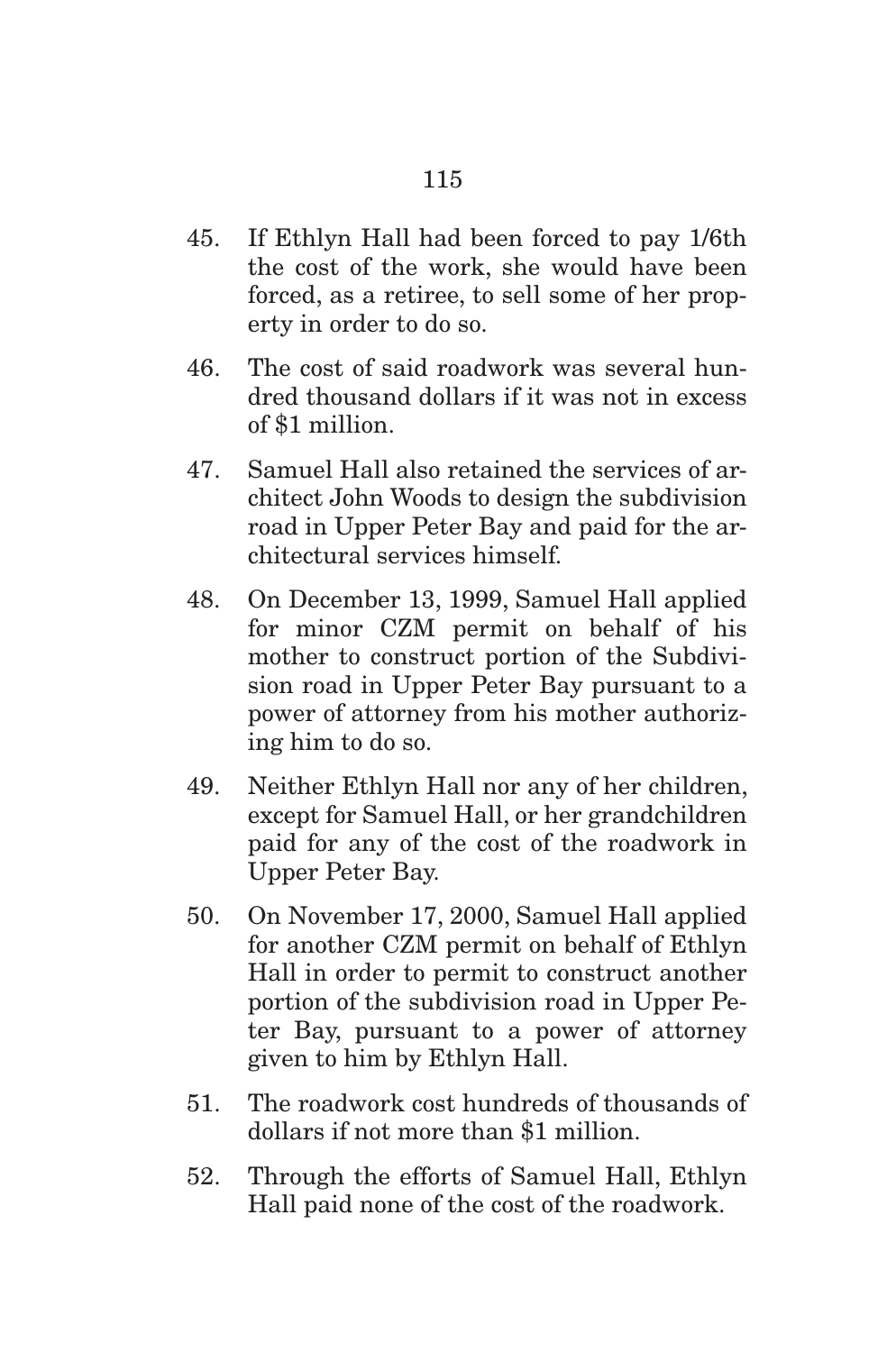- 53. In addition, in 2001, Samuel Hall, on behalf of Ethlyn Hall, also arranged for the exchange of easements and of substandard parcels owned by Ethlyn Hall (Parcel 17-B and 17-3) for a larger, substandard parcel owned by St. John Land Investment (Parcel 15-7), so that each party obtained a substandard parcel that, when added to their remaining property, enhanced its value. In addition, the substandard parcel Ethlyn Hall received was larger and more valuable than the substandard parcels she gave up in exchange.
- 54. Ethlyn Hall also obtained from St. John Land Investment, Ltd. at no cost to her, through the assistance of Samuel Hall, a contractual commitment to construct an additional concrete access road to her property, of similar construction as the concrete subdivision road, and the access road was constructed as agreed.
- 55. In 1998 or 1999, through 2002, Samuel Hall also successfully represented his mother in the case of Peter Bay Homeowners Association v. Stillman, et. al., a lawsuit filed in the District Court of the Virgin Islands, in order to protect Ethlyn Hall from the claim of the Peter Bay Homeowners Association that its members had a 50 foot easement over her beachfront property (Parcel 16) in lower Peter Bay, and from their claim that she was obligated to be a dues-paying member of the Association.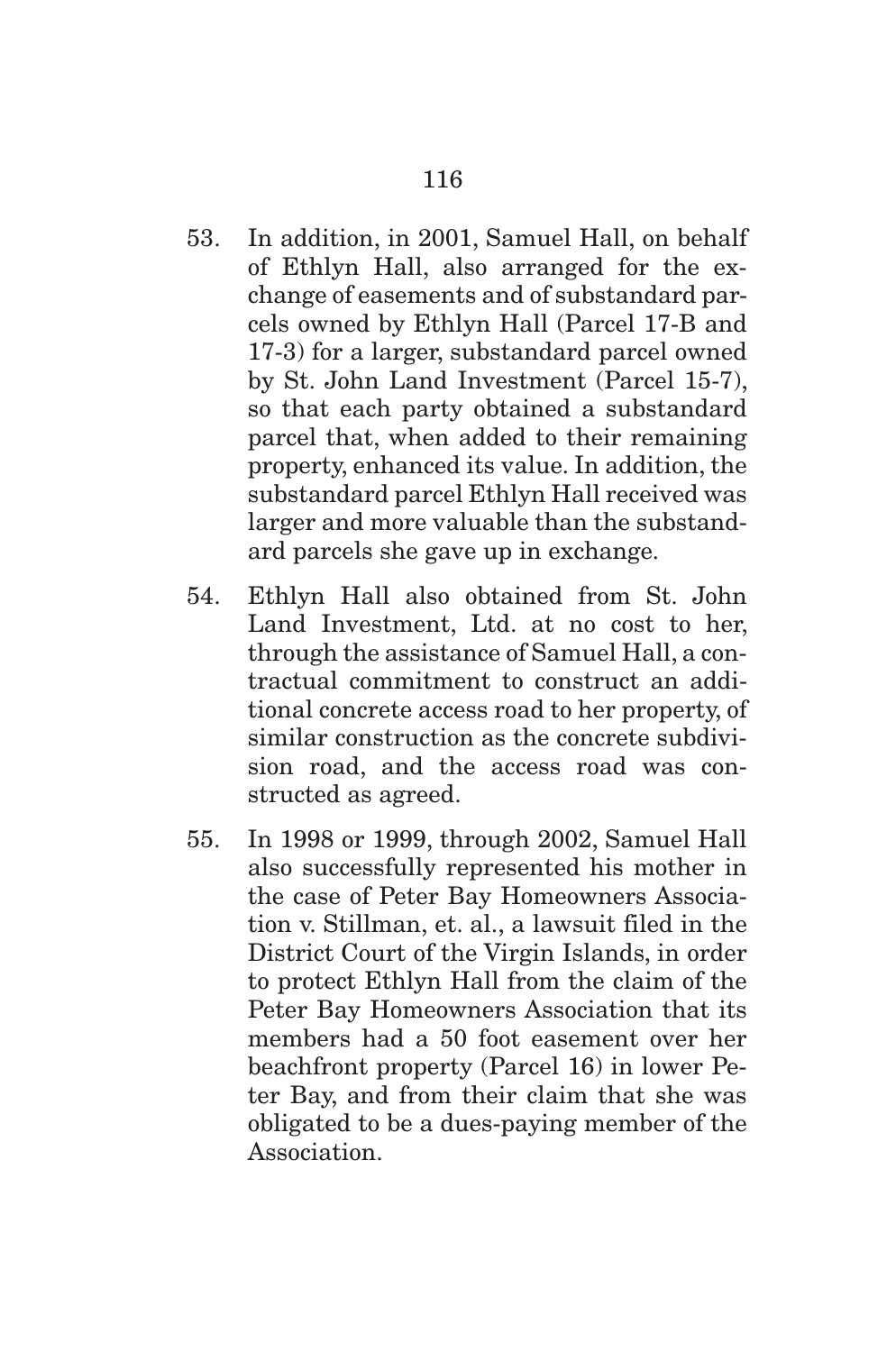- 56. In 2002, he also successfully represented his mother on appeal of the case to the U.S. Court of Appeals for the Third Circuit.
- 57. Starting in 2001, Samuel Hall also assisted Ethlyn Hall in subdividing her property in upper Peter Bay, after the concrete road and other road improvements were completed.
- 58. He accomplished the subdivision at considerable cost, time and expense to himself, including paying for the engineering and surveying costs himself.
- 59. On or before April 2002, with the legal assistance of Samuel Hall, after he completed the subdivision of Parcel 17 after considerable expenditure of his own time, money and effort, Ethlyn Hall conveyed by deed of gift the second of two acres in Estate Peter Bay to Elsa Hall (Parcel 17-2), an acre, more or less, to her daughter Phyllis Hall[-]Brin (Parcel 17-4), an acre, more or less, to her son (Parcel 17-5); and caused the conveyance of an acre, more or less, to her granddaughter, Yassin Hall (Parcel 15-7 and 17-6).
- 60. Samuel Hall did not seek or obtain a gift of any property from his mother beyond the one acre parcel she decided to give him.
- 61. In 2002 and 2003, Samuel Hall, on behalf of Ethlyn Hall, without any cost to her, also negotiated with John ("Jack") Andrews a longterm ground lease on a one acre parcel known and described as Parcel No. 17-7 Estate Peter Bay.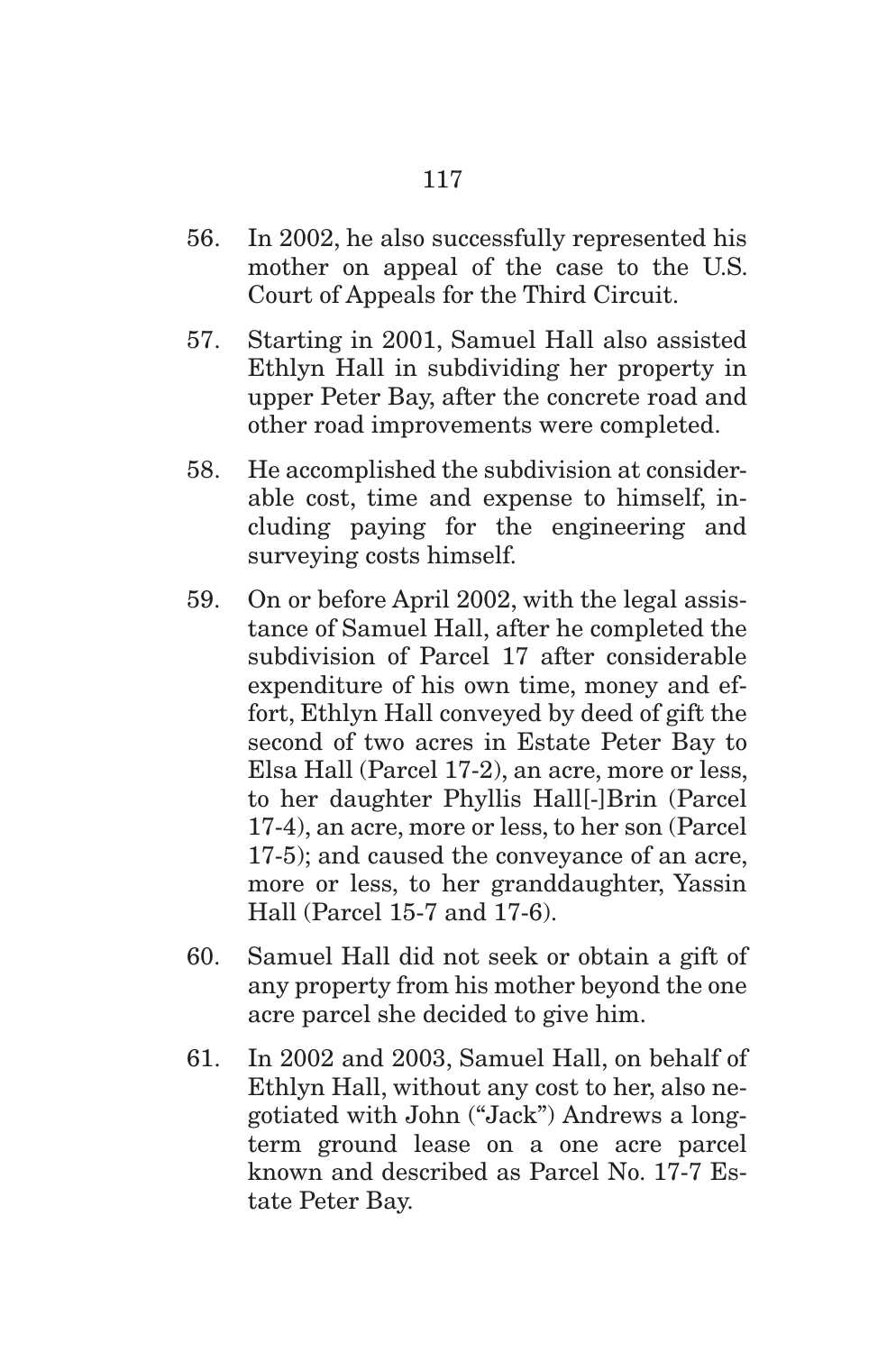- 62. In exchange for the construction of two cottages, one on the property of Phyllis Hall-Brin and one on the property of Yassin Hall, Andrews was to receive a 50 year ground lease to an unimproved acre of land known as Parcel 17-7.
- 63. On January 24, 2003, the Ground Lease to Parcel 17-7 was executed between Ethlyn Hall and the Andrews St. John Trust ("Andrews").
- 64. Samuel Hall did not ask for or seek to obtain any benefit from the Ground Lease he successfully negotiated, or receive any financial compensation or remuneration for conceiving of and successfully negotiating the Ground Lease.
- 65. Ethlyn Hall greatly appreciated the continued efforts of her son on her behalf and on behalf of the family.
- 66. Although initially the construction of cottages under the Ground Lease for Elsa Hall and Phyllis Hall-Brin were recommended by Samuel Hall to his mother, Ethlyn Hall, she decided that Elsa Hall had already received enough from her, having been given approximately two acres, one more acre than anyone else, and the two acres were more valuable than one acre with a cottage.
- 67. Ethlyn Hall decided that the two cottages were to be built by Andrews for Phyllis Hall-Brin and Yassin Hall, the only child of Ethlyn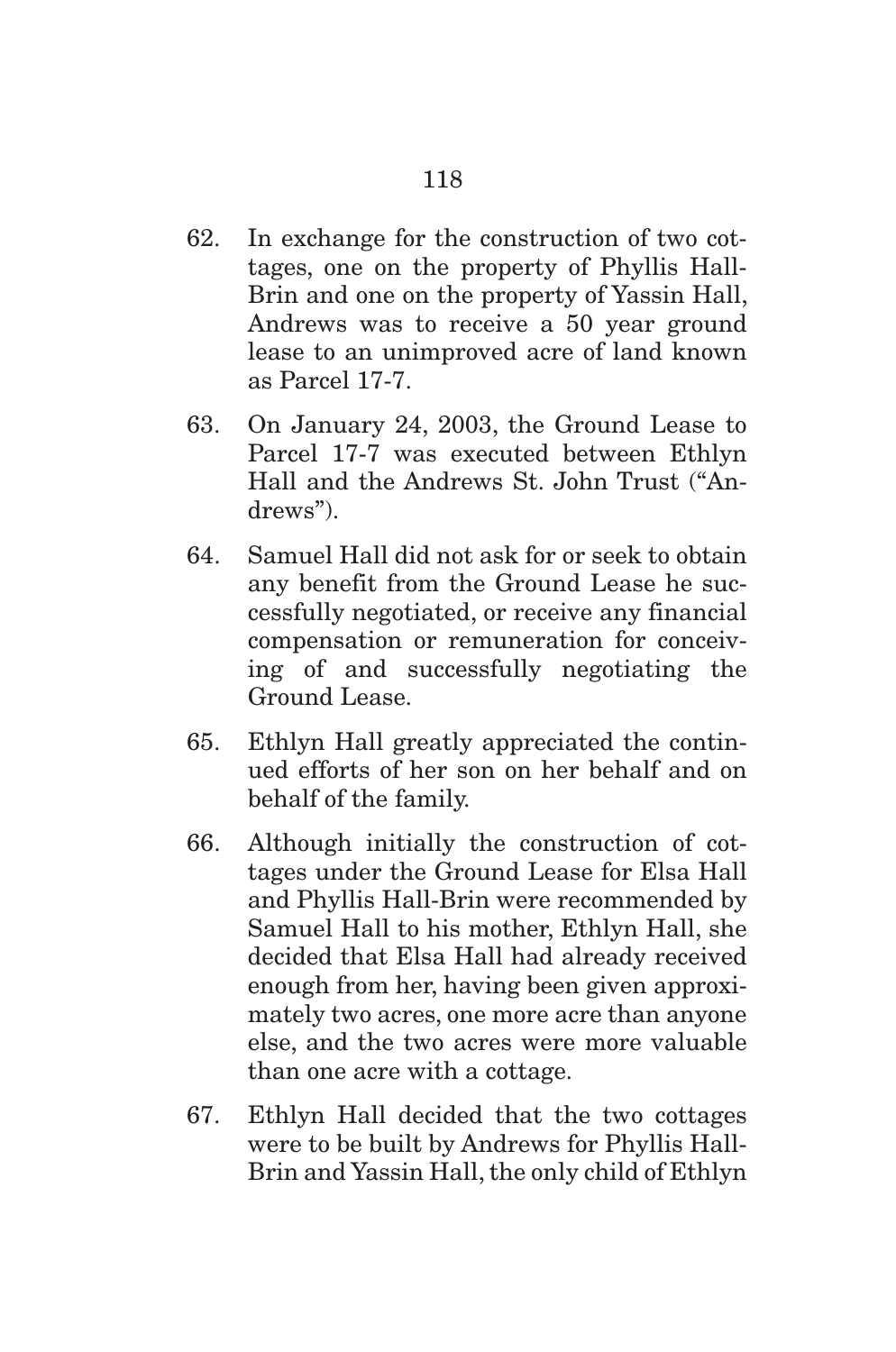Hall's deceased son, Victor Hall, on their respective parcels.

- 68. On March 2003, Andrews made a separate proposal to Elsa Hall to develop her property and build cottages on her property but she rejected it.
- 69. After the Ground Lease was executed, Elsa Hall insisted to her mother that she should get a cottage and eventually caused her mother to request from Samuel Hall by letter dated April 23, 2003, that she be provided with a cottage, which would have required amending the Ground Lease and extending its term.
- 70. However, Andrews was not agreeable to amending the Ground Lease to extend its term in order to build a third cottage.
- 71. Elsa Hall became upset with Samuel Hall for not obtaining for her a cottage free of cost to her under the Ground Lease and stopped speaking to him in 2003.
- 72. Elsa Hall then listed her property for rent under a long-term lease but was unable on her own to obtain a tenant.
- 73. Subsequently, Elsa Hall listed her property for sale, but was unable to obtain a buyer until June 2012, approximately one month after her mother passed away, and she sold it at a significantly reduced price.
- 74. Elsa Hall has continually exploited her mother's resources for her own care. In fact,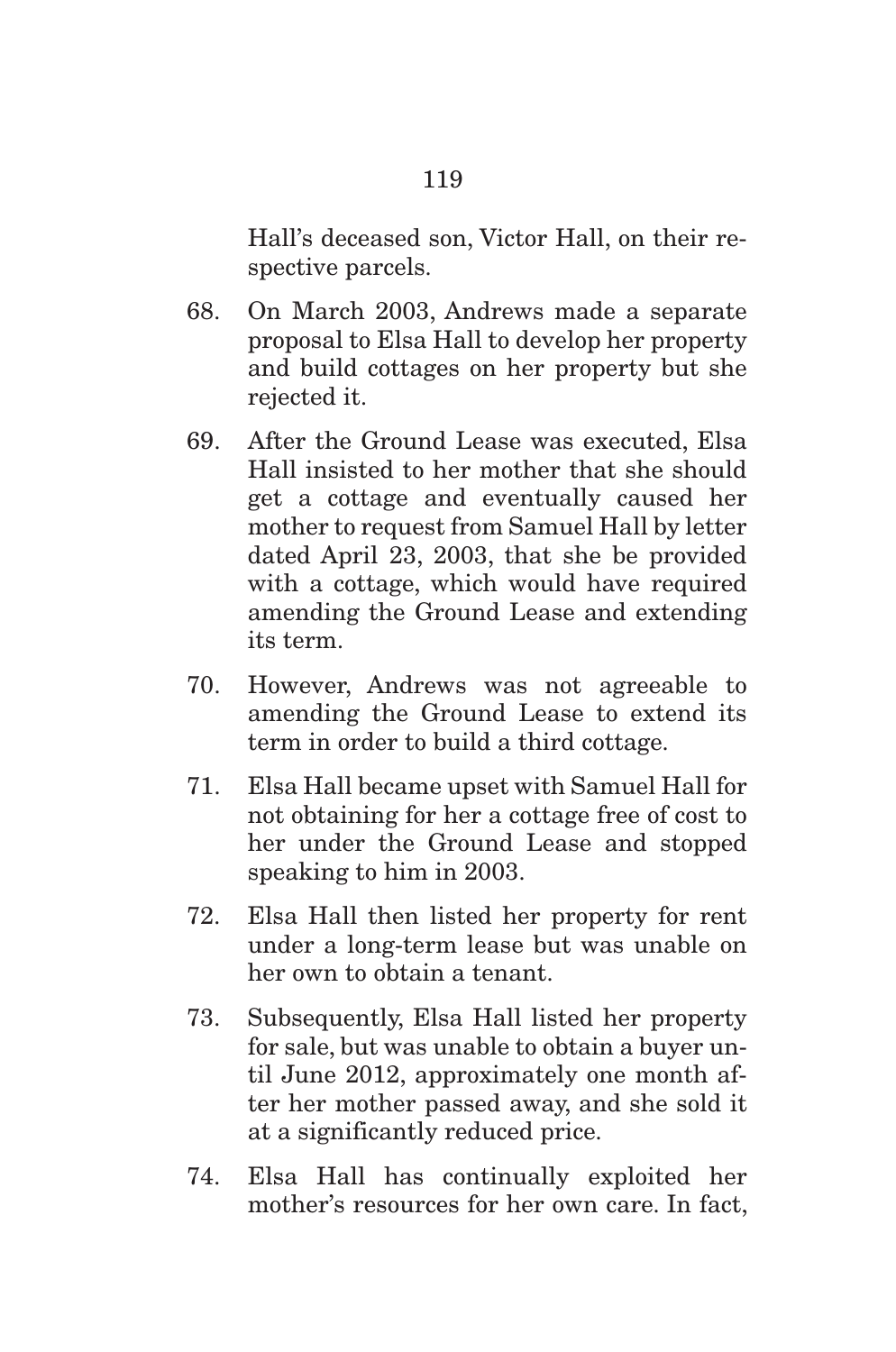she attempted unsuccessfully, after Ethlyn Hall had died on May 5, 2012, but before she was buried on May 26, 2012, to remove the lis pendens Samuel Hall placed on the property of Ethlyn Hall in 2011 in order to protect it from Elsa Hall and the Trust, while he sought the appointment of a guardian for his mother.

- 75. Elsa Hall was then forced to sell her own property within days after the passing of her mother, because she could no longer rely on her mother's income for support.
- 76. Ethlyn Hall was born on June 6, 1916 in St. John, Virgin Islands and died on May 5, 2012 and was 95 years old at the time of her death.
- 77. Prior to August 11, 2010, Ethlyn Hall lived in her two story, two dwelling unit, beachfront home located at No. 16 Peter Bay, St. John, Virgin Islands.
- 78. Prior to August 11, 2010, Ethlyn Hall was looked after by Samuel Hall and he provided her with assistance besides legal assistance over a period of many years.
- 79. He took her to the doctor, the St. John clinic, St. Thomas hospital and other places, bought her groceries, cleaned her yard, fixed her driveway, installed fans in her house, maintained her home, bought her appliances, built her a storage shed, picked up her mail, made her bank deposits, obtained for her direct deposit of her retirement income, saw to her medical care and also represented her in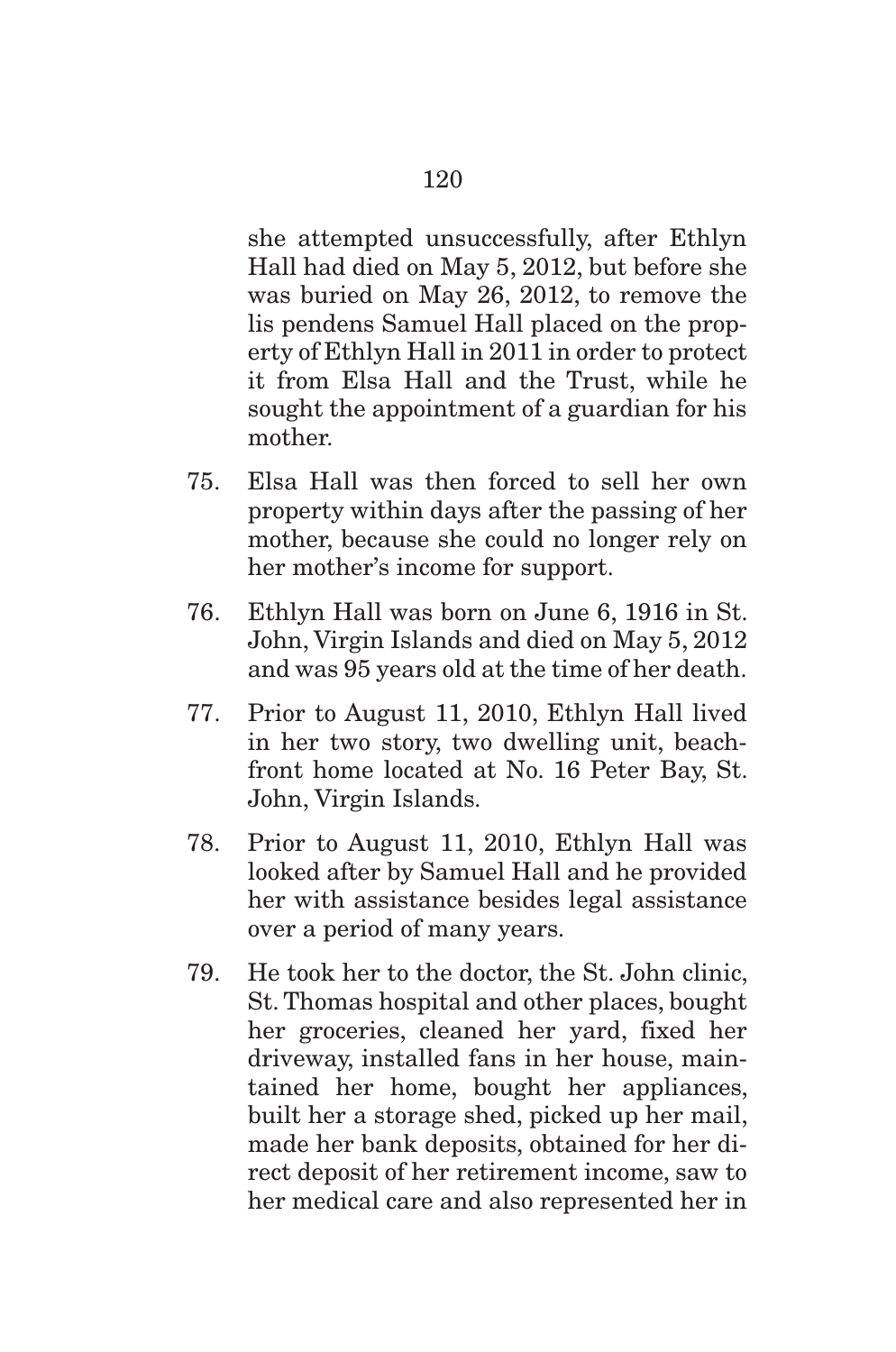lawsuits and assisted her in subdividing, leasing, conveying and distributing her real property in accordance with her wishes.

- 80. Prior to August 11, 2010, Elsa Hall did not provide for the care of Ethlyn Hall, despite her mother's generosity towards her. Instead, she depleted her resources by spending her money, eating her food, occupying her residence and requested and obtained funds from her to live, repair her truck and to travel to and from Florida.
- 81. Whenever Elsa Hall was in St. John, she lived in the home of Ethlyn Hall, slept on her couch, ate her food, and sometimes occupied her downstairs apartment.
- 82. Elsa Hall also rented out the downstairs apartment of Ethlyn Hall on a short-term basis, from time to time, in order to obtain income for herself.
- 83. On or about August 11, 2010, Elsa Hall removed Ethlyn Hall from her home at No. 16 Peter Bay in order to isolate her from Samuel Hall and Yassin Hall.
- 84. On or about August 11, 2010, Samuel Hall and Yassin Hall went to the home of Ethlyn Hall and found it vacant and devoid of her personal effects, and did not know where she was or whether she had passed away.
- 85. When Ethlyn Hall was moved into a unit in the Hillcrest Guest House in Cruz Bay in August 2010, Elsa Hall moved in with her and slept in her apartment, ate her food and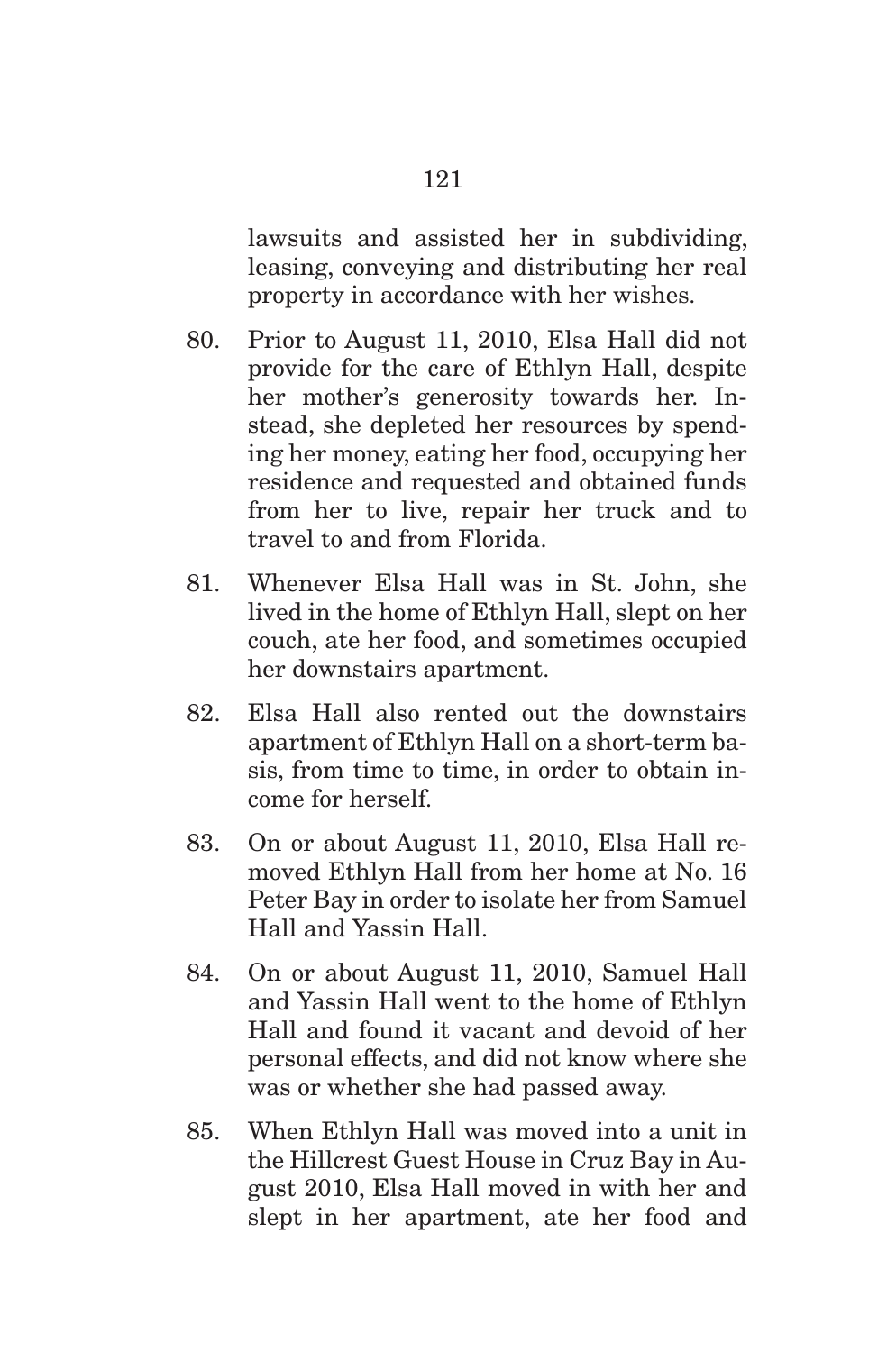spent her money. She also depleted her savings.

- 86. After August 11, 2010, Elsa Hall rented out her mother's two dwelling unit home at No.16 Peter Bay. Upon information and belief, the income derived from the rental of Ethlyn Hall's two dwelling unit home at No. 16 Peter Bay was not utilized exclusively for Ethlyn Hall's benefit.
- 87. Thereafter, she moved her mother to Miami, Florida without the prior knowledge of Samuel Hall or Yassin Hall and concealed from them her telephone number, address and whereabouts until the day Ethlyn Hall died.
- 88. In Miami, Elsa Hall continued to live off of the income and assets of Ethlyn Hall until the day she died.
- 89. Phyllis Hall-Brin, after benefiting from the love of Ethlyn Hall turned her back on her mother after she received: (a) a half interest in the Hillcrest Guest House in which she has lived rent free since 1990 and from which she has kept rental income to which Ethlyn Hall is entitled; (b) a one acre parcel of land in Estate Peter Bay known and described as Parcel 17-4 Peter Bay; and (c) the right to have a cottage built by Andrews on her Parcel 17-4.
- 90. Phyllis Hall-Brin turned away from her mother just as or shortly after construction began on her cottage in early 2006.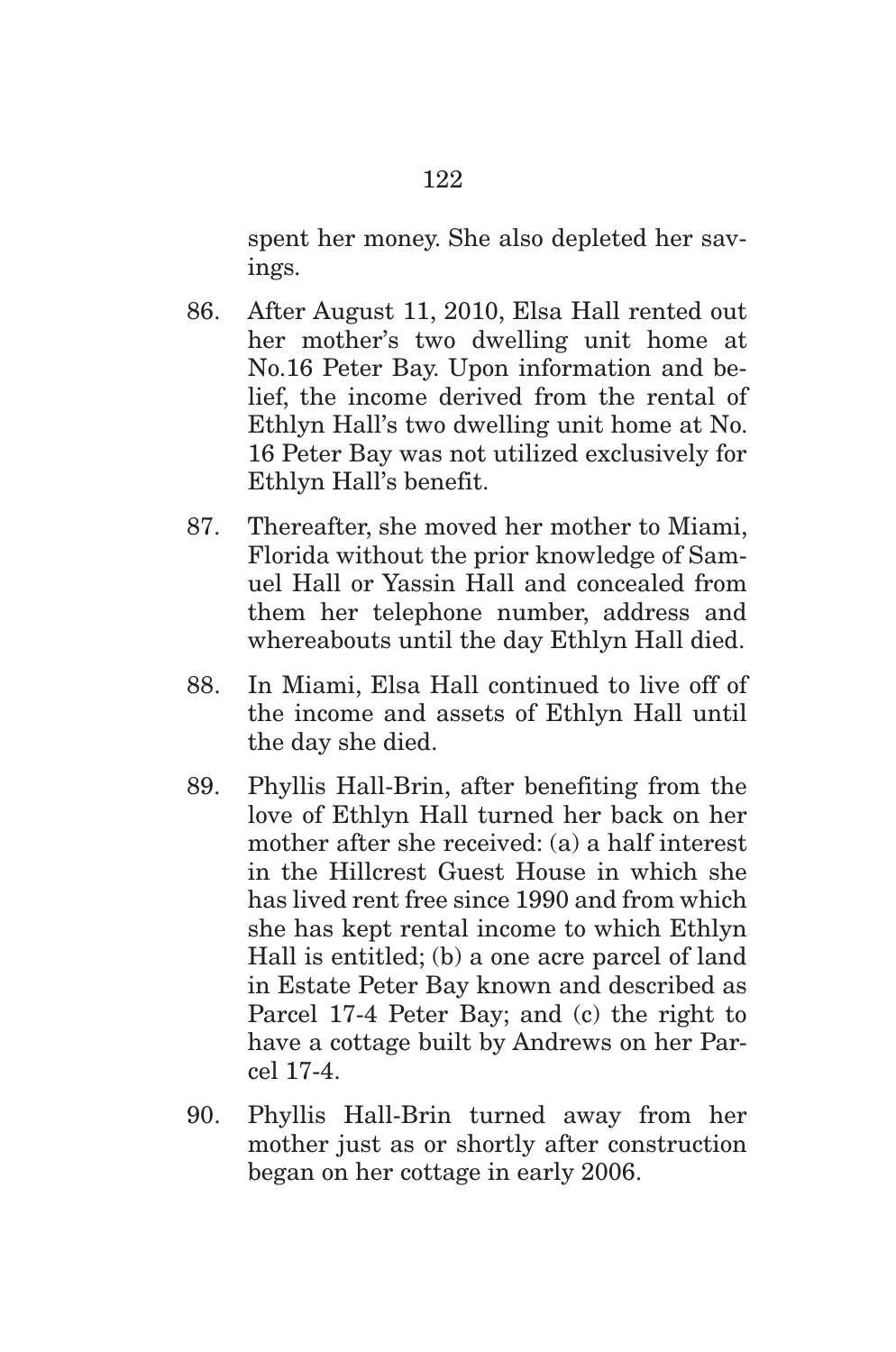- 91. On October 13, 2006, after Phyllis Hall-Brin continued to neglect her mother, Samuel Hall sent an email to her and several other members of the family requesting that they provide Ethlyn Hall with attention, care and assistance.
- 92. Despite receipt of that communication, Phyllis Hall-Brin continued to keep her mother's income from Hillcrest House, ignore her care and welfare, and failed to allow her to use a dwelling unit in the Hillcrest Guest House. For a long period of time she did not communicate with her mother, including on Christmas, Thanksgiving, Valentine's Day, Easter, or her birthday.
- 93. Phyllis Hall-Brin also stopped speaking to Samuel Hall and his wife after she was urged as the only child of Ethlyn Hall who at the time resided on St. John full-time, to look out for her mother's well-being and care.
- 94. Phyllis Hall-Brin, who is retired and lives on St. John, did not even show up when EMTs called her about her mother's illness after her mother had called for an ambulance. The EMTs waited with Ethlyn Hall at her home until Samuel Hall and his wife arrived on St. John from St. Thomas.
- 95. On another occasion, while Samuel Hall was on the U.S. Mainland in May 2009, Phyllis Hall-Brin refused to pick up her mother at the Myrah Keating-Smith Clinic in St. John until she was told by the clinic staff that her mother had to be released to a family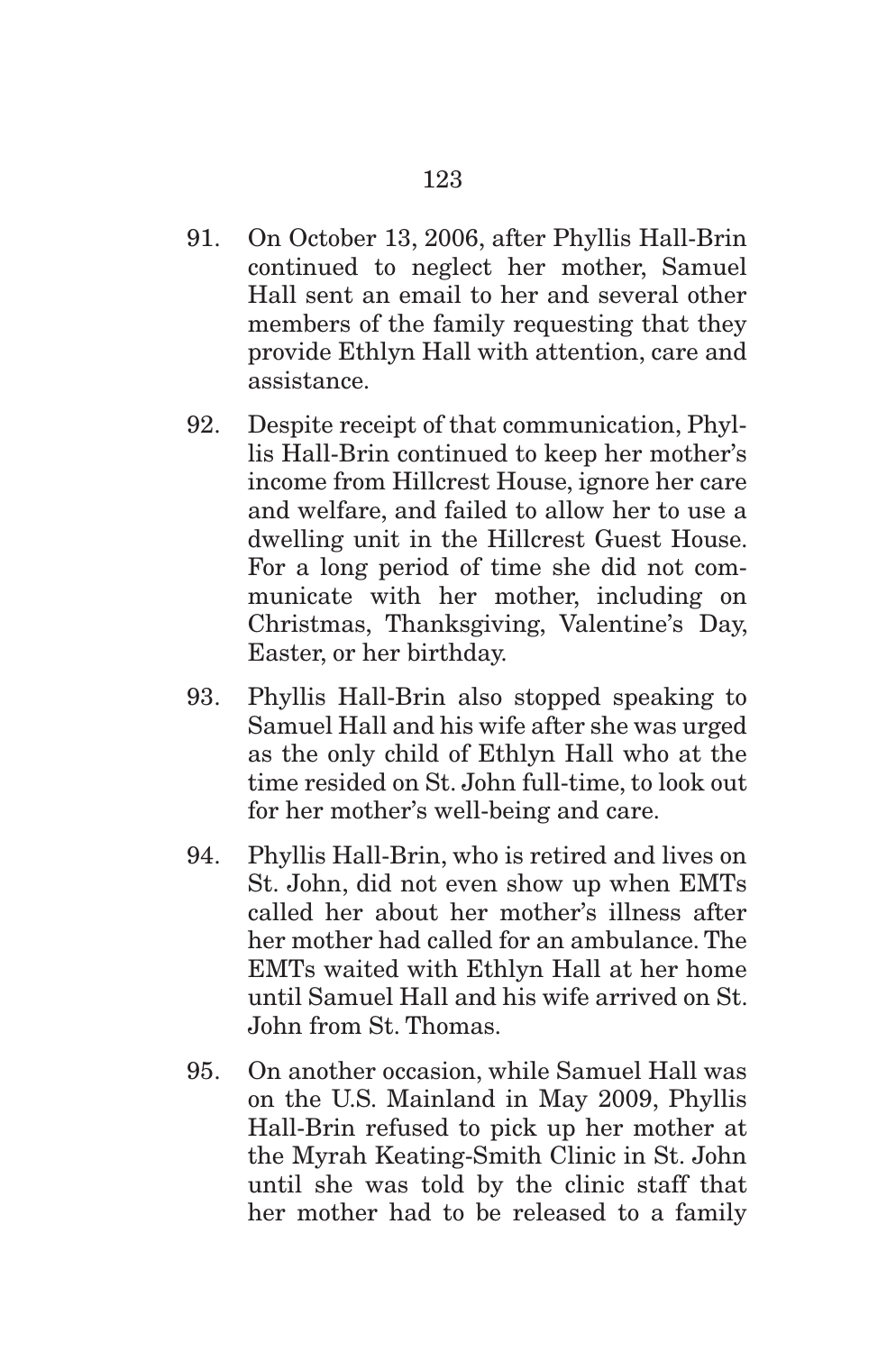member not to the non-family member Samuel Hall arranged from the mainland to pick her up.

- 96. On March 5, 2007, by email, Samuel Hall reminded Phyllis Hall-Brin, even as her mother's Ground Lease was funding the construction of her cottage, of the need for her to contact and communicate with her mother. He informed her by email that all her mother needed is a once-a-week phone call for just 15 minutes.
- 97. Notwithstanding this reminder, the continued generosity of her mother and her mother's forbearance from seeking more aggressive measures to ensure that Phyllis Hall Brin turned over to her the rental income that was due to her, Hall Brin continued to ignore the welfare of her mother, and failed to visit her or call her once-a-week.
- 98. She did not visit her mother, assist her in obtaining groceries, return her phone calls or otherwise honor her mother.
- 99. Thus, on and before August 3, 2007, Ethlyn Hall decided to discontinue funding a cottage for Phyllis Hall Brin, who was not taking care of her, and decided instead to reprogram the funds towards construction of the house of Samuel Hall, who was taking care of her.
- 100. On August 3, 2007, Ethlyn Hall voluntarily signed a statement addressed to whom it may concern, with full knowledge of what she was doing, reprogramming the funds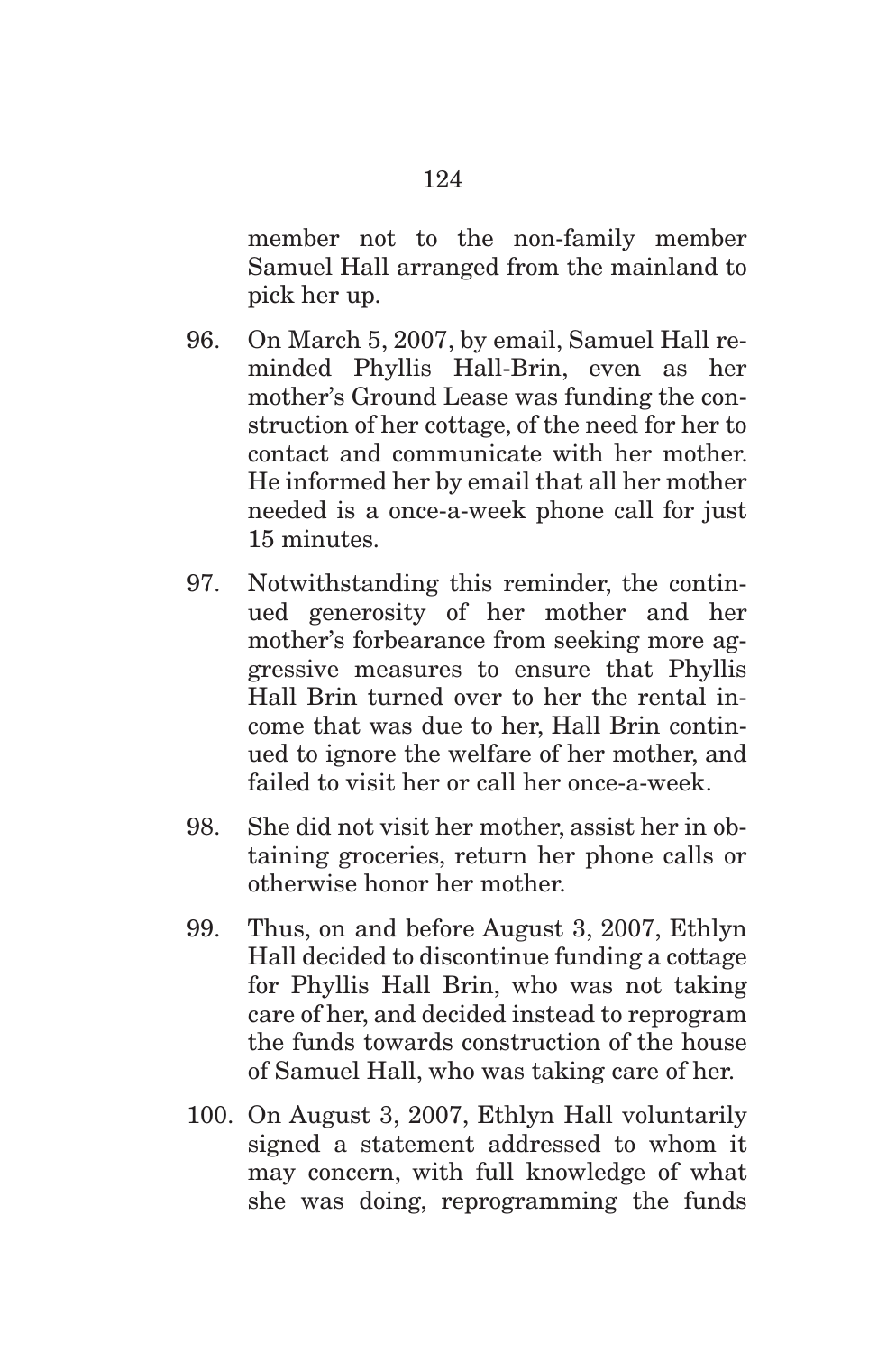under the Ground Lease from the property of Phyllis Hall to the property of Samuel Hall, while authorizing him to complete the con-

101. On August 4, 2007 she signed a Power of Attorney and an Assignment, giving him complete authority over the Ground Lease in order to successfully complete the construction of the house of Yassin Hall and to assist in the completion of his own house, and to see to the future development of Parcel 17-7, which he did.

struction on the property of Yassin Hall.

- 102. In August 2007, Ethlyn Hall was pleased that her son had taken care of her through the years and was willing to continue to take care of her in the future and undertake the completion of the home of Yassin Hall.
- 103. Ethlyn Hall, at the time she signed those documents, was pleased that she was able to assist her son financially, for the first time since he graduated from law school in 1975 instead of the other way around.
- 104. In 2004, Samuel Hall began construction with his own funds of his own home in St. John on the property given to him by his mother in 2002. At the time he began construction of his home, and until Phyllis Hall failed to look after their mother, he never sought or obtained any financial assistance from Ethlyn Hall to complete his home on Parcel 17-5.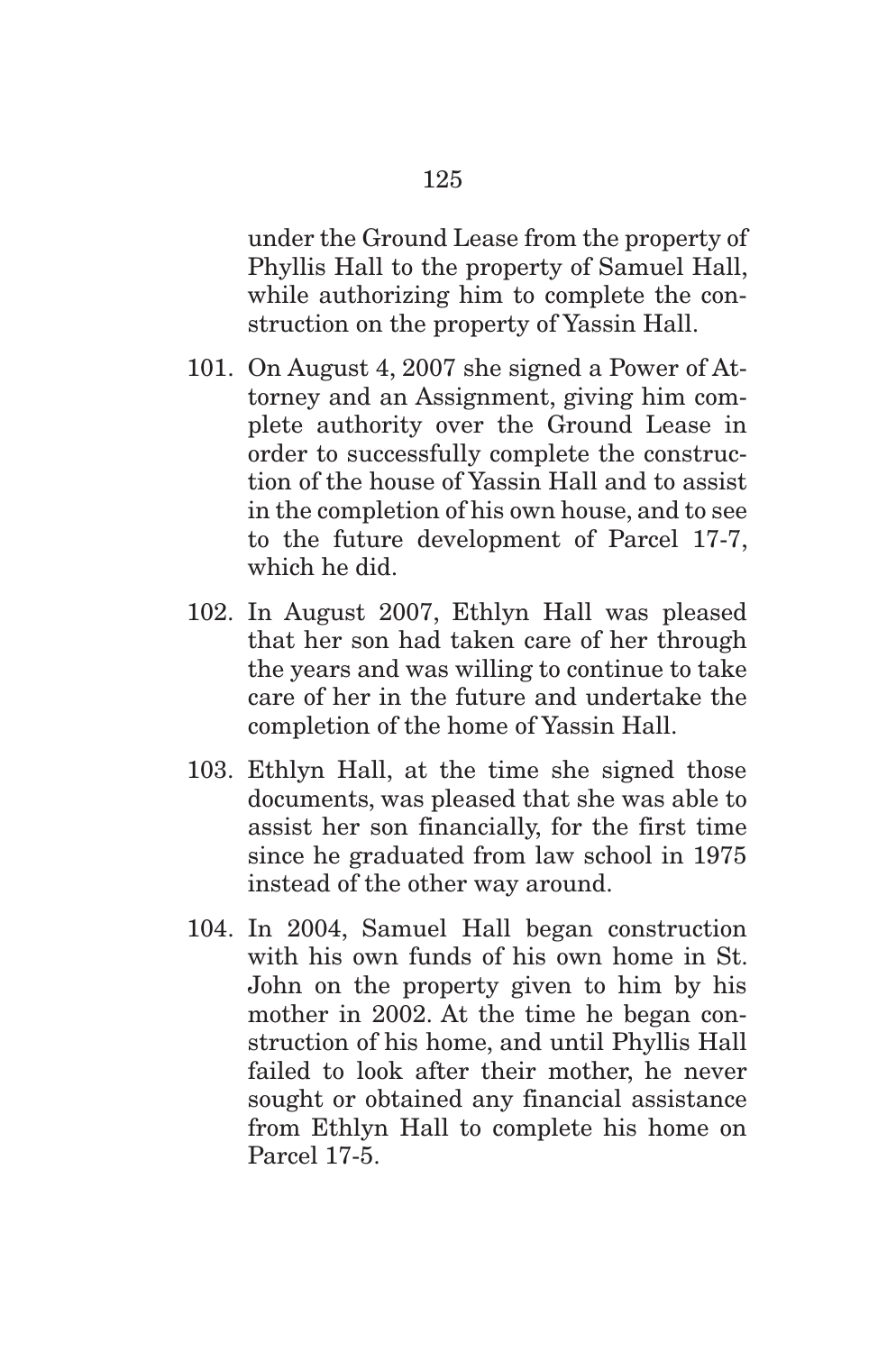- 105. Prior to August 3, 2007, Samuel Hall was not a beneficiary of the Ground Lease he successfully negotiated on behalf of his mother with Andrews for the benefit of Phyllis Hall-Brin and Plaintiff Yassin Hall.
- 106. He became a beneficiary only after his sister failed for a long period of time to honor her elderly mother, and converted substantial rental proceeds due to her mother from the Hillcrest Guest House for Hall-Brin's own personal use and benefit.
- 107. For a period of almost two years thereafter the reprogramming of the funds from the Ground Lease, Phyllis Hall-Brin continued to ignore her mother's welfare, and avoided communicating with Samuel Hall.
- 108. Then on June 8, 2009, Phyllis Hall-Brin wrote an email accusing Samuel Hall of failing to see to the construction of her cottage.
- 109. In response, Samuel Hall chastised her in a reply email for not taking care of her mother, ignoring her at Christmas, birthdays and other holidays, and confirmed why, due to her neglect of her mother, her cottage's construction was halted back in 2007.
- 110. Phyllis Hall[-]Brin never responded to the email of Samuel Hall. Instead, she sought unsuccessfully to have her mother reprogram funds back to the construction of her cottage, which her mother refused to do.
- 111. Phyllis Hall-Brin continued to keep the rent from the seven dwelling units at Hillcrest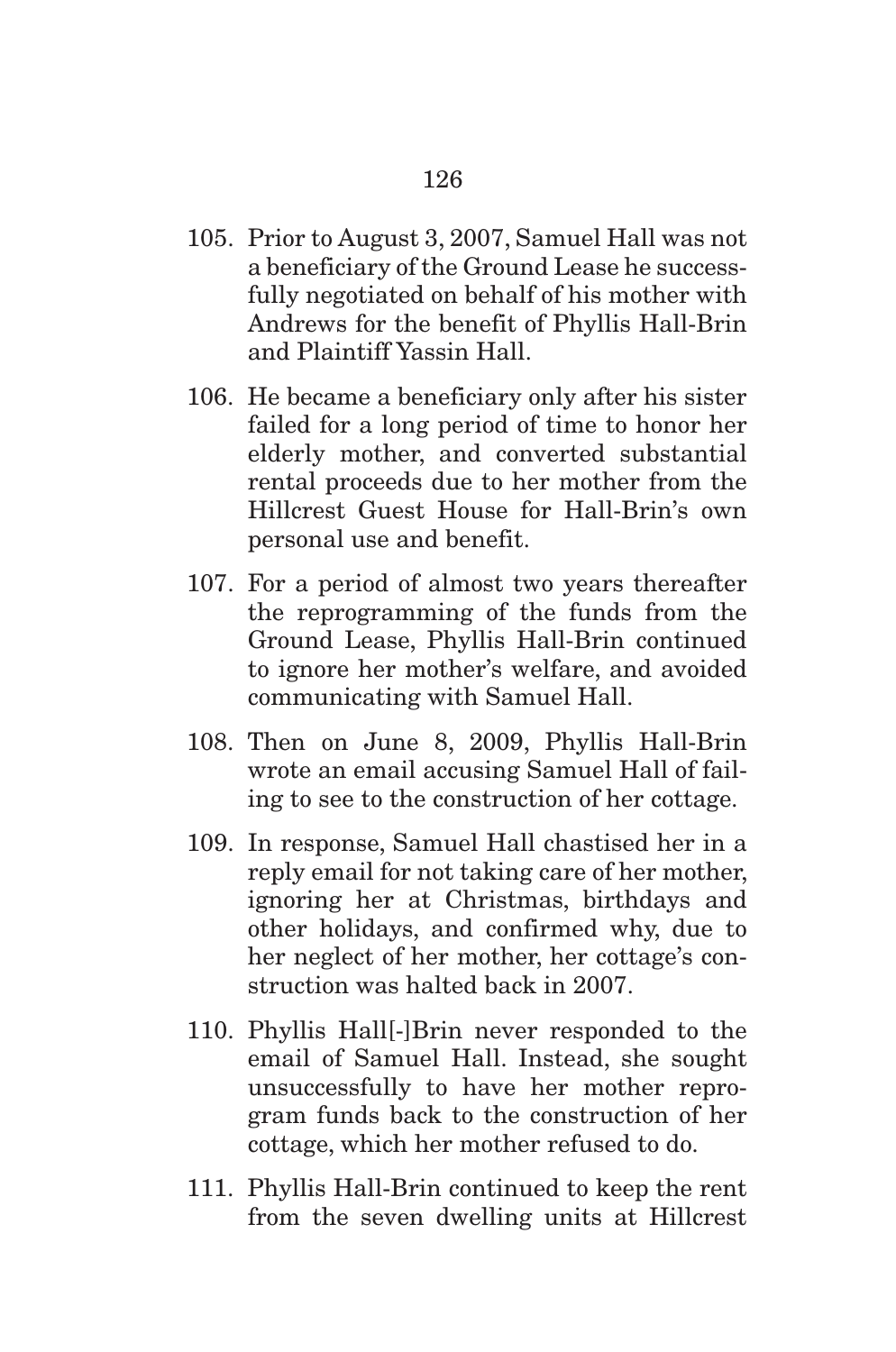Guest House to which her mother was legally entitled.

- 112. Even as her mother deteriorated physically and mentally, she continued to keep her rental income, and ignore her needs.
- 113. In March 2010, Ethlyn Hall complained to her son, Samuel Hall that Phyllis Hall would not let her stay in an apartment in the Hillcrest Guest House, was stealing her money and was coming into her home at night and had stolen her Bible.
- 114. On March 22, 2010, Ethlyn Hall asked her son to prepare a letter for her signature asking Phyllis Hall-Brin, beginning with the month of April, to send her a written monthly report of revenues and expenses along with a check for 50% of the net income by the 15th of the following month and on the 15th day of each month thereafter.
- 115. Phyllis Hall-Brin never responded to the March 22, 2010 letter from her mother.
- 116. Phyllis Hall-Brin failed to provide Ethlyn Hall with any written monthly reports from the operations at the Hillcrest Guest House. Instead, she continued to keep her mother's income.
- 117. Over a period of years, Phyllis Hall-Brin and Elsa Hall have depleted their mother's savings and resources without materially helping to improve her lot in life or provide for her care and comfort.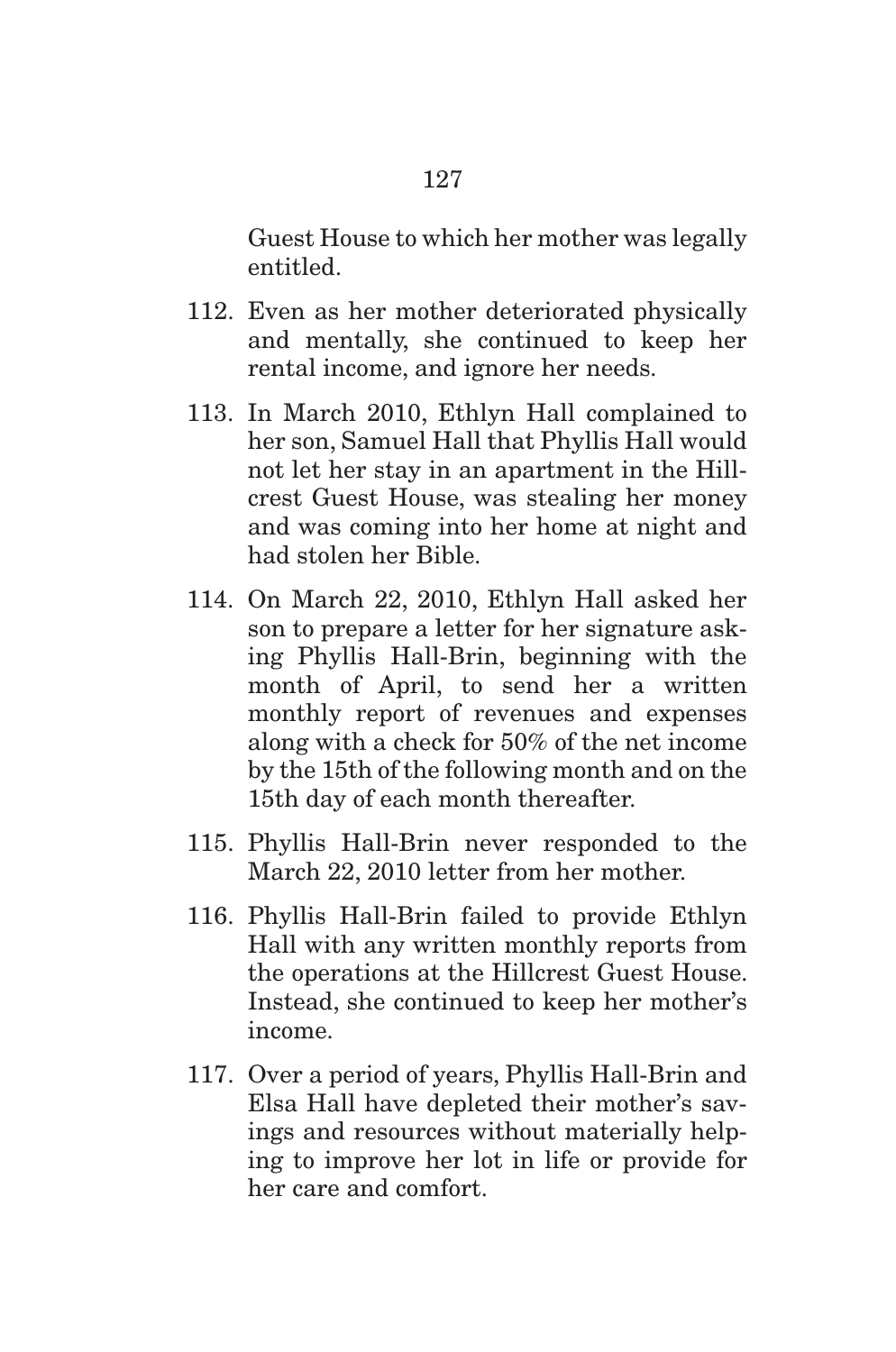- 118. Elsa Hall represented to her mother that she needed money for various things and constantly asked her to send her money while she was living in Florida. She also asked her to sign social security documents in blank so she could obtain disability benefits.
- 119. Her mother also provided funds for Elsa to improve her property, and on occasion gave her the rent from her downstairs apartment at No. 16 Peter Bay or its furnishings for her use or for the use of guests of her Botanical Villas.
- 120. As long as Ethlyn Hall was physically healthy and mentally sound, she was able to keep Elsa Hall and Phyllis Hall at bay. However, as she got older, she began to physically and mentally deteriorate and beaome [sic] paranoid. Ethlyn Hall was frail, infirm and of failing mind and body due to her advanced age and health. She was not capable of making decisions concerning her affairs because of failing memory, dementia and paranoia and the ease with which she may be unduly influenced.
- 121. In late 2009, she began to imagine people coming into her house in the middle of the night, including Phyllis Hall, to steal her Bible, steal her money and take her property.
- 122. In 2010, she complained repeatedly to her son, Samuel Hall, that she was not right in the head.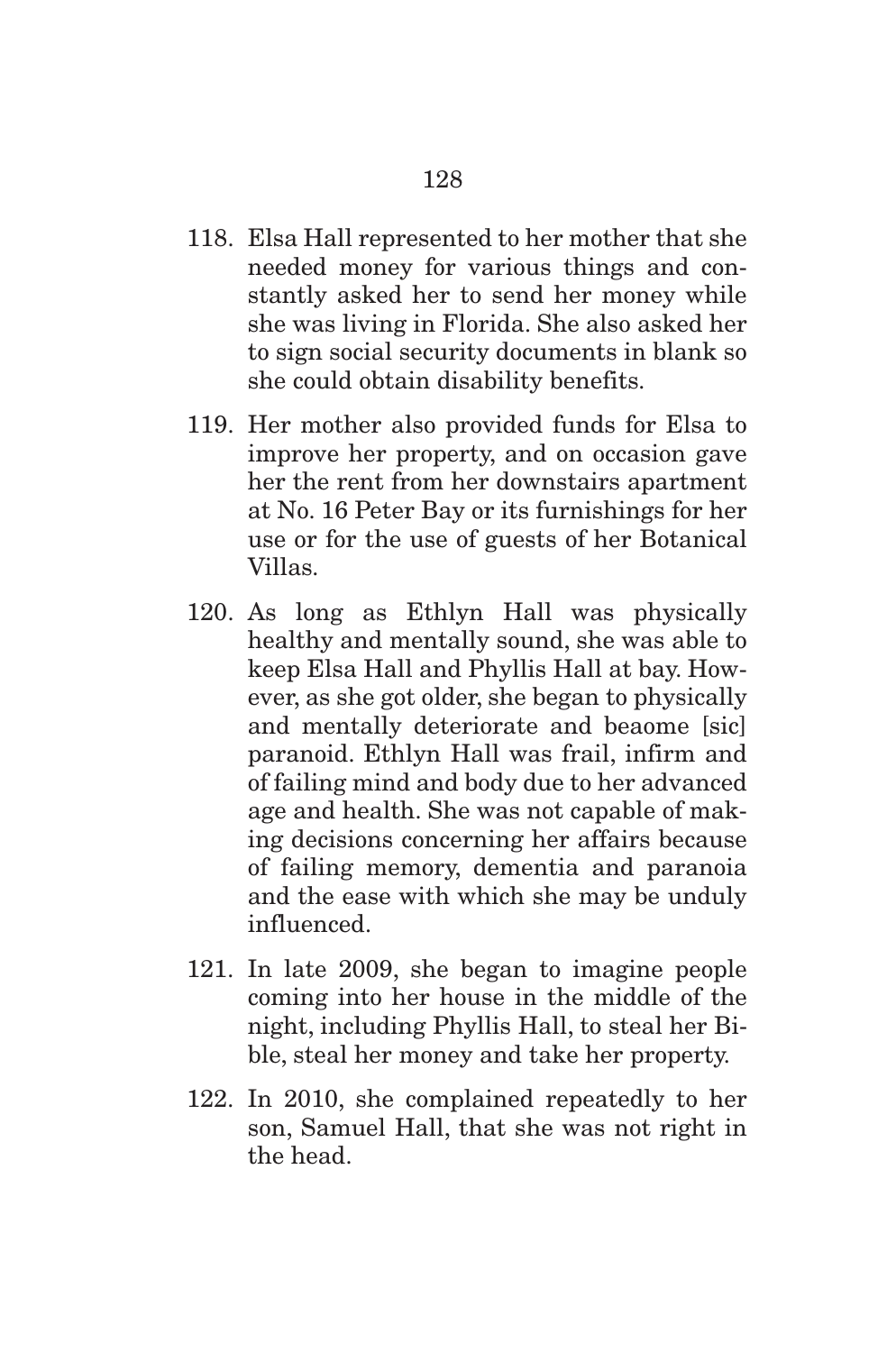- 123. Sometimes she would sleep in a chair by the door at night with a string around the doorknob to keep out intruders.
- 124. Sometimes she would ask to sleep in Samuel Hall's home in St. John and did so on occasion in order to feel safe. Sometimes she also stayed during the week in his house on St. Thomas, where he encouraged her to stay during the week, but she frequently declined to do so.
- 125. In August 2010, Ethlyn Hall was no longer able, physically and mentally, to keep Elsa Hall and Phyllis Hall-Brin at bay. As a result, they were able to move her out of her home at No. 16 Peter Bay on the pretense that they were going to paint it and return her to it. Instead, they took her furniture for their own purposes and rented out her house from under her for their own purposes.
- 126. Elsa Hall and Phyllis Hall-Brin put Ethlyn Hall in a dwelling unit in the guest house that Phyllis Hall-Brin had long denied her access to and continued to keep her rent from the remaining units.
- 127. Elsa Hall and Phyllis Hall-Brin caused her to sleep on a futon instead of in her own queen size mahogany bed.
- 128. Elsa Hall and Phyllis Hall-Brin also duped Ethlyn Hall into thinking that she no longer had a place to stay in St. John.
- 129. In order to accomplish their objectives, Elsa Hall, Phyllis Hall-Brin and Tanya Muldrow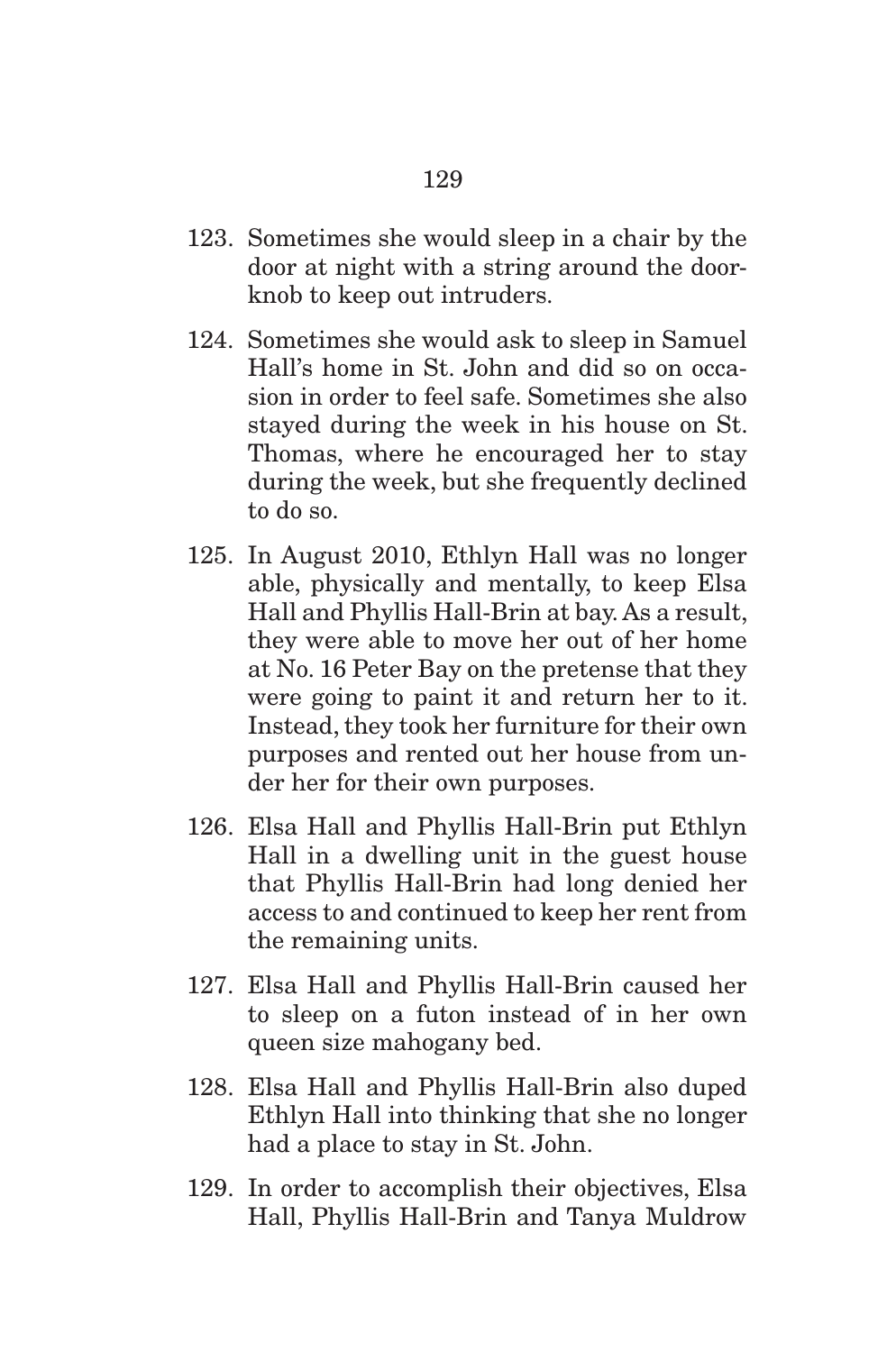conspired to isolate their mother from her son, Samuel Hall, and her granddaughter, Yassin Hall, and others.

- 130. In August 2010, Elsa Hall and Phyllis Hall-Brin took Ethlyn Hall, from her home at No. 16 Peter Bay without the knowledge or consent of Samuel Hall and Yassin Hall.
- 131. Within days after moving her mother out of her home, Elsa Hall posted her house for rent on her Botanical Villas website.
- 132. In August 2010, Samuel Hall and Yassin Hall traveled to No. 16 Peter Bay in order to let Ethlyn Hall know that Yassin Hall was returning to Florida and discovered that the home of Ethlyn Hall had been stripped of furniture, and other contents and all of her personal effects.
- 133. Samuel Hall and Yassin Hall also discovered on that day that the downstairs apartment of Ethlyn Hall had been rented out by Elsa Hall to two University of the Virgin Islands students.
- 134. Elsa Hall also took the storage shed of Ethlyn Hall on Parcel 16 that Samuel Hall had built for her, and moved the shed onto the beach and attempted to rent it out as living accommodations without amenities such as running water, electricity, toilet facilities, certificate of occupancy or CZM approval.
- 135. Elsa Hall and Phyllis Hall-Brin also made it difficult for Samuel Hall to locate and speak with his mother. Without his knowledge,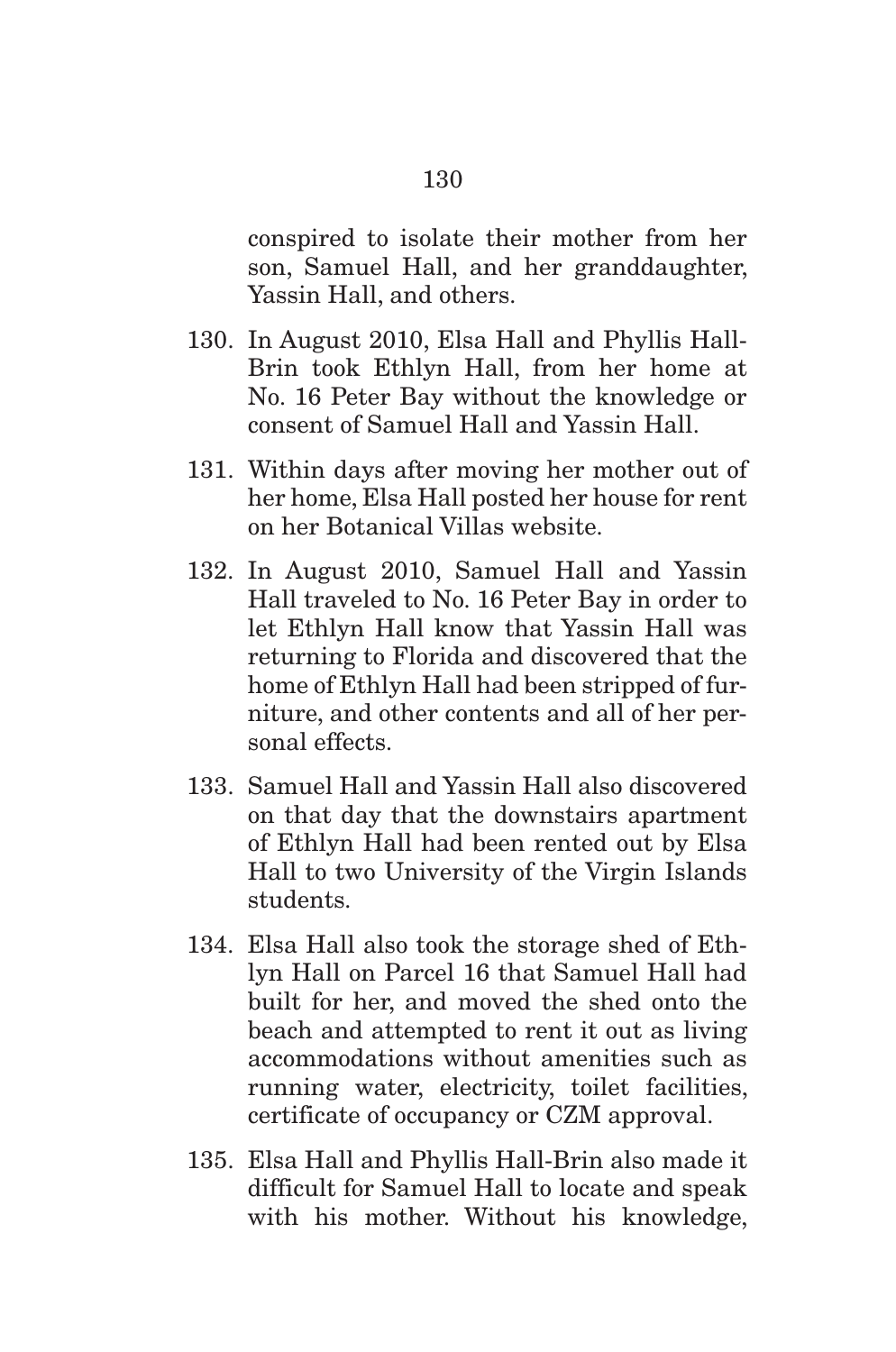they moved her into one of her apartments in the Hillcrest Guest House where she had been previously denied access by Phyllis

Hall-Brin. They located her in an apartment behind a cyclone fence, which was inaccessible by visitors without encountering Rottweilers of Phyllis Hall-Brin.

- 136. Then Elsa Hall wrote letters to Samuel Hall which she caused his mother to sign without her understanding or appreciating their significance, demanding money and making assertions Elsa Hall knew to be false.
- 137. No such letters or demands for money were ever written or sent to Samuel Hall by his mother prior to Elsa Hall and others moving her out of her home in August 2010, where she was not isolated from anyone.
- 138. Elsa Hall and Phyllis Hall-Brin caused their mother to reject \$4,767.42 sent to her by Samuel Hall, made payable to the Virgin Islands Bureau of Internal Revenue, to help pay her property taxes after she had requested the money from him in a telephone call. Instead, they wanted the check made out to her so that they could get her to endorse it and then spend it for their own benefit.
- 139. In addition to sending Samuel Hall letters purporting to be from his mother, Elsa Hall created an email address through which she sent email to Samuel Hall purporting to be from Ethlyn Hall.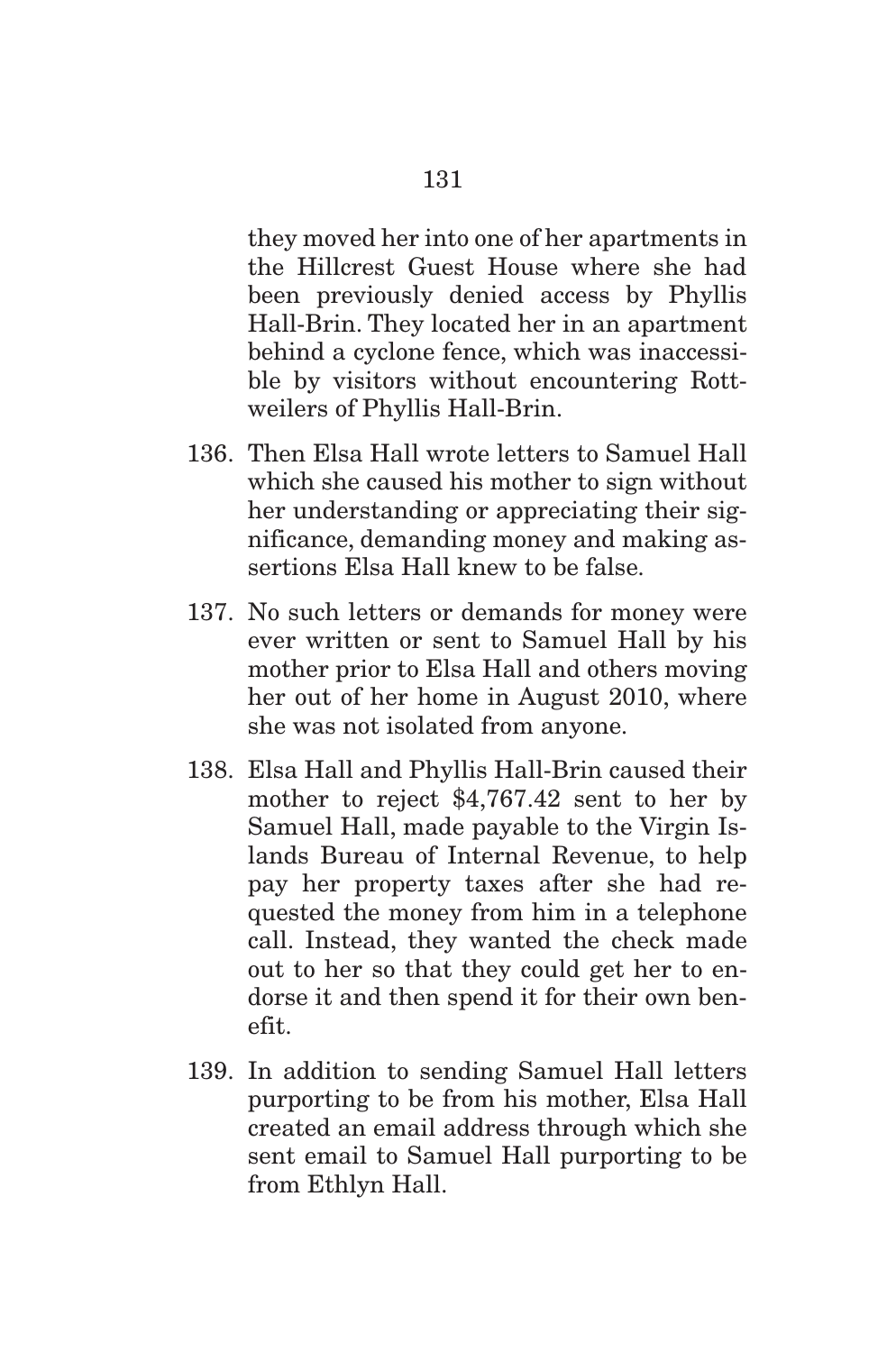- 140. The email address Elsa Hall created purporting to be Ethlyn Hall is the email address ethlynhall@yahoo.com.
- 141. Elsa Hall created this email address, not Ethlyn Hall, because Samuel Hall's 95 year old mother could not type, did not know how to use a computer, create an email address or send email.
- 142. In August 2010, Elsa Hall and Phyllis Hall grabbed their mother from her home in which she had lived for over 20 years, isolated her from Samuel Hall and Yassin Hall and by November 2010 caused her to transfer her property into a Trust for such purposes as they wished.
- 143. They did this without the knowledge or consent of Samuel Hall or Yassin Hall.
- 144. Prior to creation of the Trust, Ethlyn Hall owned and lived in her home Parcel No.16 Estate Peter Bay, St. John.
- 145. Prior to the creation of the Trust, she owned Parcel No. 17-7 Estate Peter Bay.
- 146. In November 2010, three months after Ethlyn Hall was isolated from her son and Yassin Hall, and without their knowledge or consent, Elsa Hall, Phyllis Hall-Brin and Tanya Muldrow caused the creation of the Trust into which they caused Ethlyn Hall, through the exercise of undue influence, to transfer her assets in order to benefit individuals they wished to benefit.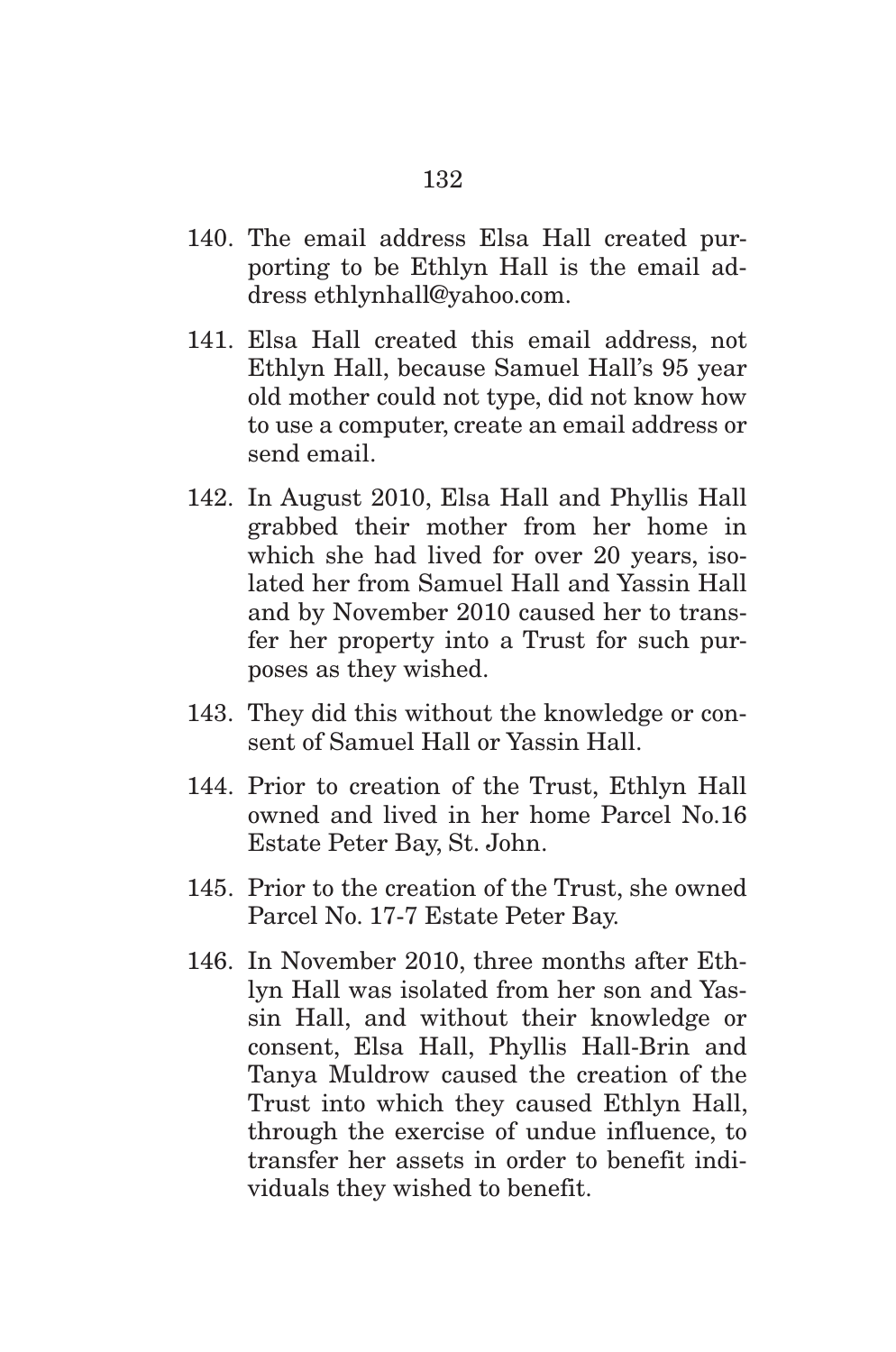- 147. At the time the Trust was executed by Ethlyn Hall, Defendant Elsa Hall enjoyed a confidential relationship with Ethlyn Hall.
- 148. On April 22, 2011, Samuel Hall first learned of the Trust when he received from Attorney Andrew Simpson ("Simpson") a draft of the complaint he proposed to file against him.
- 149. Although Simpson disclosed the existence of the Trust in the draft complaint, he sought to conceal on behalf of Elsa Hall the terms of the Trust.
- 150. Over the objection of Plaintiff, the District Court reviewed the Trust *in camera* for the purpose of determining jurisdiction over the parties.
- 151. Plaintiff never saw the Trust until January 2013, when it was produced by Simpson for the first time in discovery.
- 152. The tortious interference of Elsa Hall with the right to inherit of Samuel Hall and Elsa Hall was discovered in January 2013 when Plaintiff was provided with a copy of the Will and the Trust.
- 153. The effort of Defendant to deny Plaintiff his inheritance through her wrongful conduct was discovered in January 2013 when Plaintiff was provided with a copy of the Will and the Trust by Simpson as required by the Federal Rules of Civil Procedure.
- 154. At that time, Plaintiff learned that the Will and Trust executed by his mother and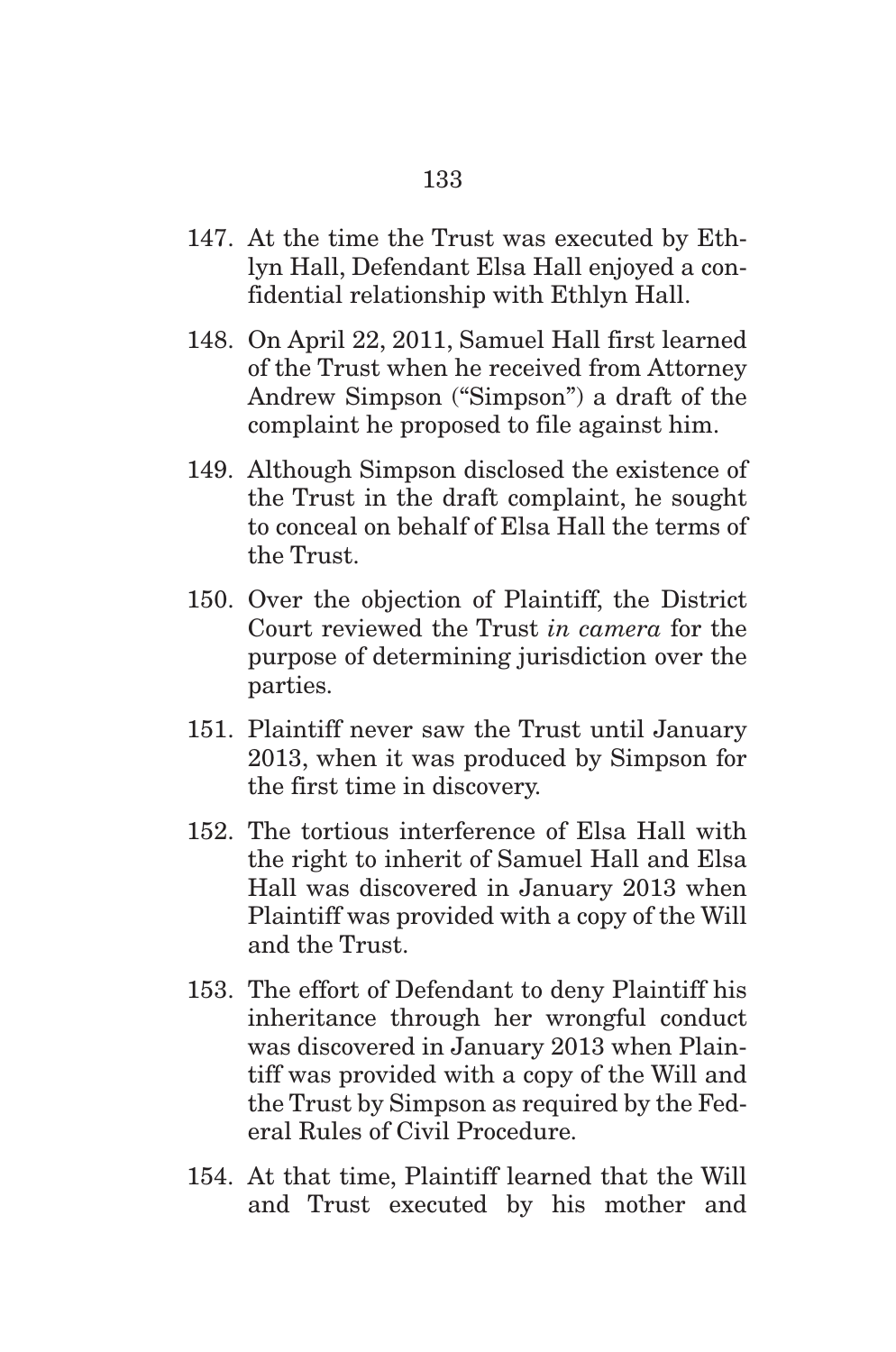subsequently amended further in Florida excluded him and Yassin Hall as beneficiaries of Ethlyn Hall and through discovery in that case learned that Defendant Elsa Hall had abused and misused her relationship with Ethlyn Hall to take possession of all of her real and personal property.

- 155. In discovery, Plaintiff learned that Defendant Hall obtained long-term leases to the property of Ethlyn Hall, possession of her rent, savings and checking account, and in her name sought to sell all of her property within months of moving her to an undisclosed location in Florida.
- 156. Elsa Hall subsequently continued to conceal the whereabouts of Ethlyn Hall from Samuel Hall and Yassin Hall.
- 157. Elsa Hall never disclosed to him or Yassin Hall before she moved Ethlyn Hall to Florida that she had arranged for Ethlyn Hall to execute the Trust.
- 158. After the death of Victor Hall, Ethlyn Hall's youngest son, in an ongoing effort to isolate her from Samuel Hall, Yassin Hall and others, Elsa Hall also caused Ethlyn Hall to faint in March 2011 by moving her into plywood shanties that exist without modern amenities at Botanical Villas, the property owned by Elsa Hall, causing her to need medical care at the St. John clinic.
- 159. As a result of the efforts of Elsa Hall, Phyllis Hall-Brin and Tanya Muldrow to deny him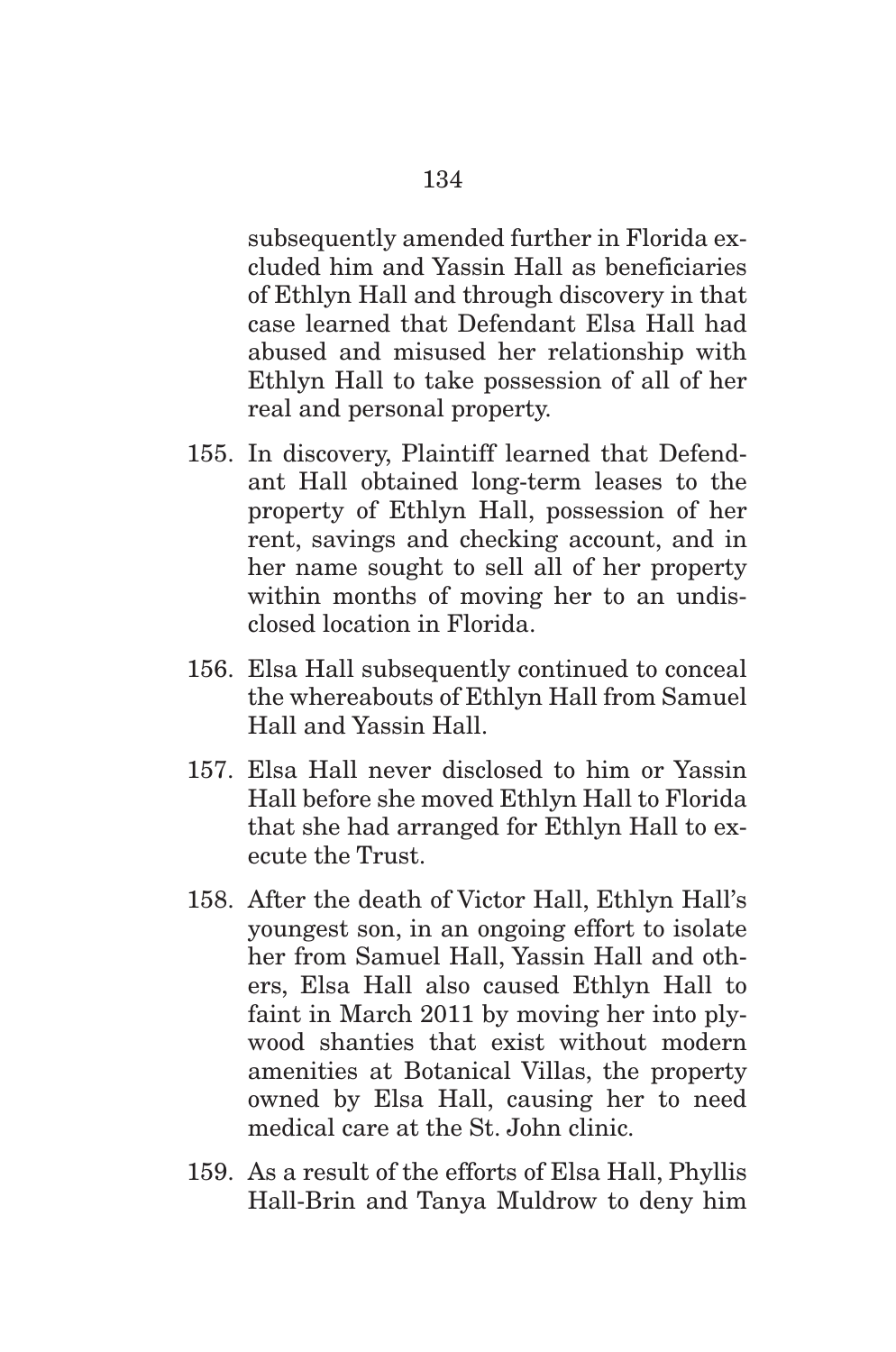access to his mother, the last time Samuel Hall saw and spoke to his mother before she died on May 5, 2012 was at the St. John Clinic in March 2011.

- 160. After learning his mother was in the Myrah Keating Smith Clinic in St. John, Samuel Hall immediately went to the clinic along with his wife to see his mother.
- 161. At the clinic, he talked with his mother about the passing of his brother, whether his brother suffered from the same illnesses as his father, and her need to eat whether she felt like it or not.
- 162. As always, Ethlyn Hall, whenever she saw Samuel Hall, was happy to see him and never raised any issues with him concerning his care of her, the Ground Lease, or the construction of improvements on his parcel or that of Yassin Hall, or any other matter relating to property or assistance.
- 163. Ethlyn Hall was also happy to see Diana Hall, the wife of Plaintiff Hall, who had been like a daughter to her, took care of her and Ethlyn Hall never raised any issues with her at the hospital.
- 164. The last time Samuel Hall saw his mother alive was at the Myrah Keating Smith Clinic in St. John.
- 165. In early April 2011, Elsa Hall prevented Yassin Hall from visiting her grandmother while she was on St. John for the funeral of her father, Victor Hall.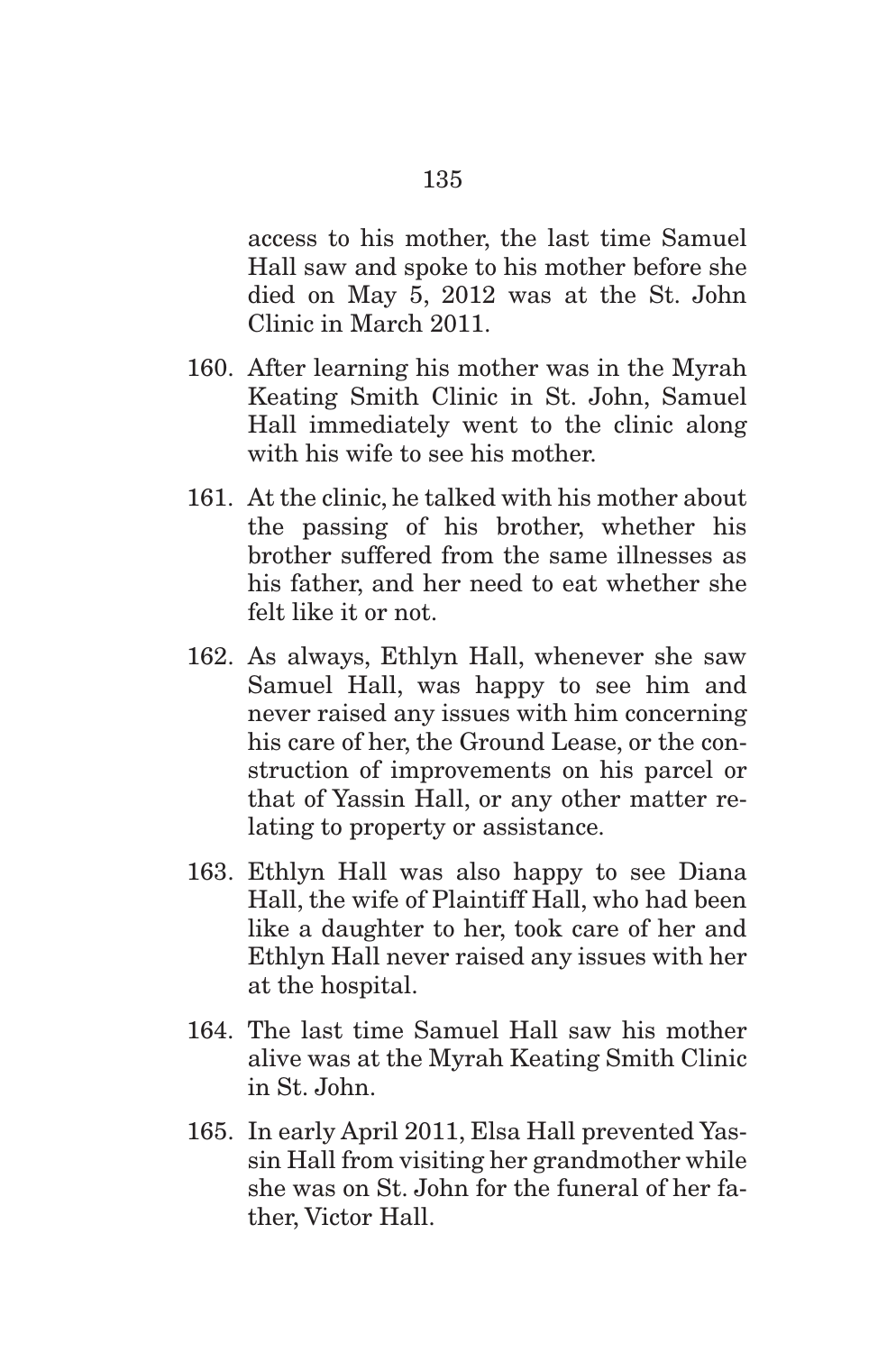- 166. Elsa Hall hid Ethlyn Hall from Yassin Hall because she was afraid that Yassin would learn of the creation of the Trust in November 2010, and the exploitation of her resources, and of the plans to move Ethlyn Hall to Florida.
- 167. As a result of the efforts of Elsa Hall, Yassin Hall never saw or spoke to her grandmother again.
- 168. Yassin Hall did not even see Ethlyn Hall at the funeral of her father, Victor Hall, because Elsa Hall did not allow Ethlyn Hall to attend the funeral and actively sought to prevent Yassin Hall from visiting her grandmother while in St. John for her father's funeral.
- 169. Yassin Hall was denied the opportunity to see and speak to her grandmother in person in August 2010, April 2011 and again in October 2011.
- 170. Not only did Elsa Hall and Phyllis Hall-Brin not attend the funeral of their brother, Victor Hall, in April 2011, or assist in the cost of his burial, they kept Ethlyn Hall from the funeral services for her son, which was held in St. John on April 4, 2011.
- 171. Nor did Elsa Hall or Phyllis Hall-Brin attend the funeral of Ethlyn Hall on May 26, 2012, which was also held on St. John, or assist in paying for the cost of her burial or the construction of her vault.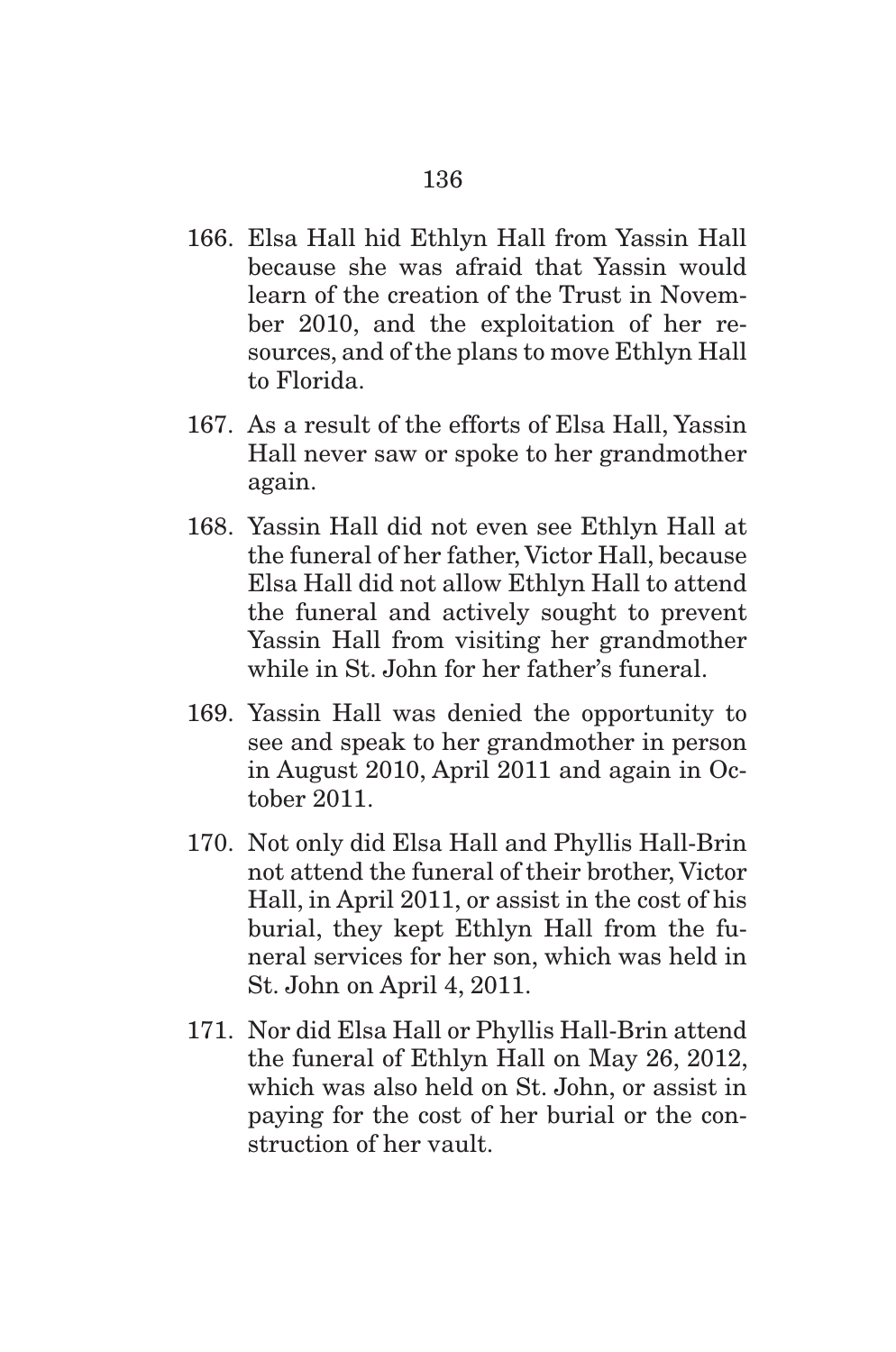- 172. Phyllis Hall Brin lives in St. John just up the hill from the Lutheran Church where the funeral services for Ethlyn Hall were held.
- 173. In May 2011, after they moved Ethlyn Hall to Florida, Elsa Hall took advantage of Ethlyn Hall's failing memory, dementia and paranoia and used her undue influence over her and caused her to authorize this lawsuit against Samuel Hall.
- 174. Elsa Hall found Andrew Simpson, the lawyer who filed this suit, and arranged for him to meet with Ethlyn Hall.
- 175. From April 2011 until May 5, 2012, Ethlyn Hall lived in Miami, hidden from Yassin Hall and Elsa Hall until the day she died.
- 176. Due to her mental and physical infirmity, she could not walk or otherwise leave her apartment or contact Samuel Hall or Yassin Hall.
- 177. Before she died, Elsa Hall also caused Ethlyn Hall to execute a Last Will and Testament on June 3, 2011, giving all of her rest to the Trust, and appointing Elsa Hall and appointing her Personal Representative under the Will.
- 178. Elsa Hall lived with Ethlyn Hall at the time the Will was signed by Ethlyn Hall, in the same Miami dwelling as Ethlyn Hall, relied on the income from Ethlyn Hall for her own existence, and utilized the resources of Ethlyn Hall as she saw fit.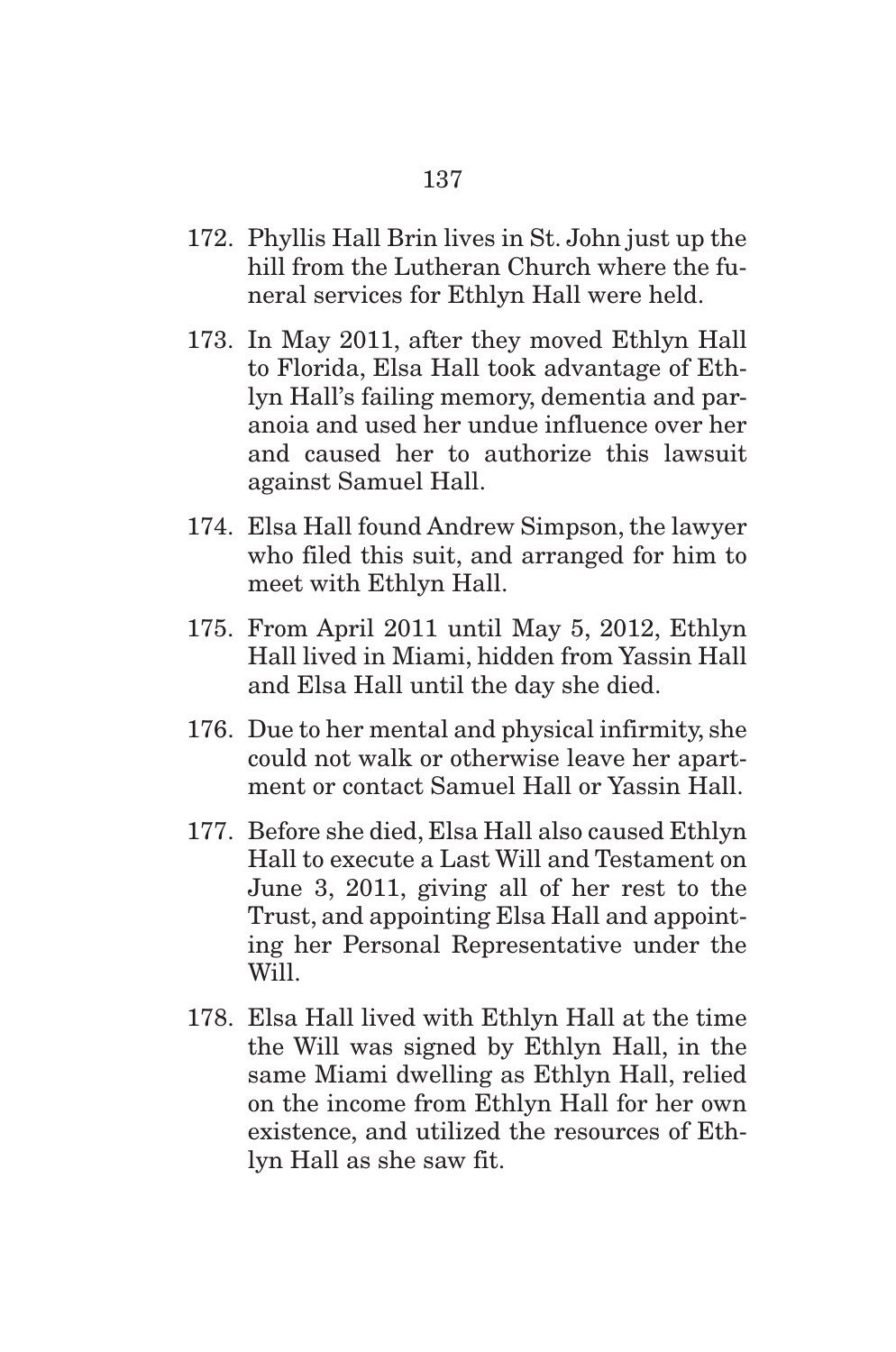- 179. At the time the Will was executed by Ethlyn Hall, Elsa Hall enjoyed a confidential relationship with Ethlyn Hall.
- 180. Plaintiff Hall first learned of the Will on or about January 21, 2013, when he received the motion for leave to amend the complaint and the proposed First Amended Complaint filed in this action (Doc. Nos. 32 and 33).
- 181. Ethlyn Hall lacked the mental capacity to change her domicile from the Virgin Islands to Florida, or to sign the Trust or the Will.
- 182. Plaintiff Hall also learned for the first time from paragraph 12 the proposed amended complaint that Elsa Hall filed a probate action in Miami to probate the will in Florida.
- 183. Elsa Hall never gave to Plaintiff Hall or to Yassin Hall, as the heirs at law and next of kin of Ethlyn Hall, notice of her efforts to probate the Will.
- 184. Had Plaintiff Hall not challenged the survivability and assignability of tort claims of Ethlyn Hall to the Trust, the proposed First Amended Complaint would not have been filed and he would never have been informed by Elsa Hall of the existence of the Will or the effort by Elsa Hall to probate the Will in Florida.
- 185. Elsa Hall also asked others to conceal from Samuel Hall the existence of the Trust and the Will, and the whereabouts of Ethlyn Hall.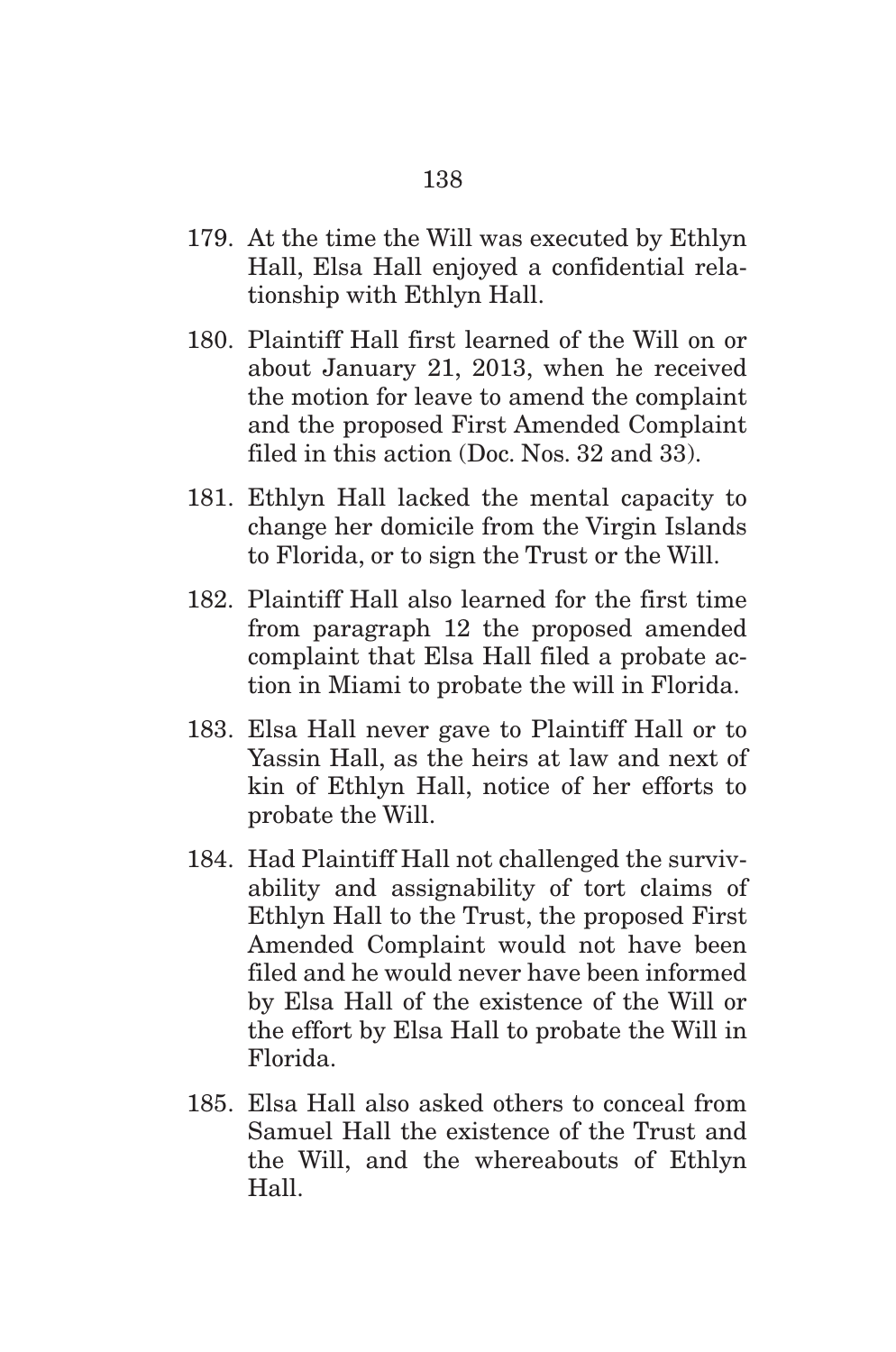- 186. Yassin Hall resides in Florida, where her grandmother Ethlyn Hall was taken, but Elsa Hall, Phyllis Hall-Brin and Tanya Muldrow failed to notify her of her grandmother's whereabouts in Miami and prevented Yassin Hall from having any contact with her grandmother even though both were located in Florida.
- 187. After a guardianship action was filed in the Family Court in St.Thomas in April 2011 by Yassin Hall and Samuel Hall, seeking the appointment of a guardian for Ethlyn Hall, Elsa Hall and Phyllis Hall Brin opposed the appointment of a guardian.
- 188. On October 5, 2011, Yassin Hall appeared in the Family Court and learned from the Family Court judge exactly where her grandmother was being kept in Miami by Elsa Hall.
- 189. On October 5, 2011, after appearing in Family Court in St. Thomas and after discovering in Family Court where her grandmother was being kept in Miami by Elsa Hall, Yassin Hall travelled to Miami on October 5, 2011 and attempted to see her grandmother but Elsa Hall prevented her from doing so by refusing to open the apartment door of the apartment of Ethlyn Hall.
- 190. On October 5, 2011, in the presence of witnesses, Elsa Hall refused to open the door to Ethlyn Hall's apartment to let Yassin Hall see or speak to her invalid grandmother.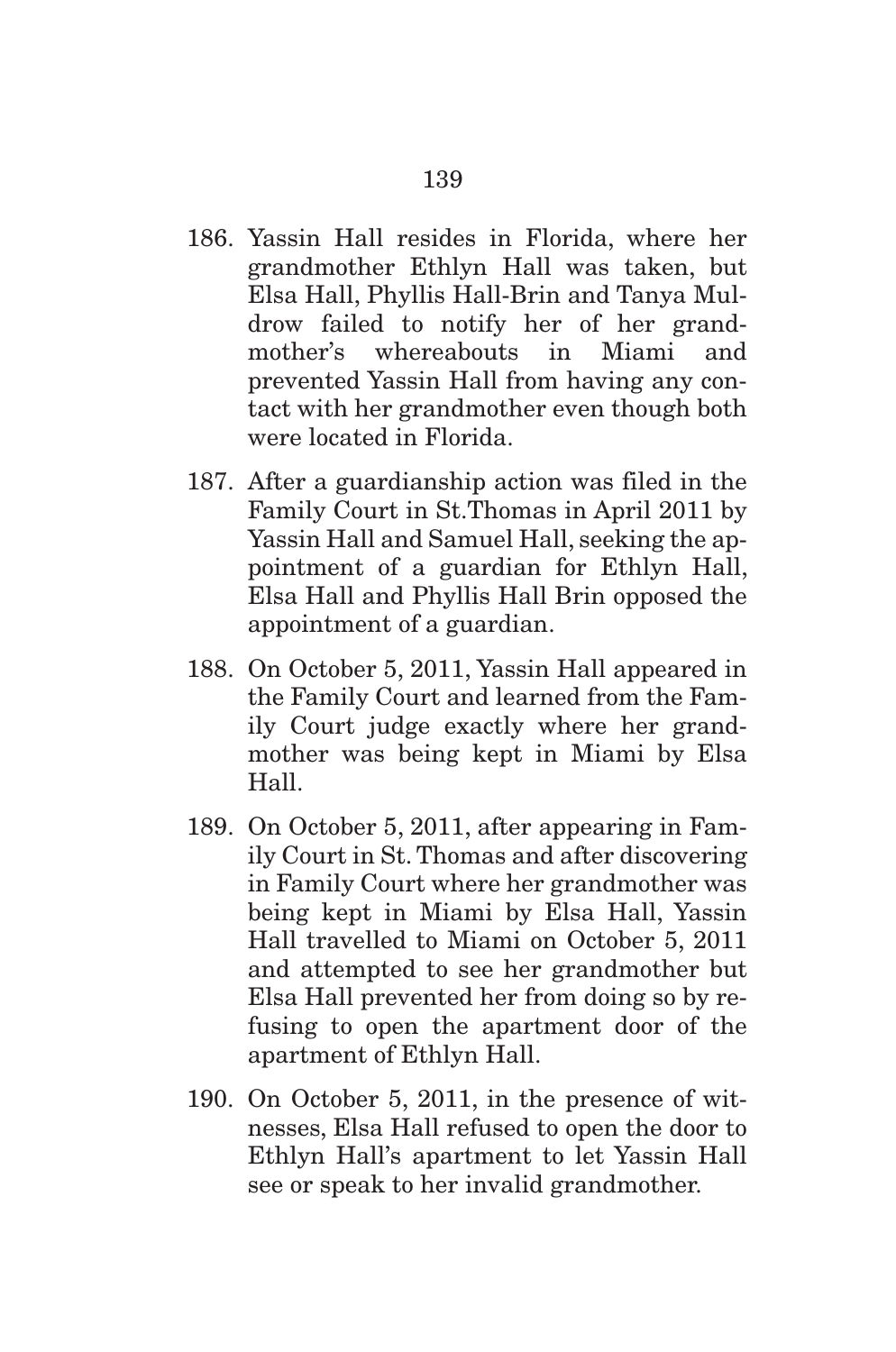- 191. On October 5, 2011, Elsa Hall also called the police to arrest Yassin Hall rather than let her see her grandmother, but they declined to arrest her.
- 192. Since April 2011, and until she passed away on May 5, 2012, Plaintiff Samuel Hall and Yassin Hall were denied the ability to call Ethlyn Hall, visit her, wish her Happy Birthday or Happy Mother's Day or to determine whether she was properly being cared for. However, Elsa Hall, Phyllis Hall-Brin and Tanya Muldrow knew exactly where she was being kept and how to reach her.
- 193. Elsa Hall also failed to timely notify Samuel Hall and Yassin Hall of the death of Ethlyn Hall, leaving it to them to be notified by a friend who discovered it on Facebook.
- 194. Elsa Hall also attempted to deny Samuel Hall and Yassin Hall any involvement in the burial arrangements for Ethlyn Hall even though Elsa Hall and Phyllis Hall[-]Brin had no intention of attending and did not attend her funeral.
- 195. After Samuel Hall learned of the death of Ethlyn Hall, and offered Tanya Muldrow financial assistance with the burial costs, Tanya Muldrow threatened to cremate the remains of Ethlyn Hall unless Samuel Hall also paid for a burial vault for Ethlyn Hall, after he had already paid the funeral home for its services.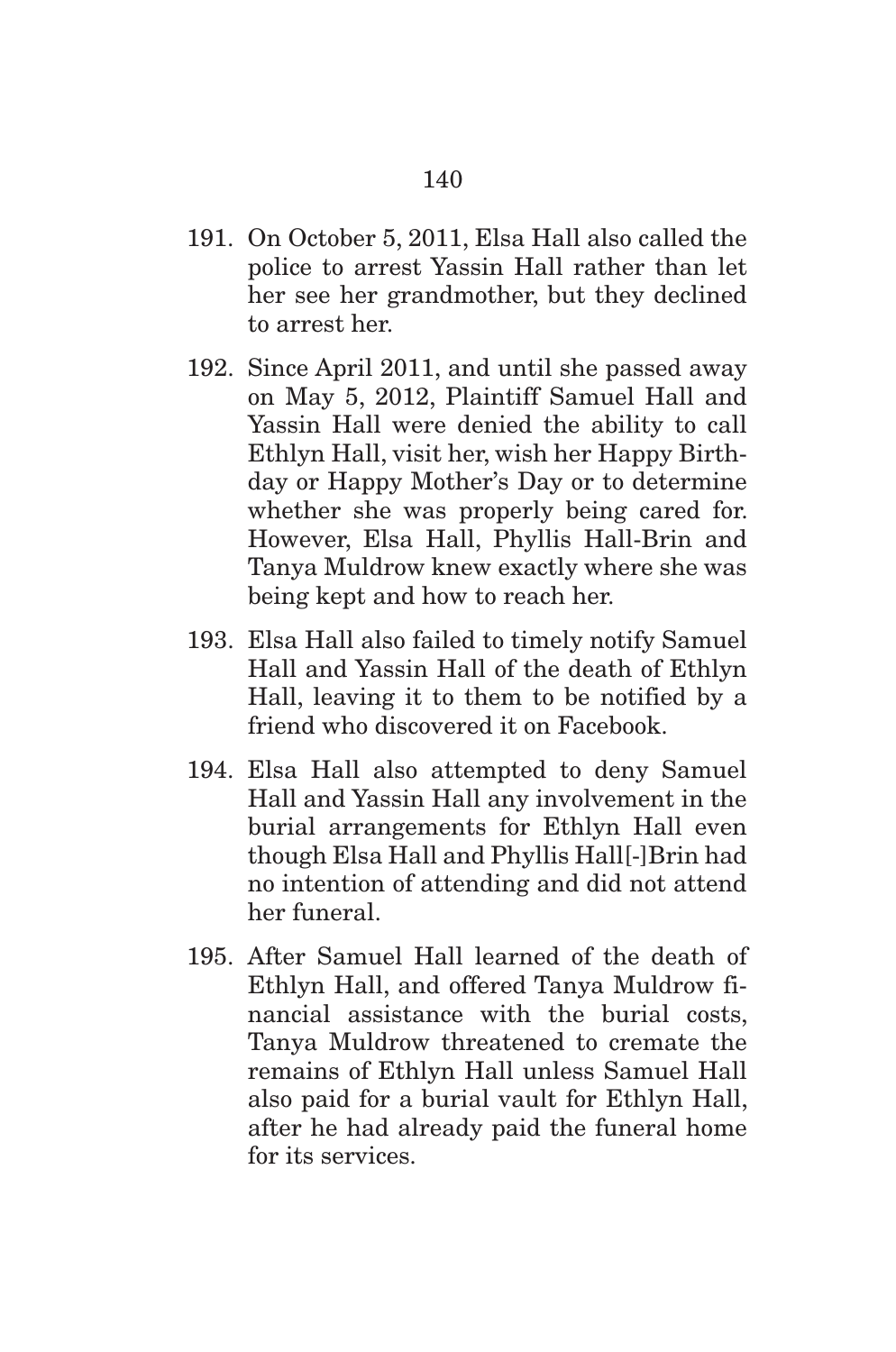- 196. That threat was made for solely for the purpose of intentionally causing him emotional distress, and to permit Elsa Hall, Phyllis Hall-Brin and Tanya Muldrow to avoid paying any of the burial costs of Ethlyn Hall.
- 197. Elsa Hall individually plotted and planned and conspired to exercise dominion, control and ownership of Ethlyn Hall and her assets and her remains after using her undue influence on her while she was alive, and after isolating her while she was physically and mentally deteriorating, and incapable of taking care of herself and her affairs.
- 198. Elsa Hall was not motivated by love for Ethlyn Hall but by greed.
- 199. Elsa Hall and Phyllis Hall-Brin did not provide for the care of Ethlyn Hall prior to grabbing her and taking her out of her home in August 2010 just as they did not provide, attend to, care for, or honor their father during the last years of his life until he died in 2004,or provide for Ethlyn Hall after they took her out of her home in August 2010, except out of her own funds and income.
- 200. Elsa Hall and Phyllis Hall-Brin took advantage of Ethlyn Hall for their own economic benefit.
- 201. Purporting to act in the name of Ethlyn Hall, they attempted to obtain the construction funds under the Ground Lease which were allocated by Ethlyn Hall to the improvements to be made to Parcel 17-5 belonging to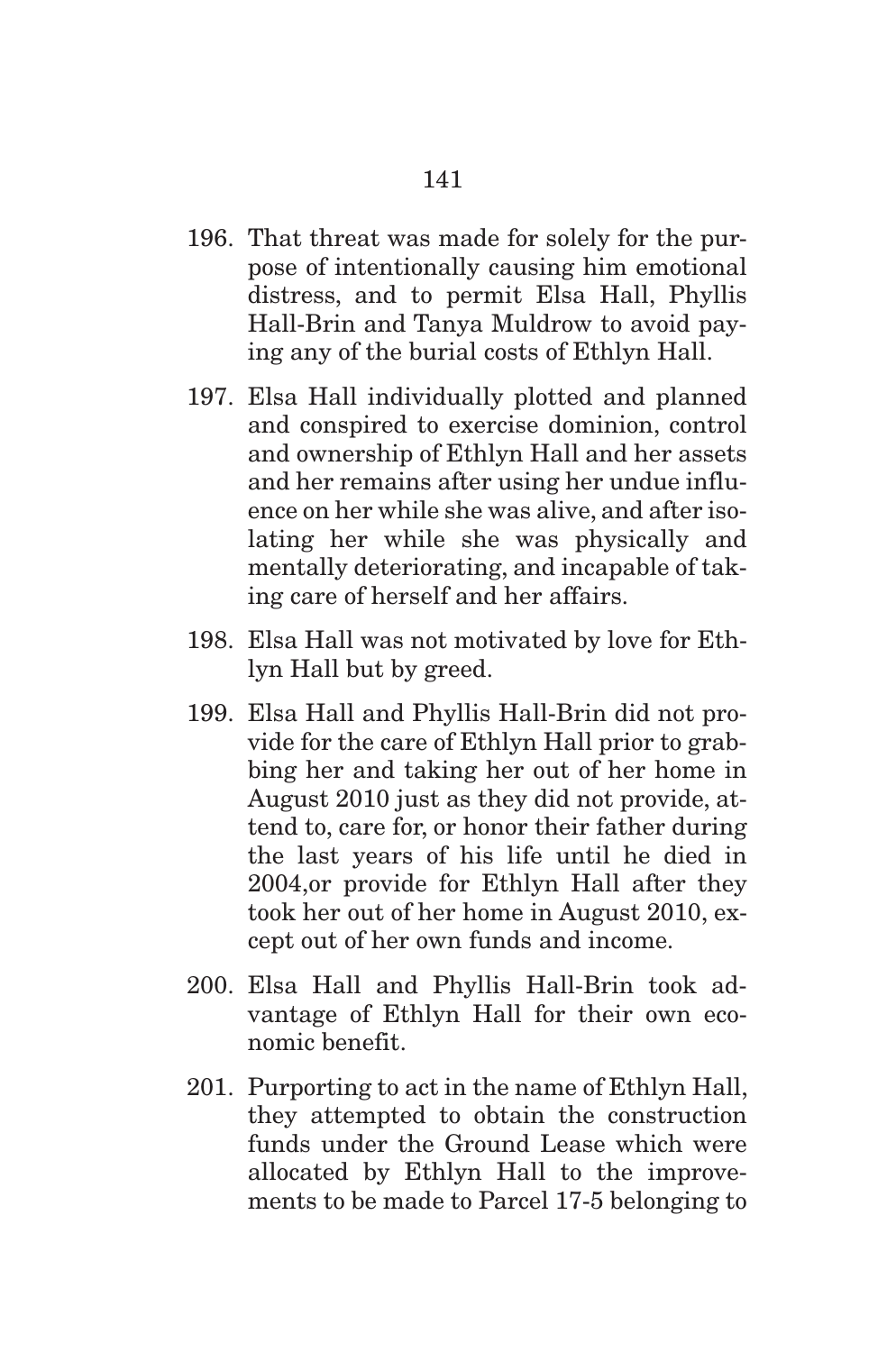Samuel Hall and Parcel 17-6 belonging to Yassin Hall.

- 202. Notwithstanding their attempts, the dwellings on Parcel 17-5 and 17-6 were successfully completed in 2010 and 2011.
- 203. At all material times, Elsa Hall and others combined, conspired and acted in concert to remove Ethlyn Hall from her home, isolate her from others, take advantage of her mental and physical deterioration, destroy her relationship with Samuel Hall and Yassin Hall and the children of Yassin Hall and deprive her of her property, to the detriment of Samuel Hall, Yassin Hall and the children of Yassin Hall, grandchildren of Ethlyn Hall, namely, Marik Young, Yamisha Young, Aubrey Warner, Jr., and Roumell Augustine.

#### **COUNT I**

#### **BREACH OF FIDUCIARY DUTY**

204. After taking advantage of Ethlyn Hall for years, on or after August 2010, Elsa Hall and others used their confidential relationship with Ethlyn Hall to exercise undue influence over her and take advantage of her, especially after she mentally and physically declined and then isolated her from the rest of her family and friends at a time when she could not walk, cook for herself, grocery shop, remember telephone numbers, or take care of herself or manage her own funds, and thus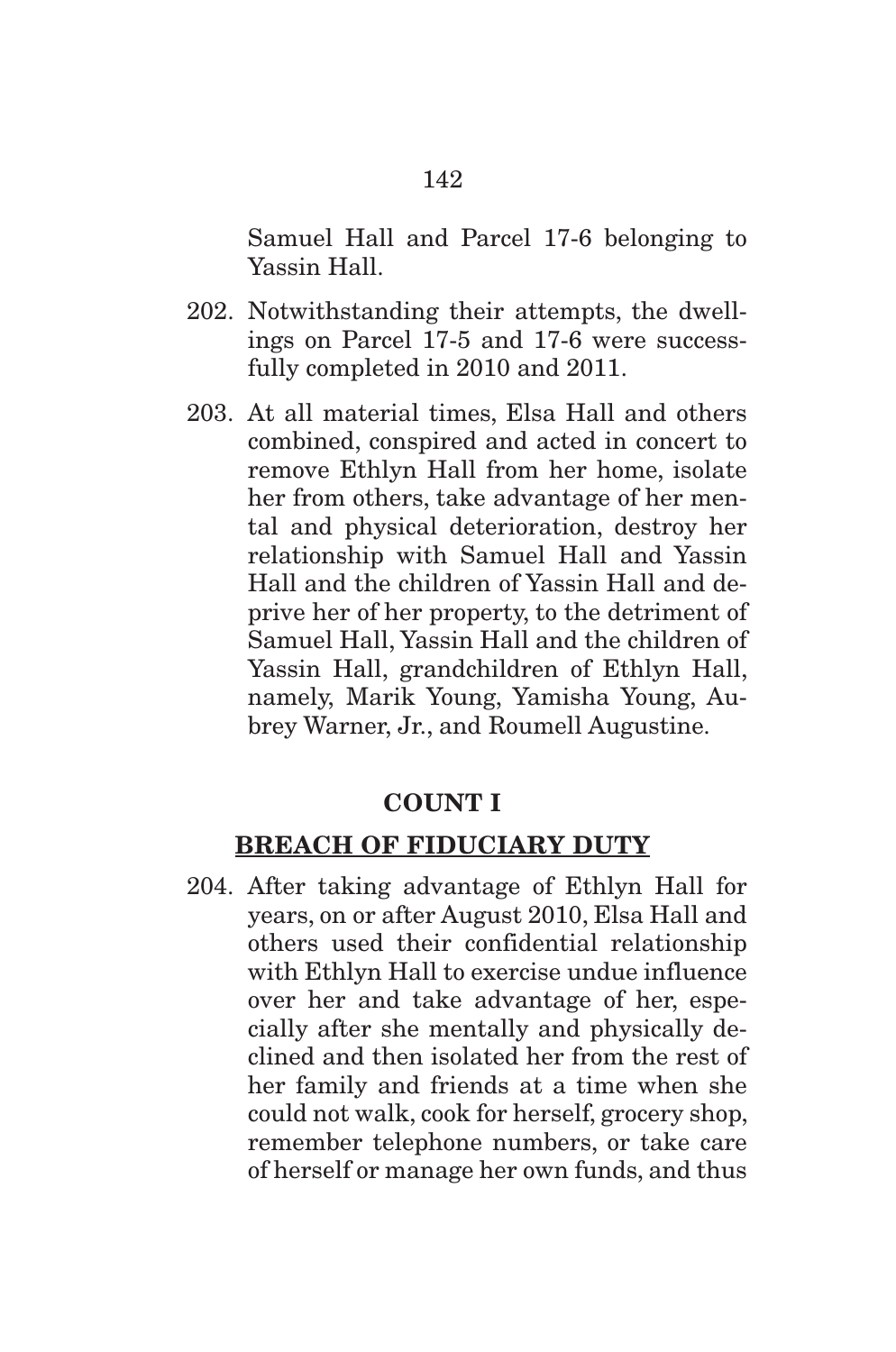became increasingly dependent on the assistance of others.

- 205. Because of the physical and mental infirmities of Ethlyn Hall, Elsa Hall and others have been able to take unfair advantage of Ethlyn Hall and to exercise undue influence over her and cause her to sign letters, a deed, Trust, and Will. Elsa Hall individually breached the duty of care she owed to her mother.
- 206. From and after August of 2010, Elsa Hall used and exerted undue influence on her mother while she was in her control, and Elsa Hall was in charge of Ethlyn Hall and the management and distribution of her income and property.
- 207. Since August 2010, she exercised complete dominion and control over the person of Ethlyn Hall as well as her income and property, and continues to control her property through the Trust.
- 208. Elsa Hall and others have failed to account for their stewardship of the welfare, income and property, or for their egregious behavior.
- 209. As Ethlyn Hall's agent and custodian, Elsa Hall owed her heirs a duty of loyalty and had a fiduciary duty to act in her best interest.
- 210. Elsa Hall and others breached their fiduciary duty to Ethlyn Hall by:
- a. Seeking to take advantage of her dementia and paranoia;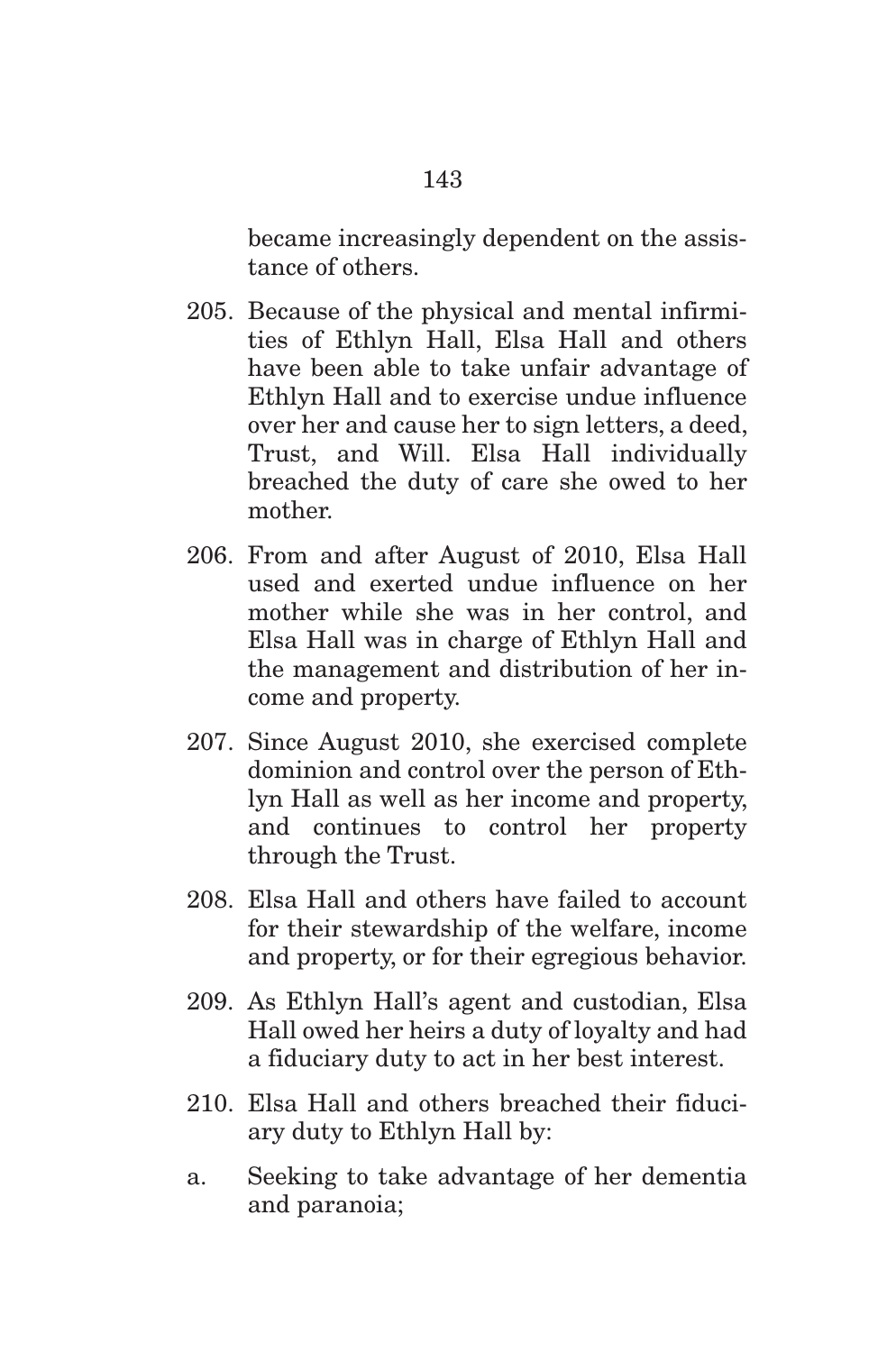- b. presenting documents to her and telling her to sign them knowing that due to her mental infirmity she did not understand them or their legal consequence;
- c. Keeping and spending her income for their own benefit;
- d. failing to maintain adequate records of all transactions entered into on her behalf;
- e. moving her out of her home;
- f. causing her to transfer her assets into a Trust for their benefit three months after they moved her out of her home;
- g. denying her the opportunity to go to her own son's funeral;
- h. moving her to Florida away from the rest of her family and friends;
- i. concealing her whereabouts from Samuel Hall, Yassin Hall and other members of her family and her friends;
- j. attempting to place and rent out her storage shed on the beach without amenities or CZM approval in violation of law and risk fines and sanctions;
- k. depriving her of the love and affection of her son, granddaughter and great-grandchildren;
- l. wasting her savings and burial fund;
- m. causing Ethlyn Hall to execute a Trust and a Will while she lacked the mental capacity to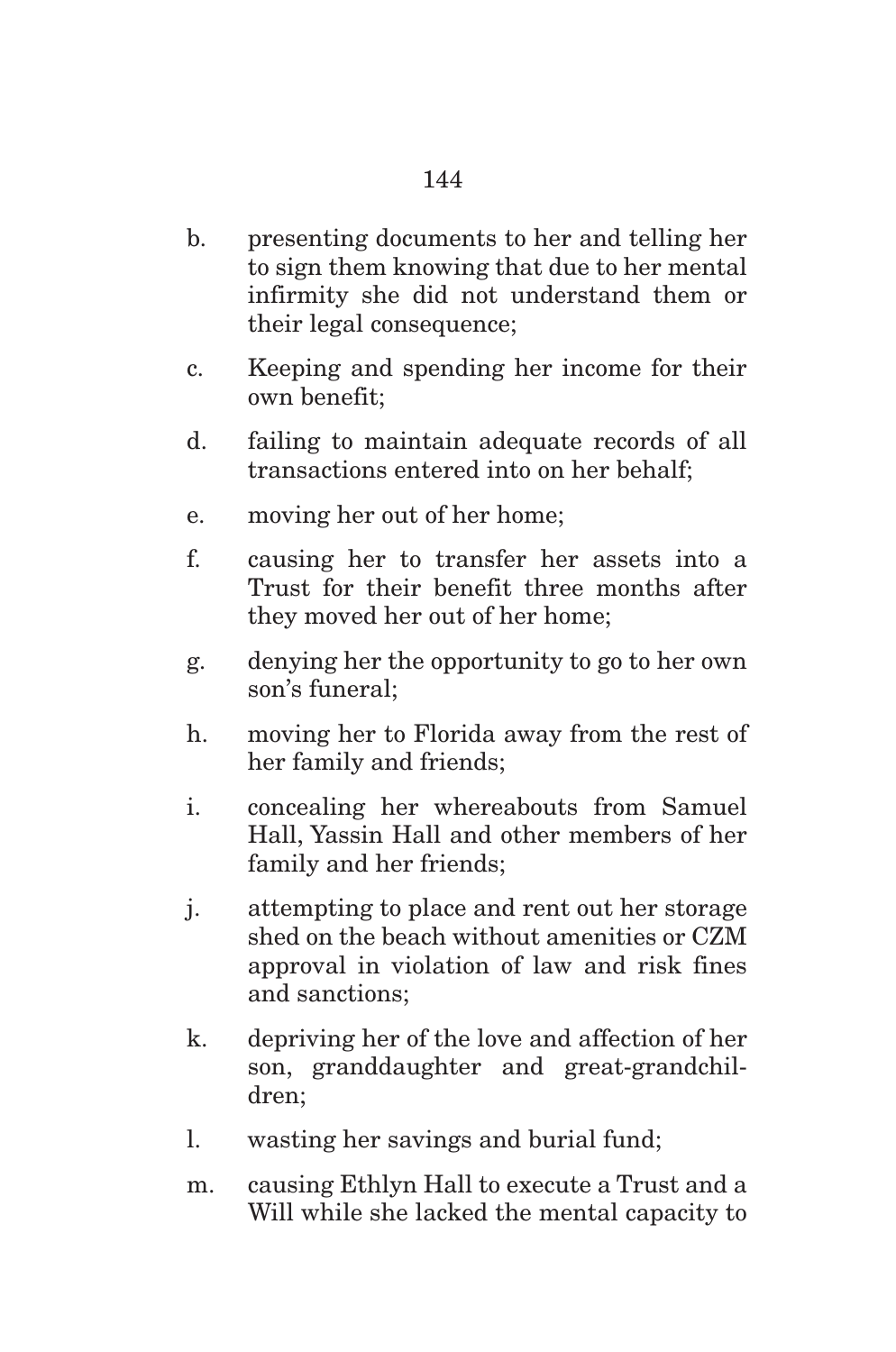do as a result of undue influence from Elsa Hall.

211. As a direct and proximate result of her wrongful actions in breach of her fiduciary duty owed to Ethlyn Hall, her mother, and to the rest of her family, Elsa Hall has caused damages and injuries to her mother's estate, and to Samuel Hall, Yassin Hall and other family members.

# **COUNT II**

# **INTENTIONAL INFLICTION OF EMOTIONAL DISTRESS**

- 212. All allegations above are incorporated herein by reference as if set forth at length.
- 213. Elsa Hall and Phyllis Hall-Brin have acted willfully, wrongfully and maliciously to secret away, confine, and remove from the Virgin Islands, the person of Ethlyn Hall for the purpose of alienating her from Samuel Hall, denying him and Yassin Hall access to their mother and grandmother and otherwise to hold her under their dominion and control all to the detriment of Samuel Hall, Yassin Hall and others.
- 214. The removal of Ethlyn Hall, from the Virgin Islands, where she was born and has lived most of her life, including all of the past 52 years, was accomplished as a direct combination, plan and scheme of [ ] Elsa Hall and others.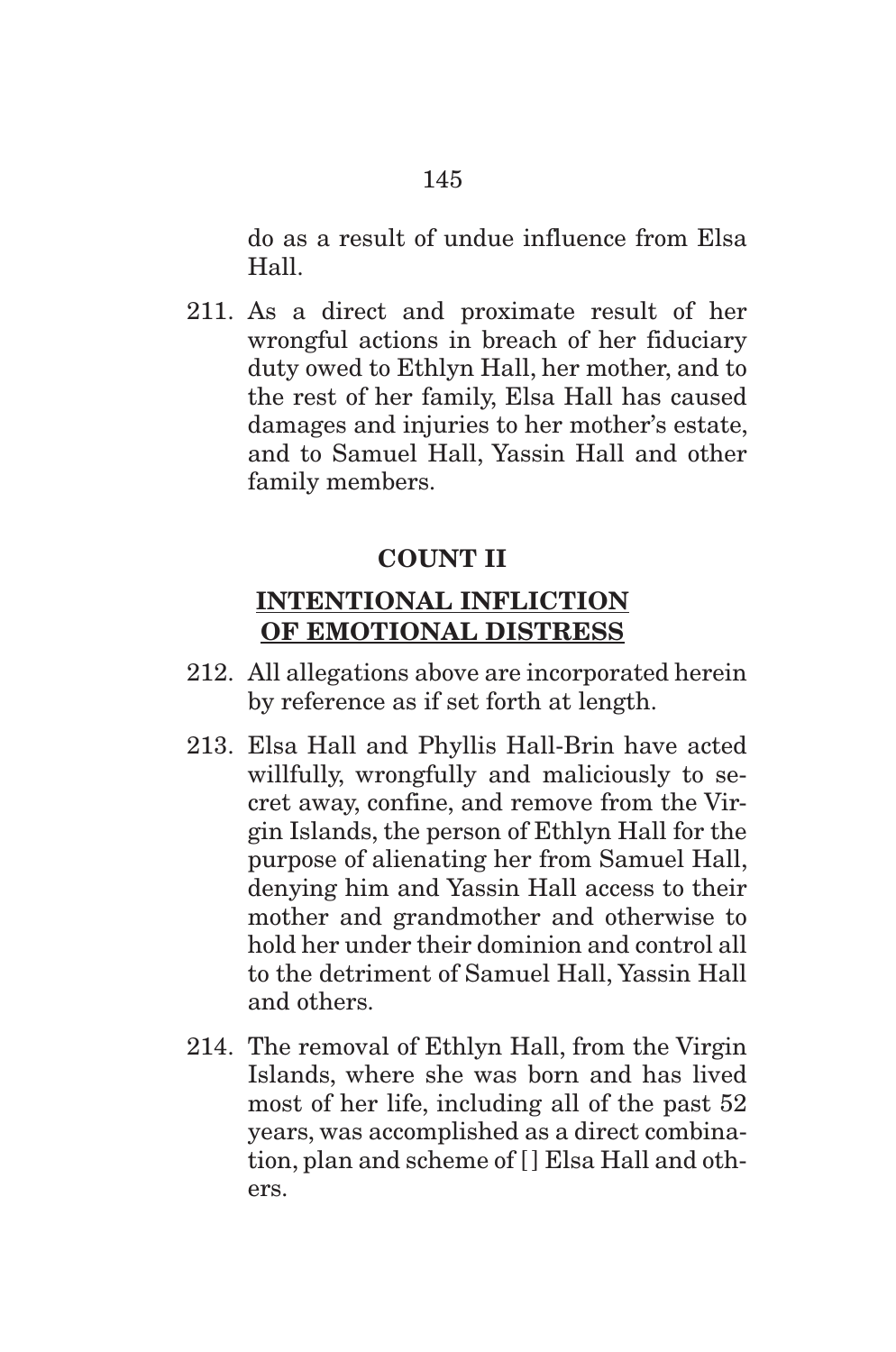- 215. Prior to the removal of Ethlyn Hall from the Virgin Islands, the last time she had flown on an airplane was to attend the graduation from law school of Plaintiff Samuel Hall in 1975.
- 216. Elsa Hall and Phyllis Hall-Brin, by removing Ethlyn Hall from St. John, Virgin Islands and attempting to establish a new domicile in Florida subjected her person and her estate to potentially substantial tax liabilities for which she and her estate would not otherwise be liable, all to the damage of Ethlyn Hall, her estate, and her heirs.
- 217. As a person born in the Virgin Islands and resident in the Virgin Islands, Ethlyn Hall's estate would not be subject to federal estate taxes, but that is not true if she is removed from the Virgin Islands and domiciled in Florida.
- 218. The removal of Ethlyn Hall from the Virgin Islands was accomplished with the motive to control her, isolate her, exert undue influence over her and to otherwise interfere with the relationship she had with Samuel Hall and Yassin Hall.
- 219. All of the actions of Elsa Hall were calculated to isolate and control Ethlyn Hall, her person and estate, all to the pecuniary advantage of Elsa Hall, and others, in favor of those individuals Elsa Hall wished to benefit, to the detriment of Samuel Hall, Yassin Hall and others.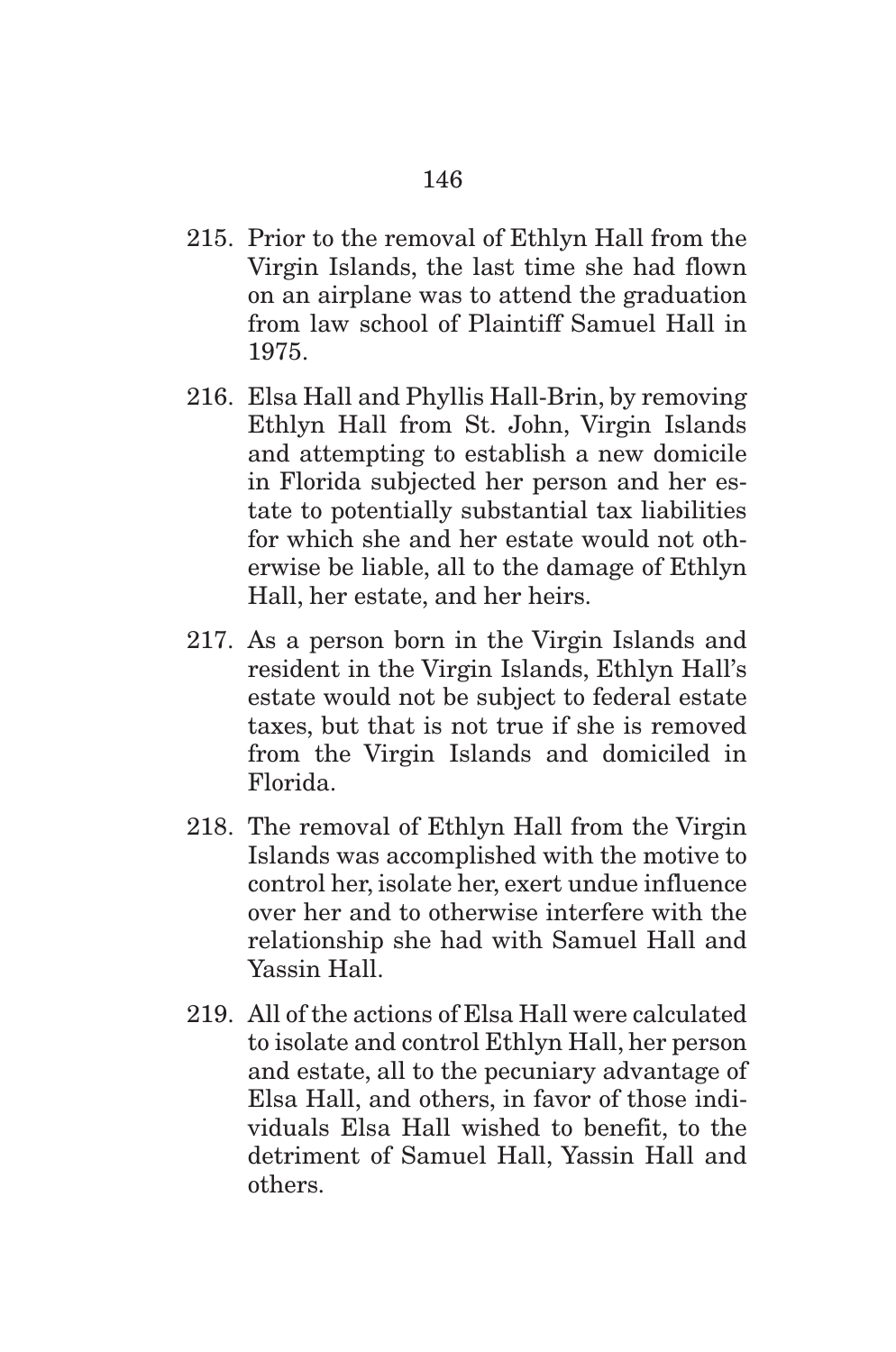- 220. In furtherance of their plan, scheme and design, they combined to overreach and overcome the will of Ethlyn Hall by moving her out of her home in August 2010 and then causing her to form a Trust of her assets three months later, in November 2010, without the knowledge and consent of Samuel Hall and Yassin Hall that will ultimately and fraudulently benefit them to the detriment of Samuel Hall, Yassin Hall and their heirs.
- 221. In furtherance of their plan, scheme and design, Elsa Hall and others have controlled all rental and other income that would otherwise be payable to Ethlyn Hall, and appropriated these amounts to their own use and benefit while using her lack of resources as part of the false justification for having moved her to Florida.
- 222. In furtherance of their plan, scheme and design, they deliberately sought to cause Samuel Hall and Yassin Hall to worry about the health and well-being of Ethlyn Hall until she passed away.
- 223. Their willful, wrongful, intentional and calculated acts have been purposefully designed to drive a wedge between mother and son, and granddaughter and grandmother, and to wrongfully deny them the attention, time, association, contact, love and affection of Ethlyn Hall solely to advance their greed, avarice and pecuniary interest.
- 224. Their willful, wrongful, intentional and calculated acts have been purposefully designed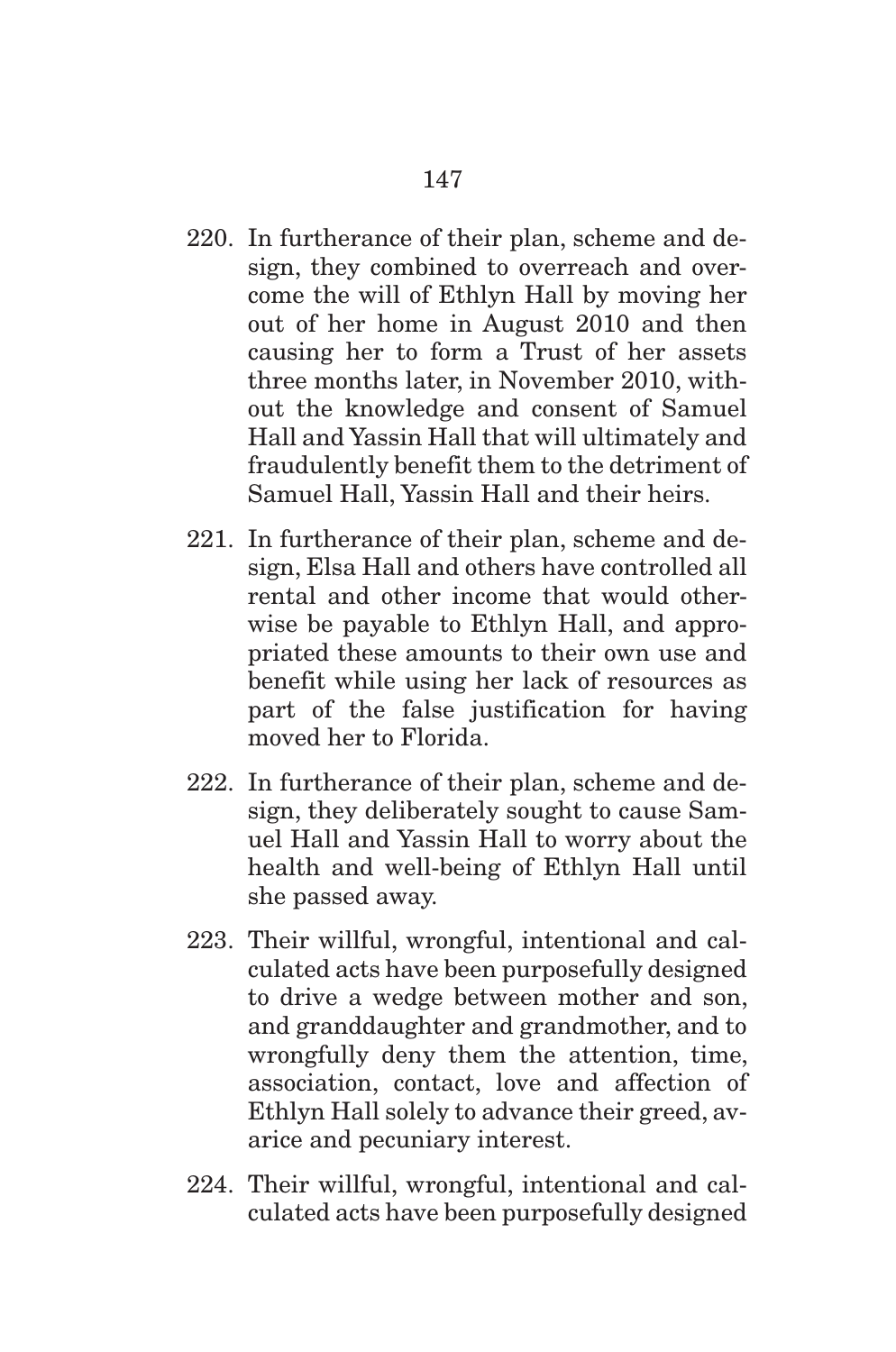to alienate Ethlyn Hall from her son and granddaughter, Yassin Hall, and the children of Yassin Hall and to wrongfully deny Yassin Hall and her children the attention, time, association, contact, love and affection of her grandmother, all to their detriment and solely to advance their own greed, avarice and pecuniary interest.

- 225. The conduct of Elsa Hall and others was intended to and did cause Samuel Hall and Yassin Hall and others emotional distress.
- 226. As a direct and proximate result of their wrongful conduct, Samuel Hall suffered emotional distress, pain of the mind and body, mental anguish, loss of sleep, and other physical symptoms, all to their detriment.

#### **COUNT III**

#### **FRAUD**

- 227. All allegations above are incorporated herein by reference as if set forth at length.
- 228. By sending out letters and emails to Samuel Hall through the use of U.S. mail, by fax and by email, purporting to be from Ethlyn Hall, who they are not, Elsa Hall committed fraud against the Plaintiff.
- 229. Elsa Hall sent letters, email and faxes fraudulently to Samuel Hall in order to (a) obtain money from him under false pretenses, and (b) prevent him from fulfilling his commitment to his mother to see to the completion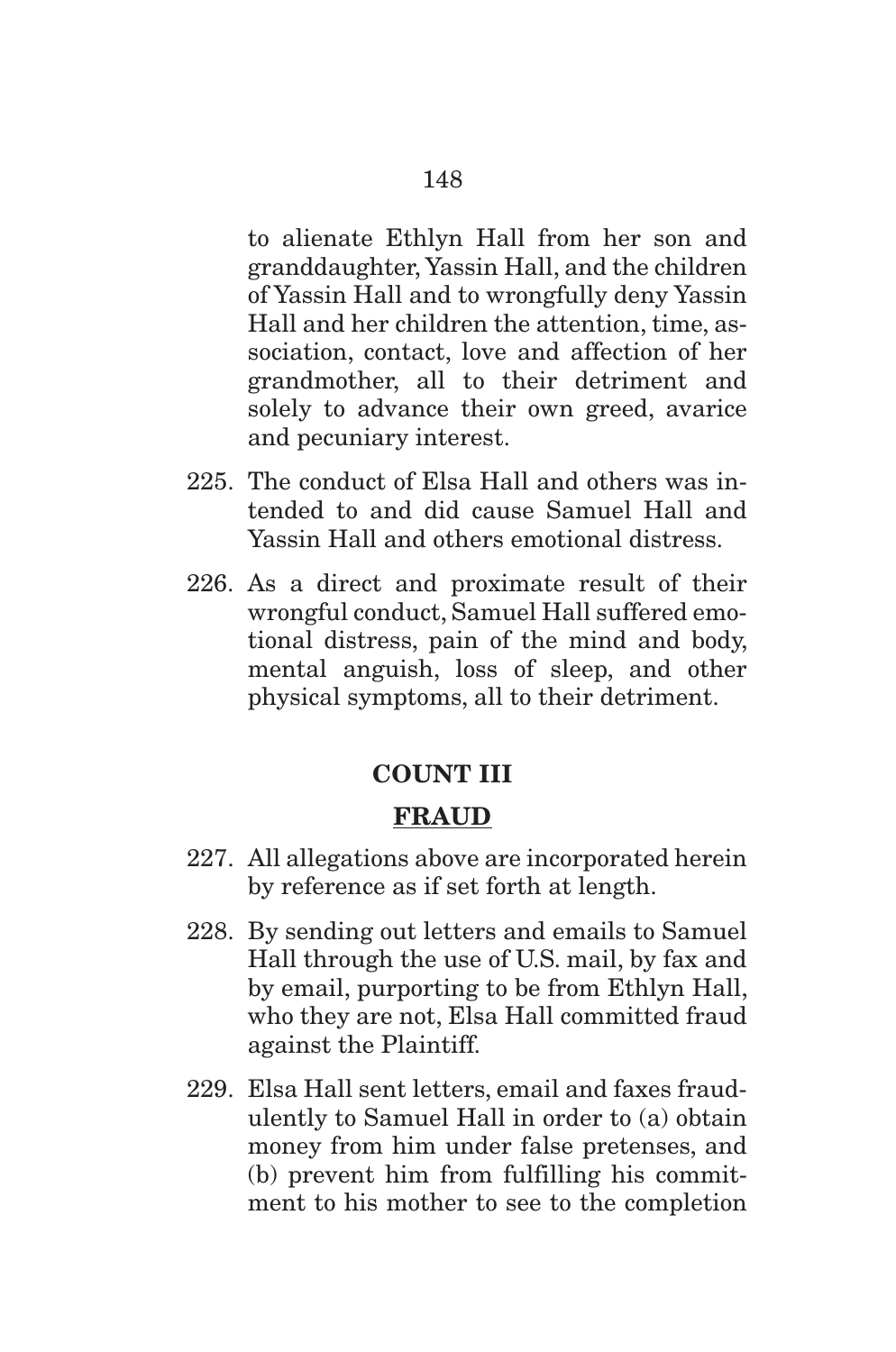of the cottage of Yassin Hall, and (d) discourage him from looking out for his mother's best interests, and (e) to deprive him of his inheritance from his mother.

- 230. Elsa Hall also through the execution of the Will and Trust sought to benefit herself to the detriment of Plaintiff and Ethlyn Hall's other heirs. Elsa Hall's fraudulent conduct caused Ethlyn Hall in reliance thereon to move to Miami to her detriment and to the detriment of Samuel Hall, Yassin Hall and others, and to execute leases, will and trust documents [] contrary to her own interests and those of Plaintiff and others.
- 231. Elsa Hall continues to this date to fraudulently pursue a related case against Plaintiff when she knows of her own personal knowledge that there is no valid cause of action against Plaintiff.
- 232. Elsa Hall's conduct has been outrageous.
- 233. Samuel Hall is entitled to punitive damages as a result of her outrageous conduct.

#### **COUNT IV**

# **CIVIL CONSPIRACY/TORTIOUS INTERFERENCE**

- 234. All allegations above are incorporated herein by reference as if set forth at length.
- 235. Elsa Hall, Phyllis Hall-Brin and others have combined, agreed, conspired, planned and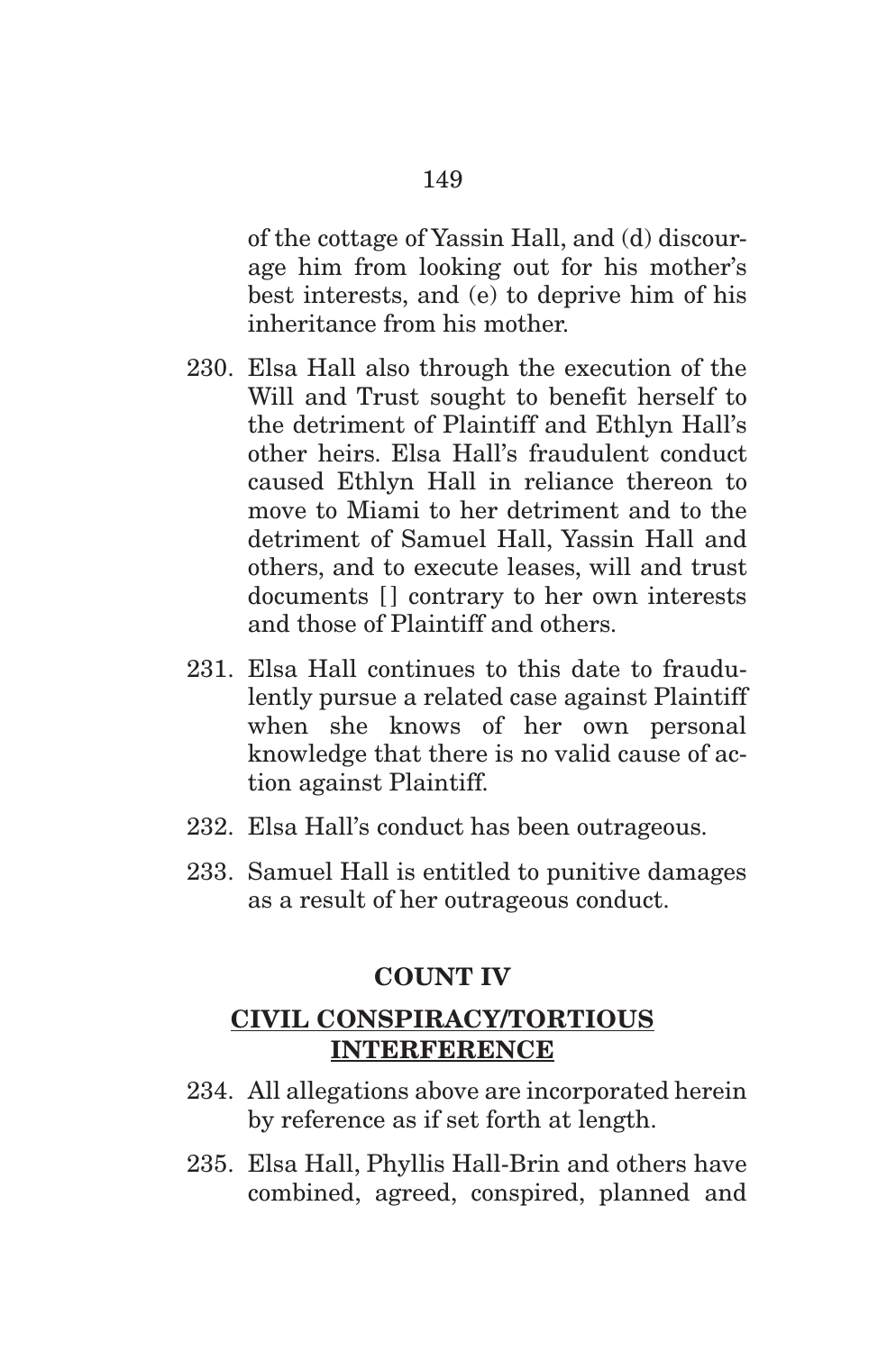acted in such a way as to wrongfully, intentionally, and tortiously interfer with the relationship that Samuel Hall had with his mother, by denying him access to Ethlyn Hall and removing her from the Virgin Islands and causing her to sign leases, will, powers of attorney, contracts for the sale of real property and other documents, knowing that her physical and mental condition has been impaired due to her advanced age and the undue influence of Elsa Hall.

- 236. Elsa Hall and others combined, agreed, conspired, planned and acted in such a way as to wrongfully, intentionally, and tortiously interfered with the relationship that Yassin Hall had with her grandmother, by denying her access to Ethlyn Hall and removing her from the Virgin Islands, knowing that her physical and mental condition was impaired due to her advanced age and the undue influence of the Plaintiffs.
- 237. Elsa Hall is liable to Samuel Hall and Yassin Hall for tortious interference with their relationship with Ethlyn Hall and the inheritance they would have received from Ethlyn Hall but for the wrongful conduct of Elsa Hall.
- 238. As a direct and proximate result of the wrongful conduct of Elsa Hall and others, they have caused or attempted to cause Samuel Hall and Yassin Hall and the children of Yassin Hall the loss of their inheritance from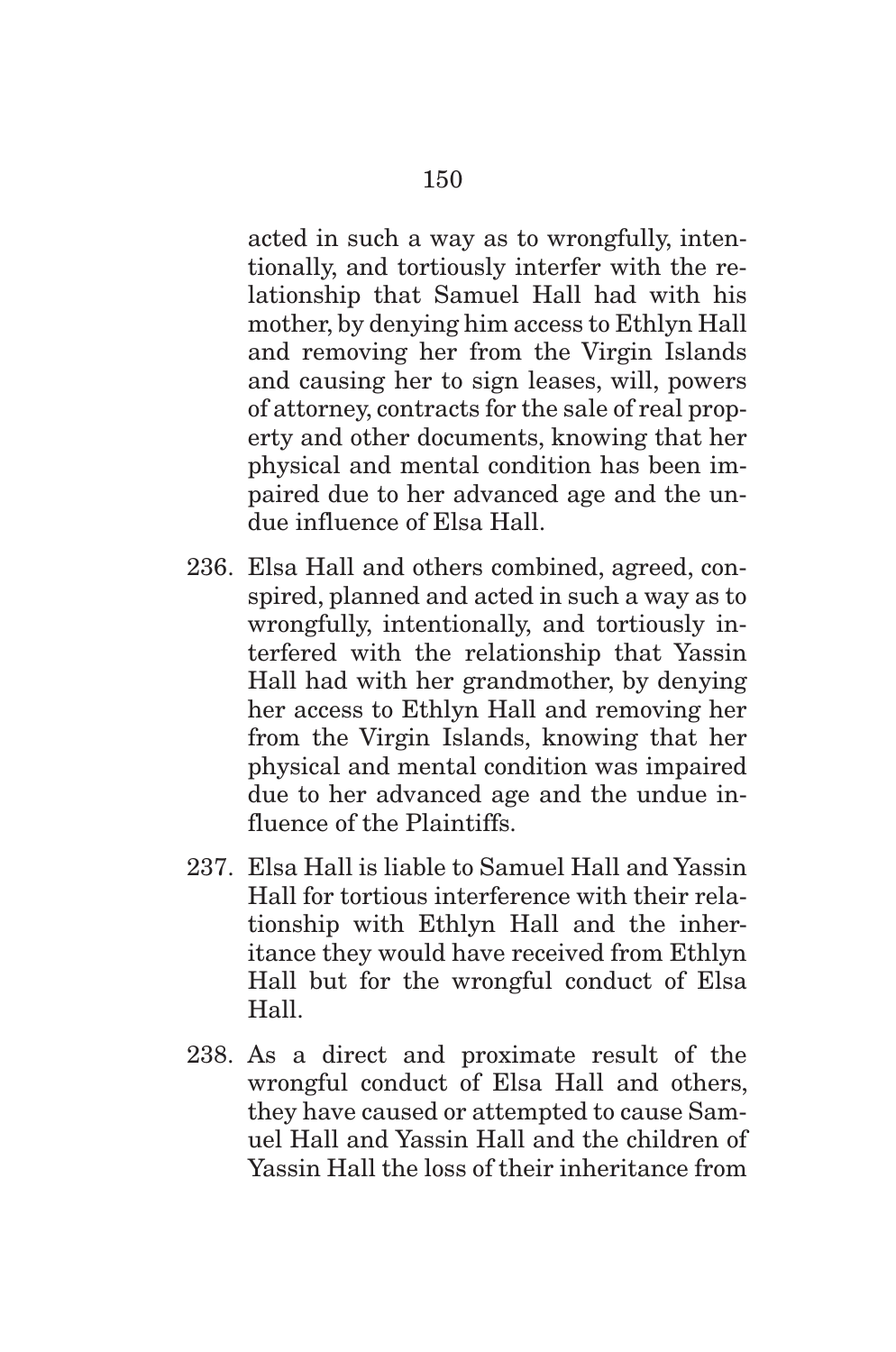Ethlyn Hall, as well [as] mental anguish, pain, and other damages.

# **COUNT V**

#### **CONVERSION**

- 239. All allegations above are incorporated herein by reference as if set forth at length.
- 240. Elsa Hall converted the property of Ethlyn Hall and the inheritance of Samuel Hall and Yassin Hall to her own use.
- 241. As a direct and proximate result of said conversion, Elsa Hall is liable to Plaintiff and to the Estate of Ethlyn Hall.

# **COUNT VI**

# **MANDATORY INJUNCTION**

- 242. All allegations above are incorporated herein by reference as if set forth at length.
- 243. Ethlyn Hall, up to the date of her death, was within the possession, dominion and control of Elsa Hall such that due to her advanced age, Samuel Hall and others have been forever denied the affections of Ethlyn Hall by virtue of her actions.
- 244. After the passing of Ethlyn Hall, and even before she was laid to rest on May 26, 2012, Plaintiff Elsa Hall sought in Family Court to remove the notice of lis pendens placed on the property of Ethlyn Hall by Plaintiff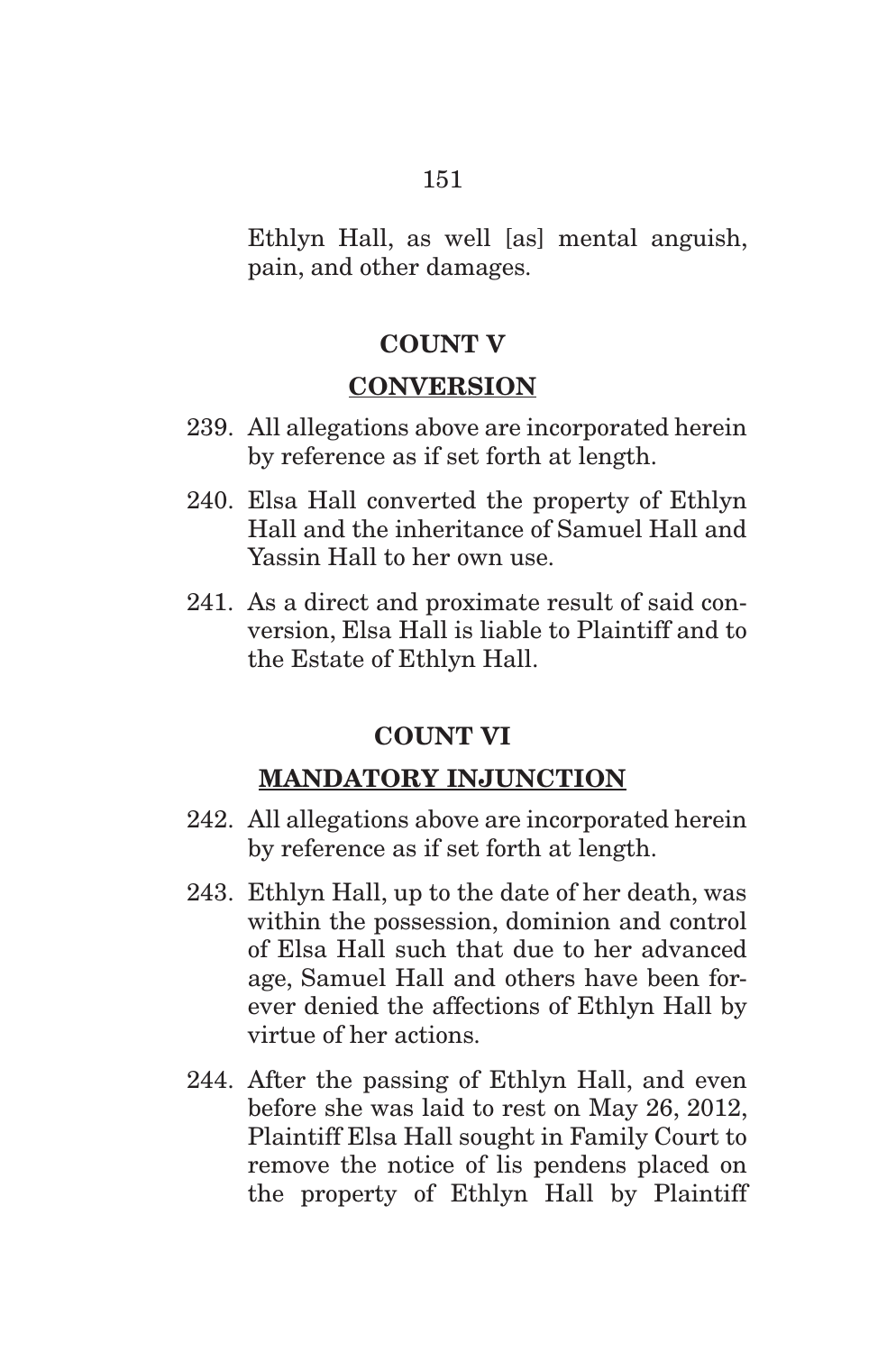Samuel Hall in order to protect against its transfer by Elsa Hall.

- 245. Elsa Hall attempted its removal without ever consenting to or submitting to the jurisdiction of the Family Court.
- 246. On May 15, 2012, Elsa Hall sought to get the Family Court to cancel the notice of lis pendens so that the property of Ethlyn Hall could be transferred or conveyed to another.
- 247. To prevent future misconduct by the Defendant, the Court should invalidate or stay the implementation of the Trust and all other such documents purporting to benefit Elsa Hall and others and disfavor Samuel Hall and others as a result of the undue influence of Elsa Hall.
- 248. Unless this Court invalidates or stays the implementation of the Trust and other documents benefitting Elsa Hall and enjoins Elsa Hall individually, or through any affiliated individuals or entities from disposing or transferring the property of Ethlyn Hall, she will exploit the property for her own benefit.
- 249. Samuel Hall has no adequate remedy at law to assure that Elsa Hall and others will turn over to its rightful heirs the property of Ethlyn Hall they wrongfully obtained.
- 250. Samuel Hall and other heirs of Ethlyn Hall will suffer and have suffered irreparable injury if Elsa Hall succeeds in selling the property of Ethlyn Hall.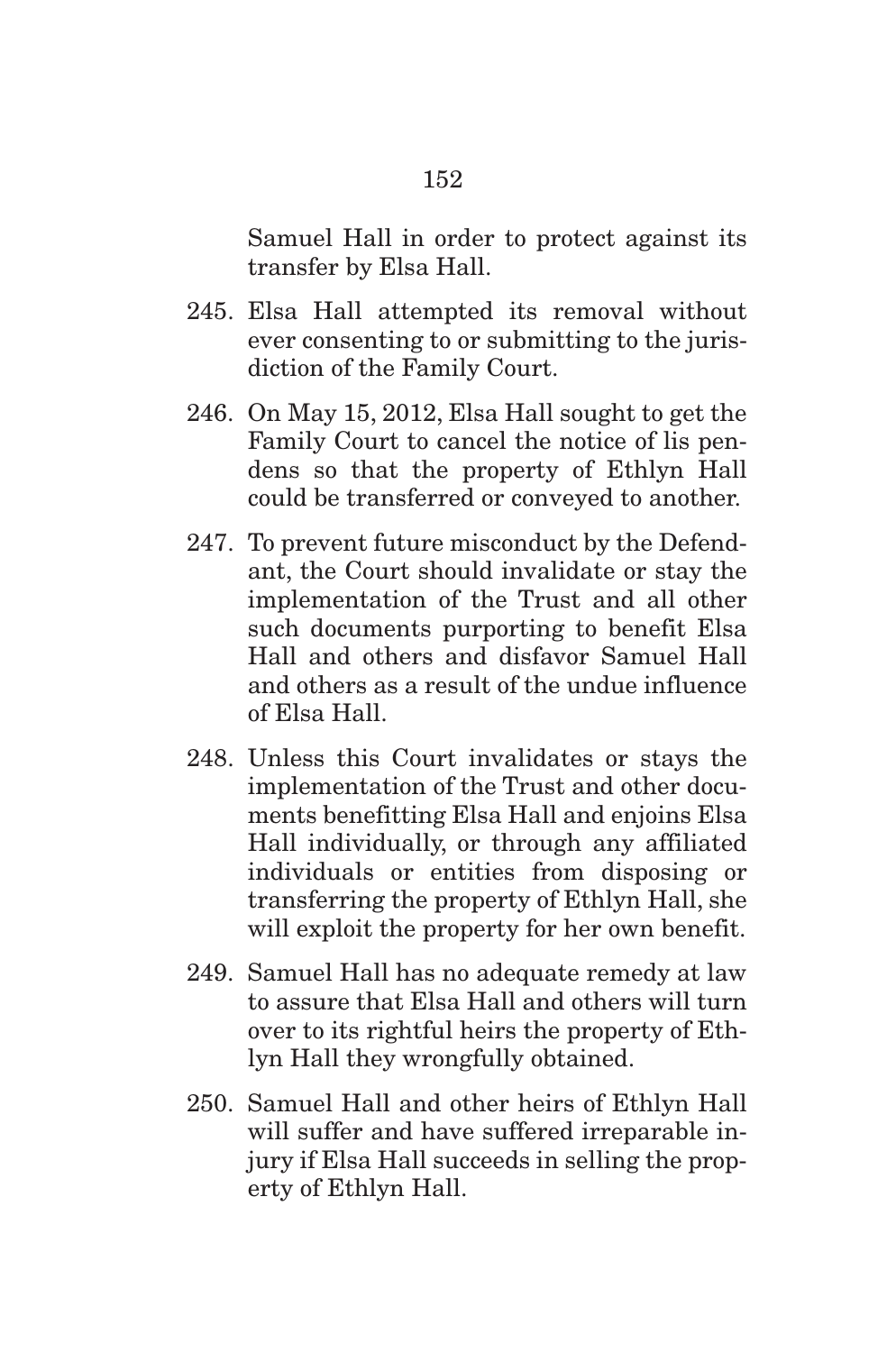- 251. Money damages are inadequate to compensate Samuel Hall and Yassin Hall for the loss of their inheritance in real property that has been in their family for generations unless the Court enjoins the wrongful conduct of Elsa Hall and others.
- 252. Plaintiff Samuel Hall is entitled to mandatory injunctive relief requiring Elsa Hall, individually to return to the estate of Ethlyn Hall her property wrongfully taken from her.

# **COUNT VII**

# **ACCOUNTING**

- 253. All allegations above are incorporated herein by reference as if set forth at length.
- 254. Elsa Hall and the Trust have received funds and property as described above, in an unknown amount, which was the property of Ethlyn Hall.
- 255. Elsa Hall has placed some of those funds in her own personal bank accounts and obtained long-term leases in her own name and in the name of a corporation she owns, Botanical Villas, Inc. to the property of Ethlyn Hall.
- 256. Plaintiff Samuel Hall requires this Court's intervention to order her to provide an accounting of all transactions by Elsa Hall concerning Ethlyn Hall's property and income that has been in her care, custody and control.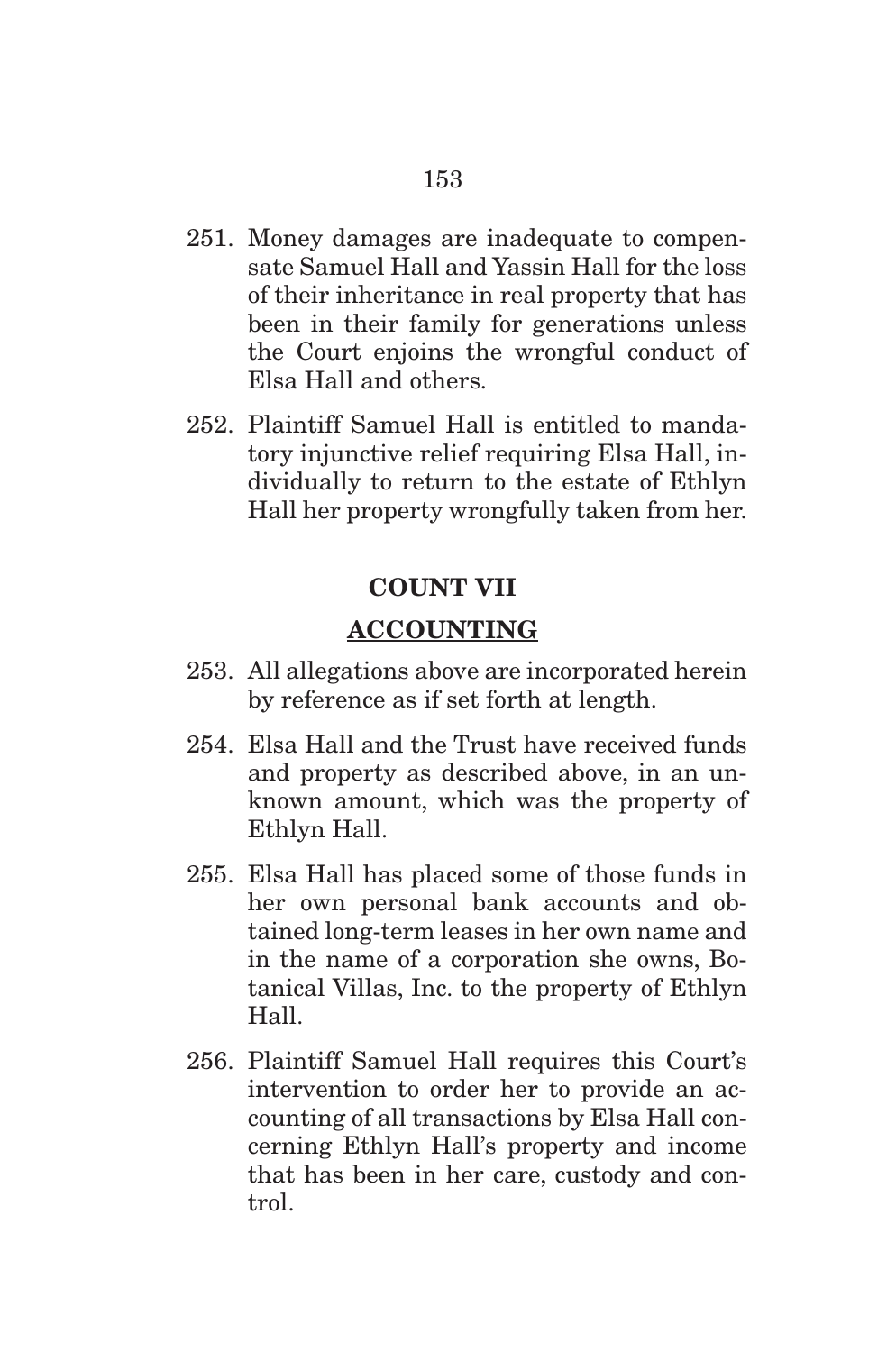## **COUNT VIII**

#### **CONSTRUCTIVE TRUST**

- 257. All allegations above are incorporated herein by reference as if set forth at length.
- 258. By reason of the wrongful manner in which Elsa Hall obtained and converted money and property belonging to Ethlyn Hall for her personal benefit she and the Trust should be required to disgorge themselves of that income and property and be directed to place said property and all profits and improvements therefrom in constructive trust for the heirs at law and next of kin of Ethlyn Hall.
- 259. In the meantime, Samuel Hall, Yassin Hall and her children are entitled to the imposition of an equitable lien on the property of Ethlyn Hall.

#### **COUNT IX**

# **TORTIOUS INTERFERENCE**

- 260. All allegations above are incorporated herein by reference as if set forth at length.
- 261. By fraud and undue influence, Elsa Hall induced the mother and grandmother, respectively, of Samuel Hall and Yassin Hall, while she was 94 years old, in ill health, of unsound mind and isolated from them, to transfer to the Trust her valuable property, in an attempt to cause her to disinherit Samuel Hall and Yassin Hall.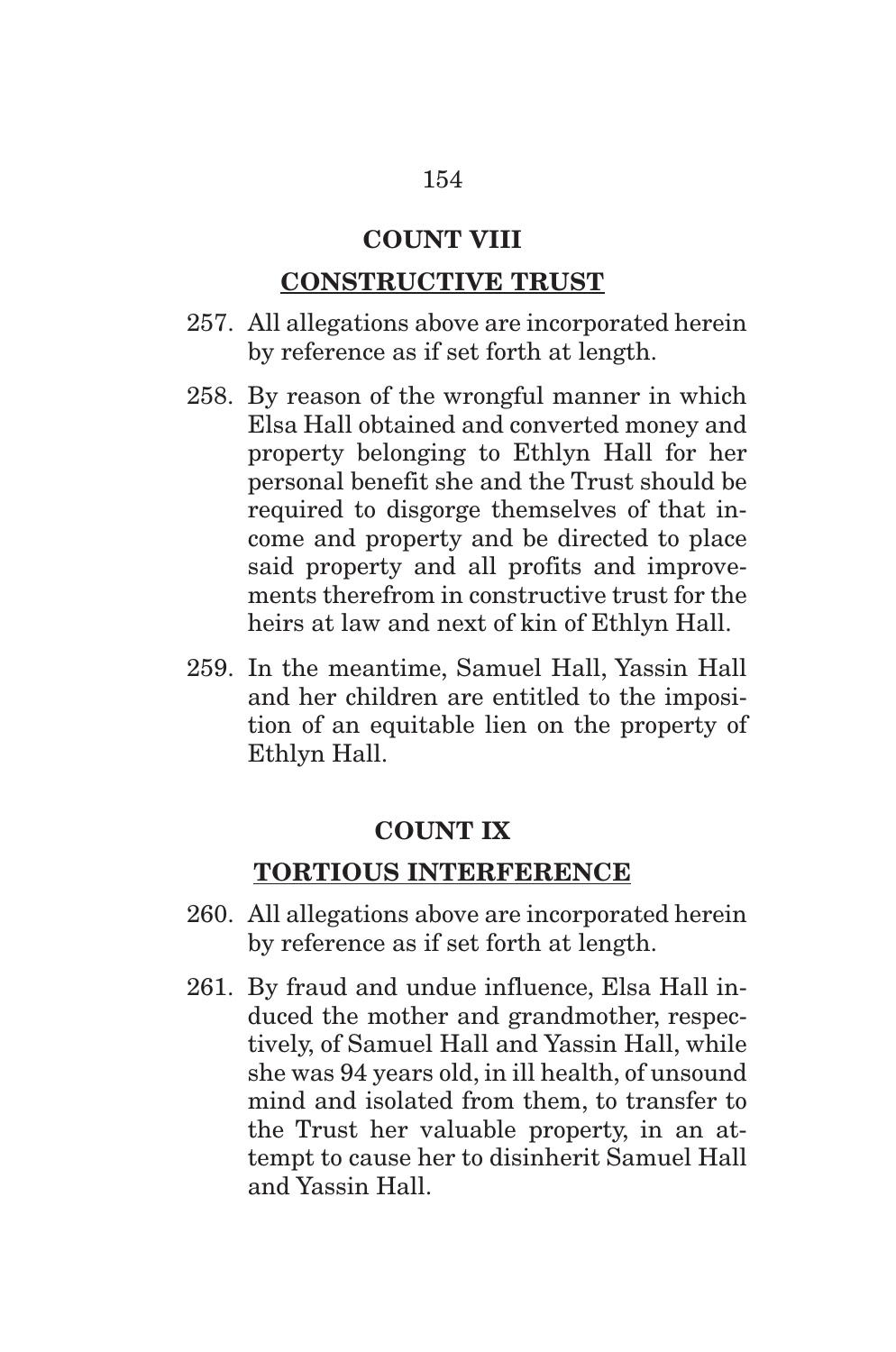- 262. Elsa Hall tortiously interfered in the relationship between Plaintiff Samuel Hall and Yassin Hall, on the one hand, with Ethlyn Hall on the other and caused a wrongful interference with and deprivation of their intended legacy.
- 263. That tortious interference was discovered in January 2013 when Plaintiff was provided with a copy of the Will and the Trust.
- 264. But for Elsa Hall's fraud and undue influence upon Ethlyn Hall, Plaintiff Samuel Hall and Yassin Hall as heirs at law of Ethlyn Hall would receive an inheritance from Ethlyn Hall, which, by virtue of Elsa Hall's tortious conduct, she has sought to prevent.
- 265. As a direct and proximate result of Elsa Hall's wrongful conduct, Samuel Hall has sustained damages.

 WHEREFORE Plaintiff prays for judgment against Defendant for compensatory and punitive damages as may be proven at trial, and for injunctive relief as follows:

- a. Requiring Defendant to return to the estate of Ethlyn Hall her property she wrongfully took from her mother and which would thereby constitute the inheritance of Plaintiff Hall and Yassin Hall
- b. Enjoining Defendant from wasting the assets of Ethlyn Hall and requiring Defendant to account for her mother's assets in her possession or converted by her;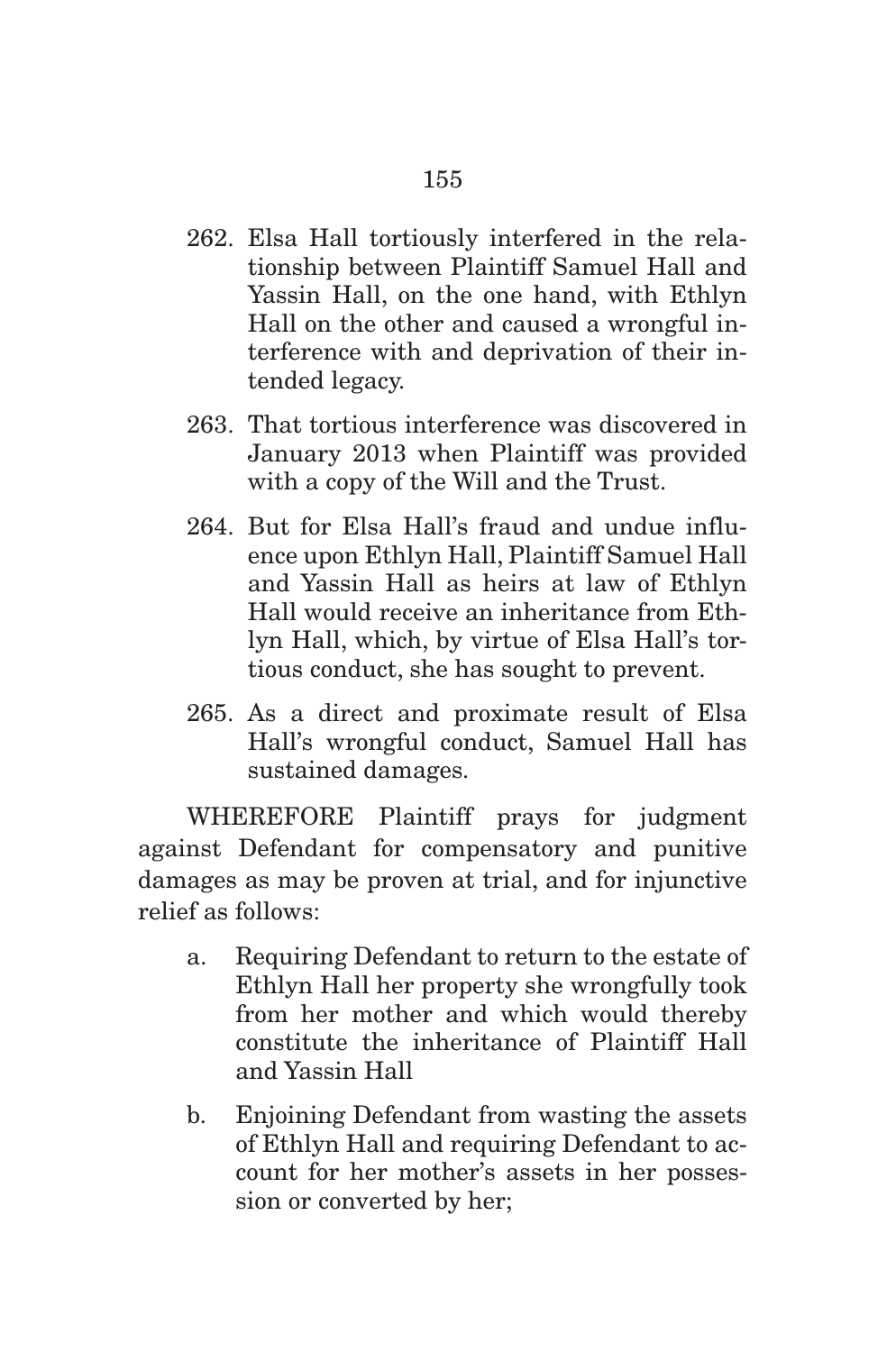- c. Removing Elsa Hall as trustee of the Trust;
- c. Requiring Defendant to account for the income and property of Ethlyn Hall;
- d. Imposing a constructive trust;
- e. Invalidating or staying implementation of the Trust and disgorging from Elsa Hall and the Trust and others, the money and property belonging to Ethlyn Hall and placing said property and all profits therefrom in constructive trust for the heirs at law and next of kin of Ethlyn Hall;
- f. Such and further relief as to the Court may seem just, equitable and proper.

Respectfully submitted,

DATED: December 16, 2013

s/ *Samuel H. Hall, Jr.* Samuel H. Hall, Jr. V.I. Bar No. 289 Marie Thomas Griffith VI Bar No. 618 HALL & GRIFFITH, P.C. P.O. Box 305587 No. 91B-1 Solberg St. Thomas, U.S. Virgin Islands 00803-5587 Tel: 340-715-2945 Fax: 340-776-8416 marie@hallgriffith.com sam@hallgriffith.com

Counsel for Plaintiff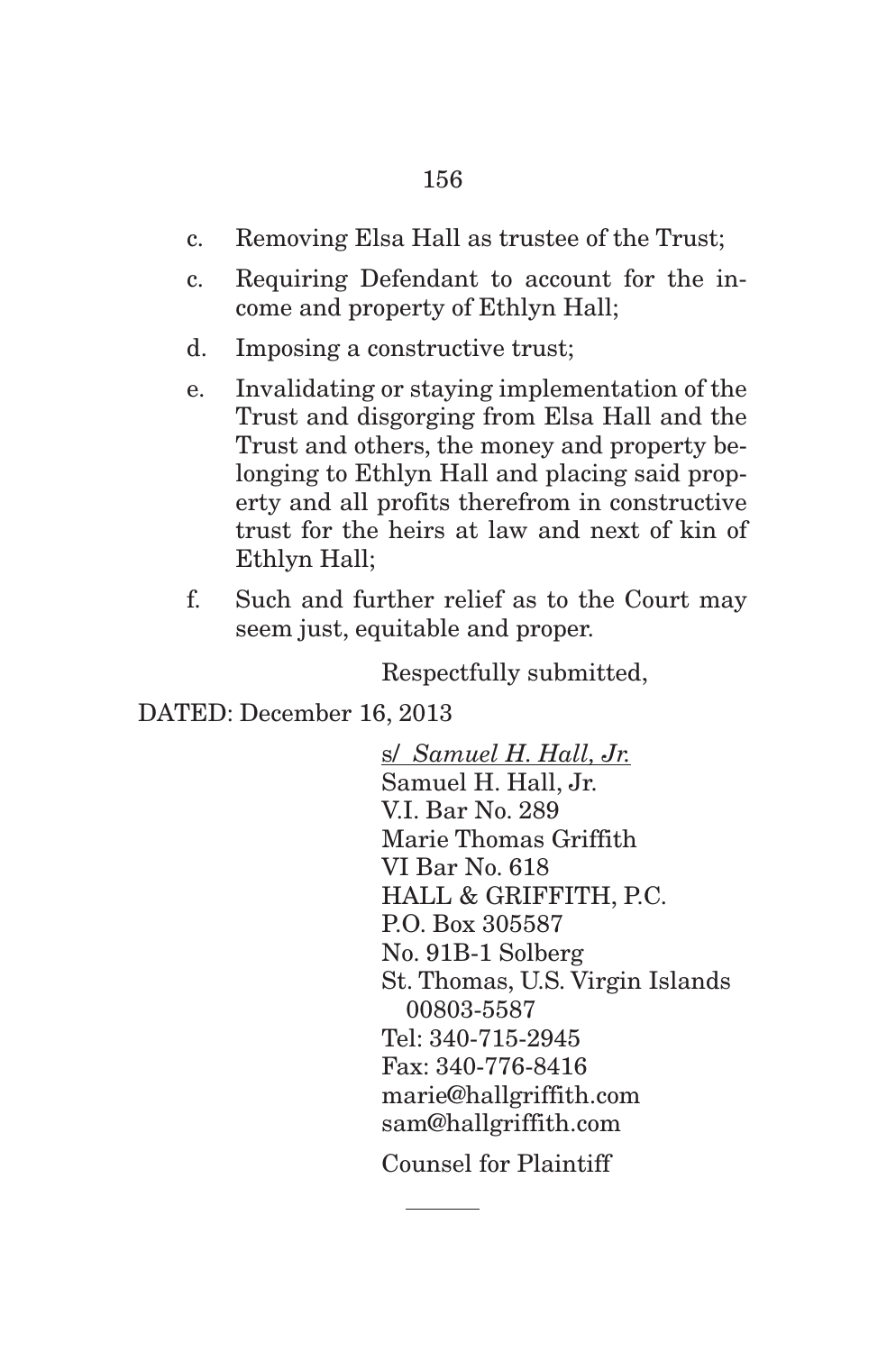[Certificate Of Service Omitted]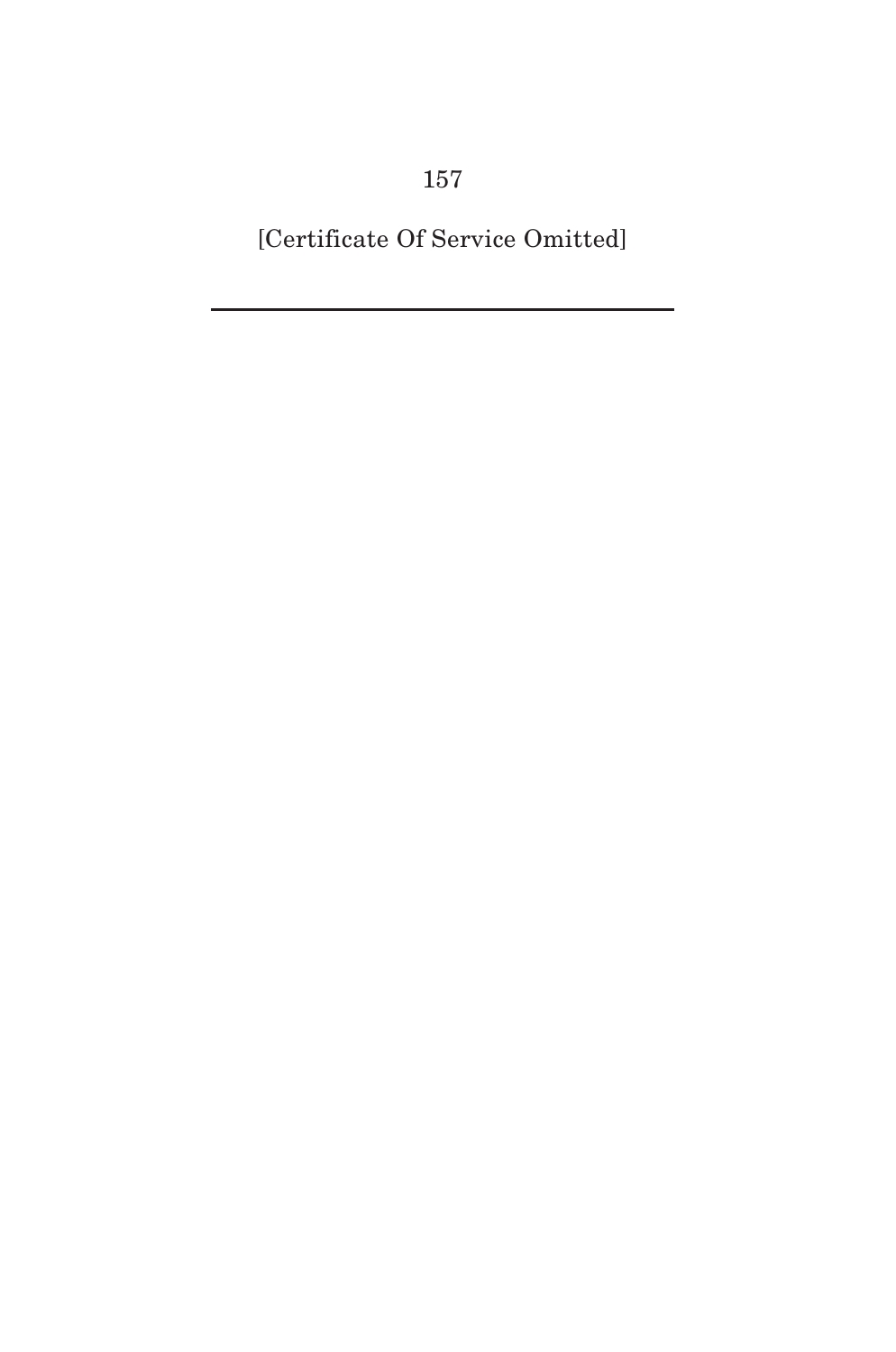# IN THE DISTRICT COURT OF THE VIRGIN ISLANDS DIVISION OF ST. THOMAS AND ST. JOHN

| ETHLYN LOUISE HALL,                               | <b>CIVIL ACTION</b> |
|---------------------------------------------------|---------------------|
| Individually, and ETHLYN                          | $3:11$ -CV-54       |
| LOUISE HALL, as Trustee                           |                     |
| of the Ethlyn Louise Hall                         |                     |
| Family Trust,                                     |                     |
| Plaintiffs,                                       |                     |
| V.                                                |                     |
| SAMUEL H. HALL, JR. and<br>HALL & GRIFFITH, P.C., |                     |
| Defendants.                                       |                     |

# REPORTER'S TRANSCRIPT

FURTHER PROCEEDINGS (Under separate cover from 1/12/15 trial transcript)

> January 12, 2015 – – –

BEFORE: THE HONORABLE CURTIS V. GOMEZ District Judge APPEARANCES: ANDREW C. SIMPSON, ESQ. EMILY A. SHOUP, ESQ. Law Office of Andrew C. Simpson 2191 Church Street, Suite 5 Christiansted, VI 00820

– – –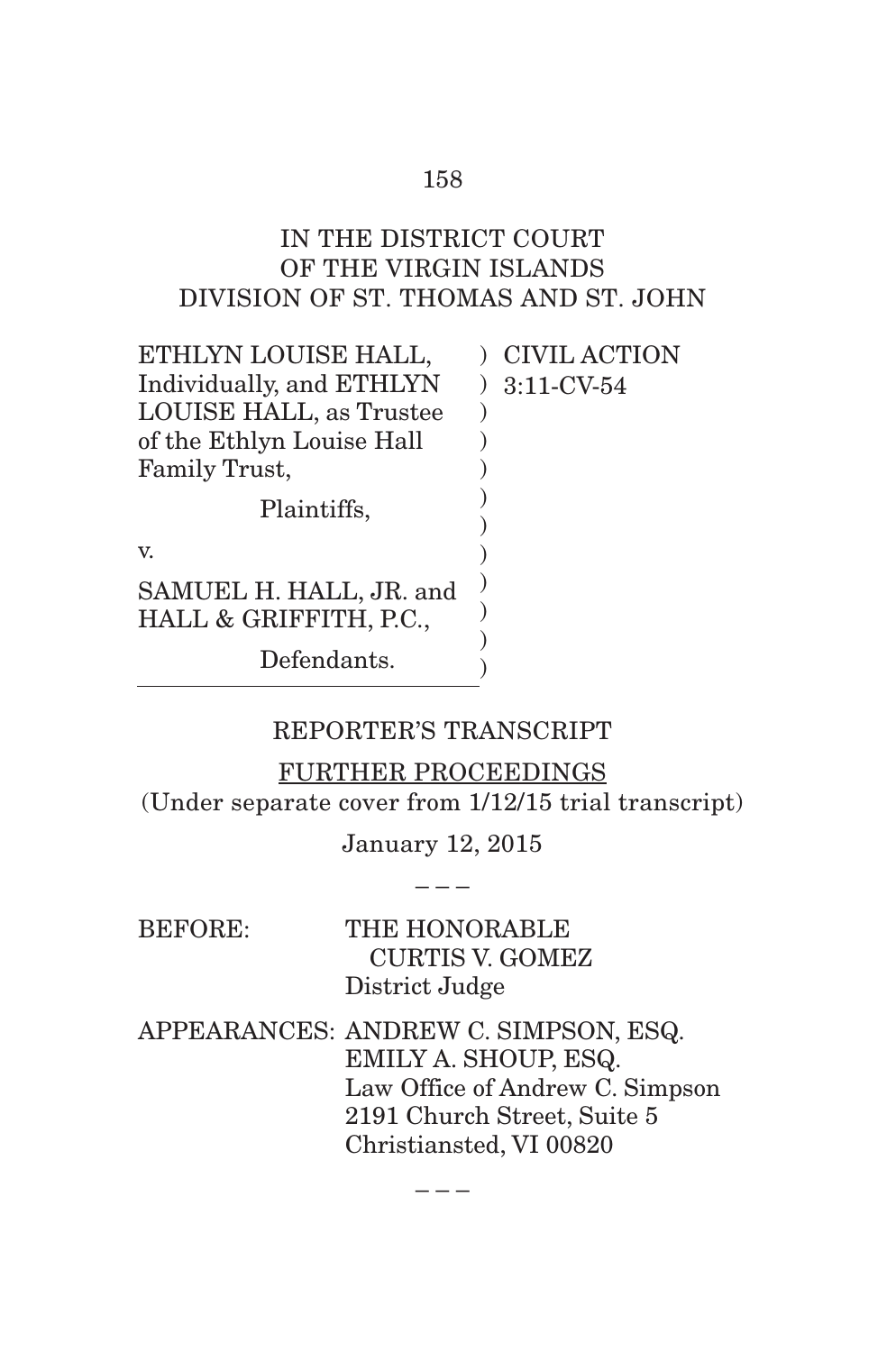\* \* \*

#### [8] BY THE COURT:

 Now, let me hear you on the claims, the counterclaims that are asserted.

 Because I have some doubts, as I think I indicated, and I asked the parties to brief on that, that issue. That is, in the malpractice action there were counterclaims that were asserted. I believe I asked the parties to brief that.

 There was a concern by the Court as to whether they are viable claims. I think in the response by Elsa Hall there was a motion for relief pursuant to  $12(c)$ . The Court indicated its concerns in, according to 12(b).

 And part of the reason for the Court's concern is because the claims are – the counterclaims, that is, in the malpractice action are asserted against – yeah, the counterclaims are asserted against a representative whose representative capacity wasn't initiated until the death of the – well, the decedent here, Ms. Ethlyn Hall, which didn't occur until May of 2012 or thereabouts. Yet there are numerous allegations, all of which seem dependent on conduct that occurred prior to the existence of the representative capacity of Elsa Hall.

 [9] In any event, there is a 12(c) petition before the Court. The Court had 12(b) concerns with it. I'm inclined to dismiss all of the counterclaims, but I want to give you a chance to be heard –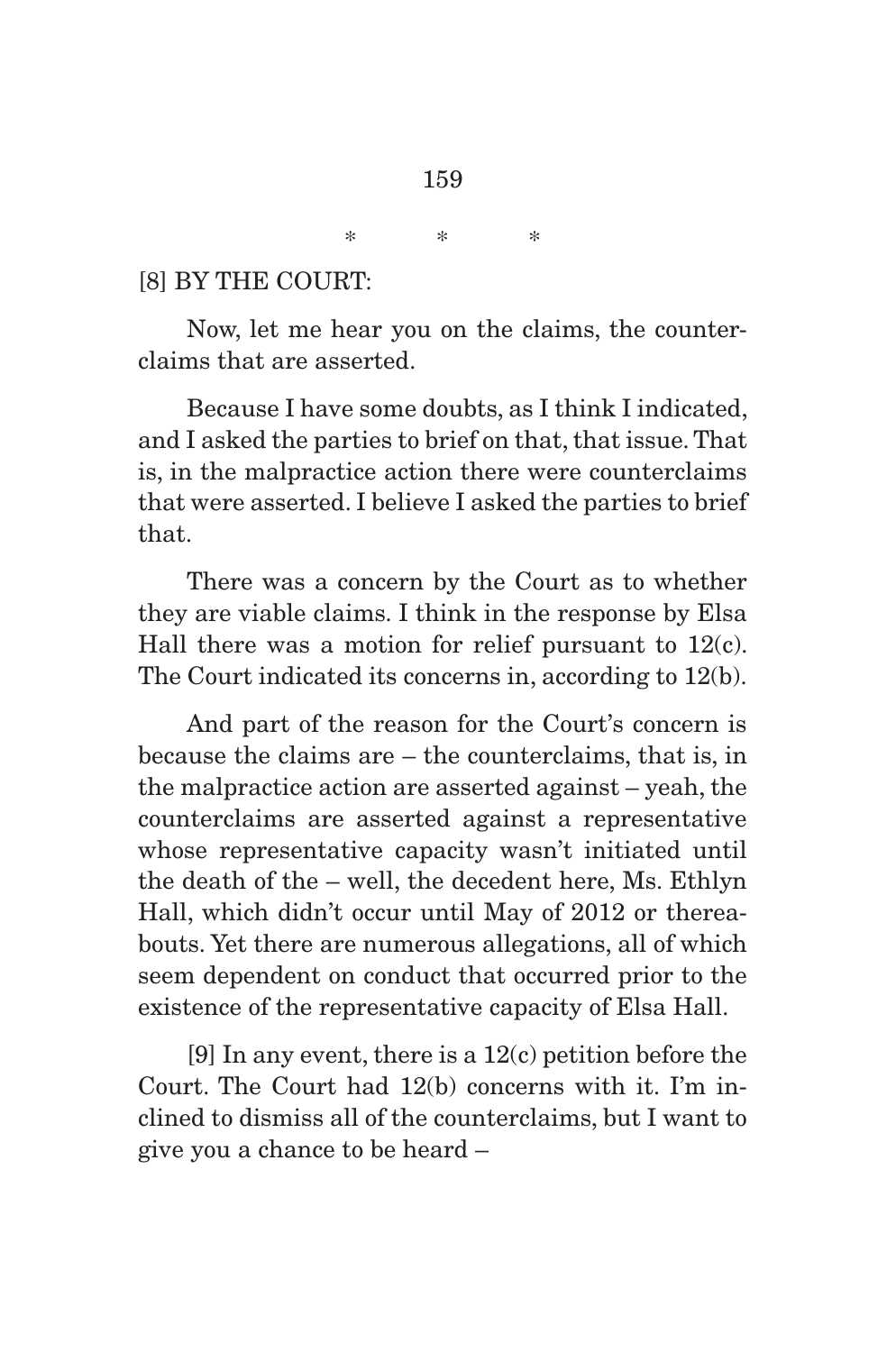MR. SIMPSON: Your Honor, just one housekeeping matter? May I turn my computer on?

 THE COURT: As long as the communication portion of it is not on.

MR. SIMPSON: Understood, yes.

THE COURT: And that applies to everyone. Yes, Attorney King?

MR. KING: Yes, I will try.

 Your Honor, as I understand the portion of the representative capacity, and Your Honor has cited to specific dates, the representative capacity, as I understand it, not only deals with her as the representative of the estate who is the plaintiff, but also being a representative who is acting under powers of attorney that existed from, I believe, November 2010 and were continued on until the trust, which was established in February, sometime in February or March 2011, and continued on to the new trust, which was created in, in Florida.

 The representative capacity – she acted in a representative capacity on behalf of not just the trust, [10] but on behalf of, supposedly, Elsa Hall – excuse me – Ethlyn Hall. And to that extent, that is why the representative capacity should still survive.

THE COURT: Right.

 Attorney King, you can only assert a counterclaim against a party that has initiated a claim against you as a starting point, correct?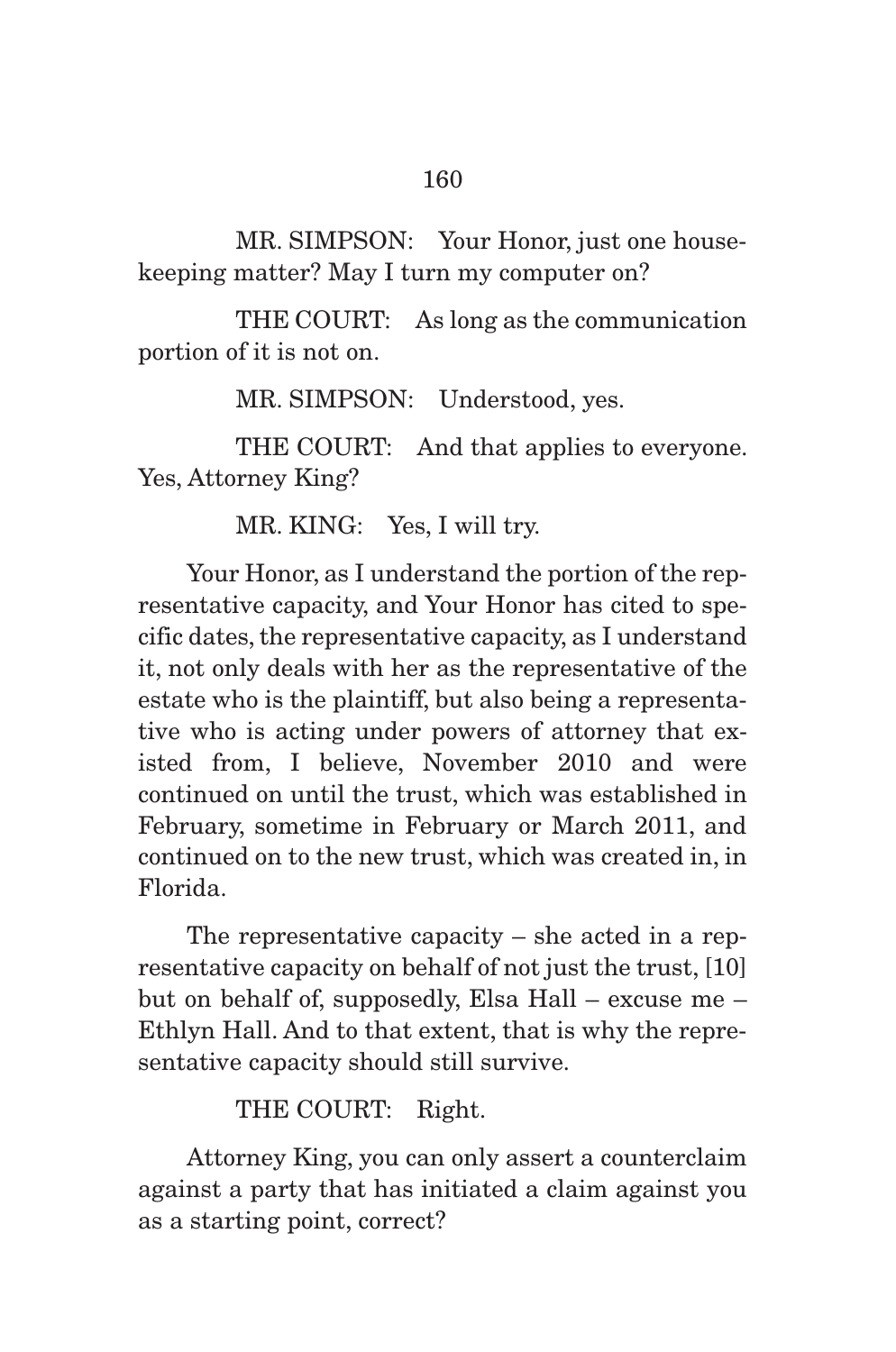MR. KING: As a starting point, yes.

 THE COURT: All right. Now as a starting point, the claimant here is Elsa Hall as personal representative and as trustee. She didn't become personal representative until the death of Ethlyn Hall, correct?

MR. KING: That is correct.

 THE COURT: She didn't become trustee until the successor provision of the trust kicked in, which was on the death of Ethlyn Hall, correct?

 MR. KING: Well the successor – yes, it did. Yes, that's correct.

 THE COURT: All right. So that means she, Elsa Hall, didn't exist as a representative, either of the estate or of the trust, as a trustee, until the death of Ethlyn Hall.

MR. KING: That is absolutely correct.

 THE COURT: All right. That is the only person [11] that is suing Samuel Hall and Hall and Griffith in the malpractice action?

MR. KING: That is true.

 THE COURT: What you just said is your claim is against someone who didn't exist.

 MR. KING: I understand what you're – where you're going, Your Honor. And I admit that that was wrong. I am wrong. You are absolutely correct.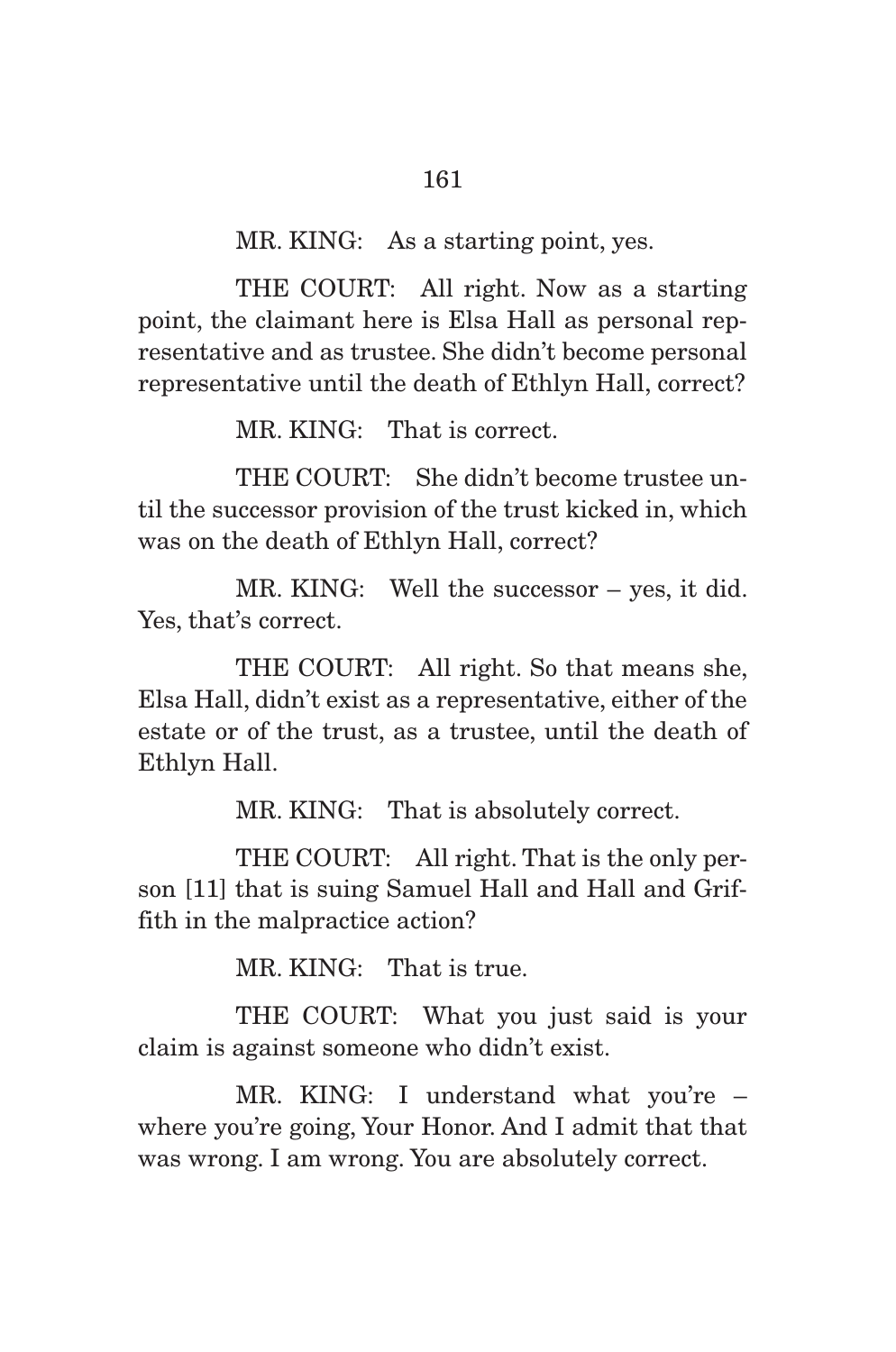THE COURT: So I'm inclined to  $-$  I'm going to dismiss all of the counterclaims and have a written opinion on that.

 So what we have, then, is – I know the Court had raised some concerns about a third-party complaint. The Court doesn't find that there's a sufficient equal basis to regard what, in some papers was referred as to a third-party complaint.

 So the Court doesn't find that there's been any leave, any proper assertion of a third-party complaint. So there is no third-party complaint.

 So that leaves us in the malpractice action with the claims asserted by the representative.

\* \* \*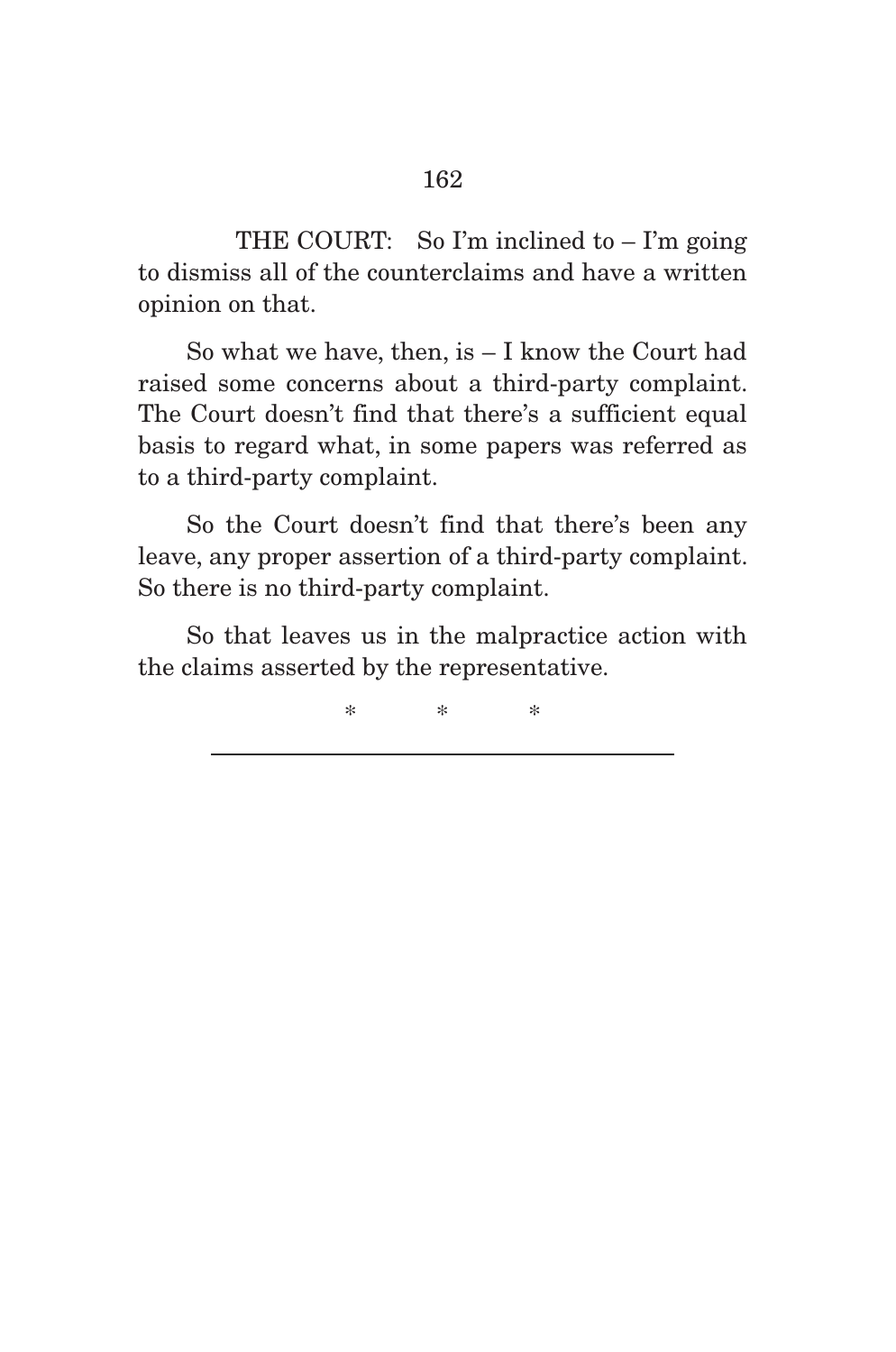# **DISTRICT COURT OF THE VIRGIN ISLANDS DIVISION OF ST. THOMAS AND ST. JOHN**

| <b>ELSA HALL as PERSONAL</b><br><b>REPRESENTATIVE of the</b><br><b>ESTATE OF ETHLYN</b><br><b>LOUIS HALL, and ELSA</b><br>Hall as TRUSTEE of the<br><b>ETHLYN LOUISE HALL</b><br><b>FAMILY TRUST,</b><br>Plaintiff,<br>$\mathbf{v}$ | <b>Civil No. 2011-54</b> |
|-------------------------------------------------------------------------------------------------------------------------------------------------------------------------------------------------------------------------------------|--------------------------|
|                                                                                                                                                                                                                                     |                          |
| SAMUEL H. HALL, Jr. and<br>HALL & GRIFFITH, P.C.,                                                                                                                                                                                   |                          |
| Defendants.                                                                                                                                                                                                                         |                          |
| SAMUEL H. HALL, Jr.,                                                                                                                                                                                                                |                          |
| Plaintiff,                                                                                                                                                                                                                          | <b>Civil No. 2013-95</b> |
| V.                                                                                                                                                                                                                                  |                          |
| <b>ELSA HALL,</b>                                                                                                                                                                                                                   |                          |
| Defendant.                                                                                                                                                                                                                          |                          |

#### **ATTORNEYS:**

**Andrew C. Simpson, Esq. Emily A. Shoup, Esq.**  Law Offices of Andrew Simpson St. Croix, U.S.V.I. *For Elsa Emily Hall in her representative capacity and as trustee.* 

#### 163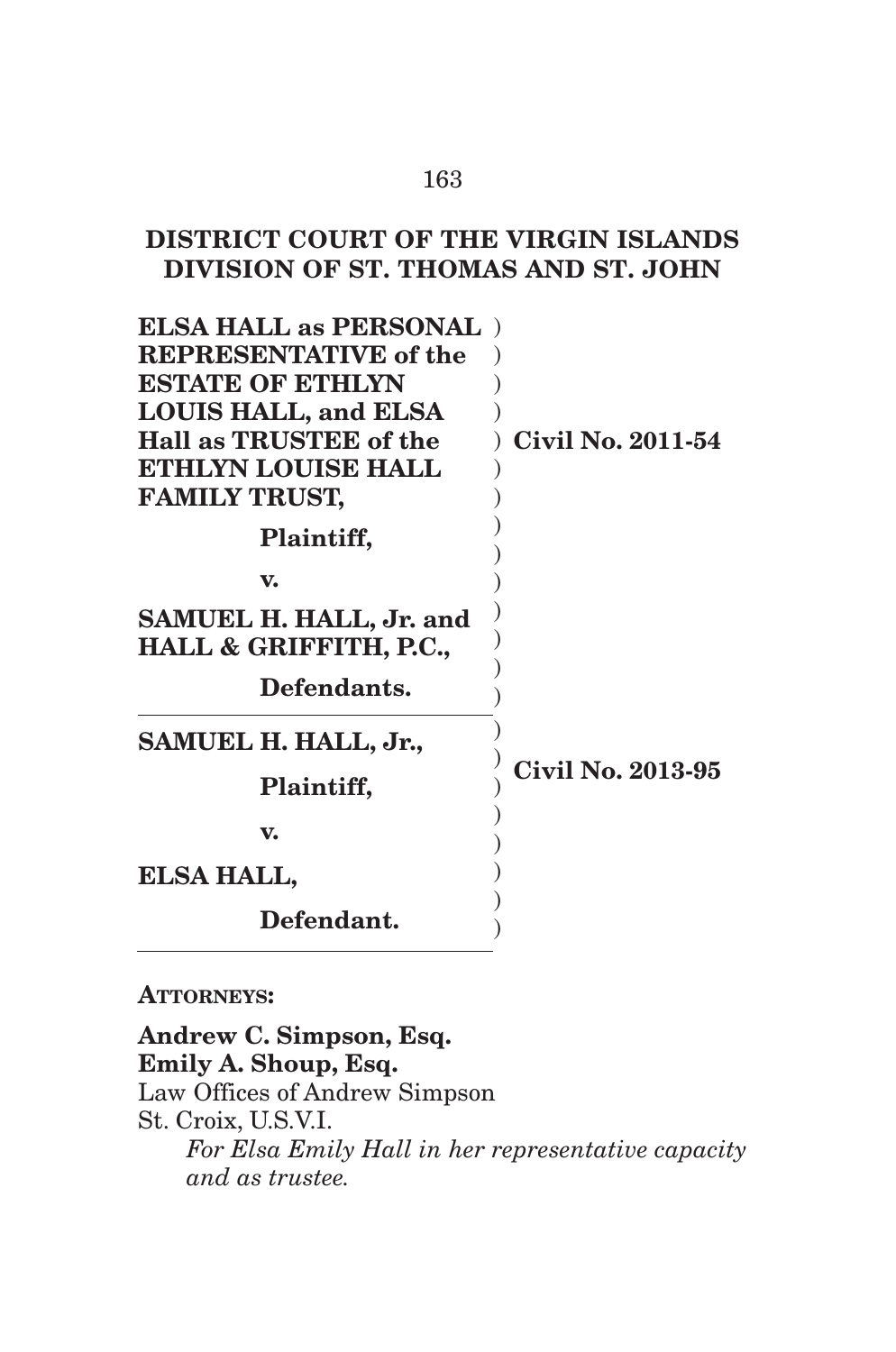# **Carl A. Beckstedt, III, Esq.**  Beckstedt and Associate

St. Thomas, U.S.V.I. *For Elsa Emily Hall in her personal capacity.* 

#### **Robert L. King, Esq.**

Law Offices of Robert L. King St. Thomas, U.S.V.I. *For Samuel Hall and Hall and Griffith, PC.* 

# **Marie E. Thomas-Griffith, Esq. Hall & Griffith, P.C., PC.**

St. Thomas, U.S.V.I. *For Samuel Hall and Hall and Griffith, PC.* 

# **VERDICT FORM**

(Filed Jan 15, 2015)

# **PART ONE: CLAIMS ASSERTED BY ELSA HALL, IN HER REPRESENTATIVE CAPACITY BREACH OF FIDUCIARY DUTY ARISING OUT OF AN ATTORNEY-CLIENT RELATIONSHIP WITH RESPECT TO HALL & GRIFFITH, P.C.**

# **Question 1.**

Do you find, by a preponderance of the evidence, that Hall & Griffith, P.C. breached a fiduciary duty arising out of an attorney-client relationship with Ethlyn Hall?

$$
\frac{\checkmark}{\text{Yes}} \qquad \frac{\checkmark}{\text{No}}
$$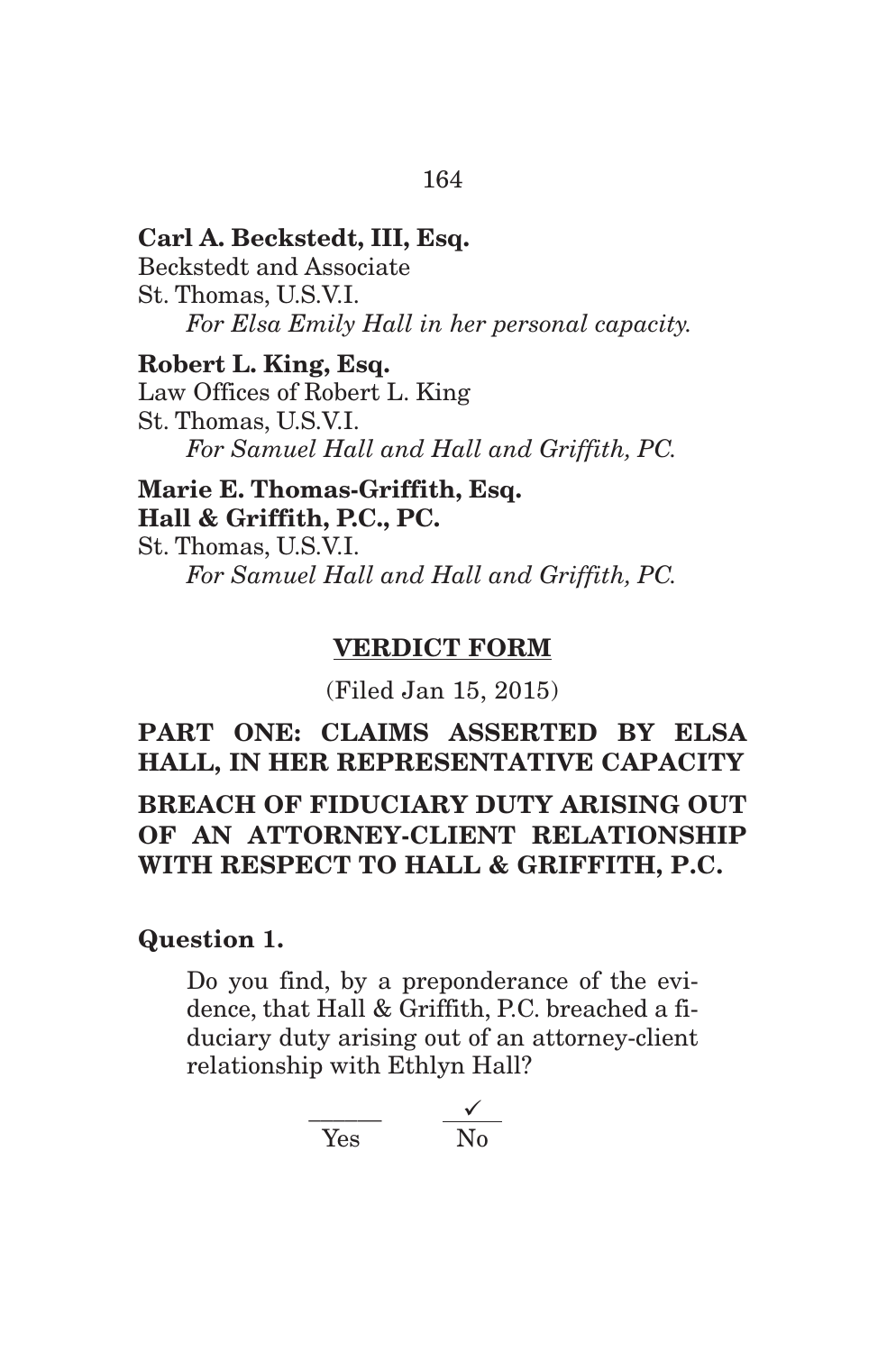If your answer to Question 1 is "no," then please proceed to Question 3. If your answer to Question 1 is "yes," then please proceed to Question 2.

#### **Question 2.**

Do you find, by a preponderance of the evidence, that Hall & Griffith, P.C.'s breach of fiduciary duty was a proximate cause of some injury to Ethlyn Hall?

#### \_\_\_\_\_\_ \_\_\_\_\_ Yes No

# **BREACH OF FIDUCIARY DUTY ARISING OUT OF AN ATTORNEY-CLIENT RELATIONSHIP WITH RESPECT TO SAMUEL HALL**

#### **Question 3.**

Do you find, by a preponderance of the evidence, that Samuel Hall breached a fiduciary duty arising out of an attorney-client relationship with Ethlyn Hall?

$$
\frac{\checkmark}{\text{Yes}} \qquad \frac{\checkmark}{\text{No}}
$$

If your answer to Question 3 is "no," then please proceed to Question 5. If your answer to Question 3 is "yes," then please proceed to Question 4.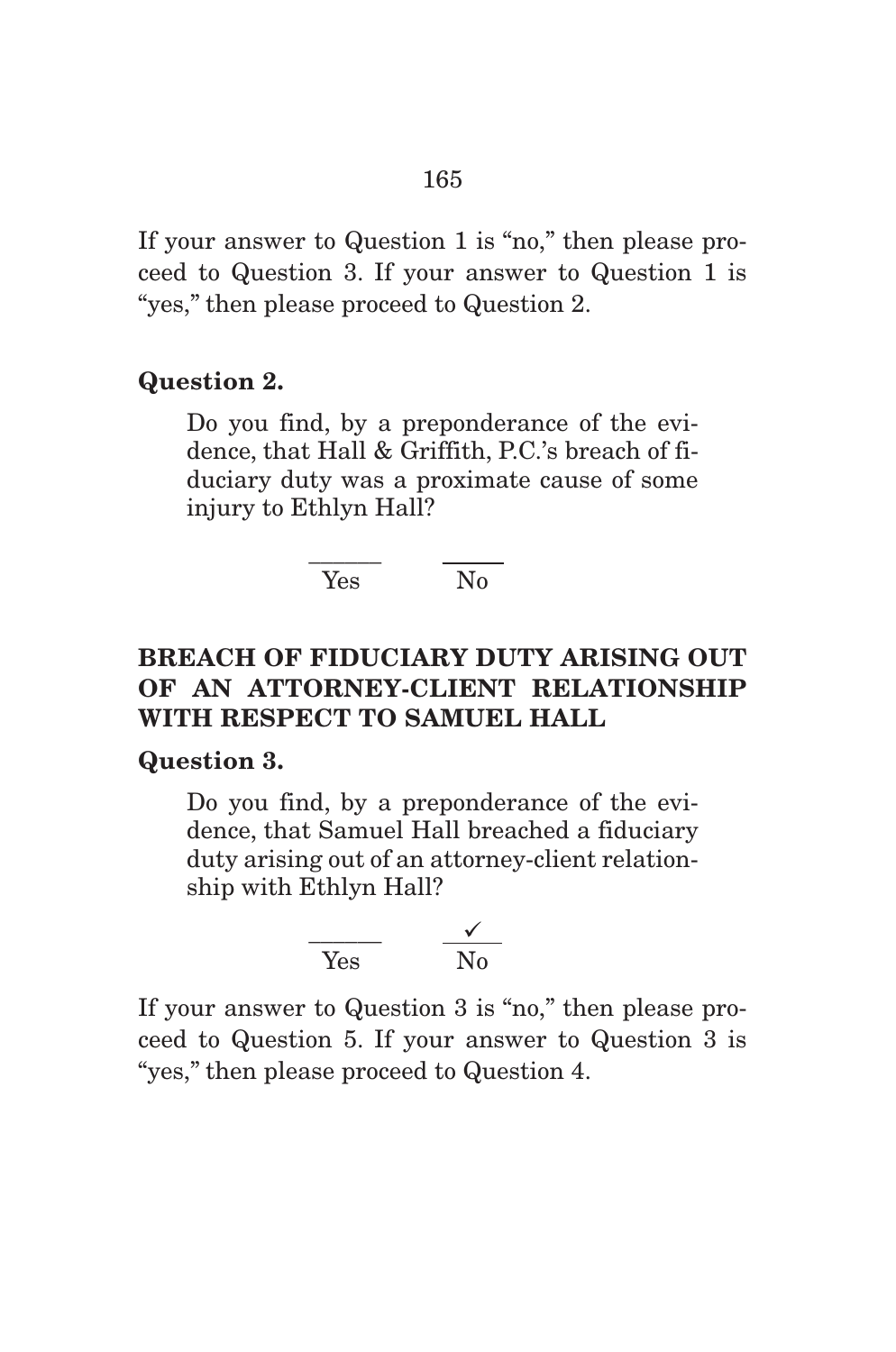# **Question 4.**

Do you find, by a preponderance of the evidence, that Samuel Hall's breach of fiduciary duty was a proximate cause of some injury to Ethlyn Hall?

> \_\_\_\_\_\_ \_\_\_\_\_ Yes No

# **BREACH OF FIDUCIARY DUTY ARISING OUT OF A POWER OF ATTORNEY WITH RESPECT TO SAMUEL HALL**

**Question 5.** 

Do you find, by a preponderance of the evidence, that Samuel Hall breached a fiduciary duty arising out of a power of attorney granted by Ethlyn Hall?

$$
\frac{\checkmark}{\text{Yes}} \qquad \frac{\checkmark}{\text{No}}
$$

If your answer to Question 5 is "no," then please proceed to Question 7. If your answer to Question 5 is "yes," then please proceed to Question 6.

# **Question 6.**

Do you find, by a preponderance of the evidence, that Samuel Hall's breach of fiduciary duty was a proximate cause of some injury to Ethlyn Hall?

$$
\frac{1}{\text{Yes}} \qquad \frac{1}{\text{No}}
$$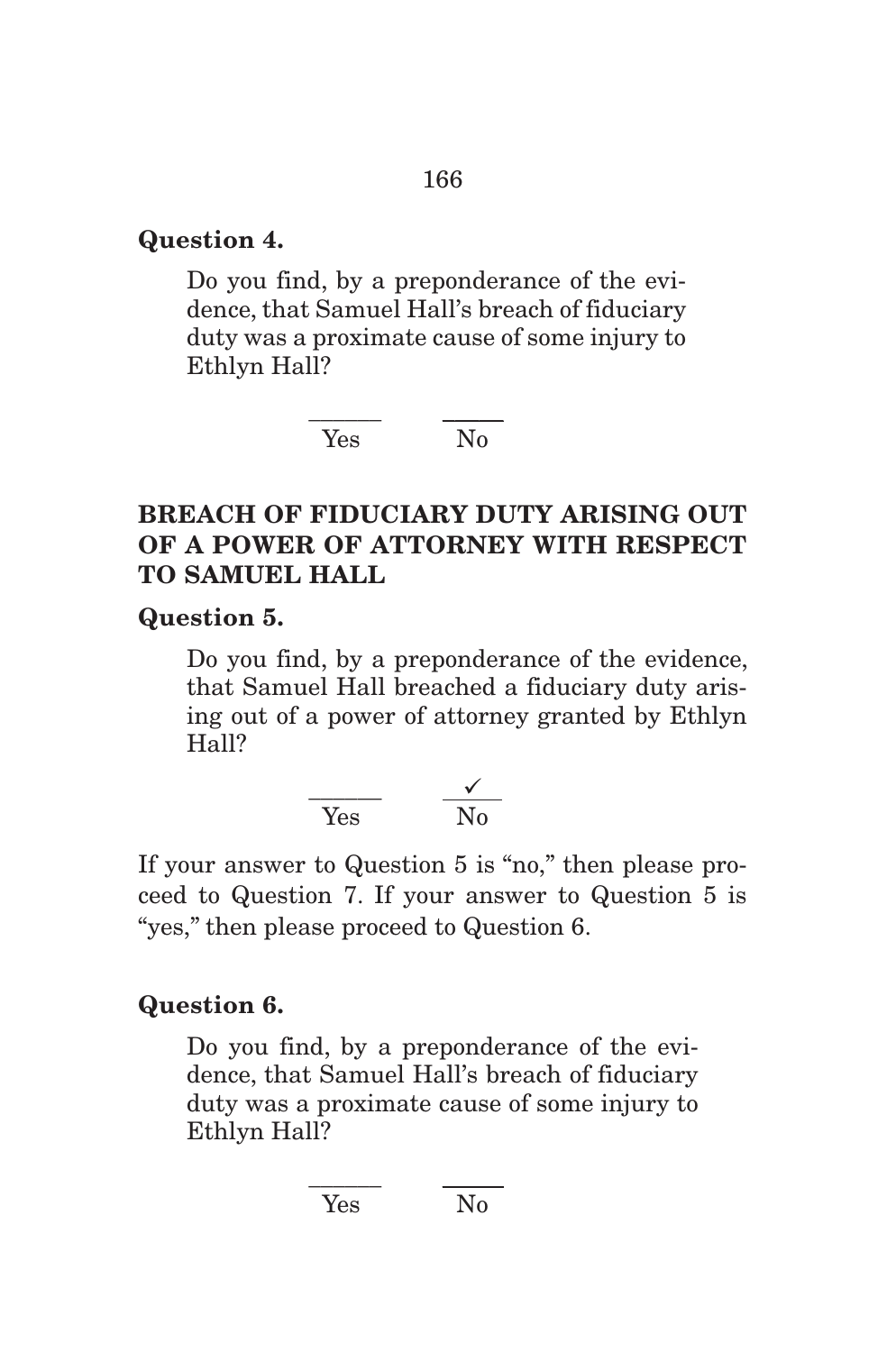# **FRAUD COMMITTED BY SAMUEL HALL Question 7.**

Do you find, by a preponderance of the evidence, that Samuel Hall defrauded Ethlyn Hall?



If your answer to Question 7 is "no", then please proceed to Question 9. If your answer to Question 7 is "yes," then please proceed to Question 8.

# **Question 8.**

Do you find, by a preponderance of the evidence, that Samuel Hall's fraud was a proximate cause of some injury to Ethlyn Hall?

> \_\_\_\_\_\_ \_\_\_\_\_ Yes No

# **UNJUST ENRICHMENT BY SAMUEL HALL Question 9.**

Do you find, by a preponderance of the evidence, that Samuel Hall was unjustly enriched at Ethly Hall's expense?

$$
\frac{\checkmark}{\text{Yes}} \qquad \frac{\checkmark}{\text{No}}
$$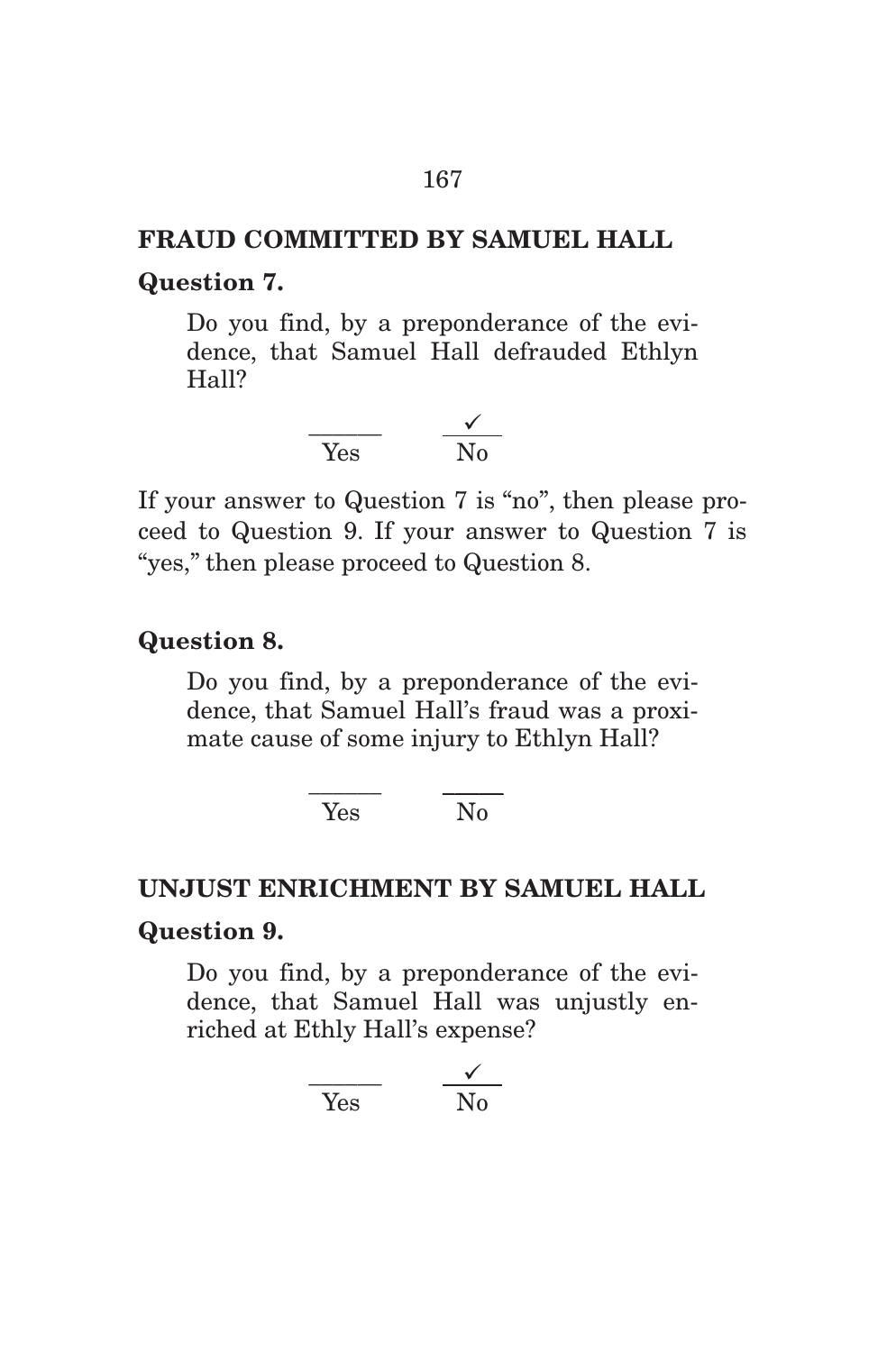# **PART TWO: CLAIM ASSERTED BY SAMUEL HALL**

# **INTENTIONAL INFLICTION OF EMOTIONAL DISTRESS BY ELSA HALL**

#### **Question 10.**

Do you find, by a preponderance of the evidence, that Elsa Hall, in her individual capacity, intentionally inflicted emotional distress on Samuel Hall?

$$
\frac{\sqrt{1}}{\text{Yes}} \qquad \frac{\sqrt{1}}{\text{No}}
$$

If your answer to Question 10 is "no," then skip question 11. If your answer to Question 10 is "yes," then please proceed to question 11.

#### **Question 11.**

Do you find, by a preponderance of the evidence, that Elsa Hall intentionally inflicted emotional distress on Samuel Hall was a proximate cause of some injury to Samuel Hall?

$$
\frac{\sqrt{1}}{\text{Yes}} \qquad \frac{\sqrt{1}}{\text{No}}
$$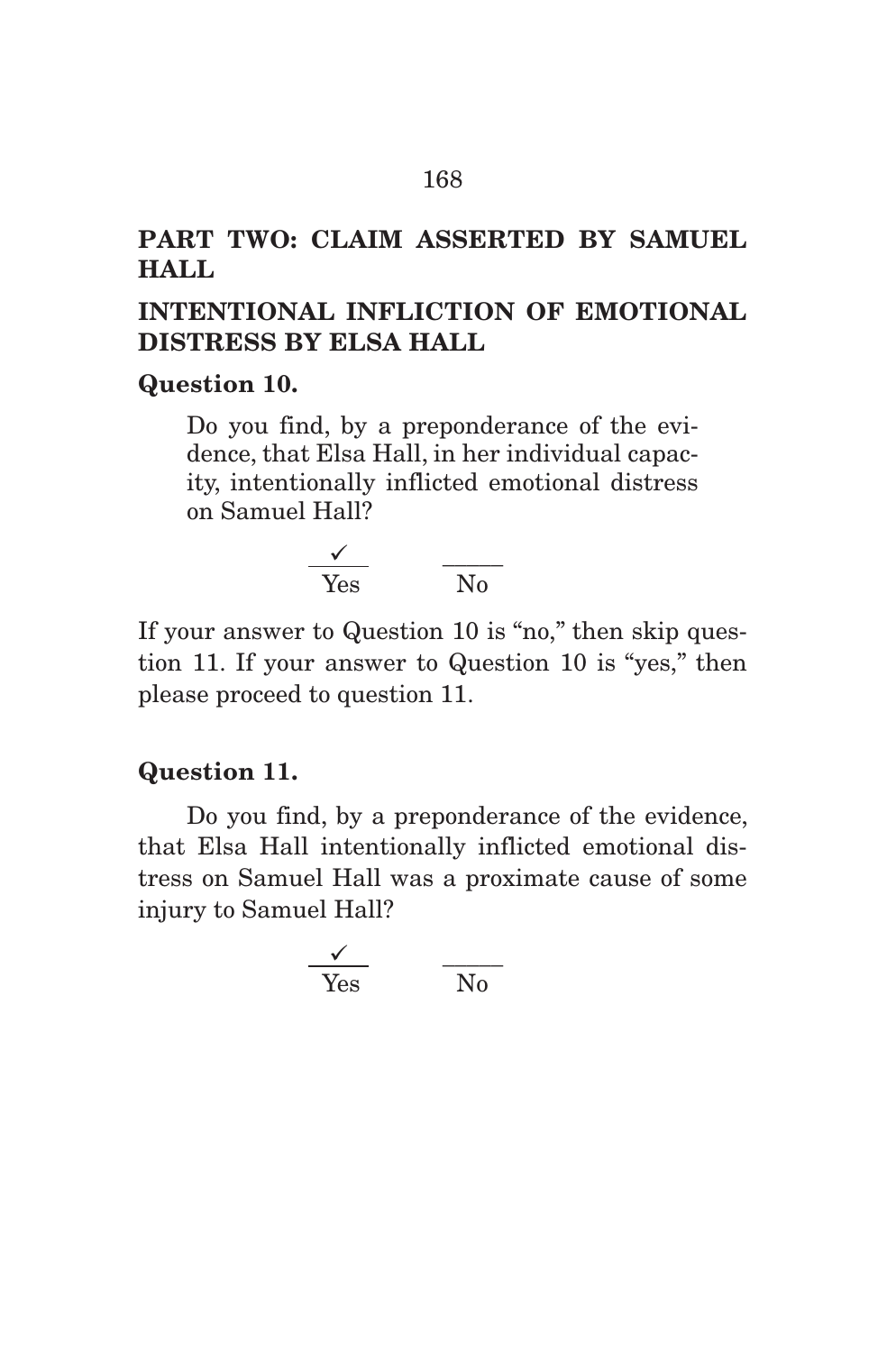# **PART THREE: DAMAGES WITH RESPECT TO CLAIMS ASSERTED BY ELSA HALL, IN HER REPRESENTATIVE CAPACITY**

# **BREACH OF FIDUCIARY DUTY WITH RE-SPECT TO HALL & GRIFFITH, P.C.**

Only answer Question 12 if you answered yes to Question 2.

# **Question 12.**

What amount of compensatory damages, if any, do you find, by a preponderance of the evidence, that Elsa Hall, as Personal Representative of the Estate of Ethlyn Louise Hall and as Successor Trustee of the Ethlyn Louise Hall Family Trust, is entitled to from Hall & Griffith, P.C.?

# **BREACH OF FIDUCIARY DUTY WITH RE-SPECT TO SAMUEL HALL**

\_\_\_\_\_\_\_\_\_\_\_\_\_\_\_\_\_\_\_

Only answer Question 13 and Question 14 if you answered "yes" to Question 4 or Question 6.

# **Question 13.**

What amount of compensatory damages, if any, do you find, by a preponderance of the evidence, that Elsa Hall, as Personal Representative of the Estate of Ethlyn Louise Hall and as Successor Trustee of the Ethlyn Louise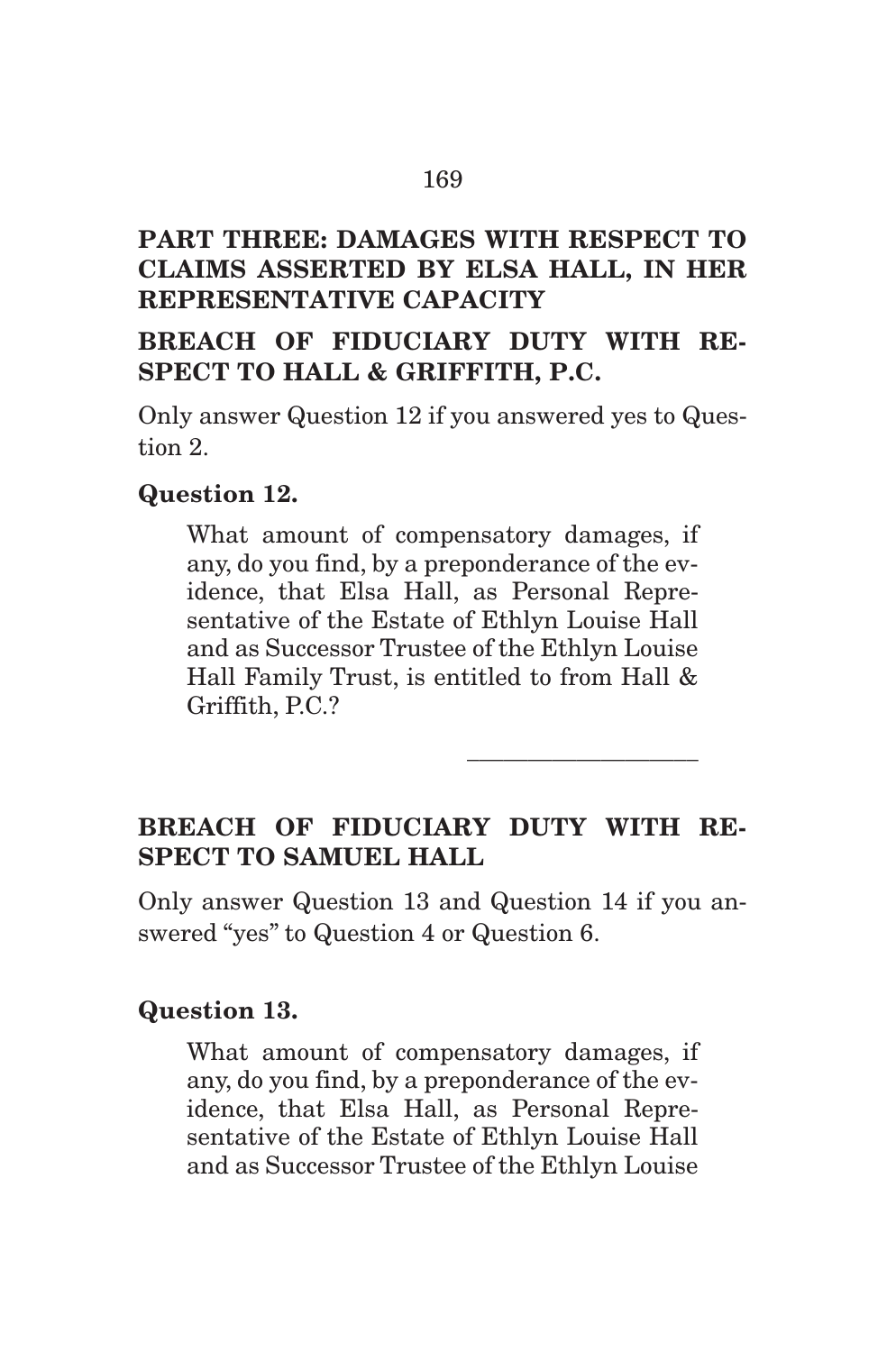Hall Family Trust, is entitled to from Samuel Hall?

\_\_\_\_\_\_\_\_\_\_\_\_\_\_\_\_\_\_\_

\_\_\_\_\_\_\_\_\_\_\_\_\_\_\_\_\_\_\_

\_\_\_\_\_\_\_\_\_\_\_\_\_\_\_\_\_\_\_

#### **Question 14.**

What amount of punitive damages, if any, do you find, by clear and convincing evidence, that Elsa Hall, as Personal Representative of the Estate of Ethlyn Louise Hall and as Successor Trustee of the Ethlyn Louise Hall Family Trust, is entitled to from Samuel Hall?

# **FRAUD**

Only answer Question 15 and Question 16 if you answered "yes" to Question 8.

#### **Question 15.**

What amount of compensatory damages, if any, do you find, by a preponderance of the evidence, that Elsa Hall, as Personal Representative of the Estate of Ethlyn Louise Hall and as Successor Trustee of the Ethlyn Louise Hall Family Trust, is entitled to from Samuel Hall?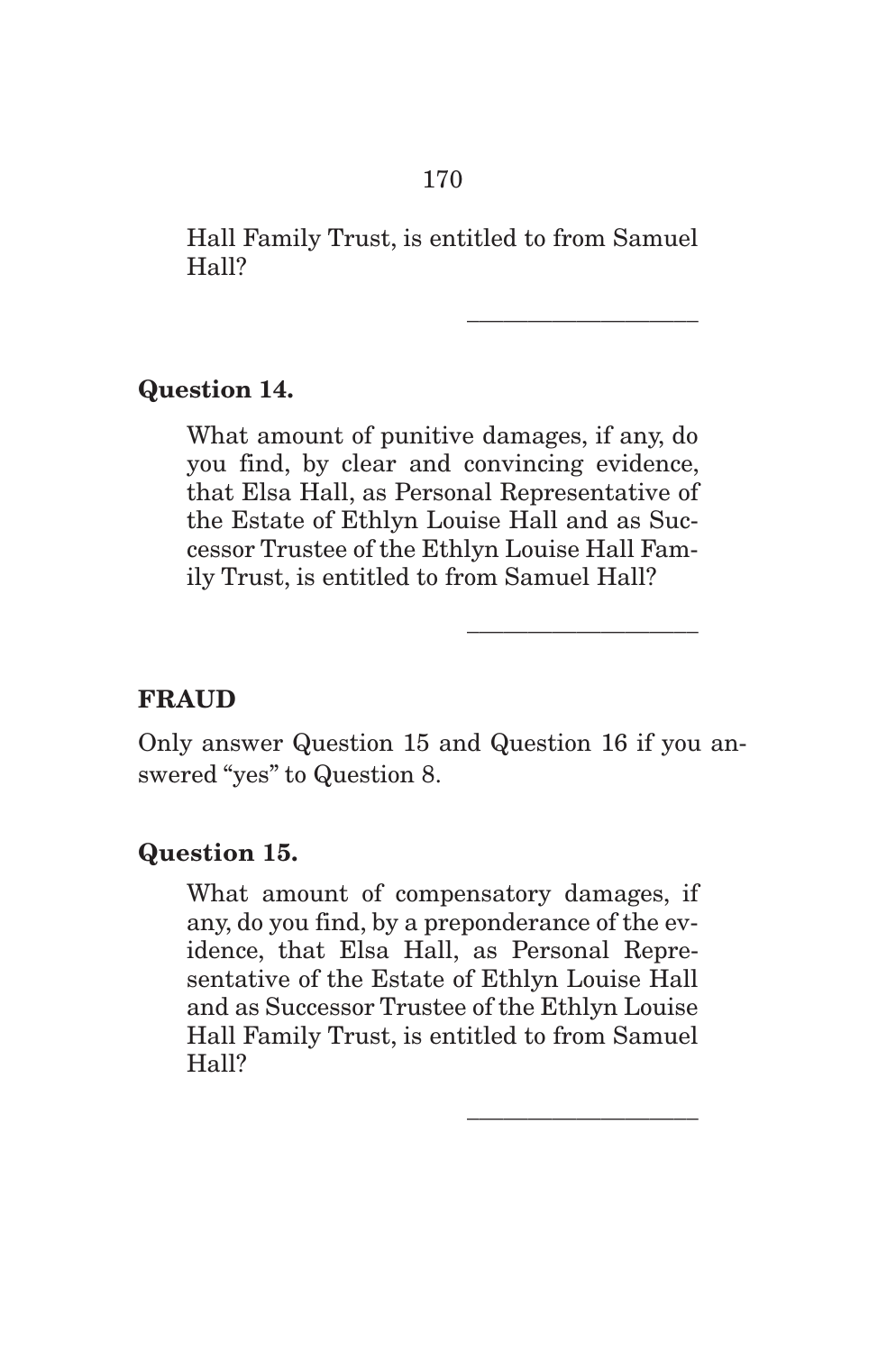#### **Question 16.**

What amount of punitive damages, if any, do you find, by clear and convincing evidence, that Elsa Hall, as Personal Representative of the Estate of Ethlyn Louise Hall and as Successor Trustee of the Ethlyn Louise Hall Family Trust, is entitled to from Samuel Hall?

# **UNJUST ENRICHMENT WITH RESPECT TO SAMUEL HALL**

\_\_\_\_\_\_\_\_\_\_\_\_\_\_\_\_\_\_\_

\_\_\_\_\_\_\_\_\_\_\_\_\_\_\_\_\_\_\_

Only answer Question 17 if you answered "yes" to Question 9.

#### **Question 17.**

What amount of restitution, if any, do you find, by a preponderance of the evidence, that Elsa Hall, as Personal Representative of the Estate of Ethlyn Louise Hall and as Successor Trustee of the Ethlyn Louise Hall Family Trust, is entitled to from Samuel Hall?

# **PART FOUR: DAMAGES WITH RESPECT TO CLAIMS ASSERTED BY SAMUEL HALL**

# **INTENTIONAL INFLICTION OF EMOTIONAL DISTRESS WITH RESPECT TO ELSA HALL**

Only answer Question 18 and Question 19 if you answered "yes" to Question 11.